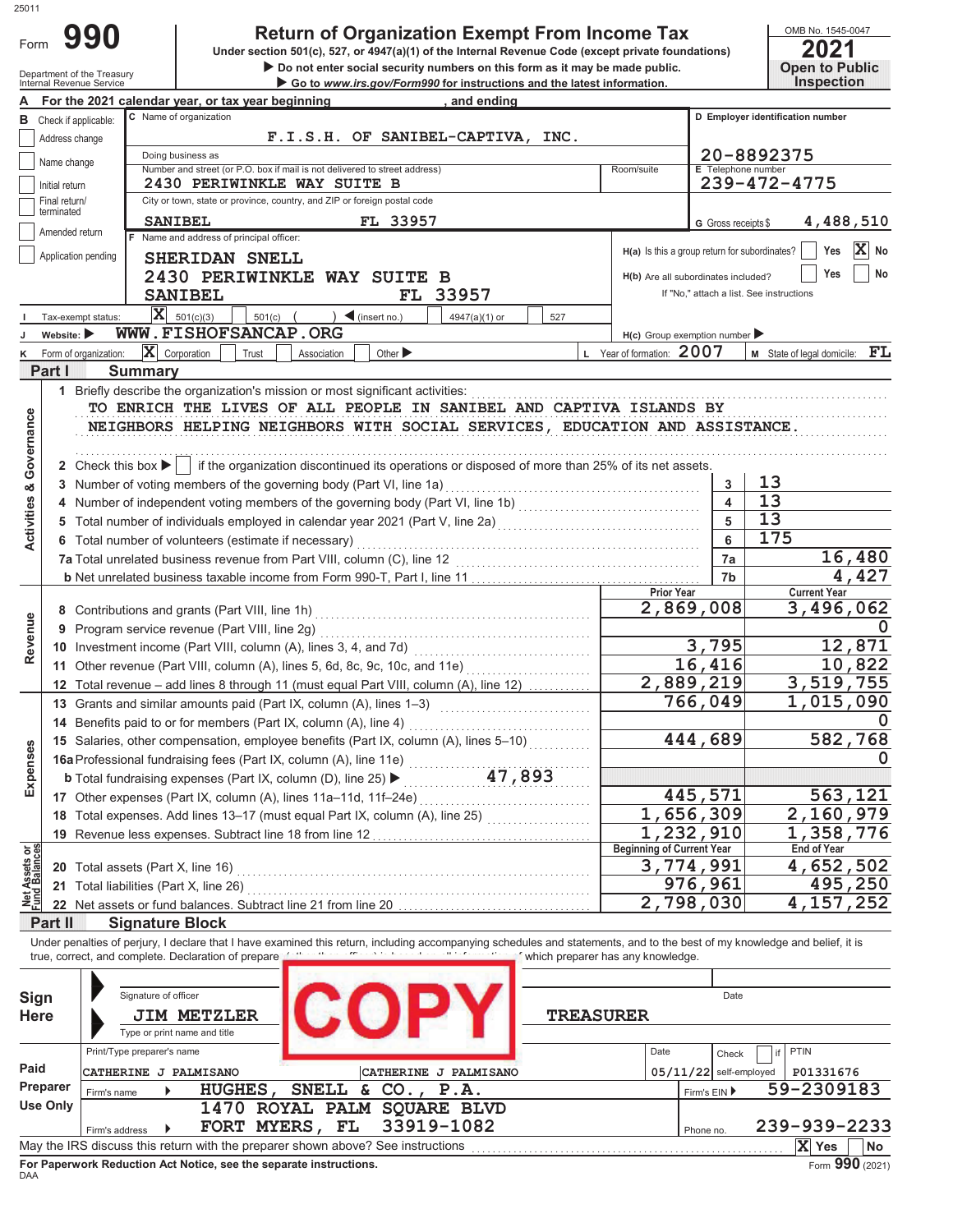|     | Part III                                                                          | <b>Statement of Program Service Accomplishments</b>                                                            |                                                                                                                                                                                                                                                              |                         |
|-----|-----------------------------------------------------------------------------------|----------------------------------------------------------------------------------------------------------------|--------------------------------------------------------------------------------------------------------------------------------------------------------------------------------------------------------------------------------------------------------------|-------------------------|
|     |                                                                                   |                                                                                                                |                                                                                                                                                                                                                                                              | $\overline{\mathbf{x}}$ |
|     | 1 Briefly describe the organization's mission:                                    |                                                                                                                | TO ENRICH THE LIVES OF ALL PEOPLE IN SANIBEL AND CAPTIVA ISLANDS BY<br>NEIGHBORS HELPING NEIGHBORS WITH SOCIAL SERVICES, EDUCATION AND ASSISTANCE.                                                                                                           |                         |
|     | prior Form 990 or 990-EZ?<br>If "Yes," describe these new services on Schedule O. | 2 Did the organization undertake any significant program services during the year which were not listed on the |                                                                                                                                                                                                                                                              | Yes $X$ No              |
| 3   | services?<br>If "Yes," describe these changes on Schedule O.                      | Did the organization cease conducting, or make significant changes in how it conducts, any program             |                                                                                                                                                                                                                                                              | Yes X No                |
|     | the total expenses, and revenue, if any, for each program service reported.       |                                                                                                                | Describe the organization's program service accomplishments for each of its three largest program services, as measured by<br>expenses. Section 501(c)(3) and 501(c)(4) organizations are required to report the amount of grants and allocations to others, |                         |
|     | 4a (Code:<br>SEE SCHEDULE O                                                       |                                                                                                                | ) (Expenses \$ 2,032,361 including grants of \$ 200,000 ) (Revenue \$                                                                                                                                                                                        |                         |
|     |                                                                                   |                                                                                                                |                                                                                                                                                                                                                                                              |                         |
|     |                                                                                   |                                                                                                                |                                                                                                                                                                                                                                                              |                         |
| N/A | 4b (Code:<br>) (Expenses \$                                                       | including grants of \$                                                                                         | ) (Revenue \$                                                                                                                                                                                                                                                |                         |
|     |                                                                                   |                                                                                                                |                                                                                                                                                                                                                                                              |                         |
|     |                                                                                   |                                                                                                                |                                                                                                                                                                                                                                                              |                         |
|     |                                                                                   |                                                                                                                |                                                                                                                                                                                                                                                              |                         |
| N/A | 4c (Code:<br>) (Expenses \$                                                       | including grants of \$                                                                                         | ) (Revenue \$                                                                                                                                                                                                                                                |                         |
|     |                                                                                   |                                                                                                                |                                                                                                                                                                                                                                                              |                         |
|     |                                                                                   |                                                                                                                |                                                                                                                                                                                                                                                              |                         |
|     |                                                                                   |                                                                                                                |                                                                                                                                                                                                                                                              |                         |
|     | 4d Other program services (Describe on Schedule O.)                               |                                                                                                                |                                                                                                                                                                                                                                                              |                         |
| 4e  | (Expenses \$<br>Total program service expenses ▶                                  | including grants of \$<br>2,032,361                                                                            | (Revenue \$                                                                                                                                                                                                                                                  |                         |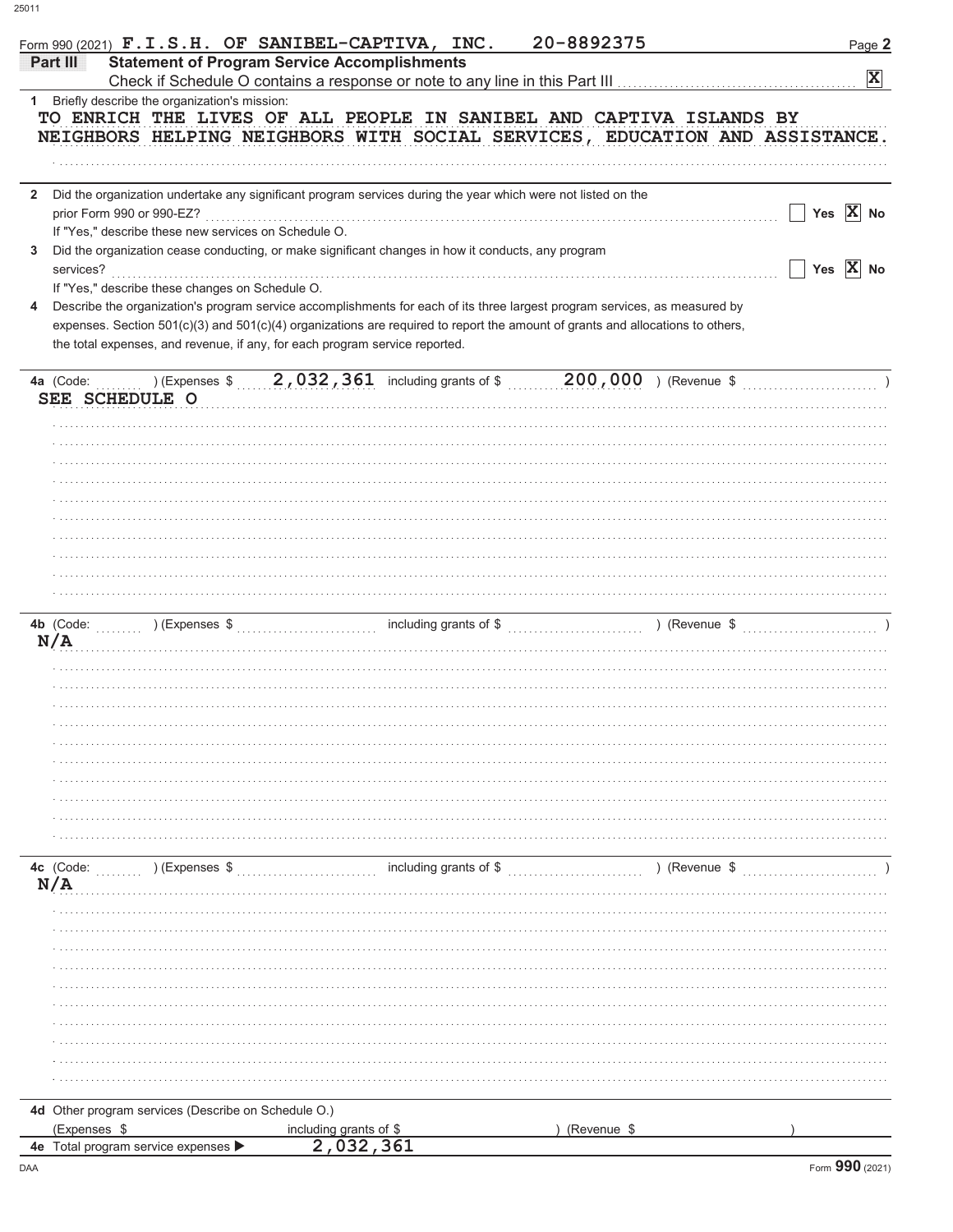### Form 990 (2021) **F.I.S.H. OF SANIBEL-CAPTIVA, INC.** 20-8892375 Page 3

|     | Part IV<br><b>Checklist of Required Schedules</b>                                                                                                                                                        |                 |             |             |
|-----|----------------------------------------------------------------------------------------------------------------------------------------------------------------------------------------------------------|-----------------|-------------|-------------|
|     |                                                                                                                                                                                                          |                 | Yes         | No          |
| 1   | Is the organization described in section $501(c)(3)$ or $4947(a)(1)$ (other than a private foundation)? If "Yes,"                                                                                        |                 |             |             |
|     | complete Schedule A                                                                                                                                                                                      | 1               | X           |             |
| 2   | Is the organization required to complete Schedule B, Schedule of Contributors (see instructions)?                                                                                                        | $\overline{2}$  | $\mathbf x$ |             |
| 3   | Did the organization engage in direct or indirect political campaign activities on behalf of or in opposition to                                                                                         |                 |             |             |
|     | candidates for public office? If "Yes," complete Schedule C, Part I                                                                                                                                      | 3               |             | X           |
| 4   | Section 501(c)(3) organizations. Did the organization engage in lobbying activities, or have a section 501(h)                                                                                            |                 |             |             |
|     | election in effect during the tax year? If "Yes," complete Schedule C, Part II                                                                                                                           | 4               |             | X           |
| 5   | Is the organization a section $501(c)(4)$ , $501(c)(5)$ , or $501(c)(6)$ organization that receives membership dues,                                                                                     |                 |             |             |
|     | assessments, or similar amounts as defined in Rev. Proc. 98-19? If "Yes," complete Schedule C, Part III                                                                                                  | 5               |             | X           |
| 6   | Did the organization maintain any donor advised funds or any similar funds or accounts for which donors                                                                                                  |                 |             |             |
|     | have the right to provide advice on the distribution or investment of amounts in such funds or accounts? If                                                                                              |                 |             |             |
|     | "Yes," complete Schedule D, Part I                                                                                                                                                                       | 6               |             | X           |
| 7   | Did the organization receive or hold a conservation easement, including easements to preserve open space,                                                                                                |                 |             |             |
|     | the environment, historic land areas, or historic structures? If "Yes," complete Schedule D, Part II                                                                                                     | $\overline{7}$  |             | X           |
| 8   | Did the organization maintain collections of works of art, historical treasures, or other similar assets? If "Yes,"                                                                                      |                 |             |             |
|     | complete Schedule D, Part III                                                                                                                                                                            | 8               |             | X           |
| 9   | Did the organization report an amount in Part X, line 21, for escrow or custodial account liability, serve as a                                                                                          |                 |             |             |
|     | custodian for amounts not listed in Part X; or provide credit counseling, debt management, credit repair, or                                                                                             |                 |             |             |
|     | debt negotiation services? If "Yes," complete Schedule D, Part IV                                                                                                                                        | 9               |             | X           |
| 10  | Did the organization, directly or through a related organization, hold assets in donor-restricted endowments                                                                                             |                 |             |             |
|     | or in quasi endowments? If "Yes," complete Schedule D, Part V                                                                                                                                            | 10              | X           |             |
| 11  | If the organization's answer to any of the following questions is "Yes," then complete Schedule D, Parts VI,                                                                                             |                 |             |             |
|     | VII, VIII, IX, or X, as applicable.                                                                                                                                                                      |                 |             |             |
| a   | Did the organization report an amount for land, buildings, and equipment in Part X, line 10? If "Yes,"                                                                                                   |                 |             |             |
|     | complete Schedule D, Part VI                                                                                                                                                                             | 11a             | $\mathbf X$ |             |
|     | Did the organization report an amount for investments—other securities in Part X, line 12, that is 5% or more                                                                                            |                 |             |             |
| b   |                                                                                                                                                                                                          | 11 <sub>b</sub> |             | X.          |
|     | of its total assets reported in Part X, line 16? If "Yes," complete Schedule D, Part VII<br>Did the organization report an amount for investments—program related in Part X, line 13, that is 5% or more |                 |             |             |
| С   |                                                                                                                                                                                                          |                 |             | X.          |
|     | of its total assets reported in Part X, line 16? If "Yes," complete Schedule D, Part VIII                                                                                                                | 11c             |             |             |
| d   | Did the organization report an amount for other assets in Part X, line 15, that is 5% or more of its total assets                                                                                        |                 |             |             |
|     | reported in Part X, line 16? If "Yes," complete Schedule D, Part IX                                                                                                                                      | 11d             | $\mathbf x$ | X           |
| е   | Did the organization report an amount for other liabilities in Part X, line 25? If "Yes," complete Schedule D, Part X                                                                                    | 11e             |             |             |
| f   | Did the organization's separate or consolidated financial statements for the tax year include a footnote that addresses                                                                                  |                 |             |             |
|     | the organization's liability for uncertain tax positions under FIN 48 (ASC 740)? If "Yes," complete Schedule D, Part X                                                                                   | 11f             | X           |             |
|     | 12a Did the organization obtain separate, independent audited financial statements for the tax year? If "Yes," complete                                                                                  |                 |             |             |
|     |                                                                                                                                                                                                          | 12a             |             | A           |
| b   | Was the organization included in consolidated, independent audited financial statements for the tax year? If                                                                                             |                 |             |             |
|     | "Yes," and if the organization answered "No" to line 12a, then completing Schedule D, Parts XI and XII is optional                                                                                       | 12 <sub>b</sub> | $\mathbf X$ |             |
| 13  |                                                                                                                                                                                                          | 13              |             | X           |
| 14a | Did the organization maintain an office, employees, or agents outside of the United States?                                                                                                              | 14a             |             | $\mathbf x$ |
| b   | Did the organization have aggregate revenues or expenses of more than \$10,000 from grantmaking,                                                                                                         |                 |             |             |
|     | fundraising, business, investment, and program service activities outside the United States, or aggregate                                                                                                |                 |             |             |
|     | foreign investments valued at \$100,000 or more? If "Yes," complete Schedule F, Parts I and IV                                                                                                           | 14 <sub>b</sub> |             | X           |
| 15  | Did the organization report on Part IX, column (A), line 3, more than \$5,000 of grants or other assistance to or                                                                                        |                 |             |             |
|     | for any foreign organization? If "Yes," complete Schedule F, Parts II and IV                                                                                                                             | 15              |             | X           |
| 16  | Did the organization report on Part IX, column (A), line 3, more than \$5,000 of aggregate grants or other                                                                                               |                 |             |             |
|     | assistance to or for foreign individuals? If "Yes," complete Schedule F, Parts III and IV                                                                                                                | 16              |             | X           |
| 17  | Did the organization report a total of more than \$15,000 of expenses for professional fundraising services on                                                                                           |                 |             |             |
|     | Part IX, column (A), lines 6 and 11e? If "Yes," complete Schedule G, Part I. See instructions                                                                                                            | 17              |             | X           |
| 18  | Did the organization report more than \$15,000 total of fundraising event gross income and contributions on                                                                                              |                 |             |             |
|     | Part VIII, lines 1c and 8a? If "Yes," complete Schedule G, Part II                                                                                                                                       | 18              | X           |             |
| 19  | Did the organization report more than \$15,000 of gross income from gaming activities on Part VIII, line 9a?                                                                                             |                 |             |             |
|     |                                                                                                                                                                                                          | 19              |             | X           |
| 20a | Did the organization operate one or more hospital facilities? If "Yes," complete Schedule H                                                                                                              | 20a             |             | $\mathbf x$ |
| b   | If "Yes" to line 20a, did the organization attach a copy of its audited financial statements to this return?                                                                                             | 20 <sub>b</sub> |             |             |
| 21  | Did the organization report more than \$5,000 of grants or other assistance to any domestic organization or                                                                                              |                 |             |             |
|     |                                                                                                                                                                                                          | 21              | X           |             |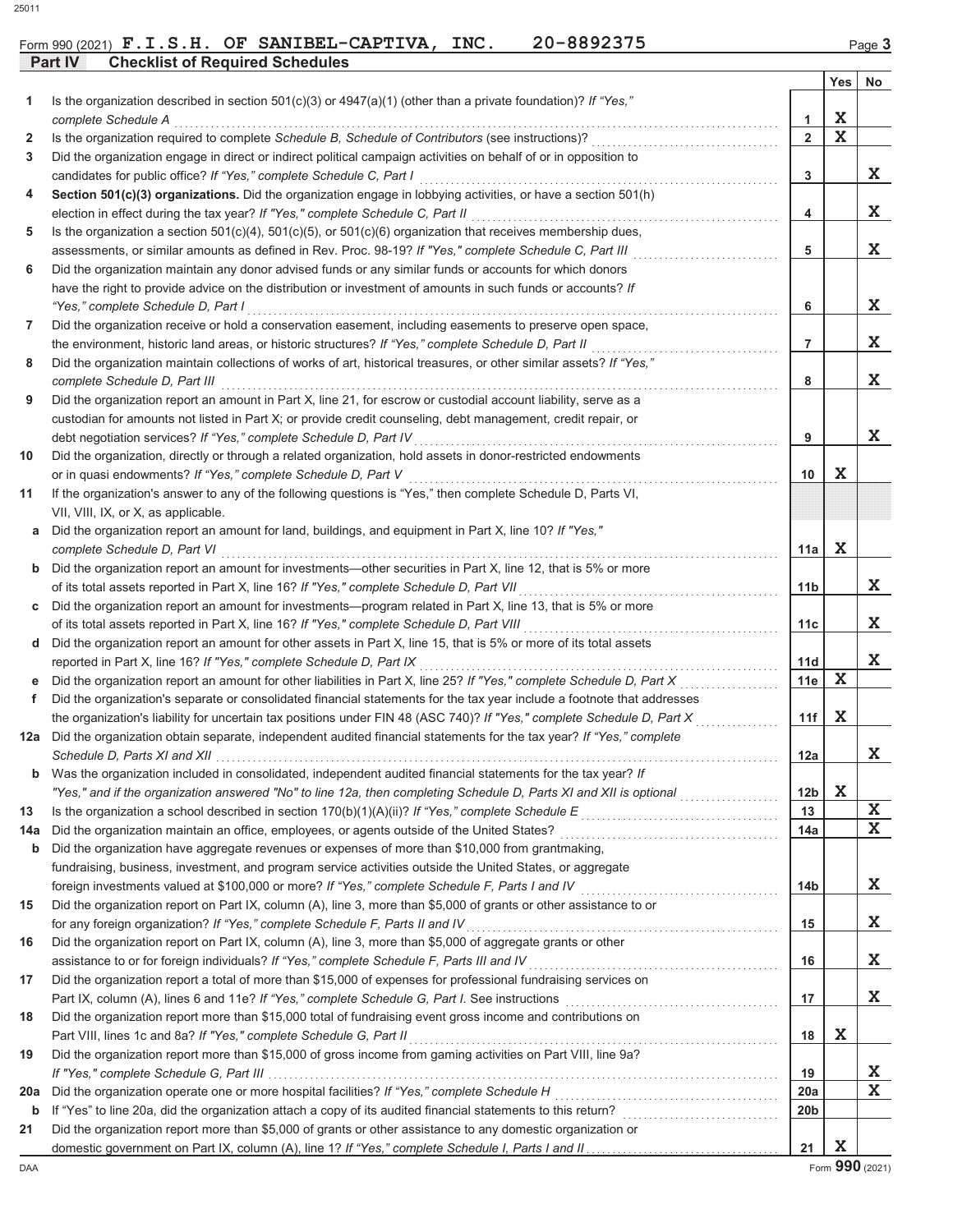#### Form 990 (2021) **F.I.S.H. OF SANIBEL-CAPTIVA, INC.** 20-8892375 Page 4 **F.I.S.H. OF SANIBEL-CAPTIVA, INC. 20-8892375**

|     | <b>Checklist of Required Schedules (continued)</b><br>Part IV                                                                                                                   |                 |             |                   |  |  |  |  |  |
|-----|---------------------------------------------------------------------------------------------------------------------------------------------------------------------------------|-----------------|-------------|-------------------|--|--|--|--|--|
|     |                                                                                                                                                                                 |                 | <b>Yes</b>  | No                |  |  |  |  |  |
| 22  | Did the organization report more than \$5,000 of grants or other assistance to or for domestic individuals on                                                                   |                 |             |                   |  |  |  |  |  |
|     | Part IX, column (A), line 2? If "Yes," complete Schedule I, Parts I and III                                                                                                     | 22              | X           |                   |  |  |  |  |  |
| 23  | Did the organization answer "Yes" to Part VII, Section A, line 3, 4, or 5 about compensation of the                                                                             |                 |             |                   |  |  |  |  |  |
|     | organization's current and former officers, directors, trustees, key employees, and highest compensated                                                                         |                 |             |                   |  |  |  |  |  |
|     | employees? If "Yes," complete Schedule J                                                                                                                                        | 23              |             | X                 |  |  |  |  |  |
|     | 24a Did the organization have a tax-exempt bond issue with an outstanding principal amount of more than                                                                         |                 |             |                   |  |  |  |  |  |
|     | \$100,000 as of the last day of the year, that was issued after December 31, 2002? If "Yes," answer lines 24b                                                                   |                 |             |                   |  |  |  |  |  |
|     | through 24d and complete Schedule K. If "No," go to line 25a                                                                                                                    | 24a             |             | X                 |  |  |  |  |  |
| b   | Did the organization invest any proceeds of tax-exempt bonds beyond a temporary period exception?                                                                               | 24b             |             |                   |  |  |  |  |  |
| С   | Did the organization maintain an escrow account other than a refunding escrow at any time during the year                                                                       |                 |             |                   |  |  |  |  |  |
|     | to defease any tax-exempt bonds?<br>Did the organization act as an "on behalf of" issuer for bonds outstanding at any time during the year?                                     | 24c<br>24d      |             |                   |  |  |  |  |  |
| d   | 25a Section 501(c)(3), 501(c)(4), and 501(c)(29) organizations. Did the organization engage in an excess benefit                                                                |                 |             |                   |  |  |  |  |  |
|     | transaction with a disqualified person during the year? If "Yes," complete Schedule L, Part I                                                                                   | 25a             |             | X                 |  |  |  |  |  |
| b   | Is the organization aware that it engaged in an excess benefit transaction with a disqualified person in a prior                                                                |                 |             |                   |  |  |  |  |  |
|     | year, and that the transaction has not been reported on any of the organization's prior Forms 990 or 990-EZ?                                                                    |                 |             |                   |  |  |  |  |  |
|     | If "Yes," complete Schedule L, Part I                                                                                                                                           | 25 <sub>b</sub> |             | X                 |  |  |  |  |  |
| 26  | Did the organization report any amount on Part X, line 5 or 22, for receivables from or payables to any current                                                                 |                 |             |                   |  |  |  |  |  |
|     | or former officer, director, trustee, key employee, creator or founder, substantial contributor, or 35%                                                                         |                 |             |                   |  |  |  |  |  |
|     | controlled entity or family member of any of these persons? If "Yes," complete Schedule L, Part II                                                                              | 26              |             | X                 |  |  |  |  |  |
| 27  | Did the organization provide a grant or other assistance to any current or former officer, director, trustee, key                                                               |                 |             |                   |  |  |  |  |  |
|     | employee, creator or founder, substantial contributor or employee thereof, a grant selection committee                                                                          |                 |             |                   |  |  |  |  |  |
|     | member, or to a 35% controlled entity (including an employee thereof) or family member of any of these                                                                          |                 |             |                   |  |  |  |  |  |
|     | persons? If "Yes," complete Schedule L, Part III                                                                                                                                | 27              |             | $\mathbf x$       |  |  |  |  |  |
| 28  | Was the organization a party to a business transaction with one of the following parties (see the Schedule L,                                                                   |                 |             |                   |  |  |  |  |  |
|     | Part IV, instructions for applicable filing thresholds, conditions, and exceptions):                                                                                            |                 |             |                   |  |  |  |  |  |
| а   | A current or former officer, director, trustee, key employee, creator or founder, or substantial contributor? If                                                                |                 |             |                   |  |  |  |  |  |
|     | "Yes," complete Schedule L, Part IV                                                                                                                                             | 28a             |             | X                 |  |  |  |  |  |
| b   | A family member of any individual described in line 28a? If "Yes," complete Schedule L, Part IV                                                                                 | 28b             |             | $\mathbf x$       |  |  |  |  |  |
| c   | A 35% controlled entity of one or more individuals and/or organizations described in line 28a or 28b? If                                                                        |                 |             |                   |  |  |  |  |  |
|     | "Yes," complete Schedule L, Part IV                                                                                                                                             | 28c             |             | X                 |  |  |  |  |  |
| 29  | Did the organization receive more than \$25,000 in non-cash contributions? If "Yes," complete Schedule M                                                                        | 29              | $\mathbf x$ |                   |  |  |  |  |  |
| 30  | Did the organization receive contributions of art, historical treasures, or other similar assets, or qualified                                                                  |                 |             |                   |  |  |  |  |  |
|     | conservation contributions? If "Yes," complete Schedule M<br>Did the organization liquidate, terminate, or dissolve and cease operations? If "Yes," complete Schedule N, Part I | 30<br>31        |             | X<br>$\mathbf{x}$ |  |  |  |  |  |
| 31  | Did the organization sell, exchange, dispose of, or transfer more than 25% of its net assets? If "Yes,"                                                                         |                 |             |                   |  |  |  |  |  |
|     | complete Schedule N, Part II                                                                                                                                                    | 32              |             | X                 |  |  |  |  |  |
| 33  | Did the organization own 100% of an entity disregarded as separate from the organization under Regulations                                                                      |                 |             |                   |  |  |  |  |  |
|     | sections 301.7701-2 and 301.7701-3? If "Yes," complete Schedule R, Part I                                                                                                       | 33              |             | X                 |  |  |  |  |  |
| 34  | Was the organization related to any tax-exempt or taxable entity? If "Yes," complete Schedule R, Part II, III,                                                                  |                 |             |                   |  |  |  |  |  |
|     | or IV, and Part V, line 1                                                                                                                                                       | 34              | $\mathbf x$ |                   |  |  |  |  |  |
| 35a | Did the organization have a controlled entity within the meaning of section 512(b)(13)?                                                                                         | 35a             |             | $\mathbf x$       |  |  |  |  |  |
| b   | If "Yes" to line 35a, did the organization receive any payment from or engage in any transaction with a                                                                         |                 |             |                   |  |  |  |  |  |
|     | controlled entity within the meaning of section 512(b)(13)? If "Yes," complete Schedule R, Part V, line 2                                                                       | 35 <sub>b</sub> |             |                   |  |  |  |  |  |
| 36  | Section 501(c)(3) organizations. Did the organization make any transfers to an exempt non-charitable                                                                            |                 |             |                   |  |  |  |  |  |
|     | related organization? If "Yes," complete Schedule R, Part V, line 2                                                                                                             | 36              |             | X                 |  |  |  |  |  |
| 37  | Did the organization conduct more than 5% of its activities through an entity that is not a related organization                                                                |                 |             |                   |  |  |  |  |  |
|     | and that is treated as a partnership for federal income tax purposes? If "Yes," complete Schedule R, Part VI                                                                    | 37              |             | X                 |  |  |  |  |  |
| 38  | Did the organization complete Schedule O and provide explanations on Schedule O for Part VI, lines 11b and                                                                      |                 |             |                   |  |  |  |  |  |
|     | 19? Note: All Form 990 filers are required to complete Schedule O.                                                                                                              | 38              | X           |                   |  |  |  |  |  |
|     | Part V<br><b>Statements Regarding Other IRS Filings and Tax Compliance</b>                                                                                                      |                 |             |                   |  |  |  |  |  |
|     | Check if Schedule O contains a response or note to any line in this Part V                                                                                                      |                 |             |                   |  |  |  |  |  |
|     |                                                                                                                                                                                 |                 | Yes         | No                |  |  |  |  |  |
| 1a  | 8<br>Enter the number reported in box 3 of Form 1096. Enter -0- if not applicable<br>1a<br>$\mathbf 0$                                                                          |                 |             |                   |  |  |  |  |  |
| b   | Enter the number of Forms W-2G included on line 1a. Enter -0- if not applicable<br>1 <sub>b</sub>                                                                               |                 |             |                   |  |  |  |  |  |
| c   | Did the organization comply with backup withholding rules for reportable payments to vendors and                                                                                | 1c              | $\mathbf X$ |                   |  |  |  |  |  |
|     |                                                                                                                                                                                 |                 |             |                   |  |  |  |  |  |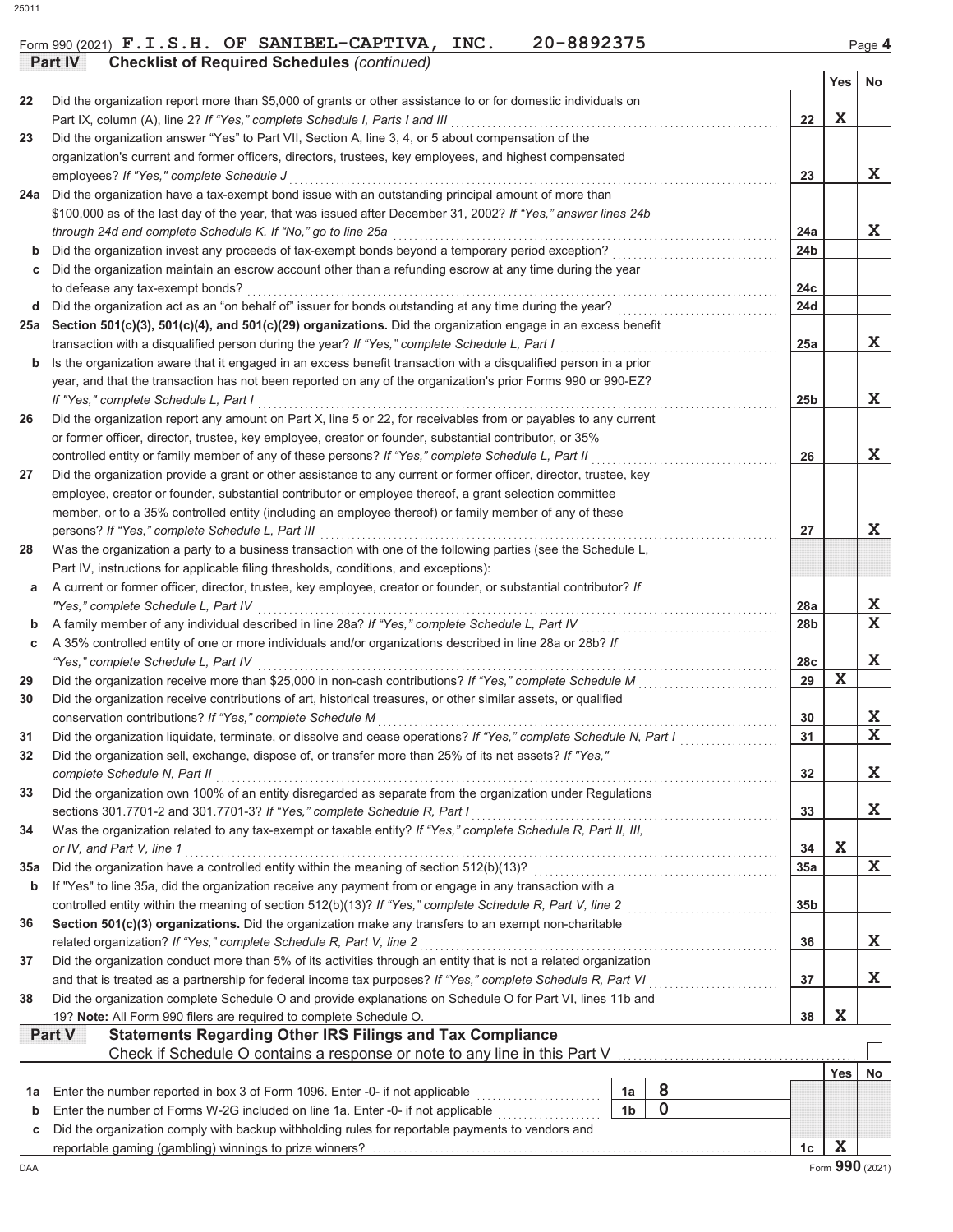|     | 20-8892375<br>Form 990 (2021) F.I.S.H. OF SANIBEL-CAPTIVA, INC.                                                                    |                 |    |                      |             | Page 5                              |  |  |  |  |  |  |
|-----|------------------------------------------------------------------------------------------------------------------------------------|-----------------|----|----------------------|-------------|-------------------------------------|--|--|--|--|--|--|
|     | Statements Regarding Other IRS Filings and Tax Compliance (continued)<br>Part V                                                    |                 |    |                      |             | Yes No                              |  |  |  |  |  |  |
| 2a  | Enter the number of employees reported on Form W-3, Transmittal of Wage and Tax                                                    |                 |    |                      |             |                                     |  |  |  |  |  |  |
|     | Statements, filed for the calendar year ending with or within the year covered by this return                                      | 2a              | 13 |                      |             |                                     |  |  |  |  |  |  |
| b   | If at least one is reported on line 2a, did the organization file all required federal employment tax returns?                     |                 |    | 2 <sub>b</sub>       | $\mathbf X$ |                                     |  |  |  |  |  |  |
|     | Note: If the sum of lines 1a and 2a is greater than 250, you may be required to e-file. See instructions.                          |                 |    |                      |             |                                     |  |  |  |  |  |  |
| За  | Did the organization have unrelated business gross income of \$1,000 or more during the year?                                      |                 |    | 3a                   | X           |                                     |  |  |  |  |  |  |
| b   | If "Yes," has it filed a Form 990-T for this year? If "No" to line 3b, provide an explanation on Schedule O                        |                 |    | 3 <sub>b</sub>       | $\mathbf x$ |                                     |  |  |  |  |  |  |
| 4a  | At any time during the calendar year, did the organization have an interest in, or a signature or other authority over,            |                 |    |                      |             |                                     |  |  |  |  |  |  |
|     | a financial account in a foreign country (such as a bank account, securities account, or other financial account)?                 |                 |    | 4a                   |             | X                                   |  |  |  |  |  |  |
| b   | If "Yes," enter the name of the foreign country ▶                                                                                  |                 |    |                      |             |                                     |  |  |  |  |  |  |
|     | See instructions for filing requirements for FinCEN Form 114, Report of Foreign Bank and Financial Accounts (FBAR).                |                 |    |                      |             |                                     |  |  |  |  |  |  |
| 5a  |                                                                                                                                    |                 |    | 5a<br>5 <sub>b</sub> |             | <u>x</u><br>$\overline{\mathbf{x}}$ |  |  |  |  |  |  |
| b   | Did any taxable party notify the organization that it was or is a party to a prohibited tax shelter transaction?                   |                 |    |                      |             |                                     |  |  |  |  |  |  |
| С   | If "Yes" to line 5a or 5b, did the organization file Form 8886-T?                                                                  |                 |    | 5c                   |             |                                     |  |  |  |  |  |  |
| 6а  | Does the organization have annual gross receipts that are normally greater than \$100,000, and did the                             |                 |    |                      |             |                                     |  |  |  |  |  |  |
|     | organization solicit any contributions that were not tax deductible as charitable contributions?                                   |                 |    | 6a                   |             | X                                   |  |  |  |  |  |  |
| b   | If "Yes," did the organization include with every solicitation an express statement that such contributions or                     |                 |    |                      |             |                                     |  |  |  |  |  |  |
|     | gifts were not tax deductible?                                                                                                     |                 |    | 6b                   |             |                                     |  |  |  |  |  |  |
| 7   | Organizations that may receive deductible contributions under section 170(c).                                                      |                 |    |                      |             |                                     |  |  |  |  |  |  |
| а   | Did the organization receive a payment in excess of \$75 made partly as a contribution and partly for goods                        |                 |    |                      |             |                                     |  |  |  |  |  |  |
|     | and services provided to the payor?                                                                                                |                 |    | 7a                   | X           |                                     |  |  |  |  |  |  |
| b   |                                                                                                                                    |                 |    | 7b                   | $\mathbf x$ |                                     |  |  |  |  |  |  |
| С   | Did the organization sell, exchange, or otherwise dispose of tangible personal property for which it was                           |                 |    |                      |             |                                     |  |  |  |  |  |  |
|     | required to file Form 8282?                                                                                                        |                 |    | 7c                   |             | X                                   |  |  |  |  |  |  |
| d   |                                                                                                                                    | 7d              |    |                      |             |                                     |  |  |  |  |  |  |
| е   |                                                                                                                                    |                 |    | 7e                   |             | X                                   |  |  |  |  |  |  |
| f   | Did the organization, during the year, pay premiums, directly or indirectly, on a personal benefit contract?                       |                 |    | 7f                   |             | $\mathbf X$                         |  |  |  |  |  |  |
| g   | If the organization received a contribution of qualified intellectual property, did the organization file Form 8899 as required?   |                 |    | 7g                   |             | $\mathbf x$                         |  |  |  |  |  |  |
| h   | If the organization received a contribution of cars, boats, airplanes, or other vehicles, did the organization file a Form 1098-C? |                 |    | 7 <sub>h</sub>       |             | $\mathbf X$                         |  |  |  |  |  |  |
| 8   | Sponsoring organizations maintaining donor advised funds. Did a donor advised fund maintained by the                               |                 |    |                      |             |                                     |  |  |  |  |  |  |
|     |                                                                                                                                    |                 |    | 8                    |             |                                     |  |  |  |  |  |  |
| 9   | Sponsoring organizations maintaining donor advised funds.                                                                          |                 |    |                      |             |                                     |  |  |  |  |  |  |
| а   | Did the sponsoring organization make any taxable distributions under section 4966?                                                 |                 |    | 9a                   |             |                                     |  |  |  |  |  |  |
| b   |                                                                                                                                    |                 |    | 9b                   |             |                                     |  |  |  |  |  |  |
| 10  | Section 501(c)(7) organizations. Enter:                                                                                            |                 |    |                      |             |                                     |  |  |  |  |  |  |
| а   | Initiation fees and capital contributions included on Part VIII, line 12 [11] [11] [12] [11] [12] [11] [12] [1                     | 10a             |    |                      |             |                                     |  |  |  |  |  |  |
| b   | Gross receipts, included on Form 990, Part VIII, line 12, for public use of club facilities                                        | 10 <sub>b</sub> |    |                      |             |                                     |  |  |  |  |  |  |
| 11  | Section 501(c)(12) organizations. Enter:                                                                                           |                 |    |                      |             |                                     |  |  |  |  |  |  |
| a   |                                                                                                                                    | 11a             |    |                      |             |                                     |  |  |  |  |  |  |
| b   | Gross income from other sources. (Do not net amounts due or paid to other sources                                                  |                 |    |                      |             |                                     |  |  |  |  |  |  |
|     |                                                                                                                                    | 11 <sub>b</sub> |    |                      |             |                                     |  |  |  |  |  |  |
| 12a | Section 4947(a)(1) non-exempt charitable trusts. Is the organization filing Form 990 in lieu of Form 1041?                         |                 |    | 12a                  |             |                                     |  |  |  |  |  |  |
| b   | If "Yes," enter the amount of tax-exempt interest received or accrued during the year                                              | 12 <sub>b</sub> |    |                      |             |                                     |  |  |  |  |  |  |
| 13  | Section 501(c)(29) qualified nonprofit health insurance issuers.                                                                   |                 |    |                      |             |                                     |  |  |  |  |  |  |
| а   | Is the organization licensed to issue qualified health plans in more than one state?                                               |                 |    | 13a                  |             |                                     |  |  |  |  |  |  |
|     | Note: See the instructions for additional information the organization must report on Schedule O.                                  |                 |    |                      |             |                                     |  |  |  |  |  |  |
| b   | Enter the amount of reserves the organization is required to maintain by the states in which                                       |                 |    |                      |             |                                     |  |  |  |  |  |  |
|     |                                                                                                                                    | 13 <sub>b</sub> |    |                      |             |                                     |  |  |  |  |  |  |
| с   | Enter the amount of reserves on hand                                                                                               | 13 <sub>c</sub> |    |                      |             |                                     |  |  |  |  |  |  |
| 14a |                                                                                                                                    |                 |    | 14a                  |             | $\mathbf{x}$                        |  |  |  |  |  |  |
| b   |                                                                                                                                    |                 |    | 14 <sub>b</sub>      |             |                                     |  |  |  |  |  |  |
| 15  | Is the organization subject to the section 4960 tax on payment(s) of more than \$1,000,000 in remuneration or                      |                 |    |                      |             |                                     |  |  |  |  |  |  |
|     | excess parachute payment(s) during the year?                                                                                       |                 |    | 15                   |             | X                                   |  |  |  |  |  |  |
|     | If "Yes," see instructions and file Form 4720, Schedule N.                                                                         |                 |    |                      |             |                                     |  |  |  |  |  |  |
| 16  | Is the organization an educational institution subject to the section 4968 excise tax on net investment income?                    |                 |    | 16                   |             | X                                   |  |  |  |  |  |  |
|     | If "Yes," complete Form 4720, Schedule O.                                                                                          |                 |    |                      |             |                                     |  |  |  |  |  |  |
| 17  | Section 501(c)(21) organizations. Did the trust, any disqualified person, or mine operator engage in                               |                 |    |                      |             |                                     |  |  |  |  |  |  |
|     |                                                                                                                                    |                 |    | 17                   |             |                                     |  |  |  |  |  |  |
|     | If "Yes," complete Form 6069.                                                                                                      |                 |    |                      |             |                                     |  |  |  |  |  |  |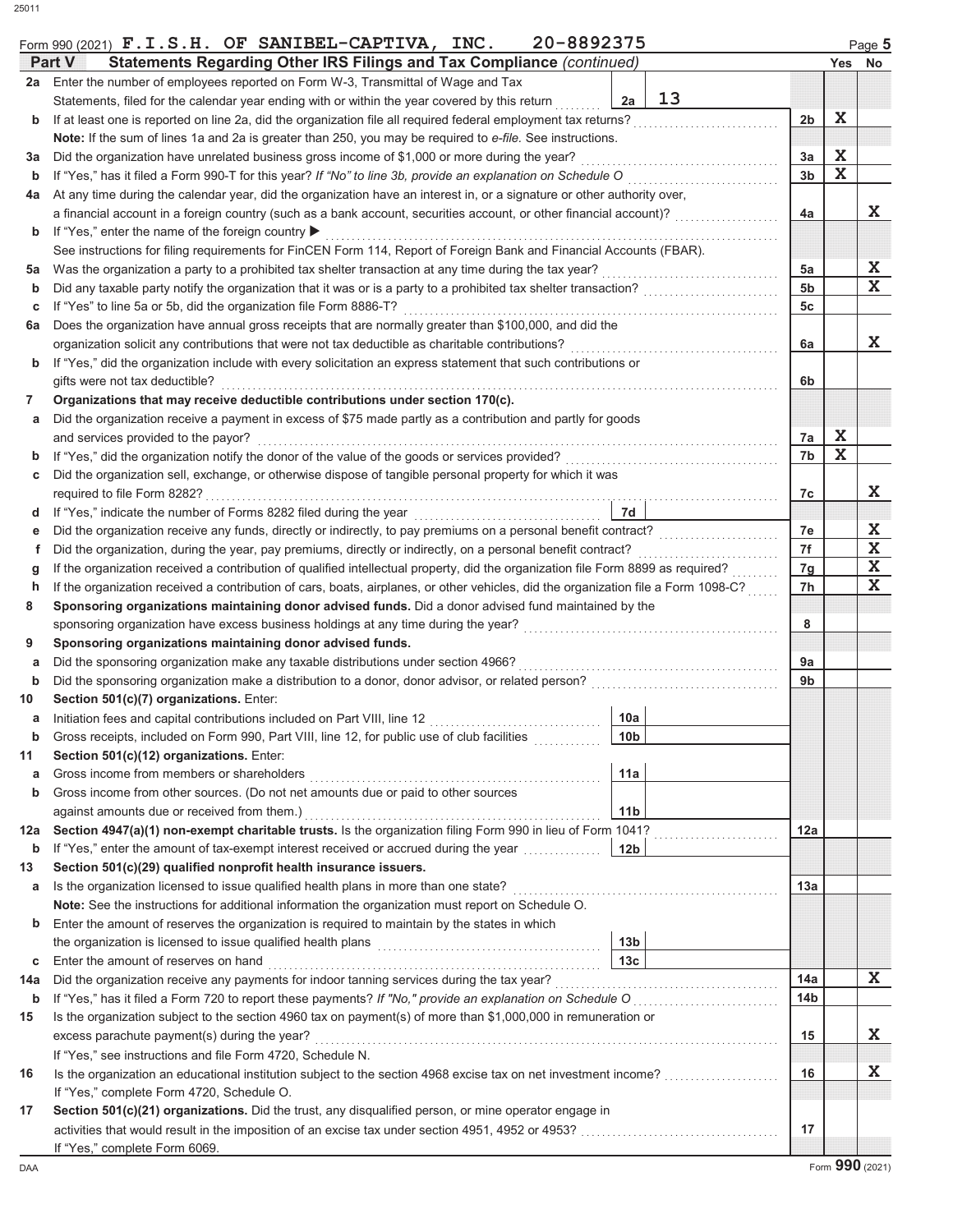|     | 20-8892375<br>Form 990 (2021) $\mathbf{F} \cdot \mathbf{I} \cdot \mathbf{S} \cdot \mathbf{H}$ . OF SANIBEL-CAPTIVA, INC.<br>Governance, Management, and Disclosure For each "Yes" response to lines 2 through 7b below, and for a "No"<br><b>Part VI</b> |    |    |                 |             | Page 6          |
|-----|----------------------------------------------------------------------------------------------------------------------------------------------------------------------------------------------------------------------------------------------------------|----|----|-----------------|-------------|-----------------|
|     | response to line 8a, 8b, or 10b below, describe the circumstances, processes, or changes on Schedule O. See instructions.                                                                                                                                |    |    |                 |             |                 |
|     |                                                                                                                                                                                                                                                          |    |    |                 |             | $\mathbf{x}$    |
|     | <b>Section A. Governing Body and Management</b>                                                                                                                                                                                                          |    |    |                 |             |                 |
|     |                                                                                                                                                                                                                                                          |    | 13 |                 | Yes         | No.             |
| 1а  | Enter the number of voting members of the governing body at the end of the tax year                                                                                                                                                                      | 1a |    |                 |             |                 |
|     | If there are material differences in voting rights among members of the governing body, or                                                                                                                                                               |    |    |                 |             |                 |
|     | if the governing body delegated broad authority to an executive committee or similar                                                                                                                                                                     |    |    |                 |             |                 |
|     | committee, explain on Schedule O.                                                                                                                                                                                                                        |    |    |                 |             |                 |
| b   | Enter the number of voting members included on line 1a, above, who are independent                                                                                                                                                                       | 1b | 13 |                 |             |                 |
| 2   | Did any officer, director, trustee, or key employee have a family relationship or a business relationship with                                                                                                                                           |    |    |                 |             |                 |
|     | any other officer, director, trustee, or key employee?                                                                                                                                                                                                   |    |    | 2               |             | X               |
| 3   | Did the organization delegate control over management duties customarily performed by or under the direct                                                                                                                                                |    |    |                 |             |                 |
|     | supervision of officers, directors, trustees, or key employees to a management company or other person?                                                                                                                                                  |    |    | 3               |             | X               |
| 4   | Did the organization make any significant changes to its governing documents since the prior Form 990 was filed?                                                                                                                                         |    |    | 4               |             | $\mathbf X$     |
| 5   | Did the organization become aware during the year of a significant diversion of the organization's assets?                                                                                                                                               |    |    | 5               |             | $\mathbf x$     |
| 6   | Did the organization have members or stockholders?                                                                                                                                                                                                       |    |    | 6               | X           |                 |
| 7a  | Did the organization have members, stockholders, or other persons who had the power to elect or appoint                                                                                                                                                  |    |    |                 |             |                 |
|     | one or more members of the governing body?                                                                                                                                                                                                               |    |    | 7a              | X           |                 |
| b   | Are any governance decisions of the organization reserved to (or subject to approval by) members,                                                                                                                                                        |    |    |                 |             |                 |
|     | stockholders, or persons other than the governing body?                                                                                                                                                                                                  |    |    | 7b              |             | X               |
| 8   | Did the organization contemporaneously document the meetings held or written actions undertaken during the year by the following:                                                                                                                        |    |    |                 |             |                 |
| а   | The governing body?                                                                                                                                                                                                                                      |    |    | 8a              | $\mathbf x$ |                 |
| b   | Each committee with authority to act on behalf of the governing body?                                                                                                                                                                                    |    |    | 8b              | $\mathbf X$ |                 |
| 9   | Is there any officer, director, trustee, or key employee listed in Part VII, Section A, who cannot be reached at                                                                                                                                         |    |    |                 |             |                 |
|     |                                                                                                                                                                                                                                                          |    |    | 9               |             | $\mathbf{x}$    |
|     | Section B. Policies (This Section B requests information about policies not required by the Internal Revenue Code.)                                                                                                                                      |    |    |                 |             |                 |
|     |                                                                                                                                                                                                                                                          |    |    |                 | Yes         | No              |
| 10a | Did the organization have local chapters, branches, or affiliates?                                                                                                                                                                                       |    |    | 10a             |             | X               |
| b   | If "Yes," did the organization have written policies and procedures governing the activities of such chapters,                                                                                                                                           |    |    |                 |             |                 |
|     | affiliates, and branches to ensure their operations are consistent with the organization's exempt purposes?                                                                                                                                              |    |    | 10 <sub>b</sub> |             |                 |
| 11a | Has the organization provided a complete copy of this Form 990 to all members of its governing body before filing the form?                                                                                                                              |    |    | 11a             |             | X               |
| b   | Describe on Schedule O the process, if any, used by the organization to review this Form 990.                                                                                                                                                            |    |    |                 |             |                 |
| 12a | Did the organization have a written conflict of interest policy? If "No," go to line 13                                                                                                                                                                  |    |    | 12a             | X           |                 |
| b   | Were officers, directors, or trustees, and key employees required to disclose annually interests that could give rise to conflicts?                                                                                                                      |    |    | 12 <sub>b</sub> | $\mathbf X$ |                 |
| С   | Did the organization regularly and consistently monitor and enforce compliance with the policy? If "Yes,"                                                                                                                                                |    |    |                 |             |                 |
|     | describe on Schedule O how this was done                                                                                                                                                                                                                 |    |    | 12c             | X           |                 |
| 13  | Did the organization have a written whistleblower policy?                                                                                                                                                                                                |    |    | 13              | X           |                 |
| 14  | Did the organization have a written document retention and destruction policy?                                                                                                                                                                           |    |    | 14              | $\mathbf x$ |                 |
| 15  | Did the process for determining compensation of the following persons include a review and approval by                                                                                                                                                   |    |    |                 |             |                 |
|     | independent persons, comparability data, and contemporaneous substantiation of the deliberation and decision?                                                                                                                                            |    |    |                 |             |                 |
| a   |                                                                                                                                                                                                                                                          |    |    | 15a             | $\mathbf X$ |                 |
| b   | Other officers or key employees of the organization                                                                                                                                                                                                      |    |    | 15 <sub>b</sub> | X           |                 |
|     | If "Yes" to line 15a or 15b, describe the process on Schedule O. See instructions.                                                                                                                                                                       |    |    |                 |             |                 |
| 16a | Did the organization invest in, contribute assets to, or participate in a joint venture or similar arrangement                                                                                                                                           |    |    |                 |             |                 |
|     | with a taxable entity during the year?                                                                                                                                                                                                                   |    |    | 16a             |             | X               |
| b   | If "Yes," did the organization follow a written policy or procedure requiring the organization to evaluate its                                                                                                                                           |    |    |                 |             |                 |
|     | participation in joint venture arrangements under applicable federal tax law, and take steps to safeguard the                                                                                                                                            |    |    |                 |             |                 |
|     |                                                                                                                                                                                                                                                          |    |    | 16b             |             |                 |
|     | <b>Section C. Disclosure</b>                                                                                                                                                                                                                             |    |    |                 |             |                 |
| 17  | List the states with which a copy of this Form 990 is required to be filed $\blacktriangleright$ $\blacktriangleright$ $\blacktriangleright$ $\blacktriangleright$ $\blacktriangleright$                                                                 |    |    |                 |             |                 |
| 18  | Section 6104 requires an organization to make its Forms 1023 (1024 or 1024-A, if applicable), 990, and 990-T (section 501(c)                                                                                                                             |    |    |                 |             |                 |
|     | (3)s only) available for public inspection. Indicate how you made these available. Check all that apply.                                                                                                                                                 |    |    |                 |             |                 |
|     | $\mathbf{X}$ Another's website $\mathbf{X}$ Upon request $\Box$ Other (explain on Schedule O)<br>$ \mathbf{X} $ Own website                                                                                                                              |    |    |                 |             |                 |
| 19  | Describe on Schedule O whether (and if so, how) the organization made its governing documents, conflict of interest policy, and                                                                                                                          |    |    |                 |             |                 |
|     | financial statements available to the public during the tax year.                                                                                                                                                                                        |    |    |                 |             |                 |
| 20  | State the name, address, and telephone number of the person who possesses the organization's books and records $\blacktriangleright$                                                                                                                     |    |    |                 |             |                 |
|     | <b>MAGGI FEINER</b><br>2430 PERIWINKLE WAY, STE B                                                                                                                                                                                                        |    |    |                 |             |                 |
|     | FL 33957<br><b>SANIBEL</b>                                                                                                                                                                                                                               |    |    | 239-472-4775    |             |                 |
| DAA |                                                                                                                                                                                                                                                          |    |    |                 |             | Form 990 (2021) |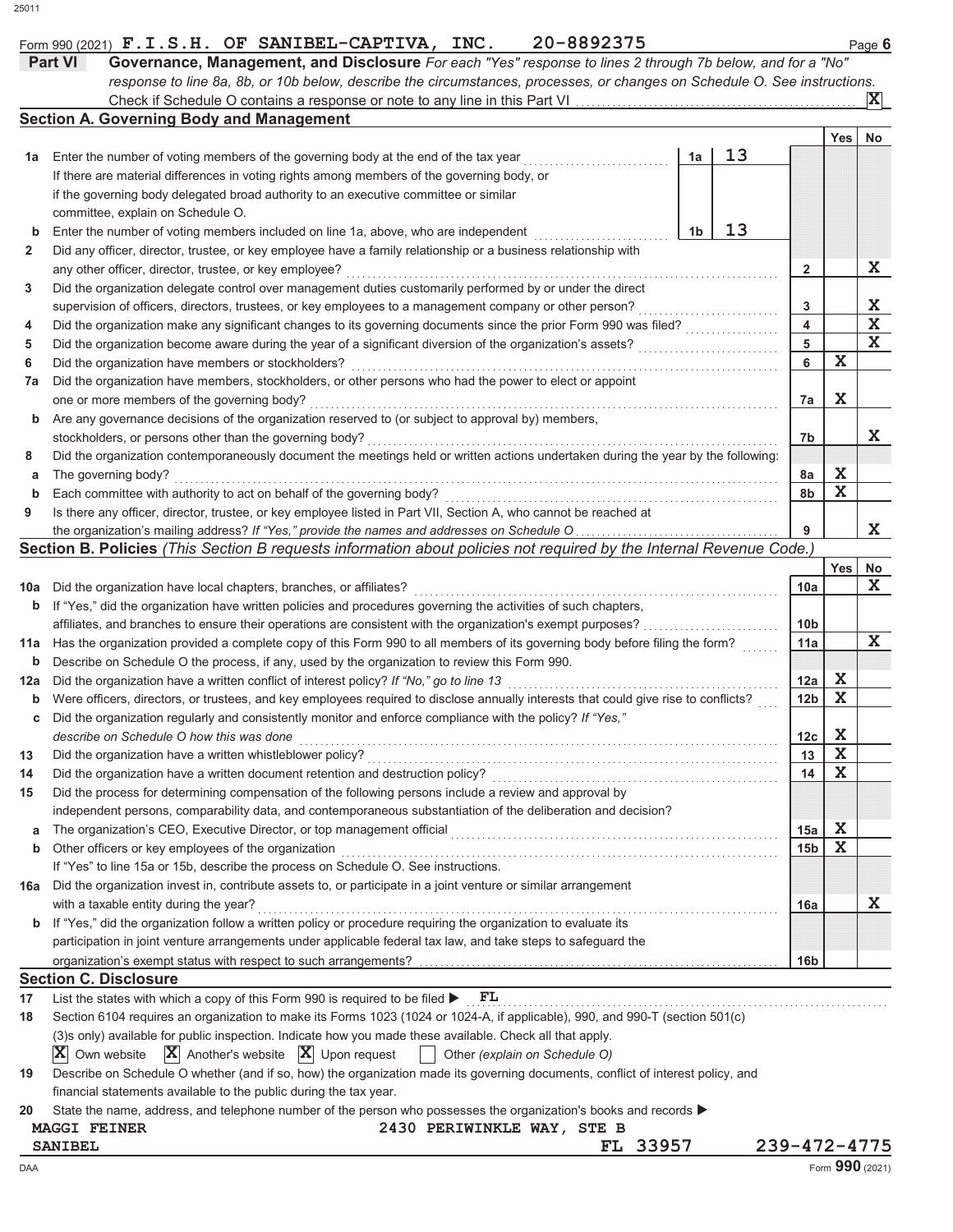| Form 990 (2021) $\mathbf{F}.\mathbf{I}.\mathbf{S}.\mathbf{H}.\mathbf{OF}$ SANIBEL-CAPTIVA, INC. | 20-8892375<br>Page $\prime$ |
|-------------------------------------------------------------------------------------------------|-----------------------------|
|-------------------------------------------------------------------------------------------------|-----------------------------|

**Part VII Compensation of Officers, Directors, Trustees, Key Employees, Highest Compensated Employees, and**

| <b>Independent Contractors</b><br>Check if Schedule O contains a response or note to any line in this Part VII.                                                                                                                                                                                                                   |                        |                                   |                      |             |              |                                                              |        |                                  |                                   |                              |  |  |  |
|-----------------------------------------------------------------------------------------------------------------------------------------------------------------------------------------------------------------------------------------------------------------------------------------------------------------------------------|------------------------|-----------------------------------|----------------------|-------------|--------------|--------------------------------------------------------------|--------|----------------------------------|-----------------------------------|------------------------------|--|--|--|
| Officers, Directors, Trustees, Key Employees, and Highest Compensated Employees<br><b>Section A.</b>                                                                                                                                                                                                                              |                        |                                   |                      |             |              |                                                              |        |                                  |                                   |                              |  |  |  |
| 1a Complete this table for all persons required to be listed. Report compensation for the calendar year ending with or within the<br>organization's tax year.                                                                                                                                                                     |                        |                                   |                      |             |              |                                                              |        |                                  |                                   |                              |  |  |  |
| • List all of the organization's current officers, directors, trustees (whether individuals or organizations), regardless of amount of<br>compensation. Enter -0- in columns (D), (E), and (F) if no compensation was paid.                                                                                                       |                        |                                   |                      |             |              |                                                              |        |                                  |                                   |                              |  |  |  |
| • List all of the organization's current key employees, if any. See instructions for definition of "key employee."                                                                                                                                                                                                                |                        |                                   |                      |             |              |                                                              |        |                                  |                                   |                              |  |  |  |
| • List the organization's five current highest compensated employees (other than an officer, director, trustee, or key employee)<br>who received reportable compensation (box 5 of Form W-2, Form 1099-MISC, and/or box 1 of Form 1099-NEC) of more than<br>\$100,000 from the organization and any related organizations.        |                        |                                   |                      |             |              |                                                              |        |                                  |                                   |                              |  |  |  |
| List all of the organization's former officers, key employees, and highest compensated employees who received more than<br>\$100,000 of reportable compensation from the organization and any related organizations.                                                                                                              |                        |                                   |                      |             |              |                                                              |        |                                  |                                   |                              |  |  |  |
| • List all of the organization's former directors or trustees that received, in the capacity as a former director or trustee of the<br>organization, more than \$10,000 of reportable compensation from the organization and any related organizations.<br>See the instructions for the order in which to list the persons above. |                        |                                   |                      |             |              |                                                              |        |                                  |                                   |                              |  |  |  |
| Check this box if neither the organization nor any related organization compensated any current officer, director, or trustee.                                                                                                                                                                                                    |                        |                                   |                      |             |              |                                                              |        |                                  |                                   |                              |  |  |  |
| (C)                                                                                                                                                                                                                                                                                                                               |                        |                                   |                      |             |              |                                                              |        |                                  |                                   |                              |  |  |  |
| (A)                                                                                                                                                                                                                                                                                                                               | (B)                    |                                   |                      |             | Position     |                                                              |        | (D)                              | (E)                               | (F)                          |  |  |  |
| Name and title                                                                                                                                                                                                                                                                                                                    | Average                |                                   |                      |             |              | (do not check more than one<br>box, unless person is both an |        | Reportable                       | Reportable                        | Estimated amount             |  |  |  |
|                                                                                                                                                                                                                                                                                                                                   | hours<br>per week      |                                   |                      |             |              | officer and a director/trustee)                              |        | compensation<br>from the         | compensation<br>from related      | of other<br>compensation     |  |  |  |
|                                                                                                                                                                                                                                                                                                                                   | (list any<br>hours for |                                   |                      | Officer     |              |                                                              | Former | organization (W-2/<br>1099-MISC/ | organizations (W-2/<br>1099-MISC/ | from the<br>organization and |  |  |  |
|                                                                                                                                                                                                                                                                                                                                   | related                |                                   |                      |             |              |                                                              |        | 1099-NEC)                        | 1099-NEC)                         | related organizations        |  |  |  |
|                                                                                                                                                                                                                                                                                                                                   | organizations<br>below | Individual trustee<br>or director |                      |             | Key employee |                                                              |        |                                  |                                   |                              |  |  |  |
|                                                                                                                                                                                                                                                                                                                                   | dotted line)           |                                   | nstitutional trustee |             |              | Highest compensated<br>employee                              |        |                                  |                                   |                              |  |  |  |
| (1) ALICIA TIGHE                                                                                                                                                                                                                                                                                                                  |                        |                                   |                      |             |              |                                                              |        |                                  |                                   |                              |  |  |  |
|                                                                                                                                                                                                                                                                                                                                   | 50.00                  |                                   |                      |             |              |                                                              |        |                                  |                                   |                              |  |  |  |
| FMR EXEC. DIRECTOR                                                                                                                                                                                                                                                                                                                | 0.00                   |                                   |                      | $\mathbf x$ |              |                                                              |        | 89,100                           | 0                                 | 7,433                        |  |  |  |
| (2) MARIA ESPINOZA                                                                                                                                                                                                                                                                                                                |                        |                                   |                      |             |              |                                                              |        |                                  |                                   |                              |  |  |  |
| <b>EXECUTIVE DIRECTOR</b>                                                                                                                                                                                                                                                                                                         | 50.00<br>0.00          |                                   |                      | $\mathbf x$ |              |                                                              |        | 66,417                           | 0                                 | 7,533                        |  |  |  |
| (3) ROBERT BOWDEN                                                                                                                                                                                                                                                                                                                 |                        |                                   |                      |             |              |                                                              |        |                                  |                                   |                              |  |  |  |
|                                                                                                                                                                                                                                                                                                                                   | 1.00                   |                                   |                      |             |              |                                                              |        |                                  |                                   |                              |  |  |  |
| <b>DIRECTOR</b>                                                                                                                                                                                                                                                                                                                   | 0.00                   | $\mathbf x$                       |                      |             |              |                                                              |        | 0                                | 0                                 | $\mathbf 0$                  |  |  |  |
| (4) MELISSA CONGRESS                                                                                                                                                                                                                                                                                                              | 1.00                   |                                   |                      |             |              |                                                              |        |                                  |                                   |                              |  |  |  |
| <b>DIRECTOR</b>                                                                                                                                                                                                                                                                                                                   | 0.00                   | $\mathbf x$                       |                      |             |              |                                                              |        | 0                                | 0                                 | $\mathbf 0$                  |  |  |  |
| (5) MAGGI FEINER                                                                                                                                                                                                                                                                                                                  |                        |                                   |                      |             |              |                                                              |        |                                  |                                   |                              |  |  |  |
|                                                                                                                                                                                                                                                                                                                                   | 49.00                  |                                   |                      | $\mathbf X$ |              |                                                              |        | 0                                |                                   |                              |  |  |  |
| PRESIDENT & CEO<br>(6) STEVE KLUG                                                                                                                                                                                                                                                                                                 | 1.00                   | $\mathbf X$                       |                      |             |              |                                                              |        |                                  | 0                                 | $\mathbf 0$                  |  |  |  |
|                                                                                                                                                                                                                                                                                                                                   | 1.00                   |                                   |                      |             |              |                                                              |        |                                  |                                   |                              |  |  |  |
| <b>DIRECTOR</b>                                                                                                                                                                                                                                                                                                                   | 0.00                   | $\mathbf X$                       |                      |             |              |                                                              |        | 0                                | 0                                 | $\mathbf 0$                  |  |  |  |
| (7) NICOLE MCHALE                                                                                                                                                                                                                                                                                                                 |                        |                                   |                      |             |              |                                                              |        |                                  |                                   |                              |  |  |  |
| <b>DIRECTOR</b>                                                                                                                                                                                                                                                                                                                   | 2.00<br>0.00           | $\mathbf X$                       |                      |             |              |                                                              |        | 0                                | 0                                 | $\mathbf 0$                  |  |  |  |
| (8) JIM METZLER                                                                                                                                                                                                                                                                                                                   |                        |                                   |                      |             |              |                                                              |        |                                  |                                   |                              |  |  |  |
|                                                                                                                                                                                                                                                                                                                                   | 4.00                   |                                   |                      |             |              |                                                              |        |                                  |                                   |                              |  |  |  |
| <b>TREASURER</b>                                                                                                                                                                                                                                                                                                                  | 0.00                   | $\mathbf X$                       |                      | $\mathbf X$ |              |                                                              |        | 0                                | 0                                 | $\mathbf 0$                  |  |  |  |
| (9) LISA ANN MILLER                                                                                                                                                                                                                                                                                                               |                        |                                   |                      |             |              |                                                              |        |                                  |                                   |                              |  |  |  |
| <b>BOARD VICE CHAIR</b>                                                                                                                                                                                                                                                                                                           | 3.00<br>0.00           | $\mathbf X$                       |                      | $\mathbf X$ |              |                                                              |        | 0                                | 0                                 | $\mathbf 0$                  |  |  |  |
| (10) JOHN MORSE                                                                                                                                                                                                                                                                                                                   |                        |                                   |                      |             |              |                                                              |        |                                  |                                   |                              |  |  |  |
|                                                                                                                                                                                                                                                                                                                                   | 1.00                   |                                   |                      |             |              |                                                              |        |                                  |                                   |                              |  |  |  |
| CHAIR EMERITUS                                                                                                                                                                                                                                                                                                                    | 0.00                   | $\mathbf X$                       |                      |             |              |                                                              |        | 0                                | 0                                 | $\mathbf 0$                  |  |  |  |
| (11) JIM NELSON                                                                                                                                                                                                                                                                                                                   |                        |                                   |                      |             |              |                                                              |        |                                  |                                   |                              |  |  |  |
| <b>DIRECTOR</b>                                                                                                                                                                                                                                                                                                                   | 1.00<br>0.00           | $\mathbf X$                       |                      |             |              |                                                              |        | 0                                | 0                                 | 0                            |  |  |  |
|                                                                                                                                                                                                                                                                                                                                   |                        |                                   |                      |             |              |                                                              |        |                                  |                                   |                              |  |  |  |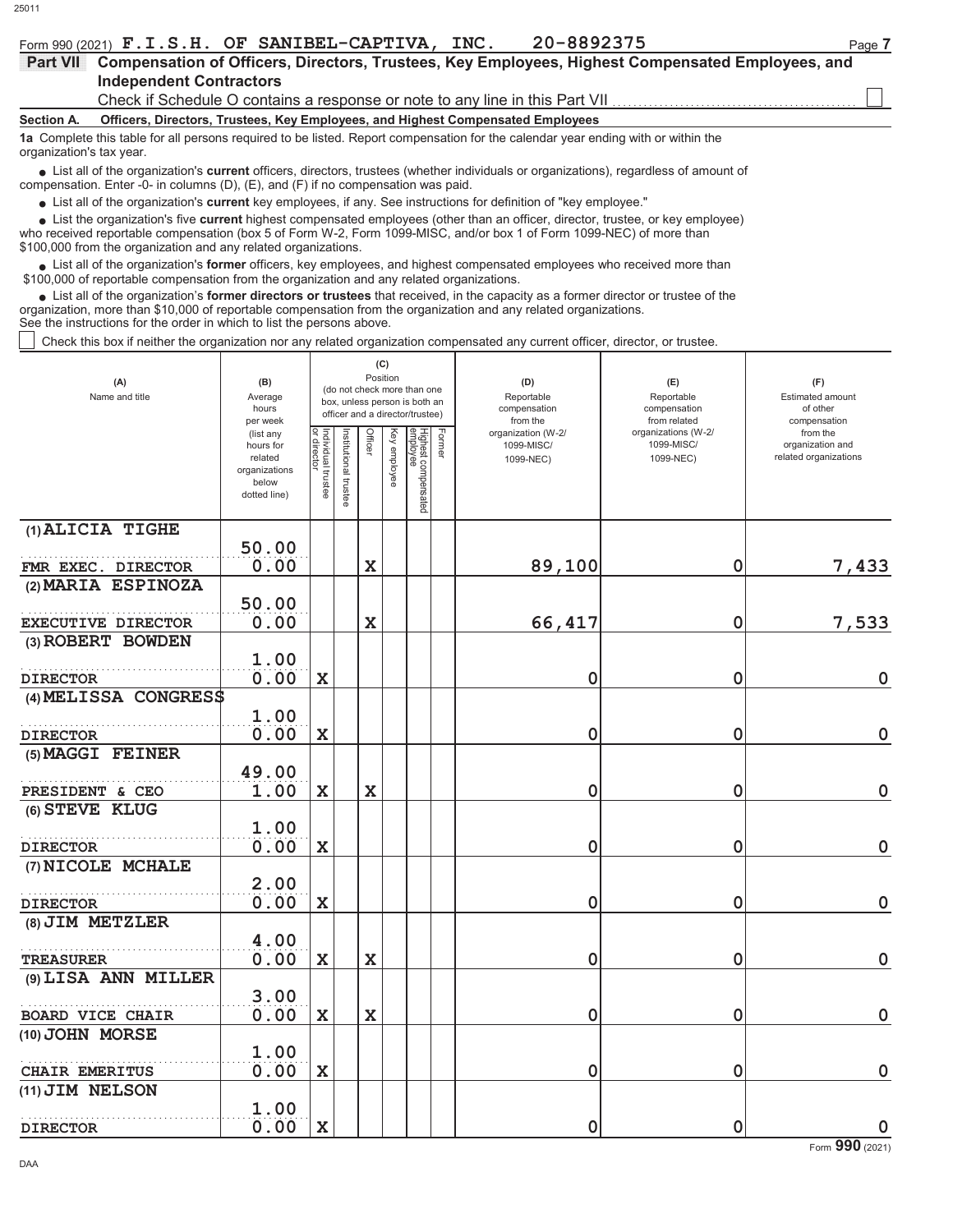| 25011<br>Form 990 (2021) F.I.S.H. OF SANIBEL-CAPTIVA, INC.<br><b>Part VII</b>                                                                                                                                             |                                                                             |                                   |                       |             |                 |                                                                                                 |        | 20-8892375<br>Section A. Officers, Directors, Trustees, Key Employees, and Highest Compensated Employees (continued) |                                                     | Page 8                                                |
|---------------------------------------------------------------------------------------------------------------------------------------------------------------------------------------------------------------------------|-----------------------------------------------------------------------------|-----------------------------------|-----------------------|-------------|-----------------|-------------------------------------------------------------------------------------------------|--------|----------------------------------------------------------------------------------------------------------------------|-----------------------------------------------------|-------------------------------------------------------|
| (A)<br>Name and title                                                                                                                                                                                                     | (B)<br>Average<br>hours<br>per week                                         |                                   |                       |             | (C)<br>Position | (do not check more than one<br>box, unless person is both an<br>officer and a director/trustee) |        | (E)<br>Reportable<br>compensation<br>from related                                                                    | (F)<br>Estimated amount<br>of other<br>compensation |                                                       |
|                                                                                                                                                                                                                           | (list any<br>hours for<br>related<br>organizations<br>below<br>dotted line) | Individual trustee<br>or director | Institutional trustee | Officer     | Key employee    | Highest compensated<br>employee                                                                 | Former | from the<br>organization (W-2/<br>1099-MISC/<br>1099-NEC)                                                            | organizations (W-2/<br>1099-MISC/<br>1099-NEC)      | from the<br>organization and<br>related organizations |
| WILLY OCASIO<br>(12)                                                                                                                                                                                                      |                                                                             |                                   |                       |             |                 |                                                                                                 |        |                                                                                                                      |                                                     |                                                       |
| FORMER SECRETARY                                                                                                                                                                                                          | 2.00<br>0.00                                                                | $\mathbf x$                       |                       | $\mathbf X$ |                 |                                                                                                 |        | 0                                                                                                                    | 0                                                   | 0                                                     |
| <b>KATHY SAMSON</b><br>(13)<br><b>DIRECTOR</b>                                                                                                                                                                            | 2.00<br>0.00                                                                | $\mathbf x$                       |                       |             |                 |                                                                                                 |        | 0                                                                                                                    | 0                                                   | $\mathbf 0$                                           |
| <b>ELLEN SLOAN</b><br>(14)                                                                                                                                                                                                |                                                                             |                                   |                       |             |                 |                                                                                                 |        |                                                                                                                      |                                                     |                                                       |
| <b>DIRECTOR</b>                                                                                                                                                                                                           | 1.00<br>0.00                                                                | $\mathbf x$                       |                       |             |                 |                                                                                                 |        | 0                                                                                                                    | 0                                                   | $\mathbf 0$                                           |
| SHERIDAN SNELL<br>(15)                                                                                                                                                                                                    | 4.00                                                                        |                                   |                       |             |                 |                                                                                                 |        |                                                                                                                      |                                                     |                                                       |
| <b>BOARD CHAIR</b><br><b>ANN-MARIE WILDMAN</b><br>(16)                                                                                                                                                                    | 0.00                                                                        | $\mathbf x$                       |                       | $\mathbf X$ |                 |                                                                                                 |        | 0                                                                                                                    | 0                                                   | $\mathbf 0$                                           |
|                                                                                                                                                                                                                           | 3.00                                                                        |                                   |                       |             |                 |                                                                                                 |        |                                                                                                                      |                                                     |                                                       |
| <b>SECRETARY</b>                                                                                                                                                                                                          | 0.00                                                                        | $\mathbf x$                       |                       | $\mathbf x$ |                 |                                                                                                 |        | 0                                                                                                                    | 0                                                   | $\mathbf 0$                                           |
|                                                                                                                                                                                                                           |                                                                             |                                   |                       |             |                 |                                                                                                 |        |                                                                                                                      |                                                     |                                                       |
|                                                                                                                                                                                                                           |                                                                             |                                   |                       |             |                 |                                                                                                 |        |                                                                                                                      |                                                     |                                                       |
|                                                                                                                                                                                                                           |                                                                             |                                   |                       |             |                 |                                                                                                 |        |                                                                                                                      |                                                     |                                                       |
|                                                                                                                                                                                                                           |                                                                             |                                   |                       |             |                 |                                                                                                 |        | 155,517                                                                                                              |                                                     | 14,966                                                |
| c Total from continuation sheets to Part VII, Section A                                                                                                                                                                   |                                                                             |                                   |                       |             |                 |                                                                                                 |        | 155,517                                                                                                              |                                                     |                                                       |
| d.<br>Total number of individuals (including but not limited to those listed above) who received more than \$100,000 of<br>$\mathbf{2}$<br>reportable compensation from the organization $\triangleright$ 0               |                                                                             |                                   |                       |             |                 |                                                                                                 |        |                                                                                                                      |                                                     | 14,966                                                |
| Did the organization list any former officer, director, trustee, key employee, or highest compensated<br>3                                                                                                                |                                                                             |                                   |                       |             |                 |                                                                                                 |        |                                                                                                                      |                                                     | Yes<br>No                                             |
| For any individual listed on line 1a, is the sum of reportable compensation and other compensation from the<br>4<br>organization and related organizations greater than \$150,000? If "Yes," complete Schedule J for such |                                                                             |                                   |                       |             |                 |                                                                                                 |        |                                                                                                                      |                                                     | X<br>3                                                |
| Did any person listed on line 1a receive or accrue compensation from any unrelated organization or individual<br>5                                                                                                        |                                                                             |                                   |                       |             |                 |                                                                                                 |        |                                                                                                                      |                                                     | X<br>4                                                |
|                                                                                                                                                                                                                           |                                                                             |                                   |                       |             |                 |                                                                                                 |        |                                                                                                                      |                                                     | X<br>5                                                |
| <b>Section B. Independent Contractors</b><br>Complete this table for your five highest compensated independent contractors that received more than \$100,000 of<br>1                                                      |                                                                             |                                   |                       |             |                 |                                                                                                 |        |                                                                                                                      |                                                     |                                                       |
| compensation from the organization. Report compensation for the calendar year ending with or within the organization's tax year.                                                                                          | (A)<br>Name and business address                                            |                                   |                       |             |                 |                                                                                                 |        |                                                                                                                      | (B)<br>Description of services                      | (C)<br>Compensation                                   |
|                                                                                                                                                                                                                           |                                                                             |                                   |                       |             |                 |                                                                                                 |        |                                                                                                                      |                                                     |                                                       |
|                                                                                                                                                                                                                           |                                                                             |                                   |                       |             |                 |                                                                                                 |        |                                                                                                                      |                                                     |                                                       |
|                                                                                                                                                                                                                           |                                                                             |                                   |                       |             |                 |                                                                                                 |        |                                                                                                                      |                                                     |                                                       |
|                                                                                                                                                                                                                           |                                                                             |                                   |                       |             |                 |                                                                                                 |        |                                                                                                                      |                                                     |                                                       |
|                                                                                                                                                                                                                           |                                                                             |                                   |                       |             |                 |                                                                                                 |        |                                                                                                                      |                                                     |                                                       |
| Total number of independent contractors (including but not limited to those listed above) who<br>2<br>received more than \$100,000 of compensation from the organization ▶                                                |                                                                             |                                   |                       |             |                 |                                                                                                 |        |                                                                                                                      | 0                                                   |                                                       |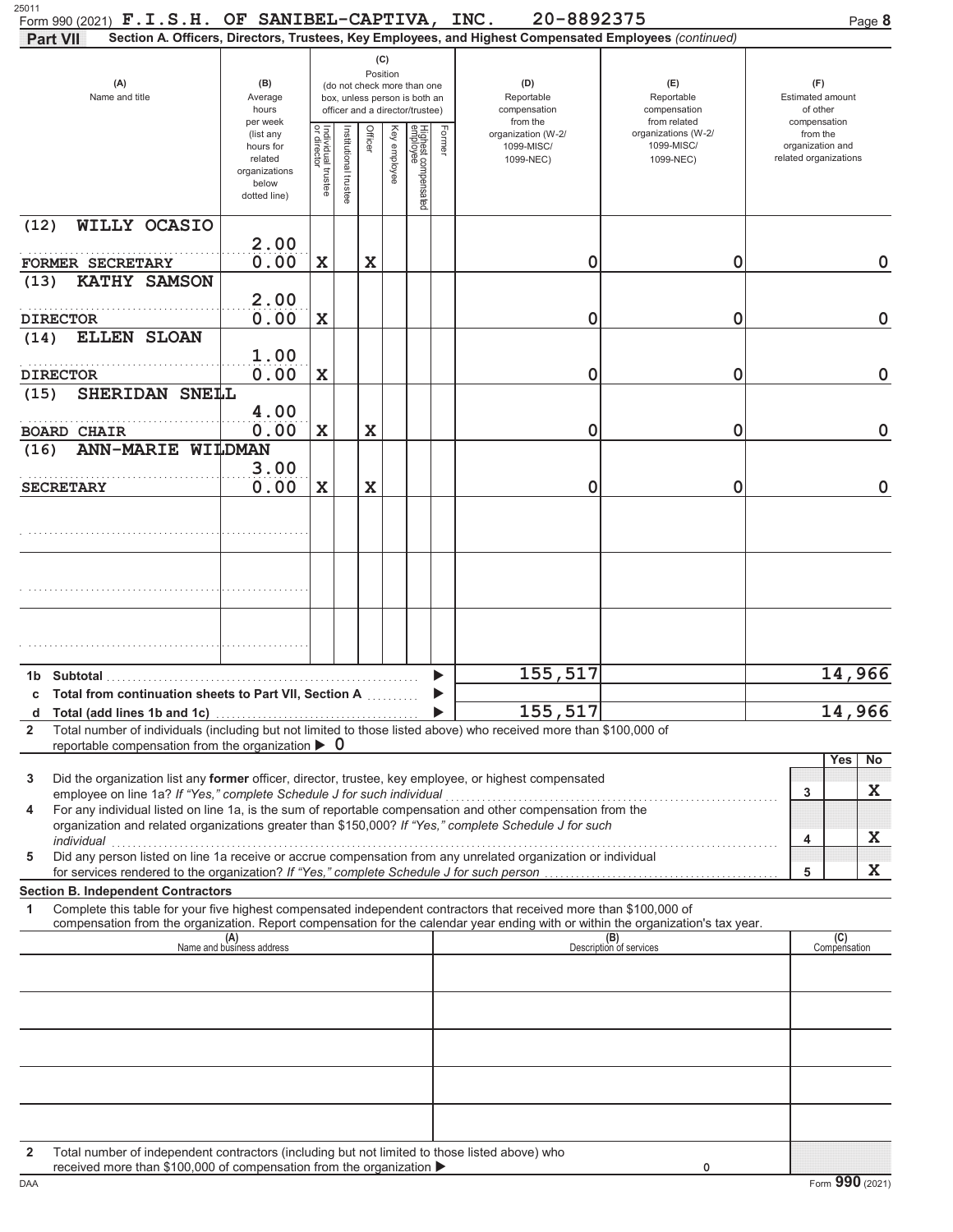## Form 990 (2021) **F.I.S.H. OF SANIBEL-CAPTIVA, INC.** 20-8892375 Page 9

### **Part VIII Statement of Revenue**

Check if Schedule O contains a response or note to any line in this Part VIII . . . . . . . . . . . . . . . . . . . . . . . . . . . . . . . . . . . . . . . . . . . .

|                                                                  |                                                                  |                                                                                     |                |                |                 |                      |                       | (A)           | (B)                                   | (C)                           | (D)                                |
|------------------------------------------------------------------|------------------------------------------------------------------|-------------------------------------------------------------------------------------|----------------|----------------|-----------------|----------------------|-----------------------|---------------|---------------------------------------|-------------------------------|------------------------------------|
|                                                                  |                                                                  |                                                                                     |                |                |                 |                      |                       | Total revenue | Related or exempt<br>function revenue | Unrelated<br>business revenue | Revenue excluded<br>from tax under |
|                                                                  |                                                                  |                                                                                     |                |                |                 |                      |                       |               |                                       |                               | sections 512-514                   |
|                                                                  |                                                                  | 1a Federated campaigns                                                              |                |                | 1a              | 57,500               |                       |               |                                       |                               |                                    |
| <b>Contributions, Gifts, Grants</b><br>and Other Similar Amounts |                                                                  | <b>b</b> Membership dues                                                            |                | .              | 1 <sub>b</sub>  |                      |                       |               |                                       |                               |                                    |
|                                                                  |                                                                  | c Fundraising events                                                                |                | .              | 1c              | 556,377              |                       |               |                                       |                               |                                    |
|                                                                  |                                                                  | d Related organizations                                                             |                |                |                 |                      |                       |               |                                       |                               |                                    |
|                                                                  |                                                                  | <b>e</b> Government grants (contributions)                                          |                |                | 1e              | 90,674               |                       |               |                                       |                               |                                    |
|                                                                  |                                                                  | f All other contributions, gifts, grants,<br>and similar amounts not included above |                |                | 1f              | 2,791,511            |                       |               |                                       |                               |                                    |
|                                                                  |                                                                  | <b>g</b> Noncash contributions included in                                          |                |                |                 |                      |                       |               |                                       |                               |                                    |
|                                                                  |                                                                  |                                                                                     |                |                | $1g$ \$         | 1,187,792            |                       |               |                                       |                               |                                    |
|                                                                  |                                                                  |                                                                                     |                |                |                 |                      | ▶                     | 3,496,062     |                                       |                               |                                    |
|                                                                  |                                                                  |                                                                                     |                |                |                 | <b>Business Code</b> |                       |               |                                       |                               |                                    |
|                                                                  | 2a                                                               |                                                                                     |                |                |                 |                      |                       |               |                                       |                               |                                    |
|                                                                  | b                                                                |                                                                                     |                |                |                 |                      |                       |               |                                       |                               |                                    |
| Program Service<br>Revenue                                       | с                                                                |                                                                                     |                |                |                 |                      |                       |               |                                       |                               |                                    |
|                                                                  |                                                                  |                                                                                     |                |                |                 |                      |                       |               |                                       |                               |                                    |
|                                                                  |                                                                  | f All other program service revenue                                                 |                |                |                 |                      |                       |               |                                       |                               |                                    |
|                                                                  |                                                                  |                                                                                     |                |                |                 |                      | $\blacktriangleright$ |               |                                       |                               |                                    |
|                                                                  | 3                                                                | Investment income (including dividends, interest, and                               |                |                |                 |                      |                       |               |                                       |                               |                                    |
|                                                                  |                                                                  |                                                                                     |                |                |                 |                      |                       | 554           |                                       |                               | 554                                |
|                                                                  | 4                                                                | Income from investment of tax-exempt bond proceeds                                  |                |                |                 |                      |                       |               |                                       |                               |                                    |
|                                                                  | 5                                                                |                                                                                     |                |                |                 |                      |                       |               |                                       |                               |                                    |
|                                                                  |                                                                  |                                                                                     |                | (i) Real       |                 | (ii) Personal        |                       |               |                                       |                               |                                    |
|                                                                  |                                                                  | <b>6a</b> Gross rents                                                               | 6a             |                | 51,996          |                      |                       |               |                                       |                               |                                    |
|                                                                  |                                                                  | <b>b</b> Less: rental expenses                                                      | 6 <sub>b</sub> |                | 35,516          |                      |                       |               |                                       |                               |                                    |
|                                                                  |                                                                  | <b>c</b> Rental inc. or (loss)                                                      | 6c             |                | 16,480          |                      |                       |               |                                       |                               |                                    |
|                                                                  |                                                                  | <b>d</b> Net rental income or (loss)                                                |                |                |                 |                      | ▶                     | 16,480        |                                       | 16,480                        |                                    |
|                                                                  | <b>7a</b> Gross amount from<br>(i) Securities<br>sales of assets |                                                                                     |                |                | (ii) Other      |                      |                       |               |                                       |                               |                                    |
|                                                                  |                                                                  | other than inventory                                                                | 7a             | 925,523        |                 |                      |                       |               |                                       |                               |                                    |
|                                                                  |                                                                  | <b>b</b> Less: cost or other                                                        |                |                |                 |                      |                       |               |                                       |                               |                                    |
|                                                                  |                                                                  | basis and sales exps.                                                               | 7b             | 913,206        | 12,317          |                      |                       |               |                                       |                               |                                    |
| Other Revenue                                                    |                                                                  | c Gain or (loss)                                                                    | 7c             |                |                 |                      |                       | 12,317        |                                       |                               | 12,317                             |
|                                                                  |                                                                  | 8a Gross income from fundraising events                                             |                |                |                 |                      |                       |               |                                       |                               |                                    |
|                                                                  |                                                                  | (not including \$                                                                   |                | 556,377        |                 |                      |                       |               |                                       |                               |                                    |
|                                                                  |                                                                  | of contributions reported on line                                                   |                |                |                 |                      |                       |               |                                       |                               |                                    |
|                                                                  |                                                                  | 1c). See Part IV, line 18                                                           |                | a sa sa salala | 8a              | 2,970                |                       |               |                                       |                               |                                    |
|                                                                  |                                                                  | <b>b</b> Less: direct expenses                                                      |                |                | 8b              | 20,033               |                       |               |                                       |                               |                                    |
|                                                                  |                                                                  | c Net income or (loss) from fundraising events                                      |                |                |                 |                      |                       | $-17,063$     |                                       |                               | $-17,063$                          |
|                                                                  |                                                                  | 9a Gross income from gaming                                                         |                |                |                 |                      |                       |               |                                       |                               |                                    |
|                                                                  |                                                                  | activities. See Part IV, line 19                                                    |                |                | 9a              |                      |                       |               |                                       |                               |                                    |
|                                                                  |                                                                  | <b>b</b> Less: direct expenses                                                      |                |                | 9 <sub>b</sub>  |                      |                       |               |                                       |                               |                                    |
|                                                                  |                                                                  | c Net income or (loss) from gaming activities                                       |                |                |                 |                      |                       |               |                                       |                               |                                    |
|                                                                  |                                                                  | 10a Gross sales of inventory, less                                                  |                |                |                 |                      |                       |               |                                       |                               |                                    |
|                                                                  |                                                                  | returns and allowances                                                              |                | .              | 10a             |                      |                       |               |                                       |                               |                                    |
|                                                                  |                                                                  | <b>b</b> Less: cost of goods sold                                                   |                |                | 10 <sub>b</sub> |                      |                       |               |                                       |                               |                                    |
|                                                                  |                                                                  | c Net income or (loss) from sales of inventory                                      |                |                |                 |                      |                       |               |                                       |                               |                                    |
|                                                                  |                                                                  |                                                                                     |                |                |                 | <b>Business Code</b> |                       |               |                                       |                               |                                    |
|                                                                  | 11a                                                              | OTHER REVENUE                                                                       |                |                |                 |                      |                       | 10,218        | 10,218                                |                               |                                    |
|                                                                  | b                                                                | <b>ADMINISTRATIVE FEES</b>                                                          |                |                |                 |                      |                       | 1,187         | 1,187                                 |                               |                                    |
| Miscellaneous<br>Revenue                                         | c                                                                |                                                                                     |                |                |                 |                      |                       |               |                                       |                               |                                    |
|                                                                  |                                                                  |                                                                                     |                |                |                 |                      | ▶                     | 11,405        |                                       |                               |                                    |
|                                                                  |                                                                  | 12 Total revenue. See instructions                                                  |                |                |                 |                      |                       | 3,519,755     | 11,405                                | 16,480                        | $-4,192$                           |
|                                                                  |                                                                  |                                                                                     |                |                |                 |                      |                       |               |                                       |                               |                                    |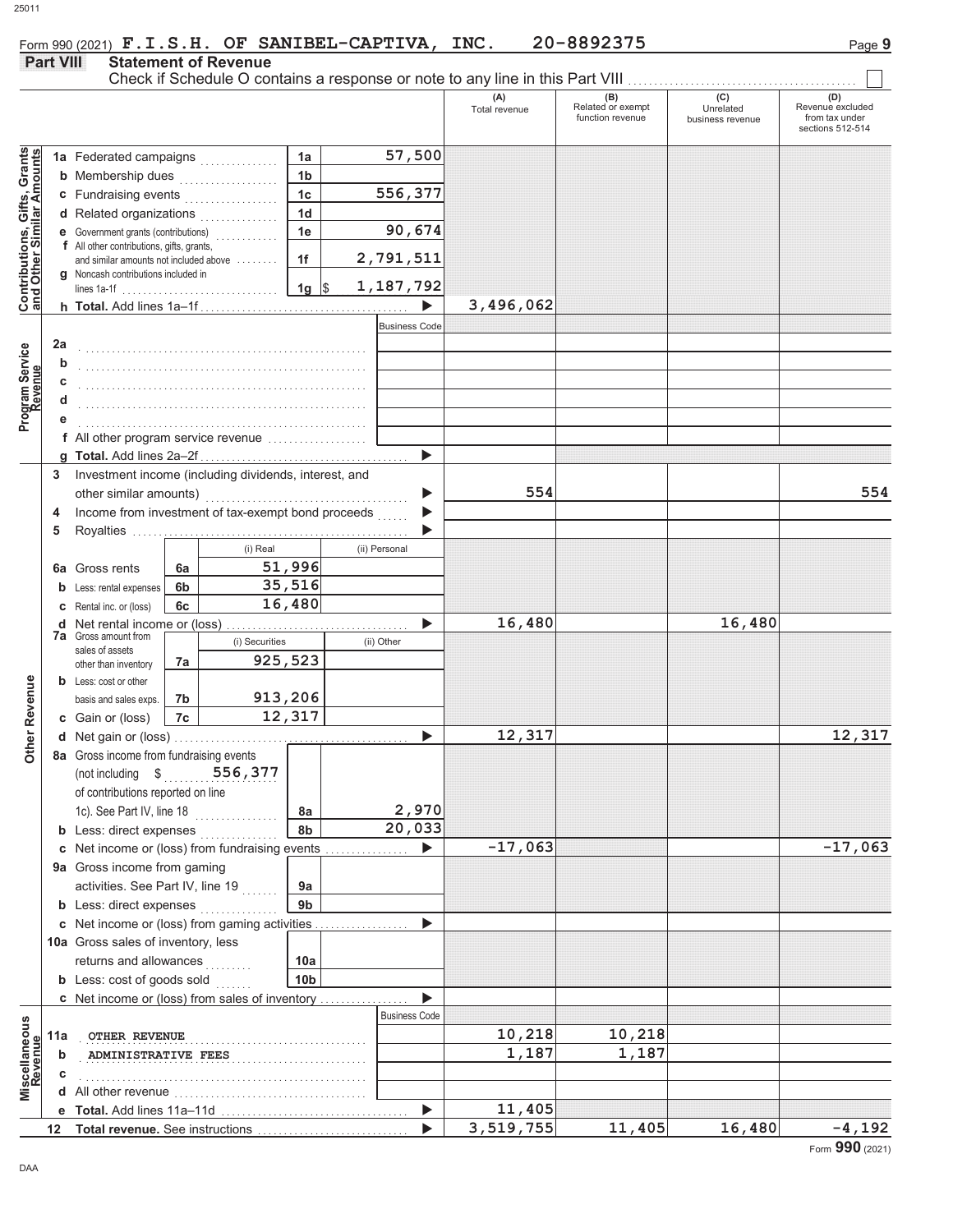## Form 990 (2021) F.I.S.H. OF SANIBEL-CAPTIVA, INC. 20-8892375 Page 10

## **Part IX Statement of Functional Expenses**

*Section 501(c)(3) and 501(c)(4) organizations must complete all columns. All other organizations must complete column (A).*

| Check if Schedule O contains a response or note to any line in this Part IX |                                                                                                                                                                                                                                                                                                                                                                                                                                                                                                                             |                       |                                    |                                           |                                |  |  |  |  |  |  |  |
|-----------------------------------------------------------------------------|-----------------------------------------------------------------------------------------------------------------------------------------------------------------------------------------------------------------------------------------------------------------------------------------------------------------------------------------------------------------------------------------------------------------------------------------------------------------------------------------------------------------------------|-----------------------|------------------------------------|-------------------------------------------|--------------------------------|--|--|--|--|--|--|--|
|                                                                             | Do not include amounts reported on lines 6b, 7b,<br>8b, 9b, and 10b of Part VIII.                                                                                                                                                                                                                                                                                                                                                                                                                                           | (A)<br>Total expenses | (B)<br>Program service<br>expenses | (C)<br>Management and<br>general expenses | (D)<br>Fundraising<br>expenses |  |  |  |  |  |  |  |
| 1                                                                           | Grants and other assistance to domestic organizations                                                                                                                                                                                                                                                                                                                                                                                                                                                                       |                       |                                    |                                           |                                |  |  |  |  |  |  |  |
|                                                                             | and domestic governments. See Part IV, line 21                                                                                                                                                                                                                                                                                                                                                                                                                                                                              | 200,000               | 200,000                            |                                           |                                |  |  |  |  |  |  |  |
| 2                                                                           | Grants and other assistance to domestic                                                                                                                                                                                                                                                                                                                                                                                                                                                                                     |                       |                                    |                                           |                                |  |  |  |  |  |  |  |
|                                                                             | individuals. See Part IV, line 22                                                                                                                                                                                                                                                                                                                                                                                                                                                                                           | 815,090               | 815,090                            |                                           |                                |  |  |  |  |  |  |  |
| 3                                                                           | Grants and other assistance to foreign                                                                                                                                                                                                                                                                                                                                                                                                                                                                                      |                       |                                    |                                           |                                |  |  |  |  |  |  |  |
|                                                                             | organizations, foreign governments, and                                                                                                                                                                                                                                                                                                                                                                                                                                                                                     |                       |                                    |                                           |                                |  |  |  |  |  |  |  |
|                                                                             | foreign individuals. See Part IV, lines 15 and 16                                                                                                                                                                                                                                                                                                                                                                                                                                                                           |                       |                                    |                                           |                                |  |  |  |  |  |  |  |
| 4                                                                           | Benefits paid to or for members                                                                                                                                                                                                                                                                                                                                                                                                                                                                                             |                       |                                    |                                           |                                |  |  |  |  |  |  |  |
| 5                                                                           | Compensation of current officers, directors,                                                                                                                                                                                                                                                                                                                                                                                                                                                                                |                       |                                    |                                           |                                |  |  |  |  |  |  |  |
|                                                                             | trustees, and key employees                                                                                                                                                                                                                                                                                                                                                                                                                                                                                                 | 155,517               | 121,274                            | 17,408                                    | 16,835                         |  |  |  |  |  |  |  |
| 6                                                                           | Compensation not included above to disqualified                                                                                                                                                                                                                                                                                                                                                                                                                                                                             |                       |                                    |                                           |                                |  |  |  |  |  |  |  |
|                                                                             | persons (as defined under section 4958(f)(1)) and                                                                                                                                                                                                                                                                                                                                                                                                                                                                           |                       |                                    |                                           |                                |  |  |  |  |  |  |  |
|                                                                             | persons described in section 4958(c)(3)(B)                                                                                                                                                                                                                                                                                                                                                                                                                                                                                  |                       |                                    |                                           |                                |  |  |  |  |  |  |  |
| 7                                                                           |                                                                                                                                                                                                                                                                                                                                                                                                                                                                                                                             | 339,637               | 326,345                            | 10,321                                    | 2,971                          |  |  |  |  |  |  |  |
| 8                                                                           | Pension plan accruals and contributions (include                                                                                                                                                                                                                                                                                                                                                                                                                                                                            |                       |                                    |                                           |                                |  |  |  |  |  |  |  |
|                                                                             | section 401(k) and 403(b) employer contributions)                                                                                                                                                                                                                                                                                                                                                                                                                                                                           |                       |                                    |                                           |                                |  |  |  |  |  |  |  |
| 9                                                                           | Other employee benefits                                                                                                                                                                                                                                                                                                                                                                                                                                                                                                     | 46,907                | 42,404                             | 2,627                                     |                                |  |  |  |  |  |  |  |
| 10                                                                          | Payroll taxes                                                                                                                                                                                                                                                                                                                                                                                                                                                                                                               | 40,707                | 36,799                             | 2,280                                     | $\frac{1,876}{1,628}$          |  |  |  |  |  |  |  |
| 11                                                                          | Fees for services (nonemployees):                                                                                                                                                                                                                                                                                                                                                                                                                                                                                           |                       |                                    |                                           |                                |  |  |  |  |  |  |  |
| a                                                                           |                                                                                                                                                                                                                                                                                                                                                                                                                                                                                                                             |                       |                                    |                                           |                                |  |  |  |  |  |  |  |
| b                                                                           |                                                                                                                                                                                                                                                                                                                                                                                                                                                                                                                             |                       |                                    |                                           |                                |  |  |  |  |  |  |  |
|                                                                             |                                                                                                                                                                                                                                                                                                                                                                                                                                                                                                                             |                       |                                    |                                           |                                |  |  |  |  |  |  |  |
| d                                                                           | Lobbying                                                                                                                                                                                                                                                                                                                                                                                                                                                                                                                    |                       |                                    |                                           |                                |  |  |  |  |  |  |  |
| е                                                                           | Professional fundraising services. See Part IV, line 17                                                                                                                                                                                                                                                                                                                                                                                                                                                                     |                       |                                    |                                           |                                |  |  |  |  |  |  |  |
| f                                                                           | Investment management fees                                                                                                                                                                                                                                                                                                                                                                                                                                                                                                  |                       |                                    |                                           |                                |  |  |  |  |  |  |  |
| q                                                                           | Other. (If line 11g amount exceeds 10% of line 25, column                                                                                                                                                                                                                                                                                                                                                                                                                                                                   |                       |                                    |                                           |                                |  |  |  |  |  |  |  |
|                                                                             |                                                                                                                                                                                                                                                                                                                                                                                                                                                                                                                             | 65,225                | 34,474                             | 17,737                                    | 13,014                         |  |  |  |  |  |  |  |
| 12                                                                          |                                                                                                                                                                                                                                                                                                                                                                                                                                                                                                                             | 36,811                | 34,347                             |                                           | 2,464                          |  |  |  |  |  |  |  |
| 13                                                                          |                                                                                                                                                                                                                                                                                                                                                                                                                                                                                                                             | 42,027                | 36,506                             | 4,278                                     | 1,243                          |  |  |  |  |  |  |  |
| 14                                                                          |                                                                                                                                                                                                                                                                                                                                                                                                                                                                                                                             | 44,242                | 41,214                             | 1,817                                     | 1,211                          |  |  |  |  |  |  |  |
| 15                                                                          |                                                                                                                                                                                                                                                                                                                                                                                                                                                                                                                             |                       |                                    |                                           |                                |  |  |  |  |  |  |  |
| 16                                                                          |                                                                                                                                                                                                                                                                                                                                                                                                                                                                                                                             | 33,566                | 33,566                             |                                           |                                |  |  |  |  |  |  |  |
| 17                                                                          | $\begin{minipage}[c]{0.9\linewidth} \begin{tabular}{l} \textbf{Travel} \end{tabular} \end{minipage} \end{minipage} \begin{minipage}[c]{0.9\linewidth} \begin{tabular}{l} \textbf{True} \end{tabular} \end{minipage} \end{minipage} \begin{minipage}[c]{0.9\linewidth} \begin{tabular}{l} \textbf{True} \end{tabular} \end{minipage} \end{minipage} \begin{minipage}[c]{0.9\linewidth} \begin{tabular}{l} \textbf{True} \end{tabular} \end{minipage} \end{minipage} \begin{minipage}[c]{0.9\linewidth} \begin{tabular}{l} \$ |                       |                                    |                                           |                                |  |  |  |  |  |  |  |
| 18                                                                          | Payments of travel or entertainment expenses                                                                                                                                                                                                                                                                                                                                                                                                                                                                                |                       |                                    |                                           |                                |  |  |  |  |  |  |  |
|                                                                             | for any federal, state, or local public officials                                                                                                                                                                                                                                                                                                                                                                                                                                                                           |                       |                                    |                                           |                                |  |  |  |  |  |  |  |
| 19                                                                          | Conferences, conventions, and meetings                                                                                                                                                                                                                                                                                                                                                                                                                                                                                      |                       |                                    |                                           |                                |  |  |  |  |  |  |  |
| 20                                                                          | Interest                                                                                                                                                                                                                                                                                                                                                                                                                                                                                                                    | 13,431                | 12,424                             | 604                                       | 403                            |  |  |  |  |  |  |  |
| 21                                                                          | Payments to affiliates                                                                                                                                                                                                                                                                                                                                                                                                                                                                                                      |                       |                                    |                                           |                                |  |  |  |  |  |  |  |
| 22                                                                          | Depreciation, depletion, and amortization                                                                                                                                                                                                                                                                                                                                                                                                                                                                                   | 60,232                | 55,863                             | 2,622                                     | 1,747                          |  |  |  |  |  |  |  |
| 23                                                                          | Insurance                                                                                                                                                                                                                                                                                                                                                                                                                                                                                                                   | 28,011                | 21,008                             | 7,003                                     |                                |  |  |  |  |  |  |  |
| 24                                                                          | Other expenses. Itemize expenses not covered                                                                                                                                                                                                                                                                                                                                                                                                                                                                                |                       |                                    |                                           |                                |  |  |  |  |  |  |  |
|                                                                             | above (List miscellaneous expenses on line 24e. If                                                                                                                                                                                                                                                                                                                                                                                                                                                                          |                       |                                    |                                           |                                |  |  |  |  |  |  |  |
|                                                                             | line 24e amount exceeds 10% of line 25, column                                                                                                                                                                                                                                                                                                                                                                                                                                                                              |                       |                                    |                                           |                                |  |  |  |  |  |  |  |
|                                                                             | (A) amount, list line 24e expenses on Schedule O.)<br>PROGRAM EXPENSES                                                                                                                                                                                                                                                                                                                                                                                                                                                      | 74,875                | 74,875                             |                                           |                                |  |  |  |  |  |  |  |
| a                                                                           |                                                                                                                                                                                                                                                                                                                                                                                                                                                                                                                             | 30,122                | 27,863                             | 1,355                                     | 904                            |  |  |  |  |  |  |  |
| b                                                                           | REPAIRS AND MAINTENANCE<br><b>TUTORING</b>                                                                                                                                                                                                                                                                                                                                                                                                                                                                                  | 28,314                | 28,314                             |                                           |                                |  |  |  |  |  |  |  |
| C<br>d                                                                      | <b>SENIOR SERVICES</b>                                                                                                                                                                                                                                                                                                                                                                                                                                                                                                      | 25,045                | 25,045                             |                                           |                                |  |  |  |  |  |  |  |
|                                                                             |                                                                                                                                                                                                                                                                                                                                                                                                                                                                                                                             | 81,220                | 64,950                             | 12,673                                    | 3,597                          |  |  |  |  |  |  |  |
| е                                                                           | All other expenses<br>Total functional expenses. Add lines 1 through 24e                                                                                                                                                                                                                                                                                                                                                                                                                                                    | 2,160,979             | 2,032,361                          | 80,725                                    | 47,893                         |  |  |  |  |  |  |  |
| 25<br>26                                                                    | Joint costs. Complete this line only if the                                                                                                                                                                                                                                                                                                                                                                                                                                                                                 |                       |                                    |                                           |                                |  |  |  |  |  |  |  |
|                                                                             | organization reported in column (B) joint costs<br>from a combined educational campaign and<br>fundraising solicitation. Check here<br>if<br>following SOP 98-2 (ASC 958-720)                                                                                                                                                                                                                                                                                                                                               |                       |                                    |                                           |                                |  |  |  |  |  |  |  |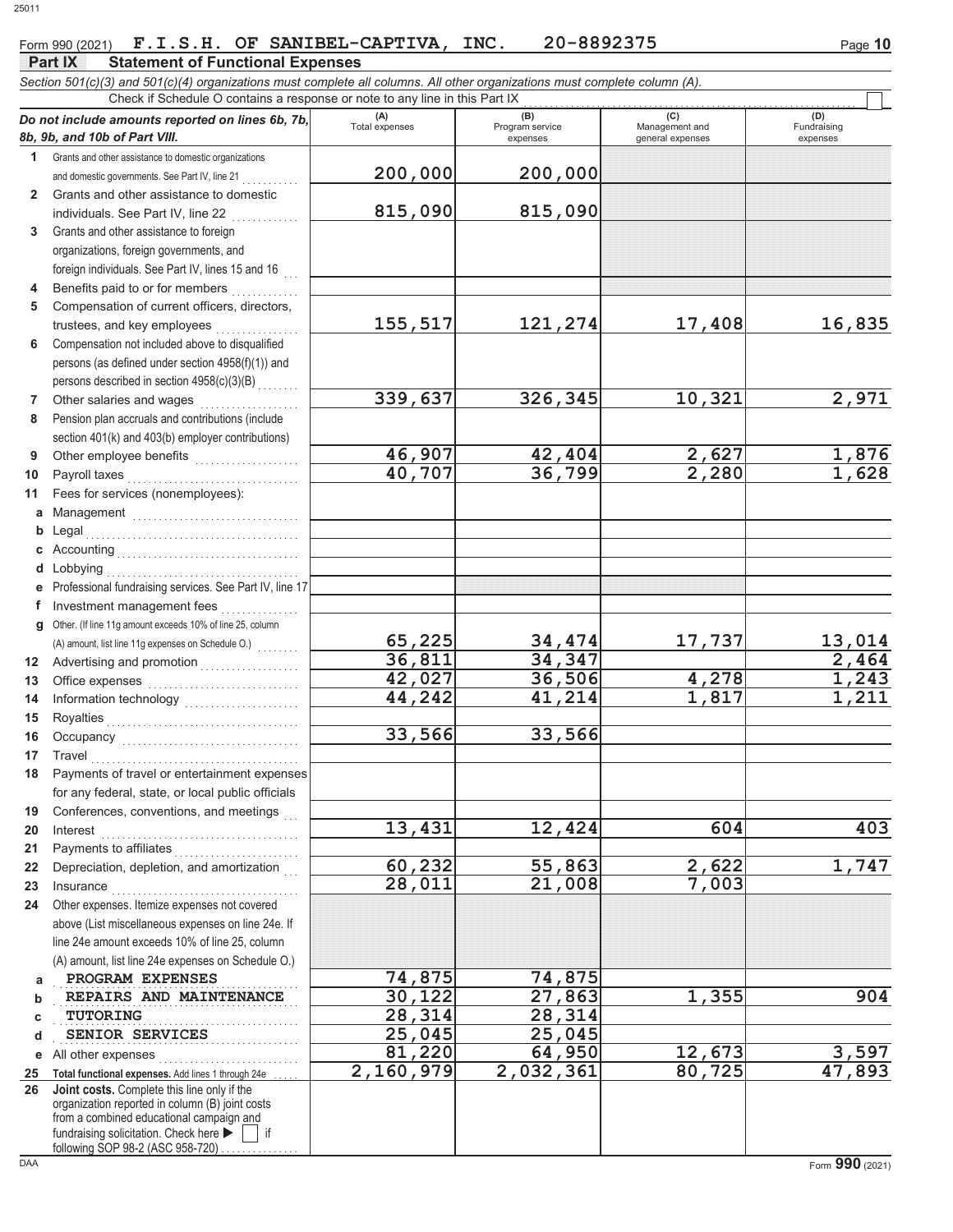| Part X                      |    | <b>Balance Sheet</b>                                                                      |                 |                                                                                                                       |                          |                 |                     |
|-----------------------------|----|-------------------------------------------------------------------------------------------|-----------------|-----------------------------------------------------------------------------------------------------------------------|--------------------------|-----------------|---------------------|
|                             |    | Check if Schedule O contains a response or note to any line in this Part X                |                 |                                                                                                                       | (A)<br>Beginning of year |                 | (B)<br>End of year  |
|                             | 1  | Cash-non-interest-bearing                                                                 |                 |                                                                                                                       | 128,733                  | $\mathbf{1}$    | 76,628              |
|                             | 2  |                                                                                           |                 |                                                                                                                       | 1,420,803                | $\overline{2}$  | 931,581             |
|                             | 3  |                                                                                           |                 |                                                                                                                       | 14,167                   | $\mathbf{3}$    |                     |
|                             | 4  | Accounts receivable, net                                                                  | 701             | 4                                                                                                                     | 750                      |                 |                     |
|                             | 5  | Loans and other receivables from any current or former officer, director,                 |                 |                                                                                                                       |                          |                 |                     |
|                             |    | trustee, key employee, creator or founder, substantial contributor, or 35%                |                 |                                                                                                                       |                          |                 |                     |
|                             |    | controlled entity or family member of any of these persons                                |                 |                                                                                                                       |                          | 5               |                     |
|                             | 6  | Loans and other receivables from other disqualified persons (as defined                   |                 |                                                                                                                       |                          |                 |                     |
|                             |    |                                                                                           |                 | 6                                                                                                                     |                          |                 |                     |
| Assets                      | 7  |                                                                                           |                 |                                                                                                                       | $\overline{7}$           |                 |                     |
|                             | 8  | Inventories for sale or use                                                               |                 |                                                                                                                       |                          | 8               |                     |
|                             | 9  | Prepaid expenses and deferred charges                                                     |                 |                                                                                                                       | 21,151                   | 9               | 35,210              |
|                             |    | 10a Land, buildings, and equipment: cost or other                                         |                 |                                                                                                                       |                          |                 |                     |
|                             |    |                                                                                           |                 |                                                                                                                       |                          |                 |                     |
|                             |    | <b>b</b> Less: accumulated depreciation                                                   | 10 <sub>b</sub> | 2,435,967<br>564,476                                                                                                  | 1,939,470                | 10 <sub>c</sub> | <u>1,871,491</u>    |
|                             | 11 |                                                                                           |                 |                                                                                                                       | 249,966                  | 11              | 1,736,842           |
|                             | 12 |                                                                                           |                 |                                                                                                                       |                          | 12              |                     |
|                             | 13 |                                                                                           |                 |                                                                                                                       |                          | 13              |                     |
|                             | 14 | Intangible assets                                                                         |                 | 14                                                                                                                    |                          |                 |                     |
|                             | 15 | Other assets. See Part IV, line 11                                                        |                 | 15                                                                                                                    |                          |                 |                     |
|                             | 16 |                                                                                           |                 |                                                                                                                       | 3,774,991                | 16              | 4,652,502           |
|                             | 17 |                                                                                           | 31,543          | 17                                                                                                                    | 48,509                   |                 |                     |
|                             | 18 | Grants payable                                                                            |                 |                                                                                                                       |                          | 18              |                     |
|                             | 19 | Deferred revenue                                                                          |                 |                                                                                                                       | 25,250                   | 19              | 27,300              |
|                             | 20 | Tax-exempt bond liabilities                                                               |                 |                                                                                                                       |                          | 20              |                     |
|                             | 21 |                                                                                           |                 |                                                                                                                       |                          | 21              |                     |
|                             | 22 | Loans and other payables to any current or former officer, director,                      |                 |                                                                                                                       |                          |                 |                     |
|                             |    | trustee, key employee, creator or founder, substantial contributor, or 35%                |                 |                                                                                                                       |                          |                 |                     |
| Liabilities                 |    | controlled entity or family member of any of these persons                                |                 |                                                                                                                       |                          | 22              |                     |
|                             | 23 | Secured mortgages and notes payable to unrelated third parties                            |                 |                                                                                                                       | 834,563                  | 23              | 417,441             |
|                             | 24 | Unsecured notes and loans payable to unrelated third parties                              |                 |                                                                                                                       |                          | 24              |                     |
|                             | 25 | Other liabilities (including federal income tax, payables to related third                |                 |                                                                                                                       |                          |                 |                     |
|                             |    | parties, and other liabilities not included on lines 17-24). Complete Part X              |                 |                                                                                                                       |                          |                 |                     |
|                             |    | of Schedule D                                                                             |                 |                                                                                                                       | $85,605$ 25              |                 | 2,000               |
|                             | 26 |                                                                                           |                 |                                                                                                                       | 976,961                  | 26              | 495,250             |
|                             |    | Organizations that follow FASB ASC 958, check here $\blacktriangleright \boxed{\text{X}}$ |                 |                                                                                                                       |                          |                 |                     |
|                             |    | and complete lines 27, 28, 32, and 33.                                                    |                 |                                                                                                                       |                          |                 |                     |
|                             | 27 | Net assets without donor restrictions                                                     |                 |                                                                                                                       | 2,625,215                | 27              | 4,057,318<br>99,934 |
|                             | 28 | Net assets with donor restrictions                                                        | 172,815         | 28                                                                                                                    |                          |                 |                     |
|                             |    | Organizations that do not follow FASB ASC 958, check here ▶                               |                 |                                                                                                                       |                          |                 |                     |
| Net Assets or Fund Balances |    | and complete lines 29 through 33.                                                         |                 |                                                                                                                       |                          |                 |                     |
|                             | 29 | Capital stock or trust principal, or current funds                                        |                 | 29                                                                                                                    |                          |                 |                     |
|                             | 30 | Paid-in or capital surplus, or land, building, or equipment fund                          |                 | <u> 1966 - Johann Stoff, Amerikaansk kanton en beskriuwer om de formannelse om de formannelse om de formannelse o</u> |                          | 30              |                     |
|                             | 31 | Retained earnings, endowment, accumulated income, or other funds                          |                 | .                                                                                                                     |                          | 31              |                     |
|                             | 32 | Total net assets or fund balances                                                         |                 |                                                                                                                       | 2,798,030                | 32              | 4, 157, 252         |
|                             | 33 |                                                                                           |                 |                                                                                                                       | 3,774,991                | 33              | 4,652,502           |

Form **990** (2021)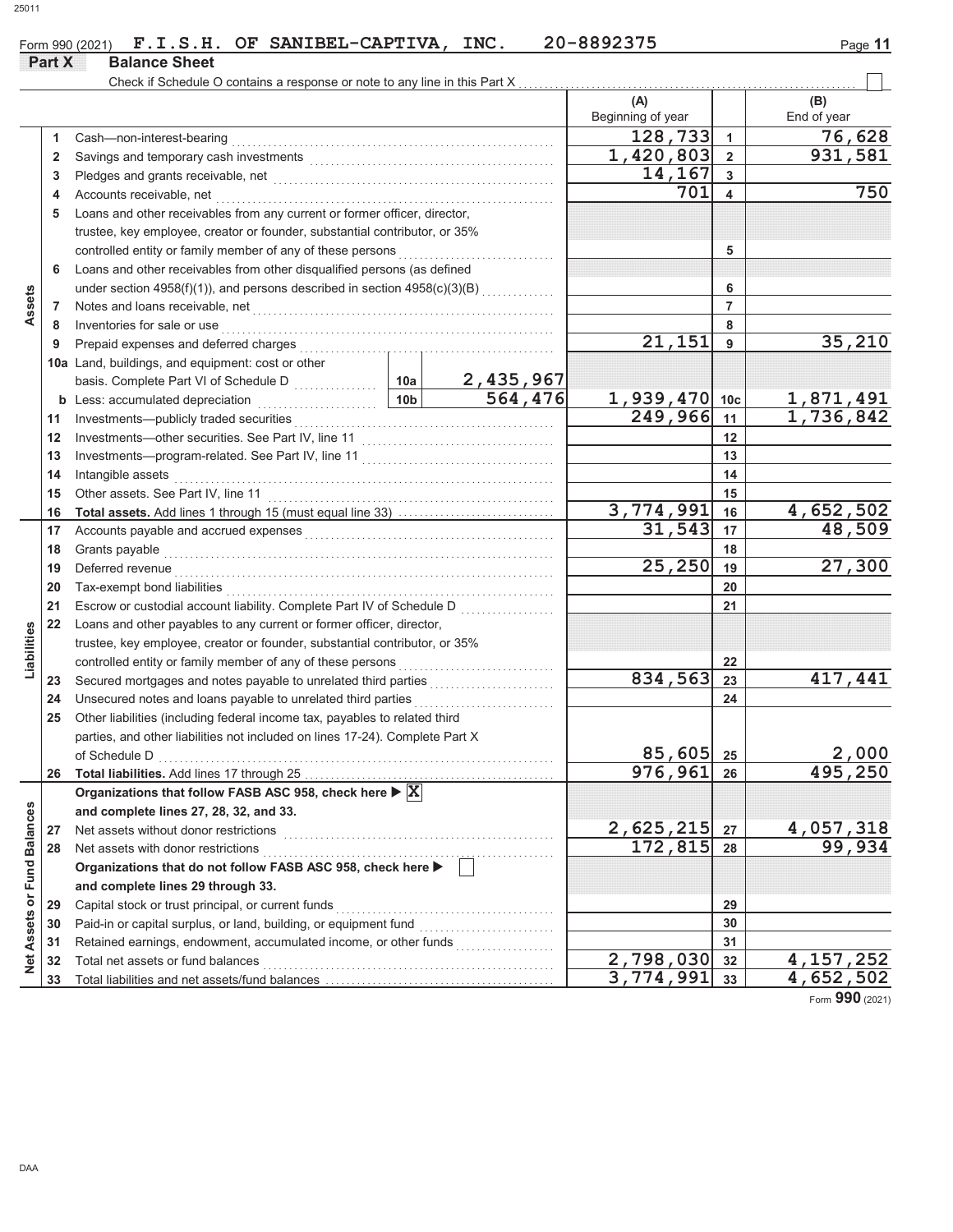|    | 20-8892375<br>Form 990 (2021) F.I.S.H. OF SANIBEL-CAPTIVA, INC.                                                                                                                                                                |                         |                  |             | Page 12      |
|----|--------------------------------------------------------------------------------------------------------------------------------------------------------------------------------------------------------------------------------|-------------------------|------------------|-------------|--------------|
|    | <b>Reconciliation of Net Assets</b><br>Part XI                                                                                                                                                                                 |                         |                  |             |              |
|    |                                                                                                                                                                                                                                |                         |                  |             | $\mathbf{x}$ |
|    |                                                                                                                                                                                                                                | $\mathbf{1}$            | 3,519,755        |             |              |
| 2  | Total expenses (must equal Part IX, column (A), line 25) [2010] [25] [2010] [2010] [2010] [2010] [2010] [2010] [                                                                                                               | $\overline{2}$          | 2,160,979        |             |              |
| 3  | Revenue less expenses. Subtract line 2 from line 1                                                                                                                                                                             | $\overline{3}$          | 1,358,776        |             |              |
| 4  | Net assets or fund balances at beginning of year (must equal Part X, line 32, column (A)) [[[[[[[[[[[[[[[[[[[                                                                                                                  | $\overline{\mathbf{4}}$ | 2,798,030        |             |              |
| 5  | Net unrealized gains (losses) on investments [1] production in the contract of the set of the set of the set of the set of the set of the set of the set of the set of the set of the set of the set of the set of the set of  | 5                       |                  |             | 445          |
| 6  |                                                                                                                                                                                                                                | 6                       |                  |             |              |
| 7  | $Investment \textit{ expenses} \underbrace{\hspace{2cm}}$                                                                                                                                                                      | $\overline{7}$          |                  |             |              |
| 8  | Prior period adjustments entertainments and according to the contract of the contract of the contract of the contract of the contract of the contract of the contract of the contract of the contract of the contract of the c | 8                       |                  |             |              |
| 9  | Other changes in net assets or fund balances (explain on Schedule O) [[[[[[[[[[[[[[[[[[[[[[]]]]]]]]]                                                                                                                           | 9                       |                  |             | $\mathbf 1$  |
| 10 | Net assets or fund balances at end of year. Combine lines 3 through 9 (must equal Part X, line                                                                                                                                 |                         |                  |             |              |
|    | $32$ , column $(B)$ )                                                                                                                                                                                                          | 10                      | 4, 157, 252      |             |              |
|    | <b>Financial Statements and Reporting</b><br>Part XII                                                                                                                                                                          |                         |                  |             |              |
|    |                                                                                                                                                                                                                                |                         |                  |             |              |
|    |                                                                                                                                                                                                                                |                         |                  | Yes         | <b>No</b>    |
| 1  | $ \mathbf{X} $ Accrual<br>Accounting method used to prepare the Form 990:<br>Cash<br>Other                                                                                                                                     |                         |                  |             |              |
|    | If the organization changed its method of accounting from a prior year or checked "Other," explain on                                                                                                                          |                         |                  |             |              |
|    | Schedule O.                                                                                                                                                                                                                    |                         |                  |             |              |
|    | 2a Were the organization's financial statements compiled or reviewed by an independent accountant?                                                                                                                             |                         | 2a               |             | $\mathbf x$  |
|    | If "Yes," check a box below to indicate whether the financial statements for the year were compiled or                                                                                                                         |                         |                  |             |              |
|    | reviewed on a separate basis, consolidated basis, or both:                                                                                                                                                                     |                         |                  |             |              |
|    | Separate basis<br>Consolidated basis<br>Both consolidated and separate basis                                                                                                                                                   |                         |                  |             |              |
|    | b Were the organization's financial statements audited by an independent accountant?                                                                                                                                           |                         | 2 <sub>b</sub>   | X           |              |
|    | If "Yes," check a box below to indicate whether the financial statements for the year were audited on a                                                                                                                        |                         |                  |             |              |
|    | separate basis, consolidated basis, or both:                                                                                                                                                                                   |                         |                  |             |              |
|    | $ \mathbf{X} $ Consolidated basis<br>Separate basis<br>Both consolidated and separate basis                                                                                                                                    |                         |                  |             |              |
|    | c If "Yes" to line 2a or 2b, does the organization have a committee that assumes responsibility for oversight of                                                                                                               |                         |                  |             |              |
|    | the audit, review, or compilation of its financial statements and selection of an independent accountant?                                                                                                                      |                         | 2c               | $\mathbf x$ |              |
|    | If the organization changed either its oversight process or selection process during the tax year, explain on                                                                                                                  |                         |                  |             |              |
|    | Schedule O.                                                                                                                                                                                                                    |                         |                  |             |              |
|    | 3a As a result of a federal award, was the organization required to undergo an audit or audits as set forth in the                                                                                                             |                         |                  |             |              |
|    | Single Audit Act and OMB Circular A-133?                                                                                                                                                                                       |                         | 3a               |             | X            |
|    | <b>b</b> If "Yes," did the organization undergo the required audit or audits? If the organization did not undergo the                                                                                                          |                         |                  |             |              |
|    | required audit or audits, explain why on Schedule O and describe any steps taken to undergo such audits                                                                                                                        |                         | 3 <sub>b</sub>   |             |              |
|    |                                                                                                                                                                                                                                |                         | $E_{\text{arm}}$ |             | 990(2021)    |

Form **990** (2021)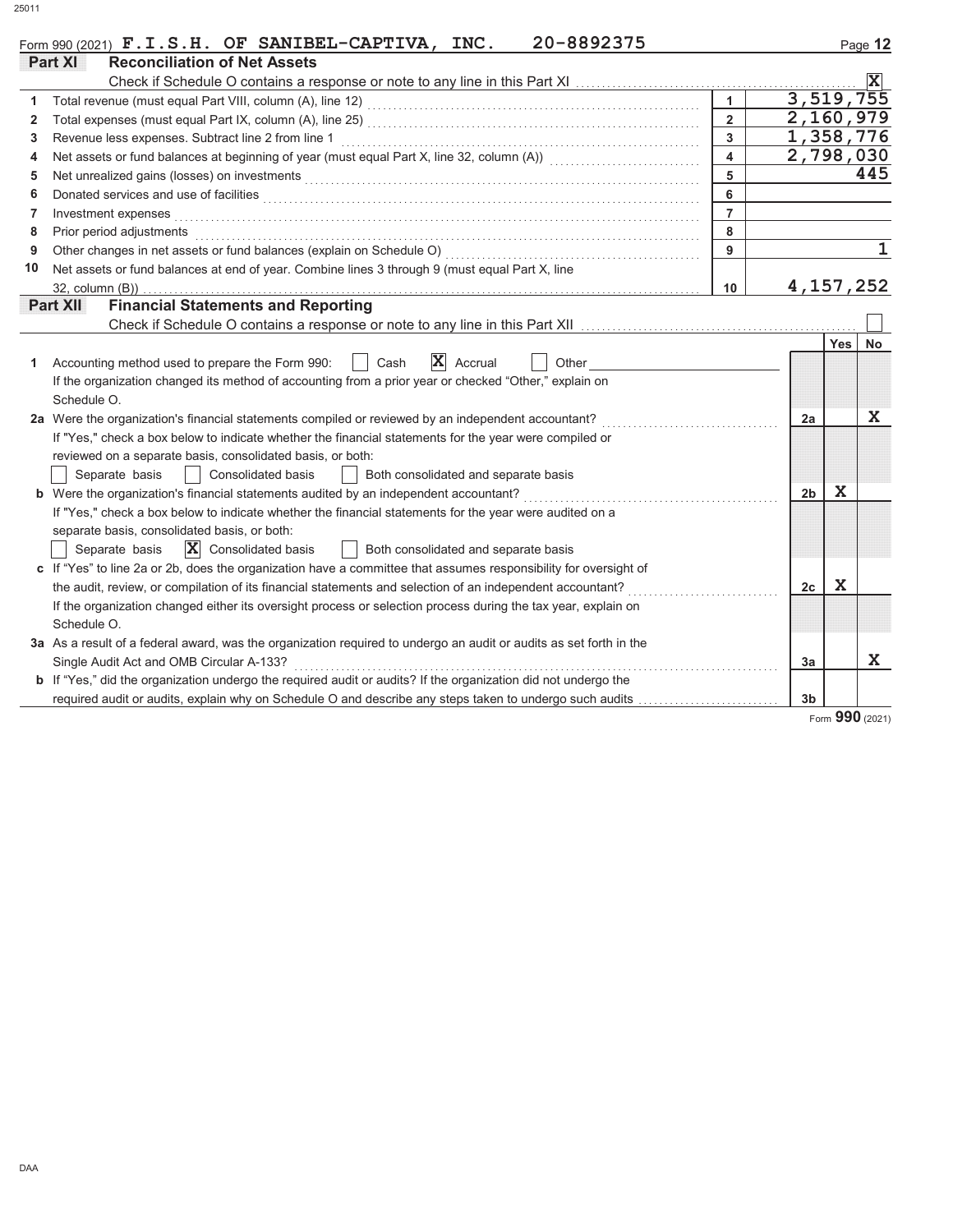| 25011                   |                                                         |                                                                                                                                                                                                                   |                                                            |                                                                                                                                                                                                                                                     |                       |                    |  |            |                                       |  |  |
|-------------------------|---------------------------------------------------------|-------------------------------------------------------------------------------------------------------------------------------------------------------------------------------------------------------------------|------------------------------------------------------------|-----------------------------------------------------------------------------------------------------------------------------------------------------------------------------------------------------------------------------------------------------|-----------------------|--------------------|--|------------|---------------------------------------|--|--|
|                         | <b>SCHEDULE A</b>                                       |                                                                                                                                                                                                                   |                                                            | <b>Public Charity Status and Public Support</b>                                                                                                                                                                                                     |                       | OMB No. 1545-0047  |  |            |                                       |  |  |
|                         | (Form 990)                                              |                                                                                                                                                                                                                   |                                                            | 2021<br>Complete if the organization is a section 501(c)(3) organization or a section 4947(a)(1) nonexempt charitable trust.                                                                                                                        |                       |                    |  |            |                                       |  |  |
|                         | Department of the Treasury                              |                                                                                                                                                                                                                   |                                                            | Attach to Form 990 or Form 990-EZ.                                                                                                                                                                                                                  | <b>Open to Public</b> |                    |  |            |                                       |  |  |
|                         | Internal Revenue Service                                |                                                                                                                                                                                                                   |                                                            | Go to www.irs.gov/Form990 for instructions and the latest information.                                                                                                                                                                              |                       |                    |  |            | Inspection                            |  |  |
|                         | Name of the organization                                |                                                                                                                                                                                                                   |                                                            |                                                                                                                                                                                                                                                     |                       |                    |  |            | <b>Employer identification number</b> |  |  |
|                         |                                                         |                                                                                                                                                                                                                   |                                                            | F.I.S.H. OF SANIBEL-CAPTIVA, INC.                                                                                                                                                                                                                   |                       |                    |  | 20-8892375 |                                       |  |  |
|                         | Part I                                                  |                                                                                                                                                                                                                   |                                                            | Reason for Public Charity Status. (All organizations must complete this part.) See instructions.                                                                                                                                                    |                       |                    |  |            |                                       |  |  |
|                         |                                                         |                                                                                                                                                                                                                   |                                                            | The organization is not a private foundation because it is: (For lines 1 through 12, check only one box.)                                                                                                                                           |                       |                    |  |            |                                       |  |  |
| 1                       |                                                         |                                                                                                                                                                                                                   |                                                            | A church, convention of churches, or association of churches described in section 170(b)(1)(A)(i).                                                                                                                                                  |                       |                    |  |            |                                       |  |  |
| $\overline{\mathbf{2}}$ |                                                         |                                                                                                                                                                                                                   |                                                            | A school described in section 170(b)(1)(A)(ii). (Attach Schedule E (Form 990).)                                                                                                                                                                     |                       |                    |  |            |                                       |  |  |
| 3                       |                                                         |                                                                                                                                                                                                                   |                                                            | A hospital or a cooperative hospital service organization described in section 170(b)(1)(A)(iii).                                                                                                                                                   |                       |                    |  |            |                                       |  |  |
| 4                       |                                                         |                                                                                                                                                                                                                   |                                                            | A medical research organization operated in conjunction with a hospital described in section 170(b)(1)(A)(iii). Enter the hospital's name,                                                                                                          |                       |                    |  |            |                                       |  |  |
|                         |                                                         | city, and state:                                                                                                                                                                                                  |                                                            |                                                                                                                                                                                                                                                     |                       |                    |  |            |                                       |  |  |
| 5                       |                                                         |                                                                                                                                                                                                                   |                                                            | An organization operated for the benefit of a college or university owned or operated by a governmental unit described in                                                                                                                           |                       |                    |  |            |                                       |  |  |
|                         |                                                         |                                                                                                                                                                                                                   | section 170(b)(1)(A)(iv). (Complete Part II.)              |                                                                                                                                                                                                                                                     |                       |                    |  |            |                                       |  |  |
| 6<br>7                  | $\vert X \vert$                                         |                                                                                                                                                                                                                   |                                                            | A federal, state, or local government or governmental unit described in section 170(b)(1)(A)(v).<br>An organization that normally receives a substantial part of its support from a governmental unit or from the general public                    |                       |                    |  |            |                                       |  |  |
|                         |                                                         |                                                                                                                                                                                                                   | described in section 170(b)(1)(A)(vi). (Complete Part II.) |                                                                                                                                                                                                                                                     |                       |                    |  |            |                                       |  |  |
| 8                       |                                                         |                                                                                                                                                                                                                   |                                                            | A community trust described in section 170(b)(1)(A)(vi). (Complete Part II.)                                                                                                                                                                        |                       |                    |  |            |                                       |  |  |
| 9                       |                                                         |                                                                                                                                                                                                                   |                                                            | An agricultural research organization described in section 170(b)(1)(A)(ix) operated in conjunction with a land-grant college                                                                                                                       |                       |                    |  |            |                                       |  |  |
|                         |                                                         |                                                                                                                                                                                                                   |                                                            | or university or a non-land-grant college of agriculture (see instructions). Enter the name, city, and state of the college or                                                                                                                      |                       |                    |  |            |                                       |  |  |
|                         | university:                                             |                                                                                                                                                                                                                   |                                                            |                                                                                                                                                                                                                                                     |                       |                    |  |            |                                       |  |  |
| 10                      |                                                         |                                                                                                                                                                                                                   |                                                            | An organization that normally receives (1) more than 33 1/3% of its support from contributions, membership fees, and gross                                                                                                                          |                       |                    |  |            |                                       |  |  |
|                         |                                                         |                                                                                                                                                                                                                   |                                                            | receipts from activities related to its exempt functions, subject to certain exceptions; and (2) no more than 331/3% of its<br>support from gross investment income and unrelated business taxable income (less section 511 tax) from businesses    |                       |                    |  |            |                                       |  |  |
|                         |                                                         |                                                                                                                                                                                                                   |                                                            | acquired by the organization after June 30, 1975. See section 509(a)(2). (Complete Part III.)                                                                                                                                                       |                       |                    |  |            |                                       |  |  |
| 11                      |                                                         |                                                                                                                                                                                                                   |                                                            | An organization organized and operated exclusively to test for public safety. See section 509(a)(4).                                                                                                                                                |                       |                    |  |            |                                       |  |  |
| 12                      |                                                         |                                                                                                                                                                                                                   |                                                            | An organization organized and operated exclusively for the benefit of, to perform the functions of, or to carry out the purposes of                                                                                                                 |                       |                    |  |            |                                       |  |  |
|                         |                                                         |                                                                                                                                                                                                                   |                                                            | one or more publicly supported organizations described in section 509(a)(1) or section 509(a)(2). See section 509(a)(3). Check                                                                                                                      |                       |                    |  |            |                                       |  |  |
|                         |                                                         |                                                                                                                                                                                                                   |                                                            | the box on lines 12a through 12d that describes the type of supporting organization and complete lines 12e, 12f, and 12g.                                                                                                                           |                       |                    |  |            |                                       |  |  |
|                         | a                                                       |                                                                                                                                                                                                                   |                                                            | Type I. A supporting organization operated, supervised, or controlled by its supported organization(s), typically by giving<br>the supported organization(s) the power to regularly appoint or elect a majority of the directors or trustees of the |                       |                    |  |            |                                       |  |  |
|                         |                                                         |                                                                                                                                                                                                                   |                                                            | supporting organization. You must complete Part IV, Sections A and B.                                                                                                                                                                               |                       |                    |  |            |                                       |  |  |
|                         | b                                                       |                                                                                                                                                                                                                   |                                                            | Type II. A supporting organization supervised or controlled in connection with its supported organization(s), by having                                                                                                                             |                       |                    |  |            |                                       |  |  |
|                         |                                                         |                                                                                                                                                                                                                   |                                                            | control or management of the supporting organization vested in the same persons that control or manage the supported                                                                                                                                |                       |                    |  |            |                                       |  |  |
|                         |                                                         |                                                                                                                                                                                                                   |                                                            | organization(s). You must complete Part IV, Sections A and C.                                                                                                                                                                                       |                       |                    |  |            |                                       |  |  |
|                         | с                                                       |                                                                                                                                                                                                                   |                                                            | Type III functionally integrated. A supporting organization operated in connection with, and functionally integrated with,<br>its supported organization(s) (see instructions). You must complete Part IV, Sections A, D, and E.                    |                       |                    |  |            |                                       |  |  |
|                         | d                                                       |                                                                                                                                                                                                                   |                                                            | Type III non-functionally integrated. A supporting organization operated in connection with its supported organization(s)                                                                                                                           |                       |                    |  |            |                                       |  |  |
|                         |                                                         |                                                                                                                                                                                                                   |                                                            | that is not functionally integrated. The organization generally must satisfy a distribution requirement and an attentiveness                                                                                                                        |                       |                    |  |            |                                       |  |  |
|                         |                                                         |                                                                                                                                                                                                                   |                                                            | requirement (see instructions). You must complete Part IV, Sections A and D, and Part V.                                                                                                                                                            |                       |                    |  |            |                                       |  |  |
|                         | е                                                       |                                                                                                                                                                                                                   |                                                            | Check this box if the organization received a written determination from the IRS that it is a Type I, Type II, Type III                                                                                                                             |                       |                    |  |            |                                       |  |  |
|                         |                                                         |                                                                                                                                                                                                                   |                                                            | functionally integrated, or Type III non-functionally integrated supporting organization.                                                                                                                                                           |                       |                    |  |            |                                       |  |  |
|                         | f                                                       |                                                                                                                                                                                                                   | Enter the number of supported organizations                |                                                                                                                                                                                                                                                     |                       |                    |  |            |                                       |  |  |
|                         | g                                                       |                                                                                                                                                                                                                   |                                                            | Provide the following information about the supported organization(s).                                                                                                                                                                              |                       |                    |  |            |                                       |  |  |
|                         | organization                                            | (iv) Is the organization<br>(i) Name of supported<br>$(ii)$ EIN<br>(iii) Type of organization<br>(v) Amount of monetary<br>(vi) Amount of<br>listed in your governing<br>(described on lines 1-10<br>support (see |                                                            |                                                                                                                                                                                                                                                     |                       | other support (see |  |            |                                       |  |  |
|                         | document?<br>above (see instructions))<br>instructions) |                                                                                                                                                                                                                   |                                                            |                                                                                                                                                                                                                                                     | instructions)         |                    |  |            |                                       |  |  |
|                         | Yes<br>No                                               |                                                                                                                                                                                                                   |                                                            |                                                                                                                                                                                                                                                     |                       |                    |  |            |                                       |  |  |
| (A)                     |                                                         |                                                                                                                                                                                                                   |                                                            |                                                                                                                                                                                                                                                     |                       |                    |  |            |                                       |  |  |
|                         |                                                         |                                                                                                                                                                                                                   |                                                            |                                                                                                                                                                                                                                                     |                       |                    |  |            |                                       |  |  |
| (B)                     |                                                         |                                                                                                                                                                                                                   |                                                            |                                                                                                                                                                                                                                                     |                       |                    |  |            |                                       |  |  |
| (C)                     |                                                         |                                                                                                                                                                                                                   |                                                            |                                                                                                                                                                                                                                                     |                       |                    |  |            |                                       |  |  |

**Schedule A (Form 990) 2021**

**(E)**

**(D)**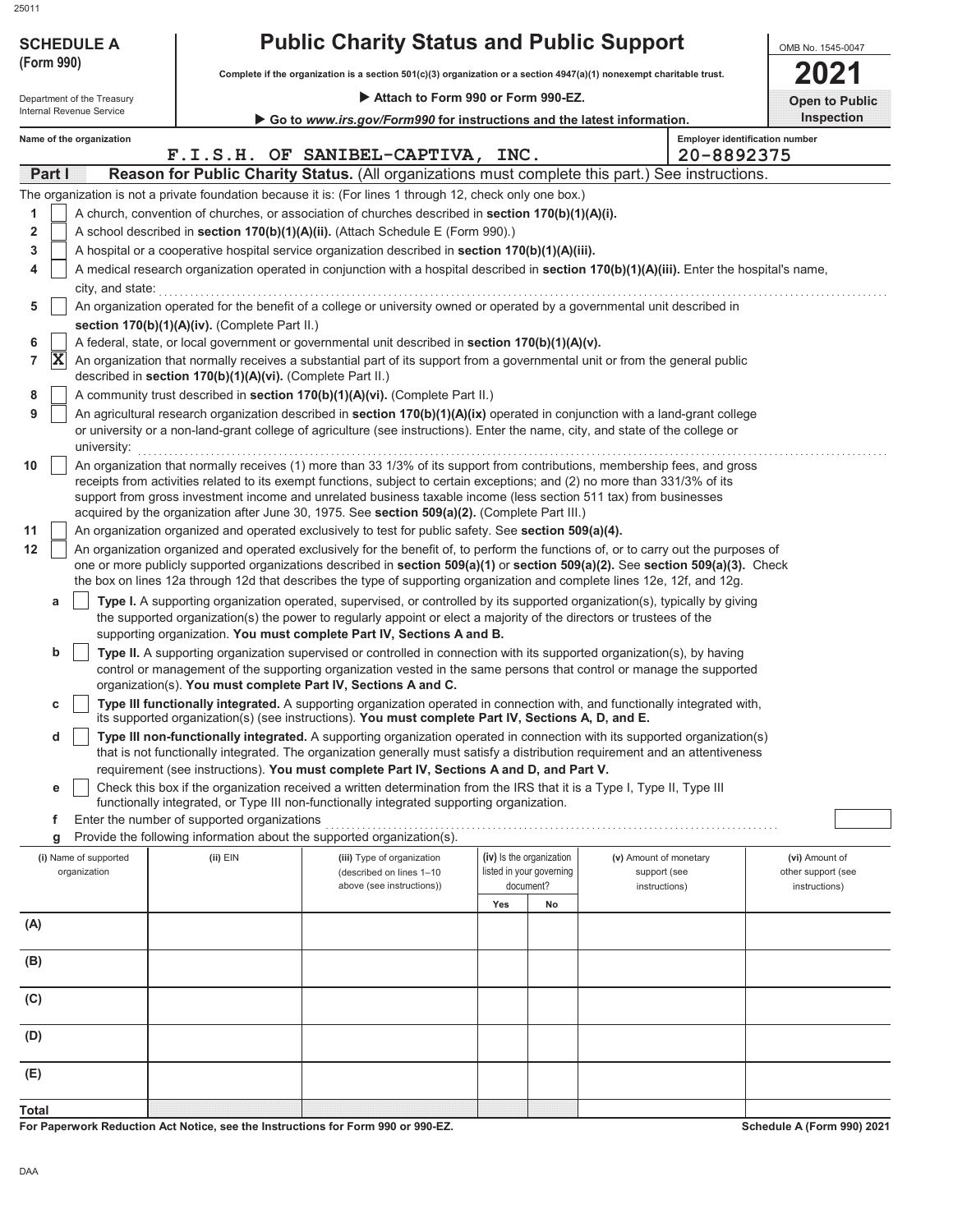|                | Schedule A (Form 990) 2021                                                                                                                                                                                                                             | F.I.S.H. OF SANIBEL-CAPTIVA, INC. 20-8892375 |           |            |            |           | Page 2                                      |
|----------------|--------------------------------------------------------------------------------------------------------------------------------------------------------------------------------------------------------------------------------------------------------|----------------------------------------------|-----------|------------|------------|-----------|---------------------------------------------|
|                | Part II<br>Support Schedule for Organizations Described in Sections 170(b)(1)(A)(iv) and 170(b)(1)(A)(vi)                                                                                                                                              |                                              |           |            |            |           |                                             |
|                | (Complete only if you checked the box on line 5, 7, or 8 of Part I or if the organization failed to qualify under                                                                                                                                      |                                              |           |            |            |           |                                             |
|                | Part III. If the organization fails to qualify under the tests listed below, please complete Part III.)                                                                                                                                                |                                              |           |            |            |           |                                             |
|                | <b>Section A. Public Support</b>                                                                                                                                                                                                                       |                                              |           |            |            |           |                                             |
|                | Calendar year (or fiscal year beginning in)<br>▶                                                                                                                                                                                                       | (a) 2017                                     | (b) 2018  | $(c)$ 2019 | (d) 2020   | (e) 2021  | (f) Total                                   |
| 1              | Gifts, grants, contributions, and<br>membership fees received. (Do not<br>include any "unusual grants.")                                                                                                                                               | 1,363,749                                    | 1,672,367 | 1,709,615  | 2,869,008  | 3,496,062 | 11,110,801                                  |
| $\overline{2}$ | Tax revenues levied for the<br>organization's benefit and either paid<br>to or expended on its behalf                                                                                                                                                  |                                              |           |            |            |           |                                             |
| 3              | The value of services or facilities<br>furnished by a governmental unit to the<br>organization without charge                                                                                                                                          |                                              |           |            |            |           |                                             |
| 4              | Total. Add lines 1 through 3                                                                                                                                                                                                                           | 1,363,749                                    | 1,672,367 | 1,709,615  | 2,869,008  | 3,496,062 | 11,110,801                                  |
| 5              | The portion of total contributions by<br>each person (other than a<br>governmental unit or publicly<br>supported organization) included on<br>line 1 that exceeds 2% of the amount<br>shown on line 11, column (f)                                     |                                              |           |            |            |           | 1,319,396                                   |
| 6              | Public support. Subtract line 5 from line 4                                                                                                                                                                                                            |                                              |           |            |            |           | 9,791,405                                   |
|                | <b>Section B. Total Support</b>                                                                                                                                                                                                                        |                                              |           |            |            |           |                                             |
|                | Calendar year (or fiscal year beginning in)<br>▶                                                                                                                                                                                                       | (a) 2017                                     | (b) 2018  | $(c)$ 2019 | $(d)$ 2020 | (e) 2021  | (f) Total                                   |
| $\overline{7}$ | Amounts from line 4                                                                                                                                                                                                                                    | 1,363,749                                    | 1,672,367 | 1,709,615  | 2,869,008  | 3,496,062 | 11,110,801                                  |
| 8              | Gross income from interest, dividends,<br>payments received on securities loans,<br>rents, royalties, and income from<br>similar sources                                                                                                               | 4,927                                        | 557       | 5,407      | 3,749      | 554       | 15,194                                      |
| 9              | Net income from unrelated business<br>activities, whether or not the business<br>is regularly carried on                                                                                                                                               | 1,028                                        | 3,525     | 3,687      | 5,012      | 5,427     | 18,679                                      |
| 10             | Other income. Do not include gain or<br>loss from the sale of capital assets<br>(Explain in Part VI.)                                                                                                                                                  |                                              |           |            |            |           |                                             |
| 11             | Total support. Add lines 7 through 10                                                                                                                                                                                                                  |                                              |           |            |            |           | 11, 144, 674                                |
| 12             | Gross receipts from related activities, etc. (see instructions)                                                                                                                                                                                        |                                              |           |            |            | 12        | 60,787                                      |
| 13             | First 5 years. If the Form 990 is for the organization's first, second, third, fourth, or fifth tax year as a section 501(c)(3)                                                                                                                        |                                              |           |            |            |           |                                             |
|                | organization, check this box and stop here                                                                                                                                                                                                             |                                              |           |            |            |           |                                             |
|                | <b>Section C. Computation of Public Support Percentage</b>                                                                                                                                                                                             |                                              |           |            |            |           |                                             |
| 14             |                                                                                                                                                                                                                                                        |                                              |           |            |            | 14        | $87.86\%$                                   |
| 15             | Public support percentage from 2020 Schedule A, Part II, line 14                                                                                                                                                                                       |                                              |           |            |            | 15        | $96.96\%$                                   |
| 16a            | 33 1/3% support test-2021. If the organization did not check the box on line 13, and line 14 is 33 1/3% or more, check this                                                                                                                            |                                              |           |            |            |           |                                             |
|                | box and stop here. The organization qualifies as a publicly supported organization                                                                                                                                                                     |                                              |           |            |            |           | $\blacktriangleright \overline{\mathbf{X}}$ |
| b              | 33 1/3% support test-2020. If the organization did not check a box on line 13 or 16a, and line 15 is 33 1/3% or more, check                                                                                                                            |                                              |           |            |            |           |                                             |
|                | this box and stop here. The organization qualifies as a publicly supported organization                                                                                                                                                                |                                              |           |            |            |           |                                             |
|                | 17a 10%-facts-and-circumstances test-2021. If the organization did not check a box on line 13, 16a, or 16b, and line 14 is                                                                                                                             |                                              |           |            |            |           |                                             |
|                | 10% or more, and if the organization meets the facts-and-circumstances test, check this box and stop here. Explain in                                                                                                                                  |                                              |           |            |            |           |                                             |
|                | Part VI how the organization meets the facts-and-circumstances test. The organization qualifies as a publicly supported                                                                                                                                |                                              |           |            |            |           |                                             |
|                | organization                                                                                                                                                                                                                                           |                                              |           |            |            |           |                                             |
| b              | 10%-facts-and-circumstances test-2020. If the organization did not check a box on line 13, 16a, 16b, or 17a, and line                                                                                                                                  |                                              |           |            |            |           |                                             |
|                | 15 is 10% or more, and if the organization meets the facts-and-circumstances test, check this box and stop here. Explain<br>in Part VI how the organization meets the facts-and-circumstances test. The organization qualifies as a publicly supported |                                              |           |            |            |           |                                             |
|                | organization                                                                                                                                                                                                                                           |                                              |           |            |            |           |                                             |
| 18             | Private foundation. If the organization did not check a box on line 13, 16a, 16b, 17a, or 17b, check this box and see                                                                                                                                  |                                              |           |            |            |           |                                             |
|                | <b>instructions</b>                                                                                                                                                                                                                                    |                                              |           |            |            |           |                                             |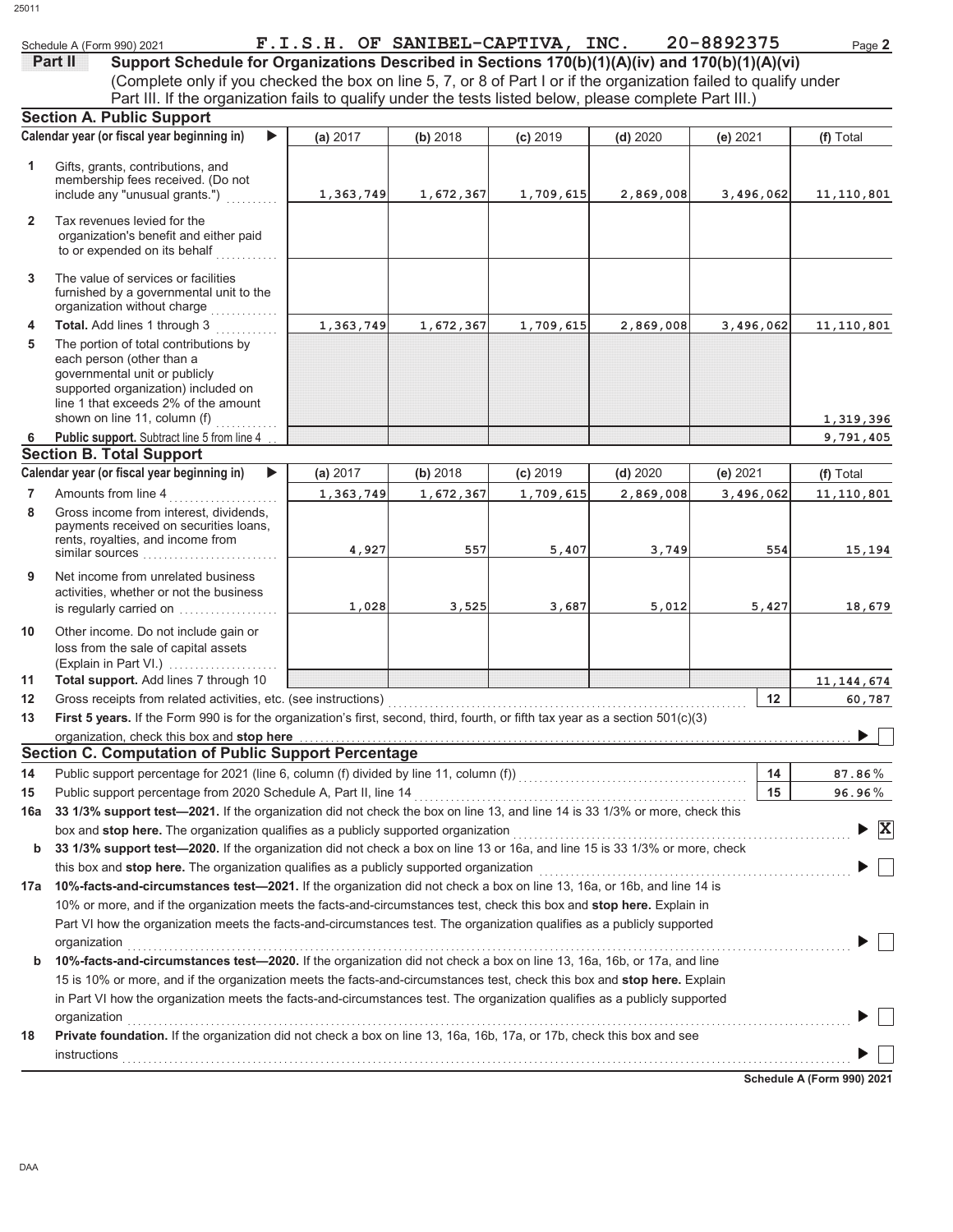|                | Schedule A (Form 990) 2021                                                                                                                                                        |          |          | F.I.S.H. OF SANIBEL-CAPTIVA, INC. |            | 20-8892375 | Page 3    |
|----------------|-----------------------------------------------------------------------------------------------------------------------------------------------------------------------------------|----------|----------|-----------------------------------|------------|------------|-----------|
|                | Support Schedule for Organizations Described in Section 509(a)(2)<br>Part III                                                                                                     |          |          |                                   |            |            |           |
|                | (Complete only if you checked the box on line 10 of Part I or if the organization failed to qualify under Part II.                                                                |          |          |                                   |            |            |           |
|                | If the organization fails to qualify under the tests listed below, please complete Part II.)                                                                                      |          |          |                                   |            |            |           |
|                | <b>Section A. Public Support</b>                                                                                                                                                  |          |          |                                   |            |            |           |
|                | Calendar year (or fiscal year beginning in)<br>▶                                                                                                                                  | (a) 2017 | (b) 2018 | $(c)$ 2019                        | (d) 2020   | (e) 2021   | (f) Total |
| 1              | Gifts, grants, contributions, and membership fees<br>received. (Do not include any "unusual grants.")                                                                             |          |          |                                   |            |            |           |
|                |                                                                                                                                                                                   |          |          |                                   |            |            |           |
| $\overline{2}$ | Gross receipts from admissions, merchandise<br>sold or services performed, or facilities<br>furnished in any activity that is related to the<br>organization's tax-exempt purpose |          |          |                                   |            |            |           |
| 3              | Gross receipts from activities that are not an<br>unrelated trade or business under section 513                                                                                   |          |          |                                   |            |            |           |
| 4              | Tax revenues levied for the<br>organization's benefit and either paid<br>to or expended on its behalf                                                                             |          |          |                                   |            |            |           |
| 5              | The value of services or facilities<br>furnished by a governmental unit to the<br>organization without charge                                                                     |          |          |                                   |            |            |           |
| 6              | Total. Add lines 1 through 5                                                                                                                                                      |          |          |                                   |            |            |           |
|                | 7a Amounts included on lines 1, 2, and 3<br>received from disqualified persons                                                                                                    |          |          |                                   |            |            |           |
| b              | Amounts included on lines 2 and 3<br>received from other than disqualified<br>persons that exceed the greater of \$5,000<br>or 1% of the amount on line 13 for the year           |          |          |                                   |            |            |           |
| c              | Add lines 7a and 7b                                                                                                                                                               |          |          |                                   |            |            |           |
| 8              | Public support. (Subtract line 7c from<br>line 6.)                                                                                                                                |          |          |                                   |            |            |           |
|                | <b>Section B. Total Support</b>                                                                                                                                                   |          |          |                                   |            |            |           |
|                | Calendar year (or fiscal year beginning in)<br>▶                                                                                                                                  | (a) 2017 | (b) 2018 | $(c)$ 2019                        | $(d)$ 2020 | (e) 2021   | (f) Total |
| 9              | Amounts from line 6                                                                                                                                                               |          |          |                                   |            |            |           |
| 10a            | Gross income from interest, dividends,<br>payments received on securities loans, rents,<br>royalties, and income from similar sources                                             |          |          |                                   |            |            |           |
| b              | Unrelated business taxable income (less<br>section 511 taxes) from businesses<br>acquired after June 30, 1975                                                                     |          |          |                                   |            |            |           |
| C              | Add lines 10a and 10b                                                                                                                                                             |          |          |                                   |            |            |           |
| 11             | Net income from unrelated business<br>activities not included on line 10b, whether<br>or not the business is regularly carried on                                                 |          |          |                                   |            |            |           |
| 12             | Other income. Do not include gain or<br>loss from the sale of capital assets                                                                                                      |          |          |                                   |            |            |           |
| 13             | Total support. (Add lines 9, 10c, 11,                                                                                                                                             |          |          |                                   |            |            |           |
| 14             | First 5 years. If the Form 990 is for the organization's first, second, third, fourth, or fifth tax year as a section 501(c)(3)<br>organization, check this box and stop here     |          |          |                                   |            |            |           |
|                | <b>Section C. Computation of Public Support Percentage</b>                                                                                                                        |          |          |                                   |            |            |           |
| 15             |                                                                                                                                                                                   |          |          |                                   |            | 15         | %         |
| 16             |                                                                                                                                                                                   |          |          |                                   |            | 16         | %         |
|                | Section D. Computation of Investment Income Percentage                                                                                                                            |          |          |                                   |            |            |           |
| 17             |                                                                                                                                                                                   |          |          |                                   |            | 17         | %         |
| 18             |                                                                                                                                                                                   |          |          |                                   |            | 18         | $\%$      |
| 19a            | 33 1/3% support tests-2021. If the organization did not check the box on line 14, and line 15 is more than 33 1/3%, and line                                                      |          |          |                                   |            |            |           |
|                |                                                                                                                                                                                   |          |          |                                   |            |            |           |
| b              | 33 1/3% support tests-2020. If the organization did not check a box on line 14 or line 19a, and line 16 is more than 33 1/3%, and                                                 |          |          |                                   |            |            |           |
|                |                                                                                                                                                                                   |          |          |                                   |            |            |           |
| 20             |                                                                                                                                                                                   |          |          |                                   |            |            |           |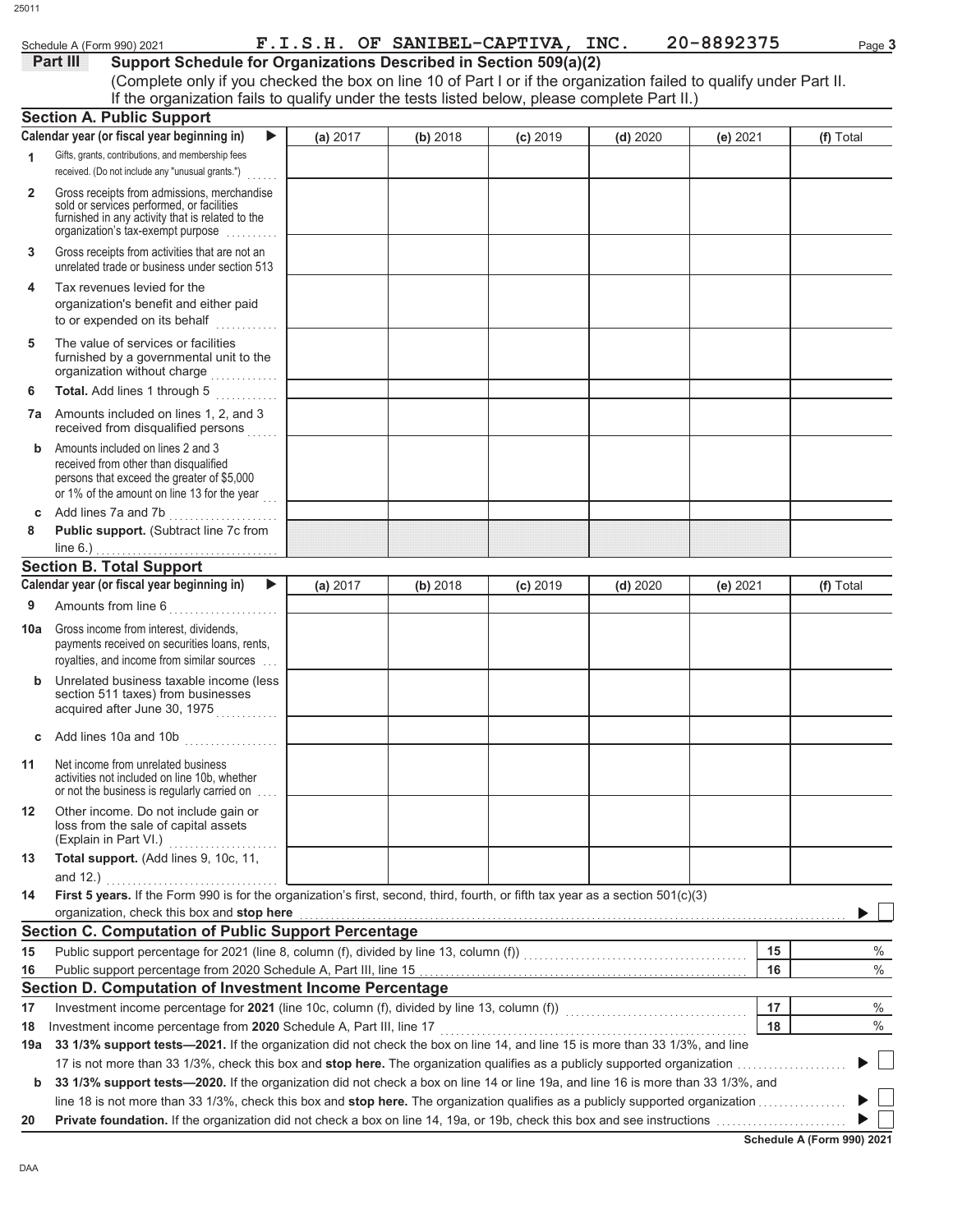|     | 20-8892375<br>F.I.S.H. OF SANIBEL-CAPTIVA, INC.<br>Schedule A (Form 990) 2021<br>Part IV<br><b>Supporting Organizations</b>                                                                                                               |                 |     | Page 4 |
|-----|-------------------------------------------------------------------------------------------------------------------------------------------------------------------------------------------------------------------------------------------|-----------------|-----|--------|
|     | (Complete only if you checked a box in line 12 on Part I. If you checked box 12a, Part I, complete Sections A                                                                                                                             |                 |     |        |
|     | and B. If you checked box 12b, Part I, complete Sections A and C. If you checked box 12c, Part I, complete                                                                                                                                |                 |     |        |
|     | Sections A, D, and E. If you checked box 12d, Part I, complete Sections A and D, and complete Part V.)                                                                                                                                    |                 |     |        |
|     | <b>Section A. All Supporting Organizations</b>                                                                                                                                                                                            |                 |     |        |
|     |                                                                                                                                                                                                                                           |                 | Yes | No     |
| 1   | Are all of the organization's supported organizations listed by name in the organization's governing                                                                                                                                      |                 |     |        |
|     | documents? If "No," describe in Part VI how the supported organizations are designated. If designated by                                                                                                                                  |                 |     |        |
|     | class or purpose, describe the designation. If historic and continuing relationship, explain.                                                                                                                                             | 1               |     |        |
| 2   | Did the organization have any supported organization that does not have an IRS determination of status                                                                                                                                    |                 |     |        |
|     | under section 509(a)(1) or (2)? If "Yes," explain in Part VI how the organization determined that the supported                                                                                                                           |                 |     |        |
|     | organization was described in section 509(a)(1) or (2).                                                                                                                                                                                   | $\mathbf{2}$    |     |        |
| За  | Did the organization have a supported organization described in section $501(c)(4)$ , (5), or (6)? If "Yes," answer                                                                                                                       |                 |     |        |
|     | lines 3b and 3c below.                                                                                                                                                                                                                    | 3a              |     |        |
| b   | Did the organization confirm that each supported organization qualified under section $501(c)(4)$ , $(5)$ , or $(6)$ and                                                                                                                  |                 |     |        |
|     | satisfied the public support tests under section 509(a)(2)? If "Yes," describe in Part VI when and how the                                                                                                                                |                 |     |        |
|     | organization made the determination.                                                                                                                                                                                                      | 3b              |     |        |
| С   | Did the organization ensure that all support to such organizations was used exclusively for section $170(c)(2)(B)$                                                                                                                        |                 |     |        |
|     | purposes? If "Yes," explain in Part VI what controls the organization put in place to ensure such use.                                                                                                                                    | 3c              |     |        |
| 4a  | Was any supported organization not organized in the United States ("foreign supported organization")? If                                                                                                                                  |                 |     |        |
| b   | "Yes," and if you checked box 12a or 12b in Part I, answer lines 4b and 4c below.<br>Did the organization have ultimate control and discretion in deciding whether to make grants to the foreign                                          | 4a              |     |        |
|     | supported organization? If "Yes," describe in Part VI how the organization had such control and discretion                                                                                                                                |                 |     |        |
|     | despite being controlled or supervised by or in connection with its supported organizations.                                                                                                                                              | 4b              |     |        |
| c   | Did the organization support any foreign supported organization that does not have an IRS determination                                                                                                                                   |                 |     |        |
|     | under sections 501(c)(3) and 509(a)(1) or (2)? If "Yes," explain in Part VI what controls the organization used                                                                                                                           |                 |     |        |
|     | to ensure that all support to the foreign supported organization was used exclusively for section 170(c)(2)(B)                                                                                                                            |                 |     |        |
|     | purposes.                                                                                                                                                                                                                                 | 4c              |     |        |
| 5a  | Did the organization add, substitute, or remove any supported organizations during the tax year? If "Yes,"                                                                                                                                |                 |     |        |
|     | answer lines 5b and 5c below (if applicable). Also, provide detail in Part VI, including (i) the names and EIN                                                                                                                            |                 |     |        |
|     | numbers of the supported organizations added, substituted, or removed; (ii) the reasons for each such action;                                                                                                                             |                 |     |        |
|     | (iii) the authority under the organization's organizing document authorizing such action; and (iv) how the action                                                                                                                         |                 |     |        |
|     | was accomplished (such as by amendment to the organizing document).                                                                                                                                                                       | 5a              |     |        |
| b   | Type I or Type II only. Was any added or substituted supported organization part of a class already                                                                                                                                       |                 |     |        |
|     | designated in the organization's organizing document?                                                                                                                                                                                     | 5b              |     |        |
| С   | Substitutions only. Was the substitution the result of an event beyond the organization's control?                                                                                                                                        | 5с              |     |        |
| 6   | Did the organization provide support (whether in the form of grants or the provision of services or facilities) to<br>anyone other than (i) its supported organizations, (ii) individuals that are part of the charitable class benefited |                 |     |        |
|     | by one or more of its supported organizations, or (iii) other supporting organizations that also support or                                                                                                                               |                 |     |        |
|     | benefit one or more of the filing organization's supported organizations? If "Yes," provide detail in Part VI.                                                                                                                            | 6               |     |        |
| 7   | Did the organization provide a grant, loan, compensation, or other similar payment to a substantial contributor                                                                                                                           |                 |     |        |
|     | (as defined in section $4958(c)(3)(C)$ ), a family member of a substantial contributor, or a 35% controlled entity                                                                                                                        |                 |     |        |
|     | with regard to a substantial contributor? If "Yes," complete Part I of Schedule L (Form 990).                                                                                                                                             | 7               |     |        |
| 8   | Did the organization make a loan to a disqualified person (as defined in section 4958) not described on line                                                                                                                              |                 |     |        |
|     | 7? If "Yes," complete Part I of Schedule L (Form 990).                                                                                                                                                                                    | 8               |     |        |
| 9a  | Was the organization controlled directly or indirectly at any time during the tax year by one or more                                                                                                                                     |                 |     |        |
|     | disqualified persons, as defined in section 4946 (other than foundation managers and organizations                                                                                                                                        |                 |     |        |
|     | described in section 509(a)(1) or (2))? If "Yes," provide detail in Part VI.                                                                                                                                                              | 9а              |     |        |
| b   | Did one or more disqualified persons (as defined on line 9a) hold a controlling interest in any entity in which                                                                                                                           |                 |     |        |
|     | the supporting organization had an interest? If "Yes," provide detail in Part VI.                                                                                                                                                         | 9b              |     |        |
| С   | Did a disqualified person (as defined on line 9a) have an ownership interest in, or derive any personal benefit                                                                                                                           |                 |     |        |
|     | from, assets in which the supporting organization also had an interest? If "Yes," provide detail in Part VI.                                                                                                                              | 9c              |     |        |
| 10a | Was the organization subject to the excess business holdings rules of section 4943 because of section<br>4943(f) (regarding certain Type II supporting organizations, and all Type III non-functionally integrated                        |                 |     |        |
|     | supporting organizations)? If "Yes," answer line 10b below.                                                                                                                                                                               | 10a             |     |        |
| b   | Did the organization have any excess business holdings in the tax year? (Use Schedule C, Form 4720, to                                                                                                                                    |                 |     |        |
|     | determine whether the organization had excess business holdings.)                                                                                                                                                                         | 10 <sub>b</sub> |     |        |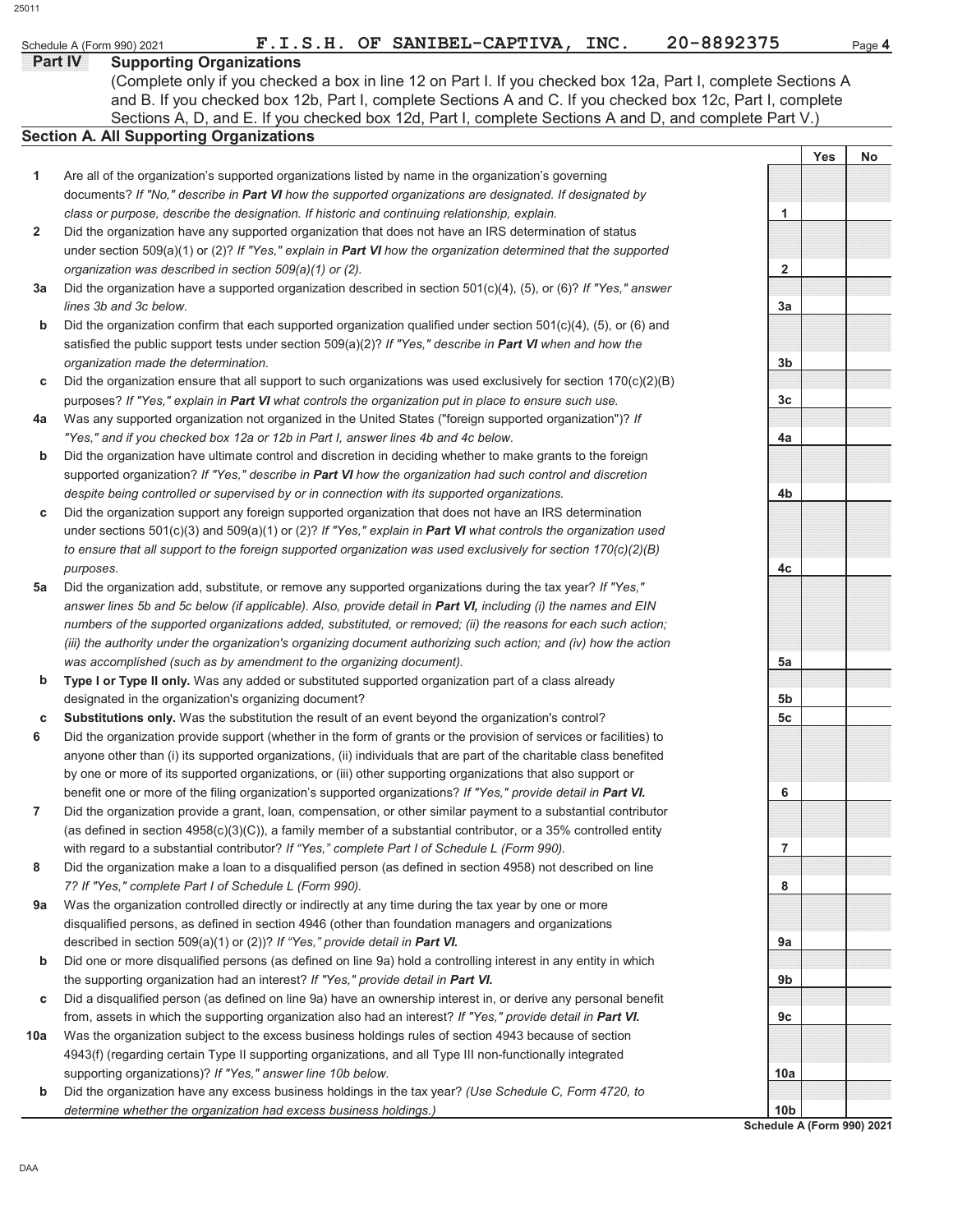| Schedule A (Form 990) 2021                             | F.I.S.H. | OF SANIBEL-CAPTIVA, | INC. |  | Page 5 |
|--------------------------------------------------------|----------|---------------------|------|--|--------|
| Part IV<br><b>Supporting Organizations (continued)</b> |          |                     |      |  |        |
|                                                        |          |                     |      |  |        |

|    |                                                                                                                |                 | 'es |  |
|----|----------------------------------------------------------------------------------------------------------------|-----------------|-----|--|
| 11 | Has the organization accepted a gift or contribution from any of the following persons?                        |                 |     |  |
| а  | A person who directly or indirectly controls, either alone or together with persons described on lines 11b and |                 |     |  |
|    | 11c below, the governing body of a supported organization?                                                     | 11a             |     |  |
|    | <b>b</b> A family member of a person described on line 11a above?                                              | 11 <sub>b</sub> |     |  |
|    | c A 35% controlled entity of a person described on line 11a or 11b above? If "Yes" to line 11a, 11b, or 11c,   |                 |     |  |
|    | provide detail in <b>Part VI.</b>                                                                              | 11 <sub>c</sub> |     |  |

### **Section B. Type I Supporting Organizations**

|   |                                                                                                                                |   | Yes | NΟ |
|---|--------------------------------------------------------------------------------------------------------------------------------|---|-----|----|
|   | Did the governing body, members of the governing body, officers acting in their official capacity, or membership of one or     |   |     |    |
|   | more supported organizations have the power to regularly appoint or elect at least a majority of the organization's officers,  |   |     |    |
|   | directors, or trustees at all times during the tax year? If "No," describe in Part VI how the supported organization(s)        |   |     |    |
|   | effectively operated, supervised, or controlled the organization's activities. If the organization had more than one supported |   |     |    |
|   | organization, describe how the powers to appoint and/or remove officers, directors, or trustees were allocated among the       |   |     |    |
|   | supported organizations and what conditions or restrictions, if any, applied to such powers during the tax year.               |   |     |    |
| 2 | Did the organization operate for the benefit of any supported organization other than the supported                            |   |     |    |
|   | organization(s) that operated, supervised, or controlled the supporting organization? If "Yes," explain in Part                |   |     |    |
|   | VI how providing such benefit carried out the purposes of the supported organization(s) that operated,                         |   |     |    |
|   | supervised, or controlled the supporting organization.                                                                         | 2 |     |    |
|   | <b>Section C. Type II Supporting Organizations</b>                                                                             |   |     |    |
|   |                                                                                                                                |   | Yes | No |
|   |                                                                                                                                |   |     |    |

| Were a majority of the organization's directors or trustees during the tax year also a majority of the directors     |  |  |
|----------------------------------------------------------------------------------------------------------------------|--|--|
| or trustees of each of the organization's supported organization(s)? If "No." describe in <b>Part VI</b> how control |  |  |
| or management of the supporting organization was vested in the same persons that controlled or managed               |  |  |
| the supported organization(s).                                                                                       |  |  |

### **Section D. All Type III Supporting Organizations**

|                |                                                                                                                        |              | Yes | No |
|----------------|------------------------------------------------------------------------------------------------------------------------|--------------|-----|----|
| 1              | Did the organization provide to each of its supported organizations, by the last day of the fifth month of the         |              |     |    |
|                | organization's tax year, (i) a written notice describing the type and amount of support provided during the prior tax  |              |     |    |
|                | year, (ii) a copy of the Form 990 that was most recently filed as of the date of notification, and (iii) copies of the |              |     |    |
|                | organization's governing documents in effect on the date of notification, to the extent not previously provided?       |              |     |    |
| $\overline{2}$ | Were any of the organization's officers, directors, or trustees either (i) appointed or elected by the supported       |              |     |    |
|                | organization(s) or (ii) serving on the governing body of a supported organization? If "No," explain in Part VI how     |              |     |    |
|                | the organization maintained a close and continuous working relationship with the supported organization(s).            | $\mathbf{2}$ |     |    |
| $\mathbf{3}$   | By reason of the relationship described on line 2, above, did the organization's supported organizations have          |              |     |    |
|                | a significant voice in the organization's investment policies and in directing the use of the organization's           |              |     |    |
|                | income or assets at all times during the tax year? If "Yes," describe in Part VI the role the organization's           |              |     |    |
|                | supported organizations played in this regard.                                                                         | 3            |     |    |

### **Section E. Type III Functionally Integrated Supporting Organizations**

**1** *Check the box next to the method that the organization used to satisfy the Integral Part Test during the year (see instructions).*

- The organization satisfied the Activities Test. *Complete line 2 below.* **a**
- The organization is the parent of each of its supported organizations. *Complete line 3 below.* **b**

The organization supported a governmental entity. *Describe in Part VI how you supported a governmental entity (see instructions).* **c**

- **2** Activities Test. *Answer lines 2a and 2b below.*
- **a** Did substantially all of the organization's activities during the tax year directly further the exempt purposes of the supported organization(s) to which the organization was responsive? *If "Yes," then in Part VI identify those supported organizations and explain how these activities directly furthered their exempt purposes, how the organization was responsive to those supported organizations, and how the organization determined that these activities constituted substantially all of its activities.*
- **b** Did the activities described on line 2a, above, constitute activities that, but for the organization's involvement, one or more of the organization's supported organization(s) would have been engaged in? *If "Yes," explain in Part VI the reasons for the organization's position that its supported organization(s) would have engaged in these activities but for the organization's involvement.*
- **3** Parent of Supported Organizations. *Answer lines 3a and 3b below.*
- **a** Did the organization have the power to regularly appoint or elect a majority of the officers, directors, or trustees of each of the supported organizations? *If "Yes" or "No," provide details in Part VI.*
- DAA **Schedule A (Form 990) 2021 b** Did the organization exercise a substantial degree of direction over the policies, programs, and activities of each of its supported organizations? *If "Yes," describe in Part VI the role played by the organization in this regard.*

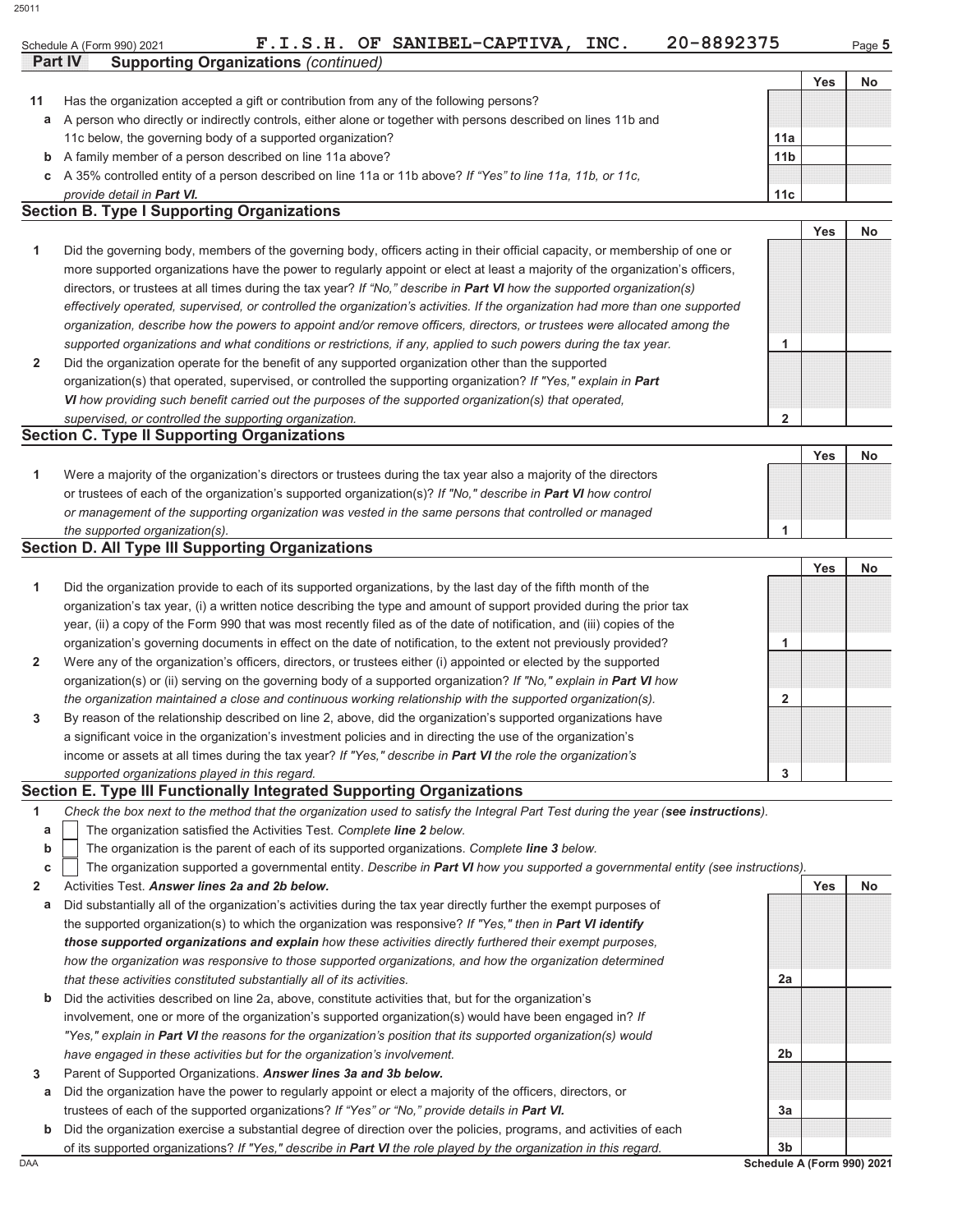|               | F.I.S.H. OF SANIBEL-CAPTIVA, INC.<br>Schedule A (Form 990) 2021                                                                  |                | 20-8892375                     | Page 6 |  |  |  |
|---------------|----------------------------------------------------------------------------------------------------------------------------------|----------------|--------------------------------|--------|--|--|--|
| <b>Part V</b> | Type III Non-Functionally Integrated 509(a)(3) Supporting Organizations                                                          |                |                                |        |  |  |  |
|               | Check here if the organization satisfied the Integral Part Test as a qualifying trust on Nov. 20, 1970 (explain in Part VI). See |                |                                |        |  |  |  |
|               | instructions. All other Type III non-functionally integrated supporting organizations must complete Sections A through E.        |                |                                |        |  |  |  |
|               | Section A - Adjusted Net Income                                                                                                  | (A) Prior Year | (B) Current Year<br>(optional) |        |  |  |  |
|               | Net short-term capital gain                                                                                                      |                |                                |        |  |  |  |
|               | Recoveries of prior-year distributions                                                                                           |                |                                |        |  |  |  |
|               |                                                                                                                                  |                |                                |        |  |  |  |

| 3.             | Other gross income (see instructions)                                                                                        | 3                       |                |                                |
|----------------|------------------------------------------------------------------------------------------------------------------------------|-------------------------|----------------|--------------------------------|
| 4              | Add lines 1 through 3.                                                                                                       | 4                       |                |                                |
| 5              | Depreciation and depletion                                                                                                   | 5                       |                |                                |
| 6              | Portion of operating expenses paid or incurred for production or collection                                                  |                         |                |                                |
|                | of gross income or for management, conservation, or maintenance of                                                           |                         |                |                                |
|                | property held for production of income (see instructions)                                                                    | 6                       |                |                                |
| 7              | Other expenses (see instructions)                                                                                            | $\overline{7}$          |                |                                |
| 8              | Adjusted Net Income (subtract lines 5, 6, and 7 from line 4)                                                                 | 8                       |                |                                |
|                | Section B - Minimum Asset Amount                                                                                             |                         | (A) Prior Year | (B) Current Year<br>(optional) |
| 1.             | Aggregate fair market value of all non-exempt-use assets (see                                                                |                         |                |                                |
|                | instructions for short tax year or assets held for part of year):                                                            |                         |                |                                |
|                | a Average monthly value of securities                                                                                        | 1a                      |                |                                |
|                | <b>b</b> Average monthly cash balances                                                                                       | 1 <sub>b</sub>          |                |                                |
|                | c Fair market value of other non-exempt-use assets                                                                           | 1c                      |                |                                |
|                | d Total (add lines 1a, 1b, and 1c)                                                                                           | 1 <sub>d</sub>          |                |                                |
|                | e Discount claimed for blockage or other factors                                                                             |                         |                |                                |
|                | (explain in detail in Part VI):                                                                                              |                         |                |                                |
|                | 2 Acquisition indebtedness applicable to non-exempt-use assets                                                               | $\overline{2}$          |                |                                |
| 3              | Subtract line 2 from line 1d.                                                                                                | 3                       |                |                                |
| 4              | Cash deemed held for exempt use. Enter 0.015 of line 3 (for greater amount,                                                  |                         |                |                                |
|                | see instructions)                                                                                                            | 4                       |                |                                |
| 5              | Net value of non-exempt-use assets (subtract line 4 from line 3)                                                             | 5                       |                |                                |
| 6              | Multiply line 5 by 0.035.                                                                                                    | 6                       |                |                                |
| $\overline{7}$ | Recoveries of prior-year distributions                                                                                       | $\overline{7}$          |                |                                |
| 8              | Minimum Asset Amount (add line 7 to line 6)                                                                                  | 8                       |                |                                |
|                | Section C - Distributable Amount                                                                                             |                         |                | <b>Current Year</b>            |
| 1.             | Adjusted net income for prior year (from Section A, line 8, column A)                                                        | $\mathbf{1}$            |                |                                |
| $\overline{2}$ | Enter 0.85 of line 1.                                                                                                        | $\overline{2}$          |                |                                |
| 3              | Minimum asset amount for prior year (from Section B, line 8, column A)                                                       | 3                       |                |                                |
| 4              | Enter greater of line 2 or line 3.                                                                                           | $\overline{\mathbf{4}}$ |                |                                |
| 5              | Income tax imposed in prior year                                                                                             | 5                       |                |                                |
| 6              | Distributable Amount. Subtract line 5 from line 4, unless subject to                                                         |                         |                |                                |
|                | emergency temporary reduction (see instructions).                                                                            | 6                       |                |                                |
| $\overline{7}$ | Check here if the current year is the organization's first as a non-functionally integrated Type III supporting organization |                         |                |                                |

(see instructions).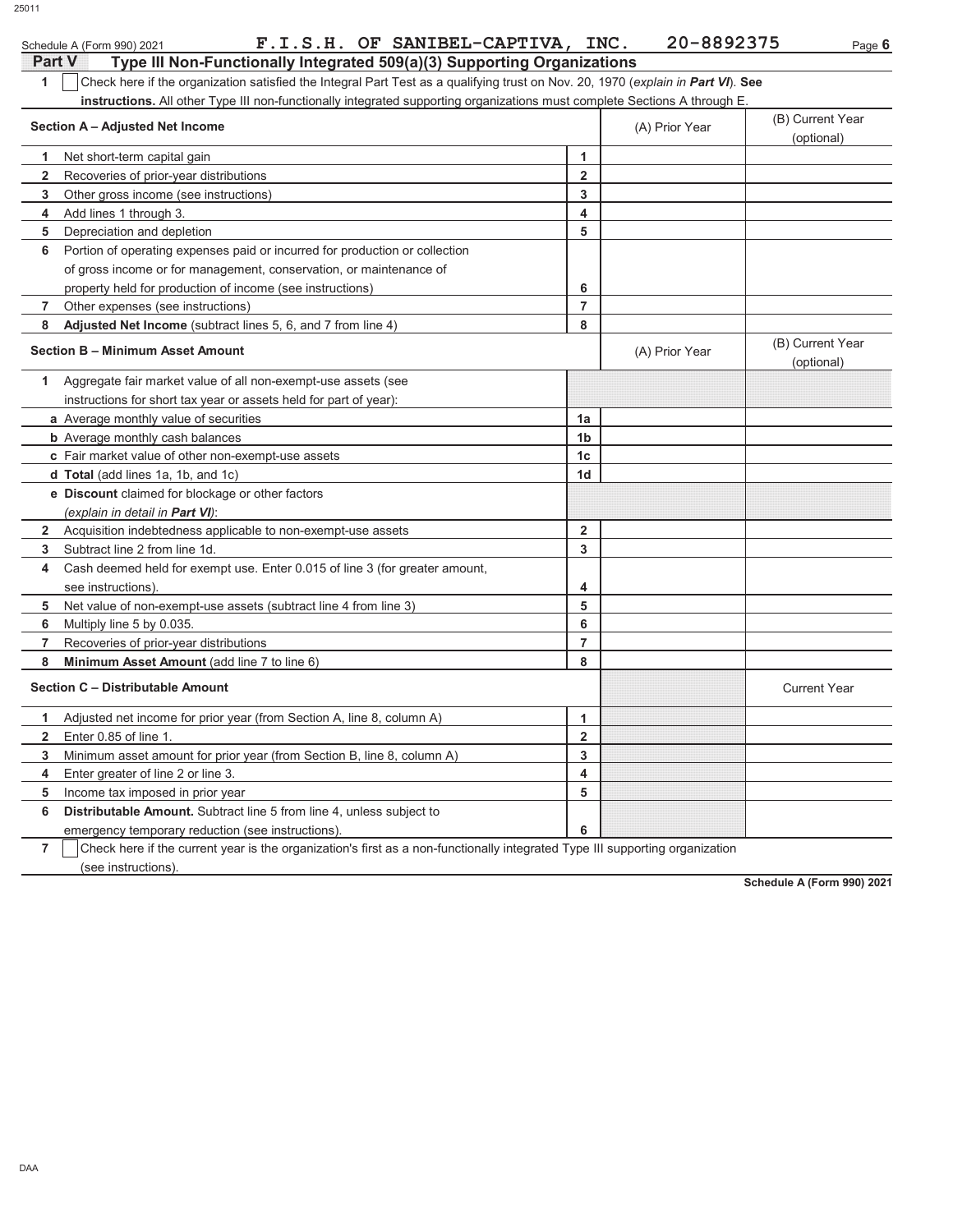| <b>Part V</b>  | Type III Non-Functionally Integrated 509(a)(3) Supporting Organizations (continued)        |                             |                           |                      |
|----------------|--------------------------------------------------------------------------------------------|-----------------------------|---------------------------|----------------------|
|                | <b>Section D - Distributions</b>                                                           |                             |                           | <b>Current Year</b>  |
| 1.             | Amounts paid to supported organizations to accomplish exempt purposes                      |                             |                           |                      |
| $\overline{2}$ | Amounts paid to perform activity that directly furthers exempt purposes of supported       |                             |                           |                      |
|                | organizations, in excess of income from activity                                           |                             |                           |                      |
| 3              | Administrative expenses paid to accomplish exempt purposes of supported organizations      |                             |                           |                      |
| 4              | Amounts paid to acquire exempt-use assets                                                  |                             |                           |                      |
| 5              | Qualified set-aside amounts (prior IRS approval required—provide details in Part VI)       |                             |                           |                      |
| 6              | Other distributions (describe in Part VI). See instructions.                               |                             |                           |                      |
| 7              | Total annual distributions. Add lines 1 through 6.                                         |                             |                           |                      |
| 8              | Distributions to attentive supported organizations to which the organization is responsive |                             |                           |                      |
|                | (provide details in Part VI). See instructions.                                            |                             |                           |                      |
| 9              | Distributable amount for 2021 from Section C, line 6                                       |                             |                           |                      |
| 10             | Line 8 amount divided by line 9 amount                                                     |                             |                           |                      |
|                |                                                                                            | (i)                         | (ii)                      | (iii)                |
|                | <b>Section E - Distribution Allocations (see instructions)</b>                             | <b>Excess Distributions</b> | <b>Underdistributions</b> | <b>Distributable</b> |
|                |                                                                                            |                             | Pre-2021                  | Amount for 2021      |
| 1              | Distributable amount for 2021 from Section C, line 6                                       |                             |                           |                      |
| $\overline{2}$ | Underdistributions, if any, for years prior to 2021                                        |                             |                           |                      |
|                | (reasonable cause required-explain in Part VI). See<br>instructions.                       |                             |                           |                      |
| 3              | Excess distributions carryover, if any, to 2021                                            |                             |                           |                      |
|                |                                                                                            |                             |                           |                      |
|                | b From 2017 <u></u>                                                                        |                             |                           |                      |
|                |                                                                                            |                             |                           |                      |
|                |                                                                                            |                             |                           |                      |
|                |                                                                                            |                             |                           |                      |
|                | f Total of lines 3a through 3e                                                             |                             |                           |                      |
|                | g Applied to underdistributions of prior years                                             |                             |                           |                      |
|                | h Applied to 2021 distributable amount                                                     |                             |                           |                      |
|                | <i>i</i> Carryover from 2016 not applied (see instructions)                                |                             |                           |                      |
|                | Remainder. Subtract lines 3g, 3h, and 3i from line 3f.                                     |                             |                           |                      |
| 4              | Distributions for 2021 from                                                                |                             |                           |                      |
|                | Section D, line 7:<br>\$                                                                   |                             |                           |                      |
|                | a Applied to underdistributions of prior years                                             |                             |                           |                      |
|                | <b>b</b> Applied to 2021 distributable amount                                              |                             |                           |                      |
|                | c Remainder. Subtract lines 4a and 4b from line 4.                                         |                             |                           |                      |
| 5              | Remaining underdistributions for years prior to 2021, if                                   |                             |                           |                      |
|                | any. Subtract lines 3g and 4a from line 2. For result                                      |                             |                           |                      |
|                | greater than zero, explain in Part VI. See instructions.                                   |                             |                           |                      |
| 6              | Remaining underdistributions for 2021 Subtract lines 3h                                    |                             |                           |                      |
|                | and 4b from line 1. For result greater than zero, explain in                               |                             |                           |                      |
|                | <b>Part VI</b> . See instructions.                                                         |                             |                           |                      |
| 7              | Excess distributions carryover to 2022. Add lines 3j                                       |                             |                           |                      |
|                | and 4c.                                                                                    |                             |                           |                      |
| 8              | Breakdown of line 7:                                                                       |                             |                           |                      |
|                |                                                                                            |                             |                           |                      |
|                |                                                                                            |                             |                           |                      |
|                |                                                                                            |                             |                           |                      |
|                | d Excess from 2020                                                                         |                             |                           |                      |
|                | e Excess from 2021                                                                         |                             |                           |                      |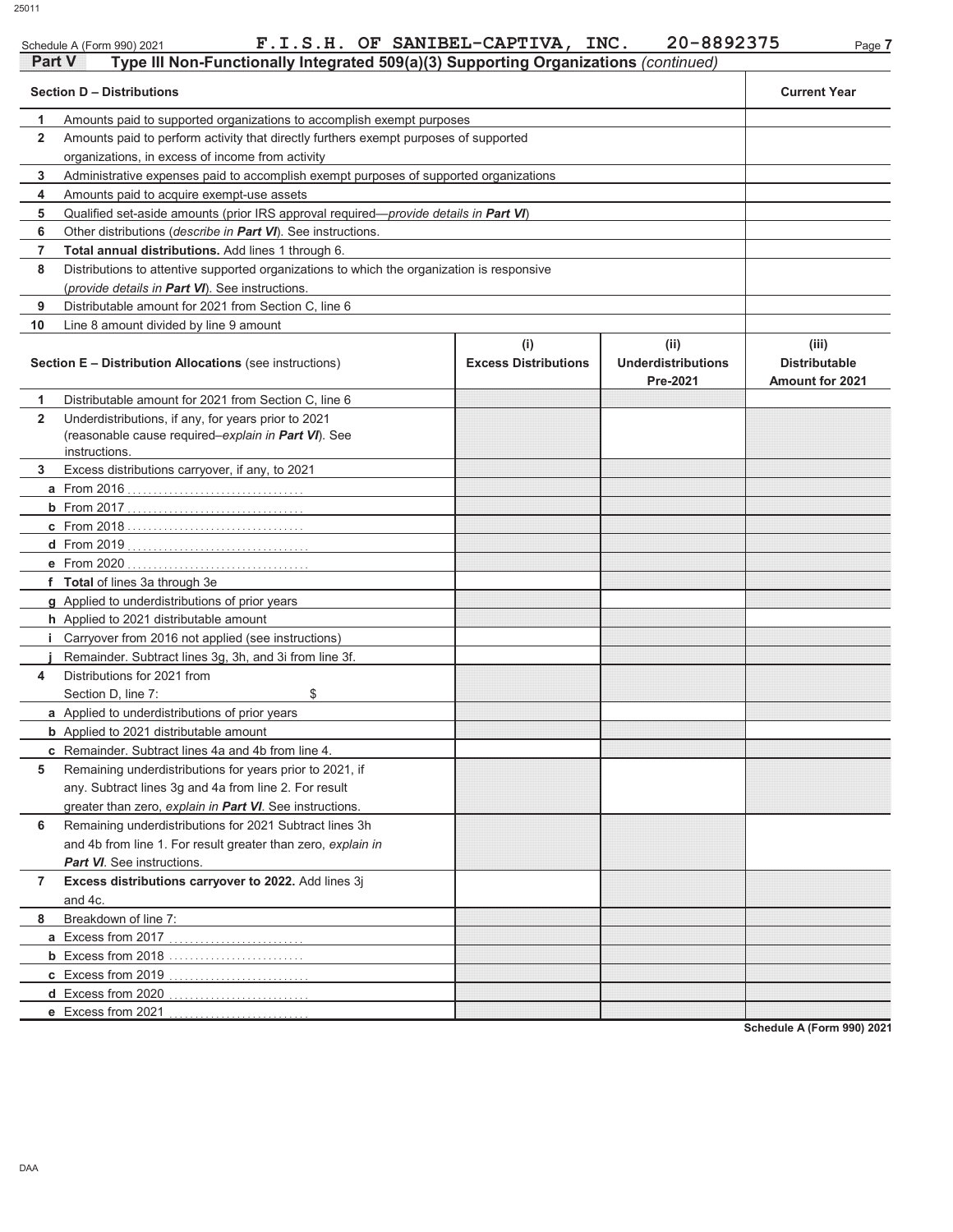| Schedule A (Form 990) 2021<br>Part VI | F.I.S.H. OF SANIBEL-CAPTIVA, INC. 20-8892375<br>Page 8<br>Supplemental Information. Provide the explanations required by Part II, line 10; Part II, line 17a or 17b; Part<br>III, line 12; Part IV, Section A, lines 1, 2, 3b, 3c, 4b, 4c, 5a, 6, 9a, 9b, 9c, 11a, 11b, and 11c; Part IV, Section<br>B, lines 1 and 2; Part IV, Section C, line 1; Part IV, Section D, lines 2 and 3; Part IV, Section E, lines 1c, 2a, 2b,<br>3a, and 3b; Part V, line 1; Part V, Section B, line 1e; Part V, Section D, lines 5, 6, and 8; and Part V, Section E,<br>lines 2, 5, and 6. Also complete this part for any additional information. (See instructions.) |
|---------------------------------------|-------------------------------------------------------------------------------------------------------------------------------------------------------------------------------------------------------------------------------------------------------------------------------------------------------------------------------------------------------------------------------------------------------------------------------------------------------------------------------------------------------------------------------------------------------------------------------------------------------------------------------------------------------|
|                                       |                                                                                                                                                                                                                                                                                                                                                                                                                                                                                                                                                                                                                                                       |
|                                       |                                                                                                                                                                                                                                                                                                                                                                                                                                                                                                                                                                                                                                                       |
|                                       |                                                                                                                                                                                                                                                                                                                                                                                                                                                                                                                                                                                                                                                       |
|                                       |                                                                                                                                                                                                                                                                                                                                                                                                                                                                                                                                                                                                                                                       |
|                                       |                                                                                                                                                                                                                                                                                                                                                                                                                                                                                                                                                                                                                                                       |
|                                       |                                                                                                                                                                                                                                                                                                                                                                                                                                                                                                                                                                                                                                                       |
|                                       |                                                                                                                                                                                                                                                                                                                                                                                                                                                                                                                                                                                                                                                       |
|                                       |                                                                                                                                                                                                                                                                                                                                                                                                                                                                                                                                                                                                                                                       |
|                                       |                                                                                                                                                                                                                                                                                                                                                                                                                                                                                                                                                                                                                                                       |
|                                       |                                                                                                                                                                                                                                                                                                                                                                                                                                                                                                                                                                                                                                                       |
|                                       |                                                                                                                                                                                                                                                                                                                                                                                                                                                                                                                                                                                                                                                       |
|                                       |                                                                                                                                                                                                                                                                                                                                                                                                                                                                                                                                                                                                                                                       |
|                                       |                                                                                                                                                                                                                                                                                                                                                                                                                                                                                                                                                                                                                                                       |
|                                       |                                                                                                                                                                                                                                                                                                                                                                                                                                                                                                                                                                                                                                                       |
|                                       |                                                                                                                                                                                                                                                                                                                                                                                                                                                                                                                                                                                                                                                       |
|                                       |                                                                                                                                                                                                                                                                                                                                                                                                                                                                                                                                                                                                                                                       |
|                                       |                                                                                                                                                                                                                                                                                                                                                                                                                                                                                                                                                                                                                                                       |
|                                       |                                                                                                                                                                                                                                                                                                                                                                                                                                                                                                                                                                                                                                                       |
|                                       |                                                                                                                                                                                                                                                                                                                                                                                                                                                                                                                                                                                                                                                       |
|                                       |                                                                                                                                                                                                                                                                                                                                                                                                                                                                                                                                                                                                                                                       |
|                                       |                                                                                                                                                                                                                                                                                                                                                                                                                                                                                                                                                                                                                                                       |
|                                       |                                                                                                                                                                                                                                                                                                                                                                                                                                                                                                                                                                                                                                                       |
|                                       |                                                                                                                                                                                                                                                                                                                                                                                                                                                                                                                                                                                                                                                       |
|                                       |                                                                                                                                                                                                                                                                                                                                                                                                                                                                                                                                                                                                                                                       |
|                                       |                                                                                                                                                                                                                                                                                                                                                                                                                                                                                                                                                                                                                                                       |
|                                       |                                                                                                                                                                                                                                                                                                                                                                                                                                                                                                                                                                                                                                                       |
|                                       |                                                                                                                                                                                                                                                                                                                                                                                                                                                                                                                                                                                                                                                       |
|                                       |                                                                                                                                                                                                                                                                                                                                                                                                                                                                                                                                                                                                                                                       |
|                                       |                                                                                                                                                                                                                                                                                                                                                                                                                                                                                                                                                                                                                                                       |
|                                       |                                                                                                                                                                                                                                                                                                                                                                                                                                                                                                                                                                                                                                                       |
|                                       |                                                                                                                                                                                                                                                                                                                                                                                                                                                                                                                                                                                                                                                       |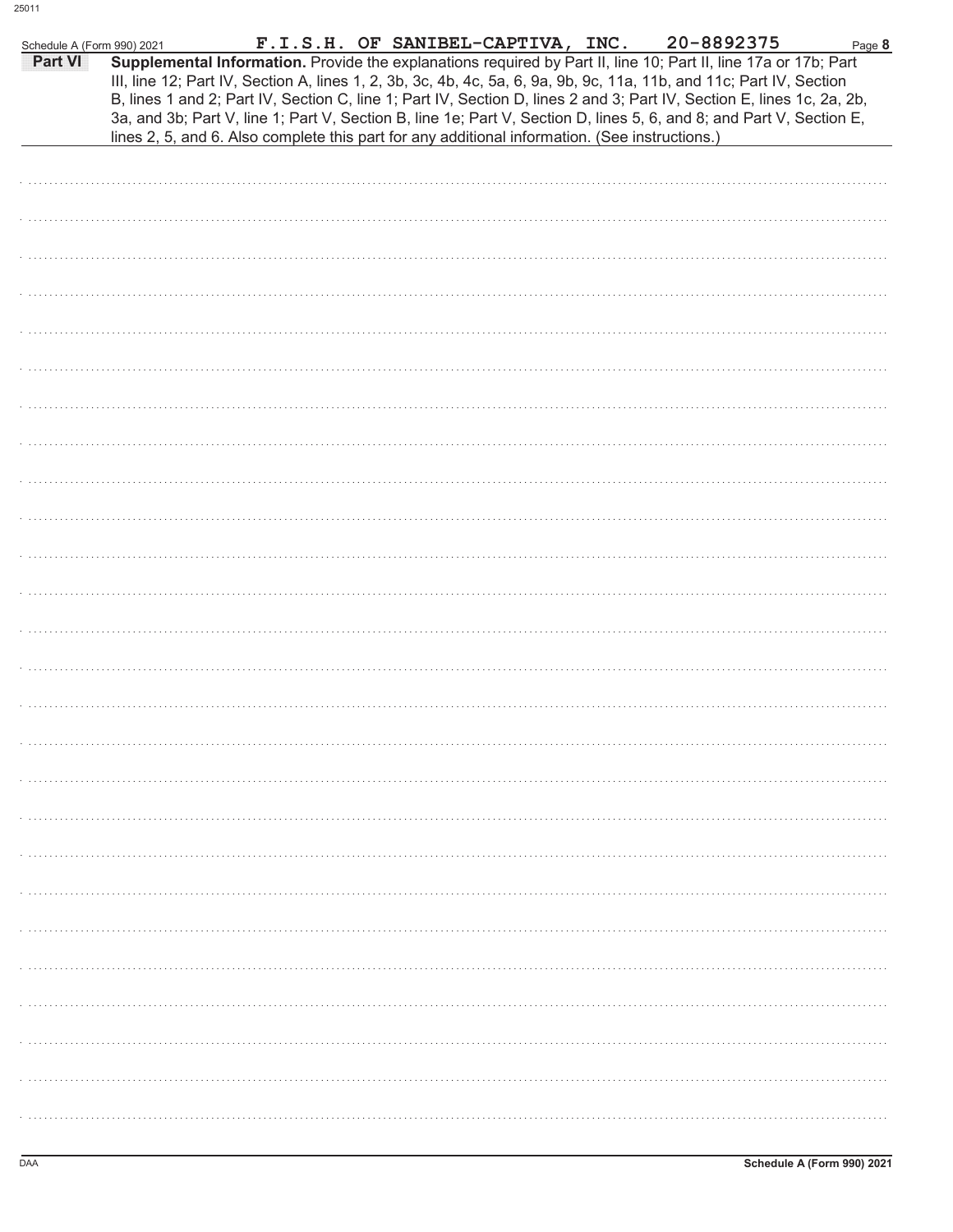# **(Form 990)**

Department of the Treasury

## **Schedule of Contributors Schedule B**

Attach to Form 990 or Form 990-PF. ▶ Go to *www.irs.gov/Form990* for the latest information.

Internal Revenue Service Name of the organization

|  | OMB No. 1545-0047 |
|--|-------------------|
|  |                   |

**2021**

**Employer identification number**

| F.I.S.H. OF SANIBEL-CAPTIVA, INC. |  | 20-8892375 |
|-----------------------------------|--|------------|
|-----------------------------------|--|------------|

| Organization type (check one): |  |  |
|--------------------------------|--|--|
|                                |  |  |

| Filers of:         | Section:                                                                    |  |  |
|--------------------|-----------------------------------------------------------------------------|--|--|
| Form 990 or 990-EZ | $ \mathbf{X} $ 501(c)( <b>3</b> ) (enter number) organization               |  |  |
|                    | $4947(a)(1)$ nonexempt charitable trust not treated as a private foundation |  |  |
|                    | 527 political organization                                                  |  |  |
| Form 990-PF        | $501(c)(3)$ exempt private foundation                                       |  |  |
|                    | 4947(a)(1) nonexempt charitable trust treated as a private foundation       |  |  |
|                    | 501(c)(3) taxable private foundation                                        |  |  |

Check if your organization is covered by the **General Rule** or a **Special Rule. Note:** Only a section 501(c)(7), (8), or (10) organization can check boxes for both the General Rule and a Special Rule. See instructions.

#### **General Rule**

For an organization filing Form 990, 990-EZ, or 990-PF that received, during the year, contributions totaling \$5,000 or more (in money or property) from any one contributor. Complete Parts I and II. See instructions for determining a contributor's total contributions.

#### **Special Rules**

| $\overline{\bf X}\vert$ For an organization described in section 501(c)(3) filing Form 990 or 990-EZ that met the 33 <sup>1</sup> /3% support test of the |
|-----------------------------------------------------------------------------------------------------------------------------------------------------------|
| regulations under sections 509(a)(1) and 170(b)(1)(A)(vi), that checked Schedule A (Form 990), Part II, line 13, 16a, or                                  |
| 16b, and that received from any one contributor, during the year, total contributions of the greater of (1) \$5,000; or                                   |
| (2) 2% of the amount on (i) Form 990, Part VIII, line 1h; or (ii) Form 990-EZ, line 1. Complete Parts I and II.                                           |

literary, or educational purposes, or for the prevention of cruelty to children or animals. Complete Parts I (entering For an organization described in section 501(c)(7), (8), or (10) filing Form 990 or 990-EZ that received from any one contributor, during the year, total contributions of more than \$1,000 *exclusively* for religious, charitable, scientific, "N/A" in column (b) instead of the contributor name and address), II, and III.

For an organization described in section 501(c)(7), (8), or (10) filing Form 990 or 990-EZ that received from any one contributor, during the year, contributions *exclusively* for religious, charitable, etc., purposes, but no such contributions totaled more than \$1,000. If this box is checked, enter here the total contributions that were received during the year for an *exclusively* religious, charitable, etc., purpose. Don't complete any of the parts unless the **General Rule** applies to this organization because it received *nonexclusively* religious, charitable, etc., contributions totaling \$5,000 or more during the year  $\ldots$   $\ldots$   $\ldots$   $\ldots$   $\ldots$   $\ldots$   $\ldots$   $\ldots$   $\ldots$ 

**must** answer "No" on Part IV, line 2, of its Form 990; or check the box on line H of its Form 990-EZ or on its Form 990-PF, Part I, line 2, to certify that it doesn't meet the filing requirements of Schedule B (Form 990). **Caution:** An organization that isn't covered by the General Rule and/or the Special Rules doesn't file Schedule B (Form 990), but it

**For Paperwork Reduction Act Notice, see the instructions for Form 990, 990-EZ, or 990-PF.**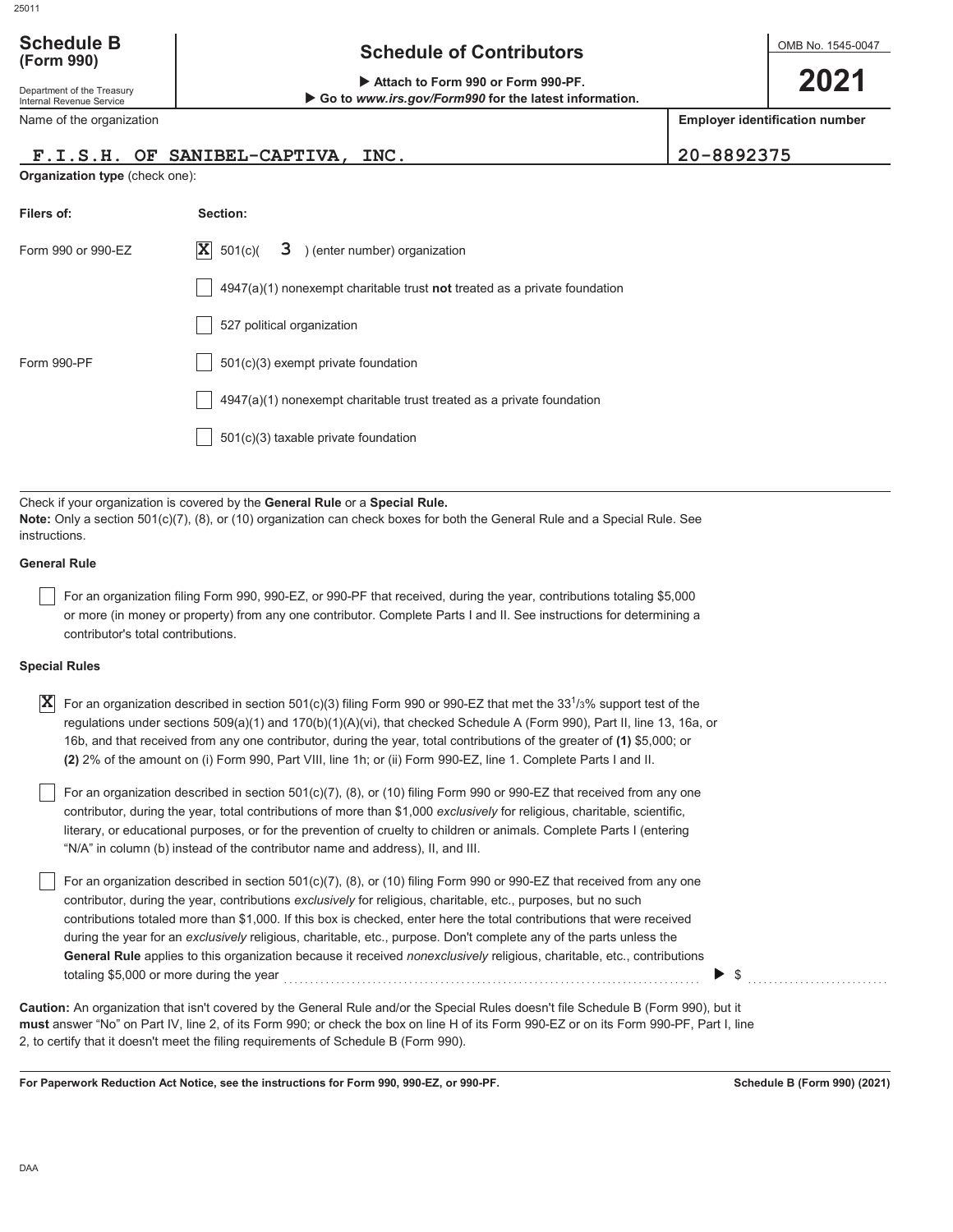DAA

#### Department of the Treasury Internal Revenue Service

**SCHEDULE D Supplemental Financial Statements**

**(Form 990) Part IV, line 6, 7, 8, 9, 10, 11a, 11b, 11c, 11d, 11e, 11f, 12a, or 12b.** X **Complete if the organization answered "Yes" on Form 990,**

▶ Attach to Form 990. ▶ Go to www.irs.gov/Form990 for instructions and the latest information.



**Name of the organization**

#### **Employer identification number**

|              | F.I.S.H. OF SANIBEL-CAPTIVA, INC.                                                                                                         |                                                    | 20-8892375                             |
|--------------|-------------------------------------------------------------------------------------------------------------------------------------------|----------------------------------------------------|----------------------------------------|
|              | Organizations Maintaining Donor Advised Funds or Other Similar Funds or Accounts.<br>Part I                                               |                                                    |                                        |
|              | Complete if the organization answered "Yes" on Form 990, Part IV, line 6.                                                                 |                                                    |                                        |
|              |                                                                                                                                           | (a) Donor advised funds                            | (b) Funds and other accounts           |
| 1            | Total number at end of year                                                                                                               |                                                    |                                        |
| 2            | Aggregate value of contributions to (during year)                                                                                         |                                                    |                                        |
| 3            |                                                                                                                                           | <u> 1989 - Johann Barbara, martin a</u>            |                                        |
| 4            | Aggregate value at end of year                                                                                                            |                                                    |                                        |
| 5            | Did the organization inform all donors and donor advisors in writing that the assets held in donor advised                                |                                                    |                                        |
|              |                                                                                                                                           |                                                    | Yes<br>No                              |
| 6            | Did the organization inform all grantees, donors, and donor advisors in writing that grant funds can be used                              |                                                    |                                        |
|              | only for charitable purposes and not for the benefit of the donor or donor advisor, or for any other purpose                              |                                                    |                                        |
|              |                                                                                                                                           |                                                    | Yes<br>No                              |
|              | Part II<br><b>Conservation Easements.</b>                                                                                                 |                                                    |                                        |
|              | Complete if the organization answered "Yes" on Form 990, Part IV, line 7.                                                                 |                                                    |                                        |
| 1            | Purpose(s) of conservation easements held by the organization (check all that apply).                                                     |                                                    |                                        |
|              | Preservation of land for public use (for example, recreation or education)                                                                | Preservation of a historically important land area |                                        |
|              | Protection of natural habitat                                                                                                             | Preservation of a certified historic structure     |                                        |
|              | Preservation of open space                                                                                                                |                                                    |                                        |
| 2            | Complete lines 2a through 2d if the organization held a qualified conservation contribution in the form of a conservation                 |                                                    |                                        |
|              | easement on the last day of the tax year.                                                                                                 |                                                    | <b>Held at the End of the Tax Year</b> |
|              |                                                                                                                                           |                                                    | 2a                                     |
| а            |                                                                                                                                           |                                                    | 2 <sub>b</sub>                         |
| b            |                                                                                                                                           |                                                    | 2c                                     |
| С            |                                                                                                                                           |                                                    |                                        |
| d            | Number of conservation easements included in (c) acquired after 7/25/06, and not on a                                                     |                                                    | 2d                                     |
|              | historic structure listed in the National Register                                                                                        |                                                    |                                        |
| 3            | Number of conservation easements modified, transferred, released, extinguished, or terminated by the organization during the              |                                                    |                                        |
|              | tax year $\blacktriangleright$                                                                                                            |                                                    |                                        |
| 4            | Number of states where property subject to conservation easement is located >                                                             |                                                    |                                        |
| 5            | Does the organization have a written policy regarding the periodic monitoring, inspection, handling of                                    |                                                    |                                        |
|              | violations, and enforcement of the conservation easements it holds?                                                                       |                                                    | <b>Yes</b><br><b>No</b>                |
| 6            | Staff and volunteer hours devoted to monitoring, inspecting, handling of violations, and enforcing conservation easements during the year |                                                    |                                        |
|              |                                                                                                                                           |                                                    |                                        |
| 7            | Amount of expenses incurred in monitoring, inspecting, handling of violations, and enforcing conservation easements during the year       |                                                    |                                        |
|              | $\blacktriangleright$ \$                                                                                                                  |                                                    |                                        |
|              | Does each conservation easement reported on line 2(d) above satisfy the requirements of section 170(h)(4)(B)(i)                           |                                                    |                                        |
|              | and section $170(h)(4)(B)(ii)$ ? No                                                                                                       |                                                    |                                        |
| 9            | In Part XIII, describe how the organization reports conservation easements in its revenue and expense statement and                       |                                                    |                                        |
|              | balance sheet, and include, if applicable, the text of the footnote to the organization's financial statements that describes the         |                                                    |                                        |
|              | organization's accounting for conservation easements.                                                                                     |                                                    |                                        |
|              | Organizations Maintaining Collections of Art, Historical Treasures, or Other Similar Assets.<br>Part III                                  |                                                    |                                        |
|              | Complete if the organization answered "Yes" on Form 990, Part IV, line 8.                                                                 |                                                    |                                        |
|              | 1a If the organization elected, as permitted under FASB ASC 958, not to report in its revenue statement and balance sheet works           |                                                    |                                        |
|              | of art, historical treasures, or other similar assets held for public exhibition, education, or research in furtherance of public         |                                                    |                                        |
|              | service, provide in Part XIII the text of the footnote to its financial statements that describes these items.                            |                                                    |                                        |
| b            | If the organization elected, as permitted under FASB ASC 958, to report in its revenue statement and balance sheet works of               |                                                    |                                        |
|              | art, historical treasures, or other similar assets held for public exhibition, education, or research in furtherance of public service,   |                                                    |                                        |
|              | provide the following amounts relating to these items:                                                                                    |                                                    |                                        |
|              |                                                                                                                                           |                                                    | \$                                     |
|              |                                                                                                                                           |                                                    | $\frac{1}{2}$                          |
| $\mathbf{2}$ | If the organization received or held works of art, historical treasures, or other similar assets for financial gain, provide the          |                                                    |                                        |
|              | following amounts required to be reported under FASB ASC 958 relating to these items:                                                     |                                                    |                                        |
| а            |                                                                                                                                           |                                                    |                                        |
| b            | Assets included in Form 990, Part X ………………………………………………………………………………………… ▶ \$                                                               |                                                    |                                        |
|              | For Paperwork Reduction Act Notice, see the Instructions for Form 990.                                                                    |                                                    | Schedule D (Form 990) 2021             |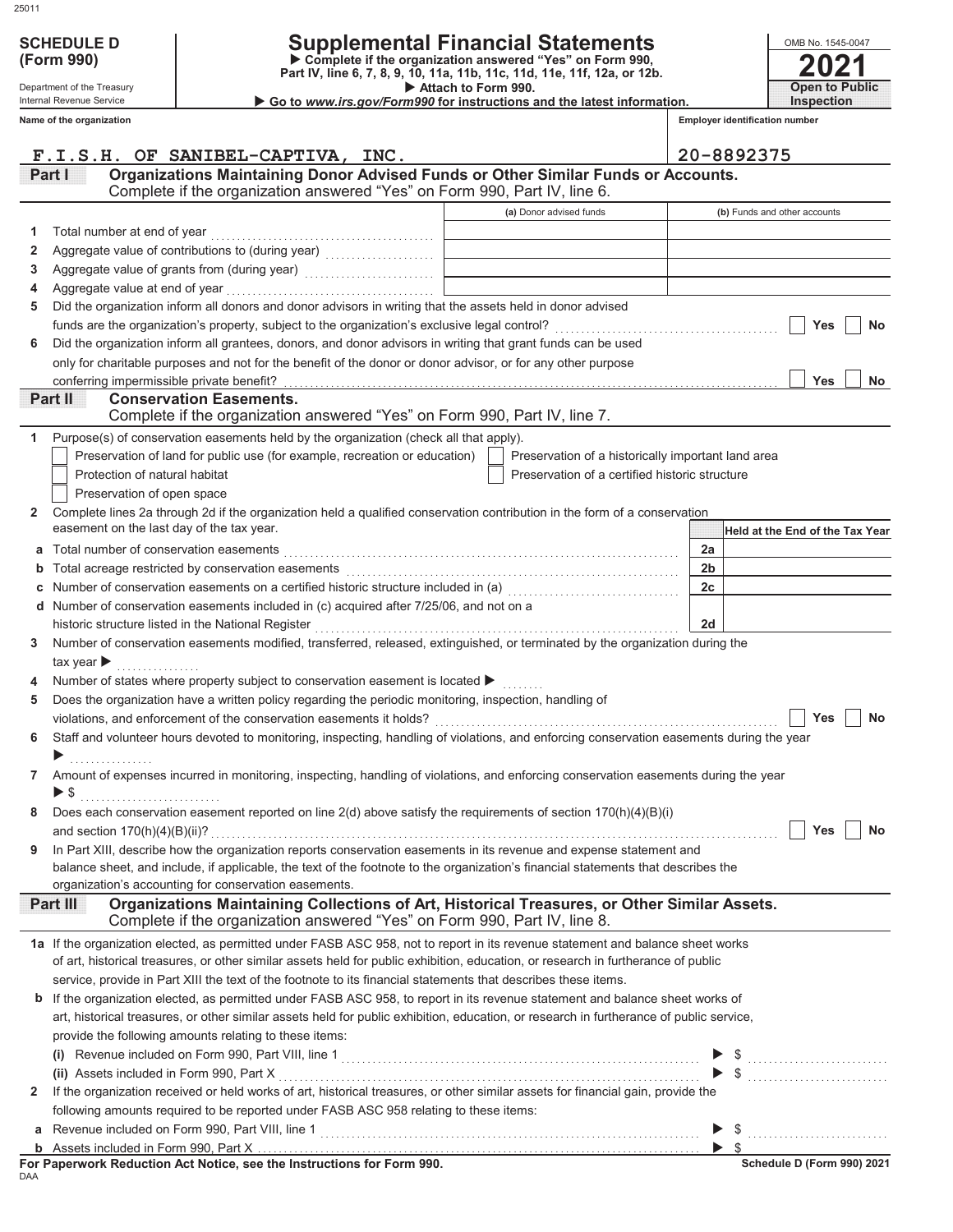|                | Schedule D (Form 990) 2021 $\quad$ F.I.S.H. OF SANIBEL-CAPTIVA, INC. 20-8892375                                                                                                                                                     |                         |                                                                                                 |                         |                 |                      |                | Page 2              |
|----------------|-------------------------------------------------------------------------------------------------------------------------------------------------------------------------------------------------------------------------------------|-------------------------|-------------------------------------------------------------------------------------------------|-------------------------|-----------------|----------------------|----------------|---------------------|
| Part III       | Organizations Maintaining Collections of Art, Historical Treasures, or Other Similar Assets (continued)                                                                                                                             |                         |                                                                                                 |                         |                 |                      |                |                     |
| 3              | Using the organization's acquisition, accession, and other records, check any of the following that make significant use of its<br>collection items (check all that apply):                                                         |                         |                                                                                                 |                         |                 |                      |                |                     |
| a              | Public exhibition                                                                                                                                                                                                                   | d                       | Loan or exchange program                                                                        |                         |                 |                      |                |                     |
| b              | Scholarly research                                                                                                                                                                                                                  | e                       |                                                                                                 |                         |                 |                      |                |                     |
| с              | Preservation for future generations                                                                                                                                                                                                 |                         |                                                                                                 |                         |                 |                      |                |                     |
| 4<br>XIII.     | Provide a description of the organization's collections and explain how they further the organization's exempt purpose in Part                                                                                                      |                         |                                                                                                 |                         |                 |                      |                |                     |
| 5              | During the year, did the organization solicit or receive donations of art, historical treasures, or other similar                                                                                                                   |                         |                                                                                                 |                         |                 |                      | Yes            | <b>No</b>           |
| <b>Part IV</b> | <b>Escrow and Custodial Arrangements.</b>                                                                                                                                                                                           |                         |                                                                                                 |                         |                 |                      |                |                     |
|                | Complete if the organization answered "Yes" on Form 990, Part IV, line 9, or reported an amount on Form<br>990, Part X, line 21.                                                                                                    |                         |                                                                                                 |                         |                 |                      |                |                     |
|                | 1a Is the organization an agent, trustee, custodian or other intermediary for contributions or other assets not<br>included on Form 990, Part X?                                                                                    |                         |                                                                                                 |                         |                 |                      | Yes            | No                  |
|                | <b>b</b> If "Yes," explain the arrangement in Part XIII and complete the following table:                                                                                                                                           |                         |                                                                                                 |                         |                 |                      |                |                     |
|                |                                                                                                                                                                                                                                     |                         |                                                                                                 |                         |                 |                      | Amount         |                     |
| С              | Beginning balance                                                                                                                                                                                                                   |                         |                                                                                                 |                         |                 | 1c                   |                |                     |
|                |                                                                                                                                                                                                                                     |                         |                                                                                                 |                         |                 | 1 <sub>d</sub>       |                |                     |
|                |                                                                                                                                                                                                                                     |                         |                                                                                                 |                         |                 | 1e                   |                |                     |
|                | Ending balance <b>construction of the construction of the construction</b> of the construction of the construction of the construction of the construction of the construction of the construction of the construction of the const |                         |                                                                                                 |                         |                 | 1f                   |                |                     |
|                |                                                                                                                                                                                                                                     |                         |                                                                                                 |                         |                 |                      | <b>Yes</b>     | <b>No</b>           |
|                |                                                                                                                                                                                                                                     |                         |                                                                                                 |                         |                 |                      |                |                     |
| <b>Part V</b>  | <b>Endowment Funds.</b>                                                                                                                                                                                                             |                         |                                                                                                 |                         |                 |                      |                |                     |
|                | Complete if the organization answered "Yes" on Form 990, Part IV, line 10.                                                                                                                                                          |                         |                                                                                                 |                         |                 |                      |                |                     |
|                |                                                                                                                                                                                                                                     | (a) Current year        | (b) Prior year                                                                                  | (c) Two years back      |                 | (d) Three years back |                | (e) Four years back |
|                | 1a Beginning of year balance                                                                                                                                                                                                        |                         |                                                                                                 |                         |                 |                      |                |                     |
|                |                                                                                                                                                                                                                                     | 637,500                 |                                                                                                 |                         |                 |                      |                |                     |
| losses         | c Net investment earnings, gains, and                                                                                                                                                                                               | 53                      |                                                                                                 |                         |                 |                      |                |                     |
|                | d Grants or scholarships                                                                                                                                                                                                            |                         |                                                                                                 |                         |                 |                      |                |                     |
|                | e Other expenditures for facilities and                                                                                                                                                                                             |                         |                                                                                                 |                         |                 |                      |                |                     |
|                | f Administrative expenses                                                                                                                                                                                                           |                         |                                                                                                 |                         |                 |                      |                |                     |
|                | g End of year balance                                                                                                                                                                                                               | 637,553                 |                                                                                                 |                         |                 |                      |                |                     |
| 2              | Provide the estimated percentage of the current year end balance (line 1g, column (a)) held as:                                                                                                                                     |                         |                                                                                                 |                         |                 |                      |                |                     |
| а              | Board designated or quasi-endowment $\blacktriangleright 100.00$ %                                                                                                                                                                  |                         |                                                                                                 |                         |                 |                      |                |                     |
|                | <b>b</b> Permanent endowment $\blacktriangleright$<br>. %                                                                                                                                                                           |                         |                                                                                                 |                         |                 |                      |                |                     |
| C              | Term endowment $\blacktriangleright$<br>$\ldots \ldots \ldots$ %                                                                                                                                                                    |                         |                                                                                                 |                         |                 |                      |                |                     |
|                | The percentages on lines 2a, 2b, and 2c should equal 100%.                                                                                                                                                                          |                         |                                                                                                 |                         |                 |                      |                |                     |
|                | 3a Are there endowment funds not in the possession of the organization that are held and administered for the                                                                                                                       |                         |                                                                                                 |                         |                 |                      |                |                     |
|                | organization by:                                                                                                                                                                                                                    |                         |                                                                                                 |                         |                 |                      |                | Yes<br>No           |
|                | (i) Unrelated organizations (and all contracts are contracted as a contract or contract or contract or contract or contract or contract or contract or contract or contract or contract or contract or contract or contract or      |                         |                                                                                                 |                         |                 |                      | 3a(i)          | X                   |
|                |                                                                                                                                                                                                                                     |                         |                                                                                                 |                         |                 |                      | 3a(ii)         | $\mathbf x$         |
|                |                                                                                                                                                                                                                                     |                         |                                                                                                 |                         |                 |                      | 3b             |                     |
|                | Describe in Part XIII the intended uses of the organization's endowment funds.                                                                                                                                                      |                         |                                                                                                 |                         |                 |                      |                |                     |
| <b>Part VI</b> | Land, Buildings, and Equipment.<br>Complete if the organization answered "Yes" on Form 990, Part IV, line 11a. See Form 990, Part X, line 10.                                                                                       |                         |                                                                                                 |                         |                 |                      |                |                     |
|                | Description of property                                                                                                                                                                                                             | (a) Cost or other basis |                                                                                                 | (b) Cost or other basis | (c) Accumulated |                      | (d) Book value |                     |
|                |                                                                                                                                                                                                                                     | (investment)            |                                                                                                 | (other)                 | depreciation    |                      |                |                     |
|                |                                                                                                                                                                                                                                     |                         |                                                                                                 | 265,000                 |                 |                      |                | 265,000             |
|                |                                                                                                                                                                                                                                     |                         |                                                                                                 | 1,501,944               |                 | 253,533              |                | 1,248,411           |
|                | c Leasehold improvements                                                                                                                                                                                                            |                         |                                                                                                 | 439,998                 |                 | 139,755              |                | 300, 243            |
|                |                                                                                                                                                                                                                                     |                         |                                                                                                 | 89,692                  |                 | 79,625               |                | 10,067              |
|                |                                                                                                                                                                                                                                     |                         |                                                                                                 | 139,333                 |                 | 91,563               |                | 47,770              |
|                |                                                                                                                                                                                                                                     |                         | Total. Add lines 1a through 1e. (Column (d) must equal Form 990, Part X, column (B), line 10c.) |                         |                 |                      |                | 1,871,491           |

| <b>Total.</b> Add lines 1a through 1e. (Column (d) must equal Form 990, Part X, column (B), line 10c.) |  |  |  |
|--------------------------------------------------------------------------------------------------------|--|--|--|
|                                                                                                        |  |  |  |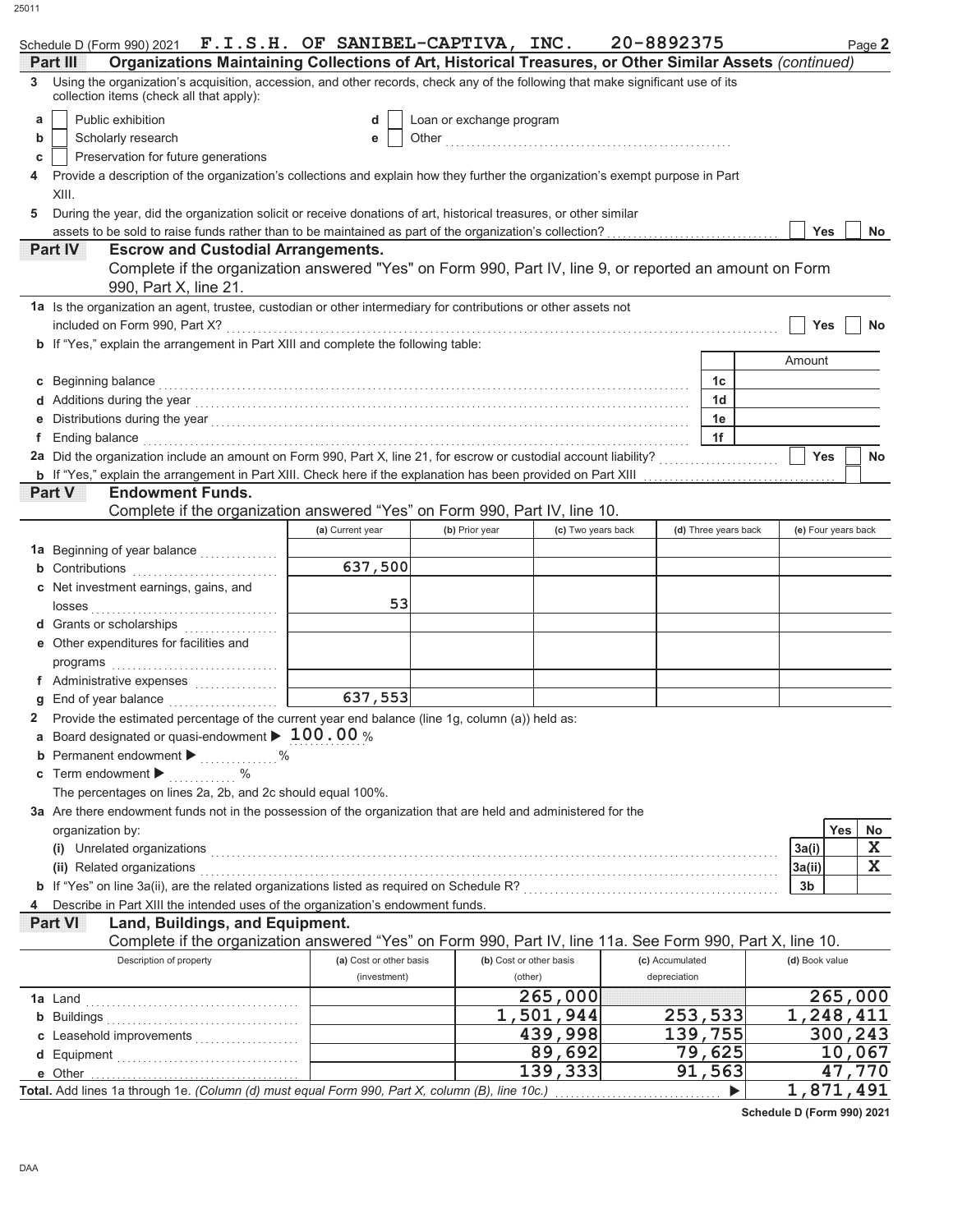|                           | F.I.S.H. OF SANIBEL-CAPTIVA, INC.<br>Schedule D (Form 990) 2021                                                                                                                                                                                                                                        |                 |                | 20-8892375                                                   | Page 3                  |
|---------------------------|--------------------------------------------------------------------------------------------------------------------------------------------------------------------------------------------------------------------------------------------------------------------------------------------------------|-----------------|----------------|--------------------------------------------------------------|-------------------------|
| <b>Part VII</b>           | <b>Investments - Other Securities.</b>                                                                                                                                                                                                                                                                 |                 |                |                                                              |                         |
|                           | Complete if the organization answered "Yes" on Form 990, Part IV, line 11b. See Form 990, Part X, line 12.                                                                                                                                                                                             |                 |                |                                                              |                         |
|                           | (a) Description of security or category<br>(including name of security)                                                                                                                                                                                                                                |                 | (b) Book value | (c) Method of valuation:<br>Cost or end-of-year market value |                         |
| (1) Financial derivatives |                                                                                                                                                                                                                                                                                                        |                 |                |                                                              |                         |
|                           |                                                                                                                                                                                                                                                                                                        |                 |                |                                                              |                         |
|                           | (3) Other $\ldots$ $\ldots$ $\ldots$ $\ldots$ $\ldots$ $\ldots$ $\ldots$ $\ldots$ $\ldots$ $\ldots$ $\ldots$                                                                                                                                                                                           |                 |                |                                                              |                         |
|                           |                                                                                                                                                                                                                                                                                                        |                 |                |                                                              |                         |
|                           |                                                                                                                                                                                                                                                                                                        |                 |                |                                                              |                         |
|                           | (C)                                                                                                                                                                                                                                                                                                    |                 |                |                                                              |                         |
| (D)                       |                                                                                                                                                                                                                                                                                                        |                 |                |                                                              |                         |
| (E)                       |                                                                                                                                                                                                                                                                                                        |                 |                |                                                              |                         |
| (F)                       |                                                                                                                                                                                                                                                                                                        |                 |                |                                                              |                         |
| (G)                       |                                                                                                                                                                                                                                                                                                        |                 |                |                                                              |                         |
| (H)                       |                                                                                                                                                                                                                                                                                                        |                 |                |                                                              |                         |
|                           | Total. (Column (b) must equal Form 990, Part X, col. (B) line 12.)                                                                                                                                                                                                                                     |                 |                |                                                              |                         |
| <b>Part VIII</b>          | <b>Investments - Program Related.</b>                                                                                                                                                                                                                                                                  |                 |                |                                                              |                         |
|                           | Complete if the organization answered "Yes" on Form 990, Part IV, line 11c. See Form 990, Part X, line 13.                                                                                                                                                                                             |                 |                |                                                              |                         |
|                           | (a) Description of investment                                                                                                                                                                                                                                                                          |                 | (b) Book value | (c) Method of valuation:                                     |                         |
|                           |                                                                                                                                                                                                                                                                                                        |                 |                | Cost or end-of-year market value                             |                         |
| (1)                       |                                                                                                                                                                                                                                                                                                        |                 |                |                                                              |                         |
| (2)                       |                                                                                                                                                                                                                                                                                                        |                 |                |                                                              |                         |
| (3)                       |                                                                                                                                                                                                                                                                                                        |                 |                |                                                              |                         |
| (4)                       |                                                                                                                                                                                                                                                                                                        |                 |                |                                                              |                         |
| (5)                       |                                                                                                                                                                                                                                                                                                        |                 |                |                                                              |                         |
| (6)                       |                                                                                                                                                                                                                                                                                                        |                 |                |                                                              |                         |
| (7)                       |                                                                                                                                                                                                                                                                                                        |                 |                |                                                              |                         |
| (8)                       |                                                                                                                                                                                                                                                                                                        |                 |                |                                                              |                         |
| (9)                       |                                                                                                                                                                                                                                                                                                        |                 |                |                                                              |                         |
|                           | Total. (Column (b) must equal Form 990, Part X, col. (B) line 13.)                                                                                                                                                                                                                                     | ▶               |                |                                                              |                         |
| Part IX                   | <b>Other Assets.</b>                                                                                                                                                                                                                                                                                   |                 |                |                                                              |                         |
|                           | Complete if the organization answered "Yes" on Form 990, Part IV, line 11d. See Form 990, Part X, line 15.                                                                                                                                                                                             |                 |                |                                                              |                         |
|                           |                                                                                                                                                                                                                                                                                                        | (a) Description |                |                                                              | (b) Book value          |
| (1)                       |                                                                                                                                                                                                                                                                                                        |                 |                |                                                              |                         |
| (2)                       |                                                                                                                                                                                                                                                                                                        |                 |                |                                                              |                         |
| (3)                       |                                                                                                                                                                                                                                                                                                        |                 |                |                                                              |                         |
| (4)                       |                                                                                                                                                                                                                                                                                                        |                 |                |                                                              |                         |
| (5)                       |                                                                                                                                                                                                                                                                                                        |                 |                |                                                              |                         |
| (6)                       |                                                                                                                                                                                                                                                                                                        |                 |                |                                                              |                         |
| (7)                       |                                                                                                                                                                                                                                                                                                        |                 |                |                                                              |                         |
| (8)                       |                                                                                                                                                                                                                                                                                                        |                 |                |                                                              |                         |
| (9)                       |                                                                                                                                                                                                                                                                                                        |                 |                |                                                              |                         |
| Part X                    | Total. (Column (b) must equal Form 990, Part X, col. (B) line 15.)<br><b>Other Liabilities.</b>                                                                                                                                                                                                        |                 |                |                                                              |                         |
|                           | Complete if the organization answered "Yes" on Form 990, Part IV, line 11e or 11f. See Form 990, Part X,                                                                                                                                                                                               |                 |                |                                                              |                         |
|                           | line 25.                                                                                                                                                                                                                                                                                               |                 |                |                                                              |                         |
|                           | (a) Description of liability                                                                                                                                                                                                                                                                           |                 |                |                                                              | (b) Book value          |
| 1.                        | Federal income taxes                                                                                                                                                                                                                                                                                   |                 |                |                                                              |                         |
| (1)                       | SECURITY DEPOSITS                                                                                                                                                                                                                                                                                      |                 |                |                                                              | 2,000                   |
| (2)                       |                                                                                                                                                                                                                                                                                                        |                 |                |                                                              |                         |
| (3)                       |                                                                                                                                                                                                                                                                                                        |                 |                |                                                              |                         |
| (4)                       |                                                                                                                                                                                                                                                                                                        |                 |                |                                                              |                         |
| (5)                       |                                                                                                                                                                                                                                                                                                        |                 |                |                                                              |                         |
| (6)                       |                                                                                                                                                                                                                                                                                                        |                 |                |                                                              |                         |
| (7)                       |                                                                                                                                                                                                                                                                                                        |                 |                |                                                              |                         |
| (8)                       |                                                                                                                                                                                                                                                                                                        |                 |                |                                                              |                         |
| (9)                       |                                                                                                                                                                                                                                                                                                        |                 |                |                                                              | 2,000                   |
|                           | Total. (Column (b) must equal Form 990, Part X, col. (B) line 25.)                                                                                                                                                                                                                                     |                 |                | ▶                                                            |                         |
|                           | 2. Liability for uncertain tax positions. In Part XIII, provide the text of the footnote to the organization's financial statements that reports the<br>organization's liability for uncertain tax positions under FASB ASC 740. Check here if the text of the footnote has been provided in Part XIII |                 |                |                                                              | $\overline{\mathbf{x}}$ |
|                           |                                                                                                                                                                                                                                                                                                        |                 |                |                                                              |                         |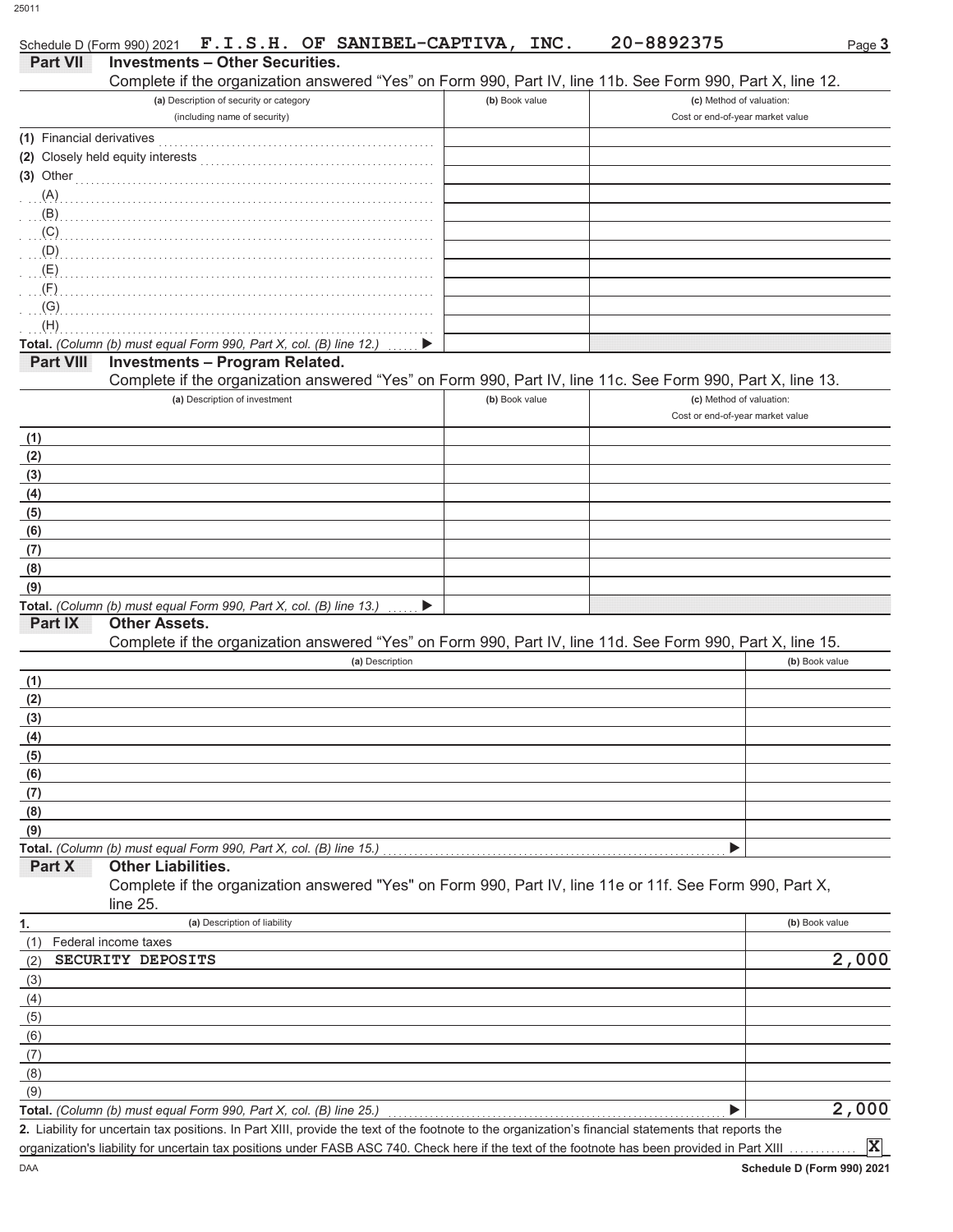| Schedule D (Form 990) 2021 $\quad$ F.I.S.H. OF SANIBEL-CAPTIVA, INC.<br>Reconciliation of Revenue per Audited Financial Statements With Revenue per Return.<br>Part XI                                                                                                                           |                | 20-8892375 |    | Page 4                    |
|--------------------------------------------------------------------------------------------------------------------------------------------------------------------------------------------------------------------------------------------------------------------------------------------------|----------------|------------|----|---------------------------|
| Complete if the organization answered "Yes" on Form 990, Part IV, line 12a.                                                                                                                                                                                                                      |                |            |    |                           |
| 1.                                                                                                                                                                                                                                                                                               |                |            |    | 3,620,517                 |
| Amounts included on line 1 but not on Form 990, Part VIII, line 12:<br>2                                                                                                                                                                                                                         |                |            |    |                           |
|                                                                                                                                                                                                                                                                                                  | 2a             | 445        |    |                           |
|                                                                                                                                                                                                                                                                                                  | 2 <sub>b</sub> | 28,785     |    |                           |
| C                                                                                                                                                                                                                                                                                                | 2 <sub>c</sub> |            |    |                           |
| d                                                                                                                                                                                                                                                                                                | 2d             | 95,032     |    |                           |
| Add lines 2a through 2d [11] All and the contract of the contract of the contract of the contract of the contract of the contract of the contract of the contract of the contract of the contract of the contract of the contr<br>е                                                              |                |            | 2e | 124,262                   |
| 3                                                                                                                                                                                                                                                                                                |                |            | 3  | $\overline{3}$ , 496, 255 |
| Amounts included on Form 990, Part VIII, line 12, but not on line 1:<br>4                                                                                                                                                                                                                        |                |            |    |                           |
| a Investment expenses not included on Form 990, Part VIII, line 7b [100] [100]                                                                                                                                                                                                                   | 4a             |            |    |                           |
|                                                                                                                                                                                                                                                                                                  | 4 <sub>b</sub> | 23,500     |    |                           |
| c Add lines 4a and 4b                                                                                                                                                                                                                                                                            |                |            | 4c | 23,500                    |
| 5                                                                                                                                                                                                                                                                                                |                |            | 5  | 3,519,755                 |
| Reconciliation of Expenses per Audited Financial Statements With Expenses per Return.<br><b>Part XII</b>                                                                                                                                                                                         |                |            |    |                           |
| Complete if the organization answered "Yes" on Form 990, Part IV, line 12a.                                                                                                                                                                                                                      |                |            |    |                           |
| 1.                                                                                                                                                                                                                                                                                               |                |            | 1  | 2,032,341                 |
| Amounts included on line 1 but not on Form 990, Part IX, line 25:<br>2                                                                                                                                                                                                                           |                |            |    |                           |
| a                                                                                                                                                                                                                                                                                                | 2a             | 28,785     |    |                           |
| Prior year adjustments [11, 11] All and the contract of the contract of the contract of the contract of the contract of the contract of the contract of the contract of the contract of the contract of the contract of the co<br>b                                                              | 2 <sub>b</sub> |            |    |                           |
| Other losses<br>с                                                                                                                                                                                                                                                                                | 2 <sub>c</sub> |            |    |                           |
| d                                                                                                                                                                                                                                                                                                | 2d             | 42,578     |    |                           |
| Add lines 2a through 2d [11] Additional Property and Property and Property and Property and Property and Property and Property and Property and Property and Property and Property and Property and Property and Property and<br>е                                                               |                |            | 2e | <u>71,363</u>             |
| 3                                                                                                                                                                                                                                                                                                |                |            | 3  | 1,960,978                 |
| Amounts included on Form 990, Part IX, line 25, but not on line 1:<br>4                                                                                                                                                                                                                          |                |            |    |                           |
| a Investment expenses not included on Form 990, Part VIII, line 7b [100] [100]                                                                                                                                                                                                                   | 4a             |            |    |                           |
| b                                                                                                                                                                                                                                                                                                | 4 <sub>b</sub> | 200,001    |    |                           |
| c Add lines 4a and 4b                                                                                                                                                                                                                                                                            |                |            | 4c | 200,001                   |
| Total expenses. Add lines 3 and 4c. (This must equal Form 990, Part I, line 18.) [100] Total expenses. Add lines 3 and 4c. (This must equal Form 990, Part I, line 18.)<br>5.                                                                                                                    |                |            | 5  | 2,160,979                 |
| Part XIII Supplemental Information.<br>Provide the descriptions required for Part II, lines 3, 5, and 9; Part III, lines 1a and 4; Part IV, lines 1b and 2b; Part V, line 4; Part X, line                                                                                                        |                |            |    |                           |
| PART X - FIN 48 FOOTNOTE<br><b>MANAGEMENT HAS EVALUATED ITS TAX POSITIONS AND BELIEVES ALL POSITIONS TAKEN</b><br>WOULD BE UPHELD UNDER EXAMINATION. THEREFORE, NO PROVISION FOR THE EFFECTS<br>OF UNCERTAIN TAX POSITIONS HAVE BEEN RECORDED FOR THE YEARS ENDED DECEMBER<br>31, 2021 AND 2020. |                |            |    |                           |
|                                                                                                                                                                                                                                                                                                  |                |            |    |                           |
| PART XI, LINE 2D - REVENUE AMOUNTS INCLUDED IN FINANCIALS - OTHER<br>FISH FOUNDATION REVENUE<br>EXPENSES FOR UNRELATED BUSINESS ACTIVITY                                                                                                                                                         |                |            |    | \$59,516<br>\$35,516      |
| PART XI, LINE 4B - REVENUE AMOUNTS INCLUDED ON RETURN - OTHER<br><b>GRANT FROM FISH FOUNDATION</b>                                                                                                                                                                                               |                |            |    | 22,313                    |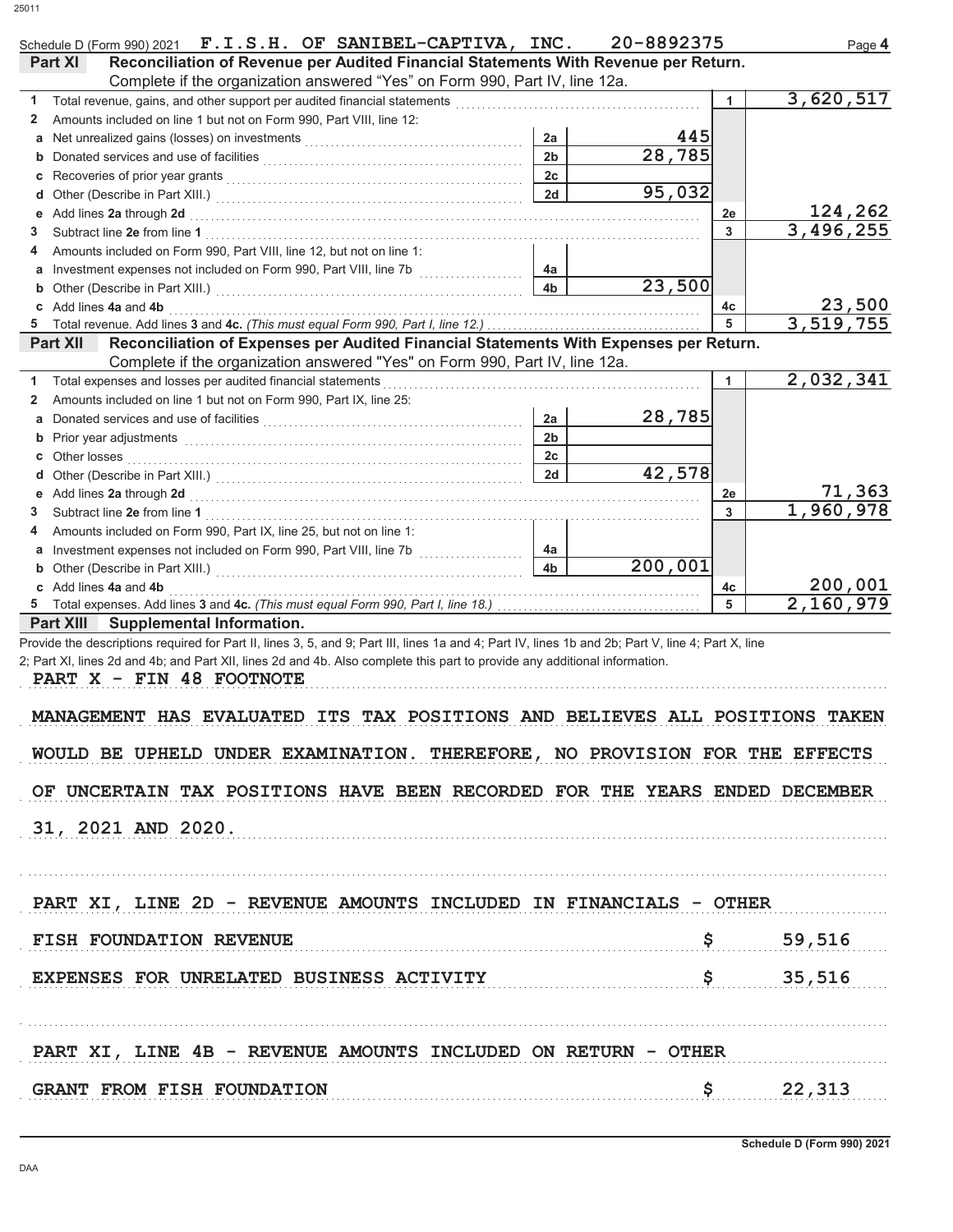| <b>Supplemental Information (continued)</b><br><b>Part XIII</b>            |                                            |              |
|----------------------------------------------------------------------------|--------------------------------------------|--------------|
| ADMINISTRATIVE FEES FROM FISH FOUNDATION                                   | $\frac{1}{1,187}$                          |              |
| PART XII, LINE 2D - EXPENSE AMOUNTS INCLUDED IN FINANCIALS - OTHER         |                                            |              |
| FISH FOUNDATION EXPENSES                                                   | $\mathsf{S}$ , and the set of $\mathsf{S}$ | 7,062        |
| EXPENSES FOR UNRELATED BUSINESS ACTIVITY                                   | $\frac{1}{2}$ , 35, 516                    |              |
| PART XII, LINE 4B - EXPENSE AMOUNTS INCLUDED ON RETURN - OTHER             |                                            |              |
| DONATION TO FISH FOUNDATION                                                |                                            | \$200,000    |
| BOOK / TAX DEPRECIATION DIFFERENCE                                         | \$                                         | $\mathbf{1}$ |
| PART XIII - SUPPLEMENTAL FINANCIAL INFORMATION                             |                                            |              |
| THE BOARD DESIGNATED BUILDING FUND IS TO SUPPORT THE FUTURE BUILDING NEEDS |                                            |              |
|                                                                            |                                            |              |
| OF THE ORGANIZATION.                                                       |                                            |              |
|                                                                            |                                            |              |
|                                                                            |                                            |              |
|                                                                            |                                            |              |
|                                                                            |                                            |              |
|                                                                            |                                            |              |
|                                                                            |                                            |              |
|                                                                            |                                            |              |
|                                                                            |                                            |              |
|                                                                            |                                            |              |
|                                                                            |                                            |              |
|                                                                            |                                            |              |
|                                                                            |                                            |              |
|                                                                            |                                            |              |
|                                                                            |                                            |              |
|                                                                            |                                            |              |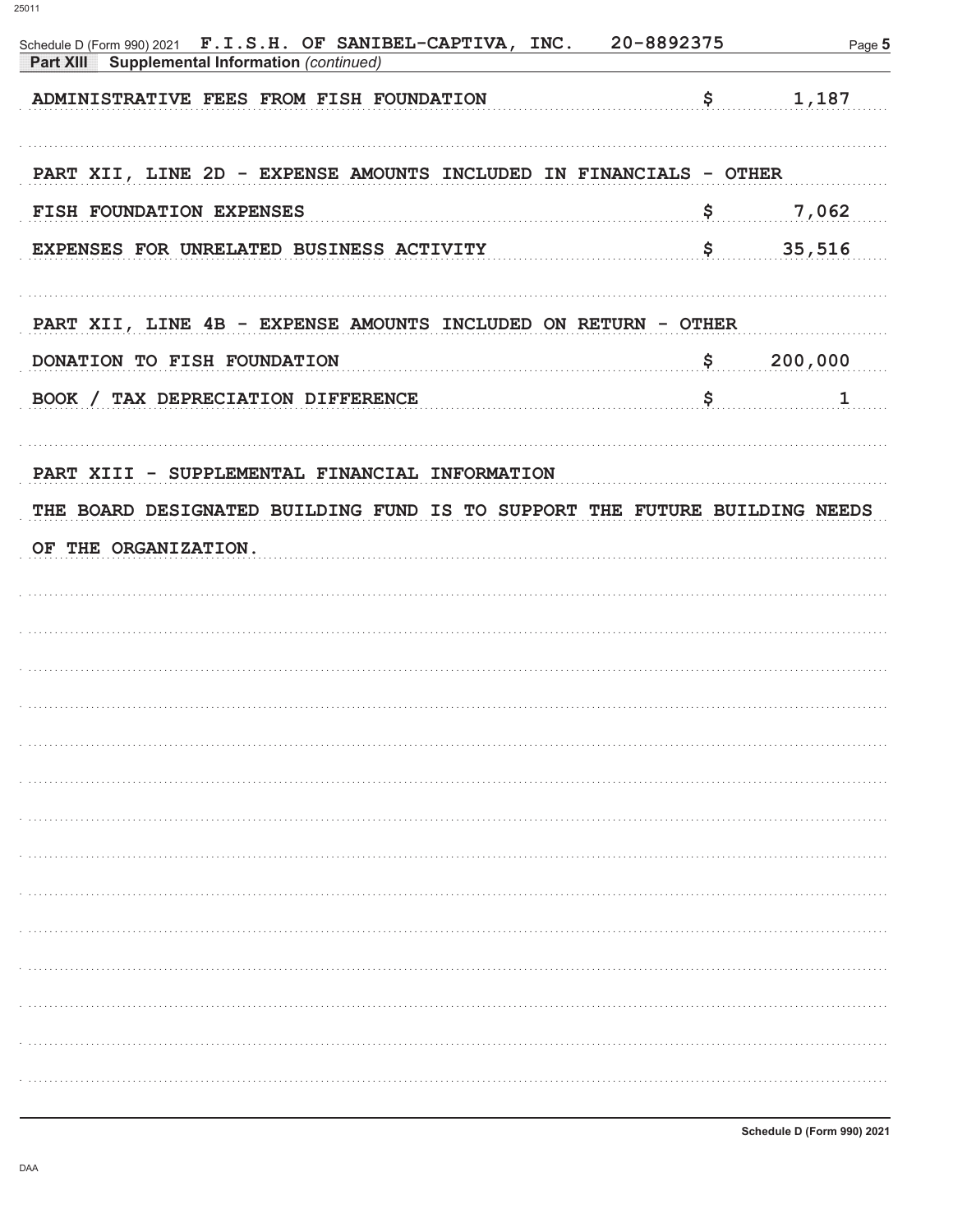| organization entered more than \$15,000 on Form 990-EZ, line 6a.<br>Attach to Form 990 or Form 990-EZ.<br>Department of the Treasury<br><b>Open to Public</b><br>Go to www.irs.gov/Form990 for instructions and the latest information.<br>Inspection<br><b>Employer identification number</b><br>20-8892375<br>F.I.S.H. OF SANIBEL-CAPTIVA, INC.<br>Fundraising Activities. Complete if the organization answered "Yes" on Form 990, Part IV, line 17.<br>Part I<br>Form 990-EZ filers are not required to complete this part.<br>Indicate whether the organization raised funds through any of the following activities. Check all that apply.<br>1<br>Mail solicitations<br>Solicitation of non-government grants<br>a<br>Solicitation of government grants<br>Internet and email solicitations<br>Phone solicitations<br>Special fundraising events<br>q<br>In-person solicitations<br>d<br>2a Did the organization have a written or oral agreement with any individual (including officers, directors, trustees,<br>or key employees listed in Form 990, Part VII) or entity in connection with professional fundraising services?<br>Yes<br>No<br>b If "Yes," list the 10 highest paid individuals or entities (fundraisers) pursuant to agreements under which the fundraiser is to be<br>compensated at least \$5,000 by the organization.<br>(iii) Did fund-<br>(v) Amount paid to<br>(vi) Amount paid to<br>raiser have<br>(i) Name and address of individual<br>(iv) Gross receipts<br>(or retained by)<br>(or retained by)<br>custody or<br>(ii) Activity<br>or entity (fundraiser)<br>from activity<br>fundraiser listed in<br>organization<br>control of<br>contributions?<br>col. (i)<br>Yes  <br>No<br>1<br>$\overline{2}$<br>3<br>4<br>5<br>7<br>8<br>9<br>Total<br>List all states in which the organization is registered or licensed to solicit contributions or has been notified it is exempt from<br>3<br>registration or licensing. | <b>SCHEDULE G</b><br>(Form 990) | <b>Supplemental Information Regarding Fundraising or Gaming Activities</b><br>Complete if the organization answered "Yes" on Form 990, Part IV, line 17, 18, or 19, or if the |  |  |  |  |  | OMB No. 1545-0047 |
|--------------------------------------------------------------------------------------------------------------------------------------------------------------------------------------------------------------------------------------------------------------------------------------------------------------------------------------------------------------------------------------------------------------------------------------------------------------------------------------------------------------------------------------------------------------------------------------------------------------------------------------------------------------------------------------------------------------------------------------------------------------------------------------------------------------------------------------------------------------------------------------------------------------------------------------------------------------------------------------------------------------------------------------------------------------------------------------------------------------------------------------------------------------------------------------------------------------------------------------------------------------------------------------------------------------------------------------------------------------------------------------------------------------------------------------------------------------------------------------------------------------------------------------------------------------------------------------------------------------------------------------------------------------------------------------------------------------------------------------------------------------------------------------------------------------------------------------------------------------------------------------------------------------------------------------------------------------|---------------------------------|-------------------------------------------------------------------------------------------------------------------------------------------------------------------------------|--|--|--|--|--|-------------------|
|                                                                                                                                                                                                                                                                                                                                                                                                                                                                                                                                                                                                                                                                                                                                                                                                                                                                                                                                                                                                                                                                                                                                                                                                                                                                                                                                                                                                                                                                                                                                                                                                                                                                                                                                                                                                                                                                                                                                                              |                                 |                                                                                                                                                                               |  |  |  |  |  |                   |
|                                                                                                                                                                                                                                                                                                                                                                                                                                                                                                                                                                                                                                                                                                                                                                                                                                                                                                                                                                                                                                                                                                                                                                                                                                                                                                                                                                                                                                                                                                                                                                                                                                                                                                                                                                                                                                                                                                                                                              | Internal Revenue Service        |                                                                                                                                                                               |  |  |  |  |  |                   |
|                                                                                                                                                                                                                                                                                                                                                                                                                                                                                                                                                                                                                                                                                                                                                                                                                                                                                                                                                                                                                                                                                                                                                                                                                                                                                                                                                                                                                                                                                                                                                                                                                                                                                                                                                                                                                                                                                                                                                              | Name of the organization        |                                                                                                                                                                               |  |  |  |  |  |                   |
|                                                                                                                                                                                                                                                                                                                                                                                                                                                                                                                                                                                                                                                                                                                                                                                                                                                                                                                                                                                                                                                                                                                                                                                                                                                                                                                                                                                                                                                                                                                                                                                                                                                                                                                                                                                                                                                                                                                                                              |                                 |                                                                                                                                                                               |  |  |  |  |  |                   |
|                                                                                                                                                                                                                                                                                                                                                                                                                                                                                                                                                                                                                                                                                                                                                                                                                                                                                                                                                                                                                                                                                                                                                                                                                                                                                                                                                                                                                                                                                                                                                                                                                                                                                                                                                                                                                                                                                                                                                              |                                 |                                                                                                                                                                               |  |  |  |  |  |                   |
|                                                                                                                                                                                                                                                                                                                                                                                                                                                                                                                                                                                                                                                                                                                                                                                                                                                                                                                                                                                                                                                                                                                                                                                                                                                                                                                                                                                                                                                                                                                                                                                                                                                                                                                                                                                                                                                                                                                                                              |                                 |                                                                                                                                                                               |  |  |  |  |  |                   |
|                                                                                                                                                                                                                                                                                                                                                                                                                                                                                                                                                                                                                                                                                                                                                                                                                                                                                                                                                                                                                                                                                                                                                                                                                                                                                                                                                                                                                                                                                                                                                                                                                                                                                                                                                                                                                                                                                                                                                              |                                 |                                                                                                                                                                               |  |  |  |  |  |                   |
|                                                                                                                                                                                                                                                                                                                                                                                                                                                                                                                                                                                                                                                                                                                                                                                                                                                                                                                                                                                                                                                                                                                                                                                                                                                                                                                                                                                                                                                                                                                                                                                                                                                                                                                                                                                                                                                                                                                                                              |                                 |                                                                                                                                                                               |  |  |  |  |  |                   |
|                                                                                                                                                                                                                                                                                                                                                                                                                                                                                                                                                                                                                                                                                                                                                                                                                                                                                                                                                                                                                                                                                                                                                                                                                                                                                                                                                                                                                                                                                                                                                                                                                                                                                                                                                                                                                                                                                                                                                              |                                 |                                                                                                                                                                               |  |  |  |  |  |                   |
|                                                                                                                                                                                                                                                                                                                                                                                                                                                                                                                                                                                                                                                                                                                                                                                                                                                                                                                                                                                                                                                                                                                                                                                                                                                                                                                                                                                                                                                                                                                                                                                                                                                                                                                                                                                                                                                                                                                                                              |                                 |                                                                                                                                                                               |  |  |  |  |  |                   |
|                                                                                                                                                                                                                                                                                                                                                                                                                                                                                                                                                                                                                                                                                                                                                                                                                                                                                                                                                                                                                                                                                                                                                                                                                                                                                                                                                                                                                                                                                                                                                                                                                                                                                                                                                                                                                                                                                                                                                              |                                 |                                                                                                                                                                               |  |  |  |  |  |                   |
|                                                                                                                                                                                                                                                                                                                                                                                                                                                                                                                                                                                                                                                                                                                                                                                                                                                                                                                                                                                                                                                                                                                                                                                                                                                                                                                                                                                                                                                                                                                                                                                                                                                                                                                                                                                                                                                                                                                                                              |                                 |                                                                                                                                                                               |  |  |  |  |  |                   |
|                                                                                                                                                                                                                                                                                                                                                                                                                                                                                                                                                                                                                                                                                                                                                                                                                                                                                                                                                                                                                                                                                                                                                                                                                                                                                                                                                                                                                                                                                                                                                                                                                                                                                                                                                                                                                                                                                                                                                              |                                 |                                                                                                                                                                               |  |  |  |  |  |                   |
|                                                                                                                                                                                                                                                                                                                                                                                                                                                                                                                                                                                                                                                                                                                                                                                                                                                                                                                                                                                                                                                                                                                                                                                                                                                                                                                                                                                                                                                                                                                                                                                                                                                                                                                                                                                                                                                                                                                                                              |                                 |                                                                                                                                                                               |  |  |  |  |  |                   |
|                                                                                                                                                                                                                                                                                                                                                                                                                                                                                                                                                                                                                                                                                                                                                                                                                                                                                                                                                                                                                                                                                                                                                                                                                                                                                                                                                                                                                                                                                                                                                                                                                                                                                                                                                                                                                                                                                                                                                              |                                 |                                                                                                                                                                               |  |  |  |  |  |                   |
|                                                                                                                                                                                                                                                                                                                                                                                                                                                                                                                                                                                                                                                                                                                                                                                                                                                                                                                                                                                                                                                                                                                                                                                                                                                                                                                                                                                                                                                                                                                                                                                                                                                                                                                                                                                                                                                                                                                                                              |                                 |                                                                                                                                                                               |  |  |  |  |  |                   |
|                                                                                                                                                                                                                                                                                                                                                                                                                                                                                                                                                                                                                                                                                                                                                                                                                                                                                                                                                                                                                                                                                                                                                                                                                                                                                                                                                                                                                                                                                                                                                                                                                                                                                                                                                                                                                                                                                                                                                              |                                 |                                                                                                                                                                               |  |  |  |  |  |                   |
|                                                                                                                                                                                                                                                                                                                                                                                                                                                                                                                                                                                                                                                                                                                                                                                                                                                                                                                                                                                                                                                                                                                                                                                                                                                                                                                                                                                                                                                                                                                                                                                                                                                                                                                                                                                                                                                                                                                                                              |                                 |                                                                                                                                                                               |  |  |  |  |  |                   |
|                                                                                                                                                                                                                                                                                                                                                                                                                                                                                                                                                                                                                                                                                                                                                                                                                                                                                                                                                                                                                                                                                                                                                                                                                                                                                                                                                                                                                                                                                                                                                                                                                                                                                                                                                                                                                                                                                                                                                              |                                 |                                                                                                                                                                               |  |  |  |  |  |                   |
|                                                                                                                                                                                                                                                                                                                                                                                                                                                                                                                                                                                                                                                                                                                                                                                                                                                                                                                                                                                                                                                                                                                                                                                                                                                                                                                                                                                                                                                                                                                                                                                                                                                                                                                                                                                                                                                                                                                                                              |                                 |                                                                                                                                                                               |  |  |  |  |  |                   |
|                                                                                                                                                                                                                                                                                                                                                                                                                                                                                                                                                                                                                                                                                                                                                                                                                                                                                                                                                                                                                                                                                                                                                                                                                                                                                                                                                                                                                                                                                                                                                                                                                                                                                                                                                                                                                                                                                                                                                              |                                 |                                                                                                                                                                               |  |  |  |  |  |                   |
|                                                                                                                                                                                                                                                                                                                                                                                                                                                                                                                                                                                                                                                                                                                                                                                                                                                                                                                                                                                                                                                                                                                                                                                                                                                                                                                                                                                                                                                                                                                                                                                                                                                                                                                                                                                                                                                                                                                                                              |                                 |                                                                                                                                                                               |  |  |  |  |  |                   |
|                                                                                                                                                                                                                                                                                                                                                                                                                                                                                                                                                                                                                                                                                                                                                                                                                                                                                                                                                                                                                                                                                                                                                                                                                                                                                                                                                                                                                                                                                                                                                                                                                                                                                                                                                                                                                                                                                                                                                              |                                 |                                                                                                                                                                               |  |  |  |  |  |                   |
|                                                                                                                                                                                                                                                                                                                                                                                                                                                                                                                                                                                                                                                                                                                                                                                                                                                                                                                                                                                                                                                                                                                                                                                                                                                                                                                                                                                                                                                                                                                                                                                                                                                                                                                                                                                                                                                                                                                                                              |                                 |                                                                                                                                                                               |  |  |  |  |  |                   |
|                                                                                                                                                                                                                                                                                                                                                                                                                                                                                                                                                                                                                                                                                                                                                                                                                                                                                                                                                                                                                                                                                                                                                                                                                                                                                                                                                                                                                                                                                                                                                                                                                                                                                                                                                                                                                                                                                                                                                              |                                 |                                                                                                                                                                               |  |  |  |  |  |                   |
|                                                                                                                                                                                                                                                                                                                                                                                                                                                                                                                                                                                                                                                                                                                                                                                                                                                                                                                                                                                                                                                                                                                                                                                                                                                                                                                                                                                                                                                                                                                                                                                                                                                                                                                                                                                                                                                                                                                                                              |                                 |                                                                                                                                                                               |  |  |  |  |  |                   |
|                                                                                                                                                                                                                                                                                                                                                                                                                                                                                                                                                                                                                                                                                                                                                                                                                                                                                                                                                                                                                                                                                                                                                                                                                                                                                                                                                                                                                                                                                                                                                                                                                                                                                                                                                                                                                                                                                                                                                              |                                 |                                                                                                                                                                               |  |  |  |  |  |                   |
|                                                                                                                                                                                                                                                                                                                                                                                                                                                                                                                                                                                                                                                                                                                                                                                                                                                                                                                                                                                                                                                                                                                                                                                                                                                                                                                                                                                                                                                                                                                                                                                                                                                                                                                                                                                                                                                                                                                                                              |                                 |                                                                                                                                                                               |  |  |  |  |  |                   |
|                                                                                                                                                                                                                                                                                                                                                                                                                                                                                                                                                                                                                                                                                                                                                                                                                                                                                                                                                                                                                                                                                                                                                                                                                                                                                                                                                                                                                                                                                                                                                                                                                                                                                                                                                                                                                                                                                                                                                              |                                 |                                                                                                                                                                               |  |  |  |  |  |                   |
|                                                                                                                                                                                                                                                                                                                                                                                                                                                                                                                                                                                                                                                                                                                                                                                                                                                                                                                                                                                                                                                                                                                                                                                                                                                                                                                                                                                                                                                                                                                                                                                                                                                                                                                                                                                                                                                                                                                                                              |                                 |                                                                                                                                                                               |  |  |  |  |  |                   |
|                                                                                                                                                                                                                                                                                                                                                                                                                                                                                                                                                                                                                                                                                                                                                                                                                                                                                                                                                                                                                                                                                                                                                                                                                                                                                                                                                                                                                                                                                                                                                                                                                                                                                                                                                                                                                                                                                                                                                              |                                 |                                                                                                                                                                               |  |  |  |  |  |                   |
|                                                                                                                                                                                                                                                                                                                                                                                                                                                                                                                                                                                                                                                                                                                                                                                                                                                                                                                                                                                                                                                                                                                                                                                                                                                                                                                                                                                                                                                                                                                                                                                                                                                                                                                                                                                                                                                                                                                                                              |                                 |                                                                                                                                                                               |  |  |  |  |  |                   |
|                                                                                                                                                                                                                                                                                                                                                                                                                                                                                                                                                                                                                                                                                                                                                                                                                                                                                                                                                                                                                                                                                                                                                                                                                                                                                                                                                                                                                                                                                                                                                                                                                                                                                                                                                                                                                                                                                                                                                              |                                 |                                                                                                                                                                               |  |  |  |  |  |                   |
|                                                                                                                                                                                                                                                                                                                                                                                                                                                                                                                                                                                                                                                                                                                                                                                                                                                                                                                                                                                                                                                                                                                                                                                                                                                                                                                                                                                                                                                                                                                                                                                                                                                                                                                                                                                                                                                                                                                                                              |                                 |                                                                                                                                                                               |  |  |  |  |  |                   |
|                                                                                                                                                                                                                                                                                                                                                                                                                                                                                                                                                                                                                                                                                                                                                                                                                                                                                                                                                                                                                                                                                                                                                                                                                                                                                                                                                                                                                                                                                                                                                                                                                                                                                                                                                                                                                                                                                                                                                              |                                 |                                                                                                                                                                               |  |  |  |  |  |                   |
|                                                                                                                                                                                                                                                                                                                                                                                                                                                                                                                                                                                                                                                                                                                                                                                                                                                                                                                                                                                                                                                                                                                                                                                                                                                                                                                                                                                                                                                                                                                                                                                                                                                                                                                                                                                                                                                                                                                                                              |                                 |                                                                                                                                                                               |  |  |  |  |  |                   |
|                                                                                                                                                                                                                                                                                                                                                                                                                                                                                                                                                                                                                                                                                                                                                                                                                                                                                                                                                                                                                                                                                                                                                                                                                                                                                                                                                                                                                                                                                                                                                                                                                                                                                                                                                                                                                                                                                                                                                              |                                 |                                                                                                                                                                               |  |  |  |  |  |                   |
|                                                                                                                                                                                                                                                                                                                                                                                                                                                                                                                                                                                                                                                                                                                                                                                                                                                                                                                                                                                                                                                                                                                                                                                                                                                                                                                                                                                                                                                                                                                                                                                                                                                                                                                                                                                                                                                                                                                                                              |                                 |                                                                                                                                                                               |  |  |  |  |  |                   |
|                                                                                                                                                                                                                                                                                                                                                                                                                                                                                                                                                                                                                                                                                                                                                                                                                                                                                                                                                                                                                                                                                                                                                                                                                                                                                                                                                                                                                                                                                                                                                                                                                                                                                                                                                                                                                                                                                                                                                              | 10                              |                                                                                                                                                                               |  |  |  |  |  |                   |
|                                                                                                                                                                                                                                                                                                                                                                                                                                                                                                                                                                                                                                                                                                                                                                                                                                                                                                                                                                                                                                                                                                                                                                                                                                                                                                                                                                                                                                                                                                                                                                                                                                                                                                                                                                                                                                                                                                                                                              |                                 |                                                                                                                                                                               |  |  |  |  |  |                   |
|                                                                                                                                                                                                                                                                                                                                                                                                                                                                                                                                                                                                                                                                                                                                                                                                                                                                                                                                                                                                                                                                                                                                                                                                                                                                                                                                                                                                                                                                                                                                                                                                                                                                                                                                                                                                                                                                                                                                                              |                                 |                                                                                                                                                                               |  |  |  |  |  |                   |
|                                                                                                                                                                                                                                                                                                                                                                                                                                                                                                                                                                                                                                                                                                                                                                                                                                                                                                                                                                                                                                                                                                                                                                                                                                                                                                                                                                                                                                                                                                                                                                                                                                                                                                                                                                                                                                                                                                                                                              |                                 |                                                                                                                                                                               |  |  |  |  |  |                   |
|                                                                                                                                                                                                                                                                                                                                                                                                                                                                                                                                                                                                                                                                                                                                                                                                                                                                                                                                                                                                                                                                                                                                                                                                                                                                                                                                                                                                                                                                                                                                                                                                                                                                                                                                                                                                                                                                                                                                                              |                                 |                                                                                                                                                                               |  |  |  |  |  |                   |
|                                                                                                                                                                                                                                                                                                                                                                                                                                                                                                                                                                                                                                                                                                                                                                                                                                                                                                                                                                                                                                                                                                                                                                                                                                                                                                                                                                                                                                                                                                                                                                                                                                                                                                                                                                                                                                                                                                                                                              |                                 |                                                                                                                                                                               |  |  |  |  |  |                   |
|                                                                                                                                                                                                                                                                                                                                                                                                                                                                                                                                                                                                                                                                                                                                                                                                                                                                                                                                                                                                                                                                                                                                                                                                                                                                                                                                                                                                                                                                                                                                                                                                                                                                                                                                                                                                                                                                                                                                                              |                                 |                                                                                                                                                                               |  |  |  |  |  |                   |
|                                                                                                                                                                                                                                                                                                                                                                                                                                                                                                                                                                                                                                                                                                                                                                                                                                                                                                                                                                                                                                                                                                                                                                                                                                                                                                                                                                                                                                                                                                                                                                                                                                                                                                                                                                                                                                                                                                                                                              |                                 |                                                                                                                                                                               |  |  |  |  |  |                   |
|                                                                                                                                                                                                                                                                                                                                                                                                                                                                                                                                                                                                                                                                                                                                                                                                                                                                                                                                                                                                                                                                                                                                                                                                                                                                                                                                                                                                                                                                                                                                                                                                                                                                                                                                                                                                                                                                                                                                                              |                                 |                                                                                                                                                                               |  |  |  |  |  |                   |

.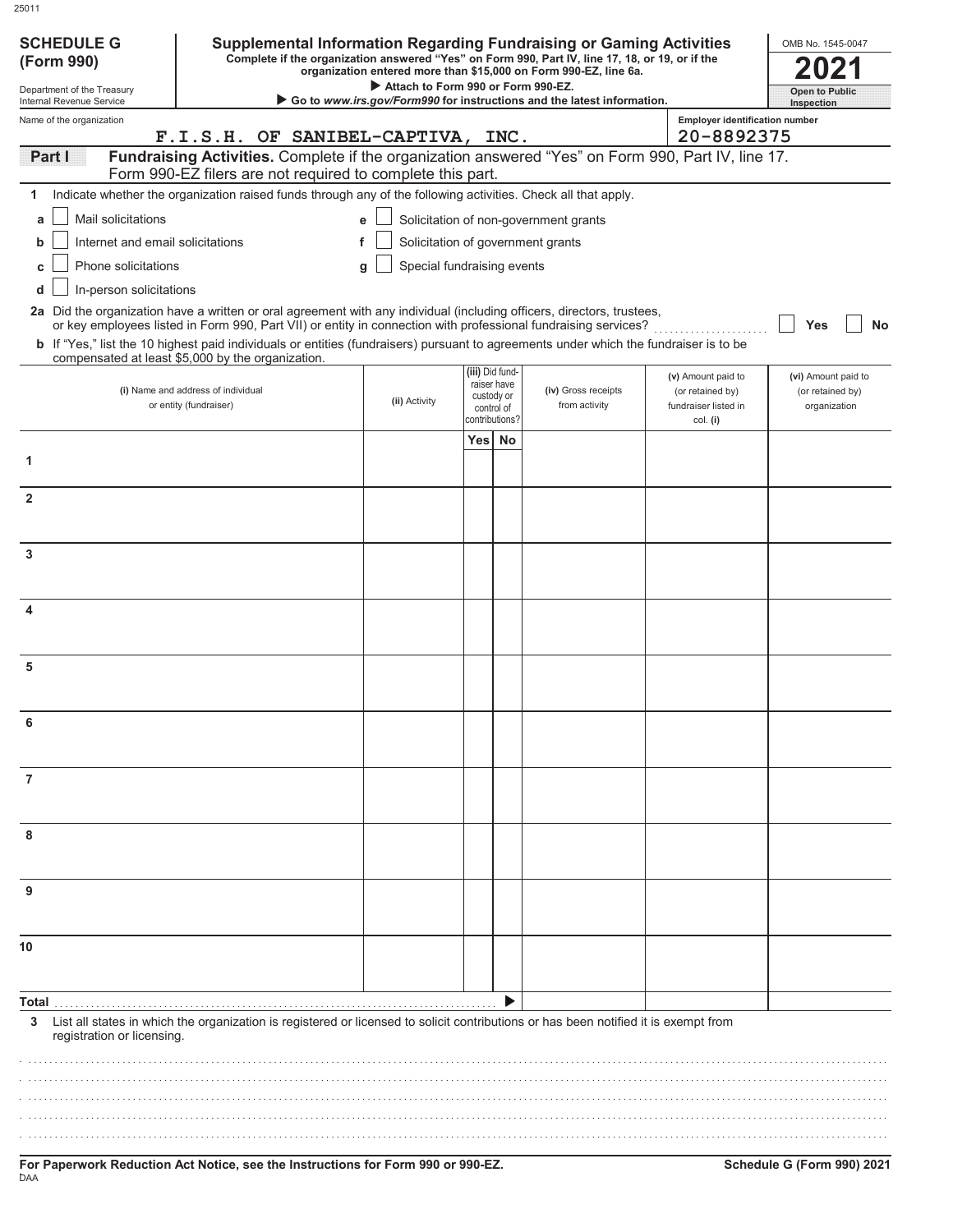|                        | Schedule G (Form 990) 2021                            | F.I.S.H. OF SANIBEL-CAPTIVA, INC.                                                                                                                                                                                      |                         | 20-8892375       | Page 2                            |
|------------------------|-------------------------------------------------------|------------------------------------------------------------------------------------------------------------------------------------------------------------------------------------------------------------------------|-------------------------|------------------|-----------------------------------|
|                        | Part II                                               | Fundraising Events. Complete if the organization answered "Yes" on Form 990, Part IV, line 18, or reported more                                                                                                        |                         |                  |                                   |
|                        |                                                       | than \$15,000 of fundraising event contributions and gross income on Form 990-EZ, lines 1 and 6b. List events with<br>gross receipts greater than \$5,000.                                                             |                         |                  |                                   |
|                        |                                                       | (a) Event $#1$                                                                                                                                                                                                         | $(b)$ Event #2          | (c) Other events |                                   |
|                        |                                                       |                                                                                                                                                                                                                        |                         |                  | (d) Total events                  |
|                        |                                                       | GO F.I.S.H. GAL                                                                                                                                                                                                        | 10K RACE                | 1                | (add col. (a) through<br>col. (c) |
|                        |                                                       | (event type)                                                                                                                                                                                                           | (event type)            | (total number)   |                                   |
| Revenue                | 1 Gross receipts                                      | 504,607                                                                                                                                                                                                                | 46,250                  | 8,490            | 559,347                           |
|                        | 2 Less: Contributions<br>3 Gross income (line 1 minus | 504,607                                                                                                                                                                                                                | 43,280                  | 8,490            | 556,377                           |
|                        |                                                       |                                                                                                                                                                                                                        | 2,970                   |                  | 2,970                             |
|                        | 4 Cash prizes                                         |                                                                                                                                                                                                                        |                         |                  |                                   |
|                        | 5 Noncash prizes                                      |                                                                                                                                                                                                                        |                         |                  |                                   |
|                        | 6 Rent/facility costs                                 |                                                                                                                                                                                                                        |                         |                  |                                   |
| <b>Direct Expenses</b> | 7 Food and beverages                                  |                                                                                                                                                                                                                        |                         |                  |                                   |
|                        | 8 Entertainment                                       |                                                                                                                                                                                                                        |                         |                  |                                   |
|                        | 9 Other direct expenses                               | 6,958                                                                                                                                                                                                                  | 6,420                   | 6,655            | 20,033                            |
|                        |                                                       |                                                                                                                                                                                                                        |                         |                  | 20,033                            |
|                        |                                                       |                                                                                                                                                                                                                        |                         |                  | $-17,063$                         |
|                        | Part III                                              | Gaming. Complete if the organization answered "Yes" on Form 990, Part IV, line 19, or reported more than                                                                                                               |                         |                  |                                   |
|                        |                                                       | \$15,000 on Form 990-EZ, line 6a.                                                                                                                                                                                      | (b) Pull tabs/instant   |                  | (d) Total gaming (add             |
|                        |                                                       | (a) Bingo                                                                                                                                                                                                              | bingo/progressive bingo | (c) Other gaming | col. (a) through col. (c))        |
| Revenue                |                                                       |                                                                                                                                                                                                                        |                         |                  |                                   |
|                        | Gross revenue<br>1.                                   |                                                                                                                                                                                                                        |                         |                  |                                   |
|                        | 2 Cash prizes                                         |                                                                                                                                                                                                                        |                         |                  |                                   |
|                        | 3 Noncash prizes                                      |                                                                                                                                                                                                                        |                         |                  |                                   |
| Direct Expenses        | 4 Rent/facility costs                                 |                                                                                                                                                                                                                        |                         |                  |                                   |
|                        | 5 Other direct expenses                               |                                                                                                                                                                                                                        |                         |                  |                                   |
|                        | 6 Volunteer labor                                     | <b>Yes</b><br>$\%$<br>No                                                                                                                                                                                               | Yes<br>%<br>No          | %<br>Yes<br>No.  |                                   |
|                        |                                                       | 7 Direct expense summary. Add lines 2 through 5 in column (d)                                                                                                                                                          |                         |                  |                                   |
|                        |                                                       |                                                                                                                                                                                                                        |                         |                  |                                   |
|                        |                                                       |                                                                                                                                                                                                                        |                         |                  |                                   |
| 9                      |                                                       | Enter the state(s) in which the organization conducts gaming activities:                                                                                                                                               |                         |                  |                                   |
|                        |                                                       |                                                                                                                                                                                                                        |                         |                  | Yes<br>No                         |
|                        | <b>b</b> If "No," explain:                            |                                                                                                                                                                                                                        |                         |                  |                                   |
|                        |                                                       |                                                                                                                                                                                                                        |                         |                  |                                   |
|                        |                                                       | 10a Were any of the organization's gaming licenses revoked, suspended, or terminated during the tax year?<br>10a Were any of the organization's gaming licenses revoked, suspended, or terminated during the tax year? |                         |                  | Yes<br>No                         |
|                        | <b>b</b> If "Yes," explain:                           |                                                                                                                                                                                                                        |                         |                  |                                   |
|                        |                                                       |                                                                                                                                                                                                                        |                         |                  |                                   |
|                        |                                                       |                                                                                                                                                                                                                        |                         |                  |                                   |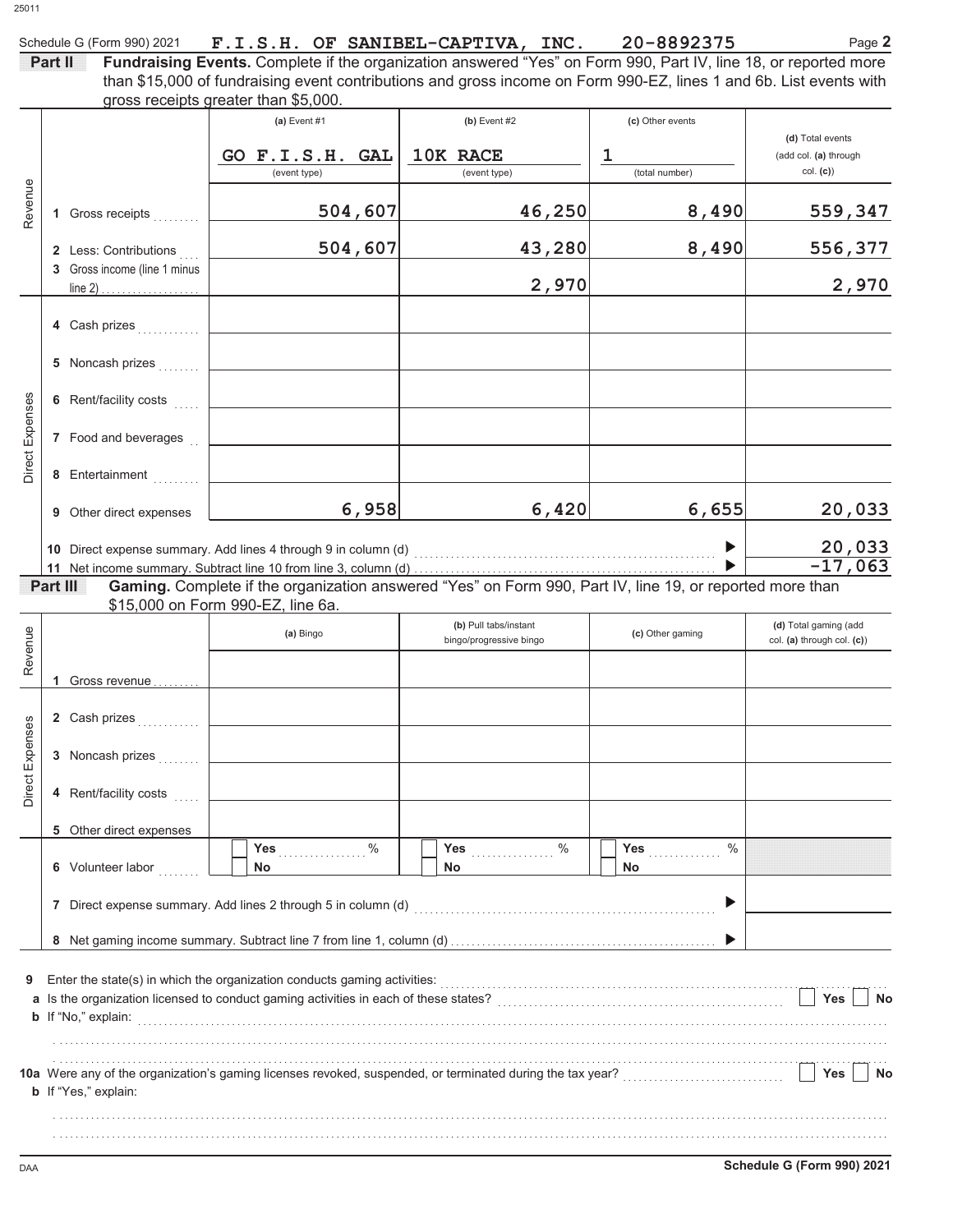| 11<br>Yes<br>Is the organization a grantor, beneficiary or trustee of a trust, or a member of a partnership or other entity<br>12<br>Yes<br>Indicate the percentage of gaming activity conducted in:<br>The organization's facility with an account of the organization's facility with the organization's facility<br>13a<br>%<br>a<br>13 <sub>b</sub><br>$\%$<br>An outside facility with an account of the control of the control of the control of the control of the control of the control of the control of the control of the control of the control of the control of the control of the<br>$\mathbf b$<br>Enter the name and address of the person who prepares the organization's gaming/special events books and<br>14<br>records:<br>Name <b>Decision and Construction Construction</b> and Construction and Construction and Construction and Construction and Construction and Construction and Construction and Construction and Construction and Construction and Co<br>Address > the contract of the contract of the contract of the contract of the contract of the contract of the contract of the contract of the contract of the contract of the contract of the contract of the contract of the<br><b>15a</b> Does the organization have a contract with a third party from whom the organization receives gaming<br>revenue?<br>Yes<br>c If "Yes," enter name and address of the third party:<br>Name <b>Decision and Construction Construction</b> and Construction and Construction and Construction and Construction and Construction and Construction and Construction and Construction and Construction and Construction and Co<br>Gaming manager information:<br>16<br>Director/officer<br>Employee<br>Independent contractor<br>Mandatory distributions:<br>17<br>Is the organization required under state law to make charitable distributions from the gaming proceeds to<br>а<br>retain the state gaming license?<br>Enter the amount of distributions required under state law to be distributed to other exempt organizations or<br>spent in the organization's own exempt activities during the tax year $\triangleright$ \$<br>Supplemental Information. Provide the explanations required by Part I, line 2b, columns (iii) and (v); and<br>Part IV<br>Part III, lines 9, 9b, 10b, 15b, 15c, 16, and 17b, as applicable. Also provide any additional information.<br>See instructions. |    | Schedule G (Form 990) 2021<br>F.I.S.H. OF SANIBEL-CAPTIVA, INC.<br>20-8892375 |  | Page 3 |
|-------------------------------------------------------------------------------------------------------------------------------------------------------------------------------------------------------------------------------------------------------------------------------------------------------------------------------------------------------------------------------------------------------------------------------------------------------------------------------------------------------------------------------------------------------------------------------------------------------------------------------------------------------------------------------------------------------------------------------------------------------------------------------------------------------------------------------------------------------------------------------------------------------------------------------------------------------------------------------------------------------------------------------------------------------------------------------------------------------------------------------------------------------------------------------------------------------------------------------------------------------------------------------------------------------------------------------------------------------------------------------------------------------------------------------------------------------------------------------------------------------------------------------------------------------------------------------------------------------------------------------------------------------------------------------------------------------------------------------------------------------------------------------------------------------------------------------------------------------------------------------------------------------------------------------------------------------------------------------------------------------------------------------------------------------------------------------------------------------------------------------------------------------------------------------------------------------------------------------------------------------------------------------------------------------------------------------------------------------------------------------------------------------------------------------|----|-------------------------------------------------------------------------------|--|--------|
| No                                                                                                                                                                                                                                                                                                                                                                                                                                                                                                                                                                                                                                                                                                                                                                                                                                                                                                                                                                                                                                                                                                                                                                                                                                                                                                                                                                                                                                                                                                                                                                                                                                                                                                                                                                                                                                                                                                                                                                                                                                                                                                                                                                                                                                                                                                                                                                                                                            |    |                                                                               |  | No     |
|                                                                                                                                                                                                                                                                                                                                                                                                                                                                                                                                                                                                                                                                                                                                                                                                                                                                                                                                                                                                                                                                                                                                                                                                                                                                                                                                                                                                                                                                                                                                                                                                                                                                                                                                                                                                                                                                                                                                                                                                                                                                                                                                                                                                                                                                                                                                                                                                                               |    |                                                                               |  |        |
|                                                                                                                                                                                                                                                                                                                                                                                                                                                                                                                                                                                                                                                                                                                                                                                                                                                                                                                                                                                                                                                                                                                                                                                                                                                                                                                                                                                                                                                                                                                                                                                                                                                                                                                                                                                                                                                                                                                                                                                                                                                                                                                                                                                                                                                                                                                                                                                                                               |    |                                                                               |  |        |
|                                                                                                                                                                                                                                                                                                                                                                                                                                                                                                                                                                                                                                                                                                                                                                                                                                                                                                                                                                                                                                                                                                                                                                                                                                                                                                                                                                                                                                                                                                                                                                                                                                                                                                                                                                                                                                                                                                                                                                                                                                                                                                                                                                                                                                                                                                                                                                                                                               | 13 |                                                                               |  |        |
|                                                                                                                                                                                                                                                                                                                                                                                                                                                                                                                                                                                                                                                                                                                                                                                                                                                                                                                                                                                                                                                                                                                                                                                                                                                                                                                                                                                                                                                                                                                                                                                                                                                                                                                                                                                                                                                                                                                                                                                                                                                                                                                                                                                                                                                                                                                                                                                                                               |    |                                                                               |  |        |
|                                                                                                                                                                                                                                                                                                                                                                                                                                                                                                                                                                                                                                                                                                                                                                                                                                                                                                                                                                                                                                                                                                                                                                                                                                                                                                                                                                                                                                                                                                                                                                                                                                                                                                                                                                                                                                                                                                                                                                                                                                                                                                                                                                                                                                                                                                                                                                                                                               |    |                                                                               |  |        |
| No                                                                                                                                                                                                                                                                                                                                                                                                                                                                                                                                                                                                                                                                                                                                                                                                                                                                                                                                                                                                                                                                                                                                                                                                                                                                                                                                                                                                                                                                                                                                                                                                                                                                                                                                                                                                                                                                                                                                                                                                                                                                                                                                                                                                                                                                                                                                                                                                                            |    |                                                                               |  |        |
|                                                                                                                                                                                                                                                                                                                                                                                                                                                                                                                                                                                                                                                                                                                                                                                                                                                                                                                                                                                                                                                                                                                                                                                                                                                                                                                                                                                                                                                                                                                                                                                                                                                                                                                                                                                                                                                                                                                                                                                                                                                                                                                                                                                                                                                                                                                                                                                                                               |    |                                                                               |  |        |
|                                                                                                                                                                                                                                                                                                                                                                                                                                                                                                                                                                                                                                                                                                                                                                                                                                                                                                                                                                                                                                                                                                                                                                                                                                                                                                                                                                                                                                                                                                                                                                                                                                                                                                                                                                                                                                                                                                                                                                                                                                                                                                                                                                                                                                                                                                                                                                                                                               |    |                                                                               |  |        |
|                                                                                                                                                                                                                                                                                                                                                                                                                                                                                                                                                                                                                                                                                                                                                                                                                                                                                                                                                                                                                                                                                                                                                                                                                                                                                                                                                                                                                                                                                                                                                                                                                                                                                                                                                                                                                                                                                                                                                                                                                                                                                                                                                                                                                                                                                                                                                                                                                               |    |                                                                               |  |        |
|                                                                                                                                                                                                                                                                                                                                                                                                                                                                                                                                                                                                                                                                                                                                                                                                                                                                                                                                                                                                                                                                                                                                                                                                                                                                                                                                                                                                                                                                                                                                                                                                                                                                                                                                                                                                                                                                                                                                                                                                                                                                                                                                                                                                                                                                                                                                                                                                                               |    |                                                                               |  |        |
|                                                                                                                                                                                                                                                                                                                                                                                                                                                                                                                                                                                                                                                                                                                                                                                                                                                                                                                                                                                                                                                                                                                                                                                                                                                                                                                                                                                                                                                                                                                                                                                                                                                                                                                                                                                                                                                                                                                                                                                                                                                                                                                                                                                                                                                                                                                                                                                                                               |    |                                                                               |  |        |
|                                                                                                                                                                                                                                                                                                                                                                                                                                                                                                                                                                                                                                                                                                                                                                                                                                                                                                                                                                                                                                                                                                                                                                                                                                                                                                                                                                                                                                                                                                                                                                                                                                                                                                                                                                                                                                                                                                                                                                                                                                                                                                                                                                                                                                                                                                                                                                                                                               |    |                                                                               |  |        |
|                                                                                                                                                                                                                                                                                                                                                                                                                                                                                                                                                                                                                                                                                                                                                                                                                                                                                                                                                                                                                                                                                                                                                                                                                                                                                                                                                                                                                                                                                                                                                                                                                                                                                                                                                                                                                                                                                                                                                                                                                                                                                                                                                                                                                                                                                                                                                                                                                               |    |                                                                               |  |        |
|                                                                                                                                                                                                                                                                                                                                                                                                                                                                                                                                                                                                                                                                                                                                                                                                                                                                                                                                                                                                                                                                                                                                                                                                                                                                                                                                                                                                                                                                                                                                                                                                                                                                                                                                                                                                                                                                                                                                                                                                                                                                                                                                                                                                                                                                                                                                                                                                                               |    |                                                                               |  |        |
|                                                                                                                                                                                                                                                                                                                                                                                                                                                                                                                                                                                                                                                                                                                                                                                                                                                                                                                                                                                                                                                                                                                                                                                                                                                                                                                                                                                                                                                                                                                                                                                                                                                                                                                                                                                                                                                                                                                                                                                                                                                                                                                                                                                                                                                                                                                                                                                                                               |    |                                                                               |  |        |
|                                                                                                                                                                                                                                                                                                                                                                                                                                                                                                                                                                                                                                                                                                                                                                                                                                                                                                                                                                                                                                                                                                                                                                                                                                                                                                                                                                                                                                                                                                                                                                                                                                                                                                                                                                                                                                                                                                                                                                                                                                                                                                                                                                                                                                                                                                                                                                                                                               |    |                                                                               |  |        |
|                                                                                                                                                                                                                                                                                                                                                                                                                                                                                                                                                                                                                                                                                                                                                                                                                                                                                                                                                                                                                                                                                                                                                                                                                                                                                                                                                                                                                                                                                                                                                                                                                                                                                                                                                                                                                                                                                                                                                                                                                                                                                                                                                                                                                                                                                                                                                                                                                               |    |                                                                               |  |        |
| $\Box$ Yes $\Box$ No<br>Schedule G (Form 990) 2021                                                                                                                                                                                                                                                                                                                                                                                                                                                                                                                                                                                                                                                                                                                                                                                                                                                                                                                                                                                                                                                                                                                                                                                                                                                                                                                                                                                                                                                                                                                                                                                                                                                                                                                                                                                                                                                                                                                                                                                                                                                                                                                                                                                                                                                                                                                                                                            |    |                                                                               |  |        |
|                                                                                                                                                                                                                                                                                                                                                                                                                                                                                                                                                                                                                                                                                                                                                                                                                                                                                                                                                                                                                                                                                                                                                                                                                                                                                                                                                                                                                                                                                                                                                                                                                                                                                                                                                                                                                                                                                                                                                                                                                                                                                                                                                                                                                                                                                                                                                                                                                               |    |                                                                               |  |        |
|                                                                                                                                                                                                                                                                                                                                                                                                                                                                                                                                                                                                                                                                                                                                                                                                                                                                                                                                                                                                                                                                                                                                                                                                                                                                                                                                                                                                                                                                                                                                                                                                                                                                                                                                                                                                                                                                                                                                                                                                                                                                                                                                                                                                                                                                                                                                                                                                                               |    |                                                                               |  |        |
|                                                                                                                                                                                                                                                                                                                                                                                                                                                                                                                                                                                                                                                                                                                                                                                                                                                                                                                                                                                                                                                                                                                                                                                                                                                                                                                                                                                                                                                                                                                                                                                                                                                                                                                                                                                                                                                                                                                                                                                                                                                                                                                                                                                                                                                                                                                                                                                                                               |    |                                                                               |  |        |
|                                                                                                                                                                                                                                                                                                                                                                                                                                                                                                                                                                                                                                                                                                                                                                                                                                                                                                                                                                                                                                                                                                                                                                                                                                                                                                                                                                                                                                                                                                                                                                                                                                                                                                                                                                                                                                                                                                                                                                                                                                                                                                                                                                                                                                                                                                                                                                                                                               |    |                                                                               |  |        |
|                                                                                                                                                                                                                                                                                                                                                                                                                                                                                                                                                                                                                                                                                                                                                                                                                                                                                                                                                                                                                                                                                                                                                                                                                                                                                                                                                                                                                                                                                                                                                                                                                                                                                                                                                                                                                                                                                                                                                                                                                                                                                                                                                                                                                                                                                                                                                                                                                               |    |                                                                               |  |        |
|                                                                                                                                                                                                                                                                                                                                                                                                                                                                                                                                                                                                                                                                                                                                                                                                                                                                                                                                                                                                                                                                                                                                                                                                                                                                                                                                                                                                                                                                                                                                                                                                                                                                                                                                                                                                                                                                                                                                                                                                                                                                                                                                                                                                                                                                                                                                                                                                                               |    |                                                                               |  |        |
|                                                                                                                                                                                                                                                                                                                                                                                                                                                                                                                                                                                                                                                                                                                                                                                                                                                                                                                                                                                                                                                                                                                                                                                                                                                                                                                                                                                                                                                                                                                                                                                                                                                                                                                                                                                                                                                                                                                                                                                                                                                                                                                                                                                                                                                                                                                                                                                                                               |    |                                                                               |  |        |
|                                                                                                                                                                                                                                                                                                                                                                                                                                                                                                                                                                                                                                                                                                                                                                                                                                                                                                                                                                                                                                                                                                                                                                                                                                                                                                                                                                                                                                                                                                                                                                                                                                                                                                                                                                                                                                                                                                                                                                                                                                                                                                                                                                                                                                                                                                                                                                                                                               |    |                                                                               |  |        |
|                                                                                                                                                                                                                                                                                                                                                                                                                                                                                                                                                                                                                                                                                                                                                                                                                                                                                                                                                                                                                                                                                                                                                                                                                                                                                                                                                                                                                                                                                                                                                                                                                                                                                                                                                                                                                                                                                                                                                                                                                                                                                                                                                                                                                                                                                                                                                                                                                               |    |                                                                               |  |        |
|                                                                                                                                                                                                                                                                                                                                                                                                                                                                                                                                                                                                                                                                                                                                                                                                                                                                                                                                                                                                                                                                                                                                                                                                                                                                                                                                                                                                                                                                                                                                                                                                                                                                                                                                                                                                                                                                                                                                                                                                                                                                                                                                                                                                                                                                                                                                                                                                                               |    |                                                                               |  |        |
|                                                                                                                                                                                                                                                                                                                                                                                                                                                                                                                                                                                                                                                                                                                                                                                                                                                                                                                                                                                                                                                                                                                                                                                                                                                                                                                                                                                                                                                                                                                                                                                                                                                                                                                                                                                                                                                                                                                                                                                                                                                                                                                                                                                                                                                                                                                                                                                                                               |    |                                                                               |  |        |
|                                                                                                                                                                                                                                                                                                                                                                                                                                                                                                                                                                                                                                                                                                                                                                                                                                                                                                                                                                                                                                                                                                                                                                                                                                                                                                                                                                                                                                                                                                                                                                                                                                                                                                                                                                                                                                                                                                                                                                                                                                                                                                                                                                                                                                                                                                                                                                                                                               |    |                                                                               |  |        |
|                                                                                                                                                                                                                                                                                                                                                                                                                                                                                                                                                                                                                                                                                                                                                                                                                                                                                                                                                                                                                                                                                                                                                                                                                                                                                                                                                                                                                                                                                                                                                                                                                                                                                                                                                                                                                                                                                                                                                                                                                                                                                                                                                                                                                                                                                                                                                                                                                               |    |                                                                               |  |        |
|                                                                                                                                                                                                                                                                                                                                                                                                                                                                                                                                                                                                                                                                                                                                                                                                                                                                                                                                                                                                                                                                                                                                                                                                                                                                                                                                                                                                                                                                                                                                                                                                                                                                                                                                                                                                                                                                                                                                                                                                                                                                                                                                                                                                                                                                                                                                                                                                                               |    |                                                                               |  |        |
|                                                                                                                                                                                                                                                                                                                                                                                                                                                                                                                                                                                                                                                                                                                                                                                                                                                                                                                                                                                                                                                                                                                                                                                                                                                                                                                                                                                                                                                                                                                                                                                                                                                                                                                                                                                                                                                                                                                                                                                                                                                                                                                                                                                                                                                                                                                                                                                                                               |    |                                                                               |  |        |
|                                                                                                                                                                                                                                                                                                                                                                                                                                                                                                                                                                                                                                                                                                                                                                                                                                                                                                                                                                                                                                                                                                                                                                                                                                                                                                                                                                                                                                                                                                                                                                                                                                                                                                                                                                                                                                                                                                                                                                                                                                                                                                                                                                                                                                                                                                                                                                                                                               |    |                                                                               |  |        |
|                                                                                                                                                                                                                                                                                                                                                                                                                                                                                                                                                                                                                                                                                                                                                                                                                                                                                                                                                                                                                                                                                                                                                                                                                                                                                                                                                                                                                                                                                                                                                                                                                                                                                                                                                                                                                                                                                                                                                                                                                                                                                                                                                                                                                                                                                                                                                                                                                               |    |                                                                               |  |        |
|                                                                                                                                                                                                                                                                                                                                                                                                                                                                                                                                                                                                                                                                                                                                                                                                                                                                                                                                                                                                                                                                                                                                                                                                                                                                                                                                                                                                                                                                                                                                                                                                                                                                                                                                                                                                                                                                                                                                                                                                                                                                                                                                                                                                                                                                                                                                                                                                                               |    |                                                                               |  |        |
|                                                                                                                                                                                                                                                                                                                                                                                                                                                                                                                                                                                                                                                                                                                                                                                                                                                                                                                                                                                                                                                                                                                                                                                                                                                                                                                                                                                                                                                                                                                                                                                                                                                                                                                                                                                                                                                                                                                                                                                                                                                                                                                                                                                                                                                                                                                                                                                                                               |    |                                                                               |  |        |
|                                                                                                                                                                                                                                                                                                                                                                                                                                                                                                                                                                                                                                                                                                                                                                                                                                                                                                                                                                                                                                                                                                                                                                                                                                                                                                                                                                                                                                                                                                                                                                                                                                                                                                                                                                                                                                                                                                                                                                                                                                                                                                                                                                                                                                                                                                                                                                                                                               |    |                                                                               |  |        |
|                                                                                                                                                                                                                                                                                                                                                                                                                                                                                                                                                                                                                                                                                                                                                                                                                                                                                                                                                                                                                                                                                                                                                                                                                                                                                                                                                                                                                                                                                                                                                                                                                                                                                                                                                                                                                                                                                                                                                                                                                                                                                                                                                                                                                                                                                                                                                                                                                               |    |                                                                               |  |        |
|                                                                                                                                                                                                                                                                                                                                                                                                                                                                                                                                                                                                                                                                                                                                                                                                                                                                                                                                                                                                                                                                                                                                                                                                                                                                                                                                                                                                                                                                                                                                                                                                                                                                                                                                                                                                                                                                                                                                                                                                                                                                                                                                                                                                                                                                                                                                                                                                                               |    |                                                                               |  |        |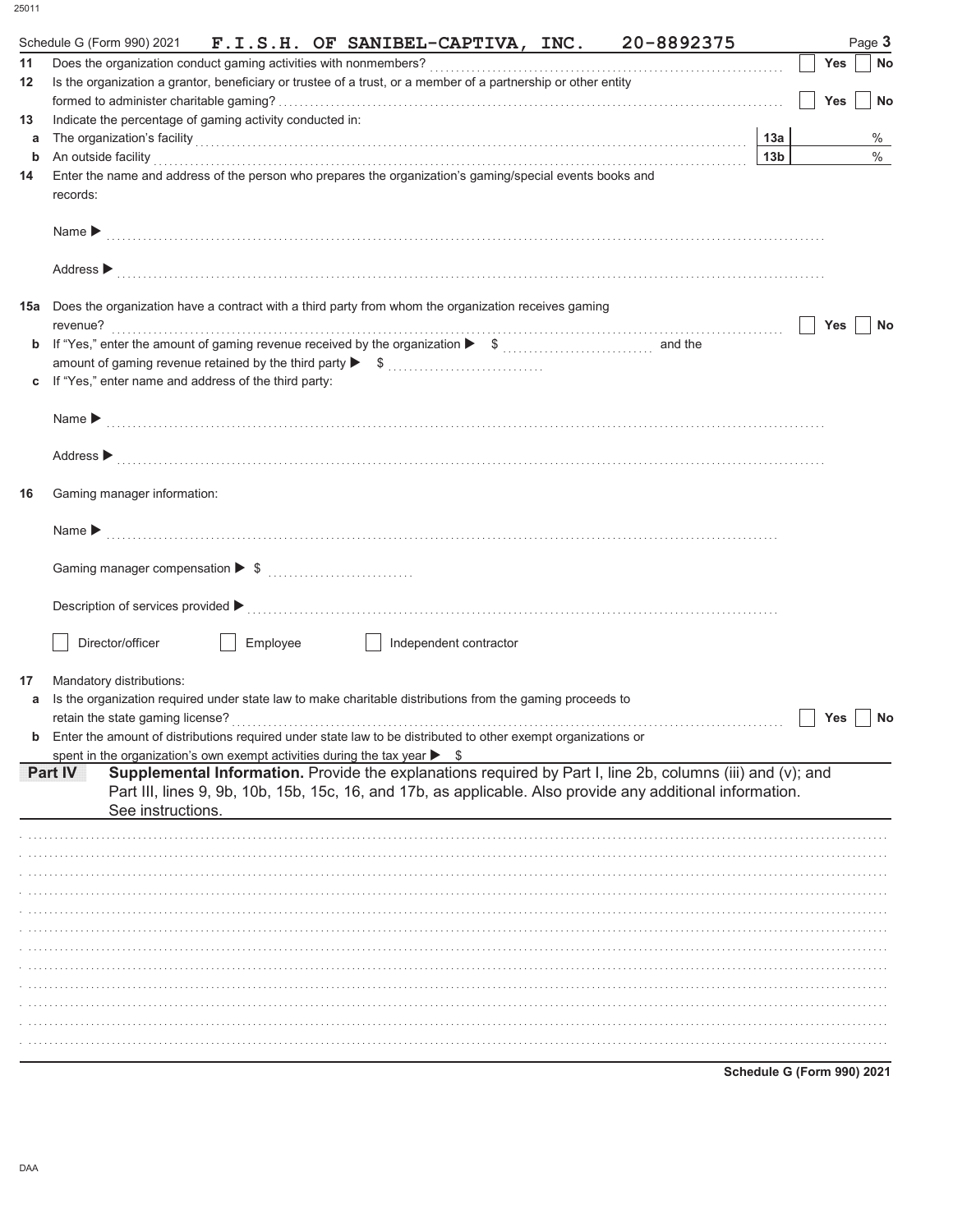| <b>SCHEDULE I</b><br>(Form 990) | <b>Grants and Other Assistance to Organizations,</b><br>Governments, and Individuals in the United States                                                                                                                                                                     |                                                                                  |                                         |                                                       |                                     |                                                             |                                          | OMB No. 1545-0047                                   |                                       |
|---------------------------------|-------------------------------------------------------------------------------------------------------------------------------------------------------------------------------------------------------------------------------------------------------------------------------|----------------------------------------------------------------------------------|-----------------------------------------|-------------------------------------------------------|-------------------------------------|-------------------------------------------------------------|------------------------------------------|-----------------------------------------------------|---------------------------------------|
|                                 |                                                                                                                                                                                                                                                                               | Complete if the organization answered "Yes" on Form 990, Part IV, line 21 or 22. |                                         |                                                       |                                     |                                                             |                                          |                                                     |                                       |
| Department of the Treasury      |                                                                                                                                                                                                                                                                               |                                                                                  |                                         | Attach to Form 990.                                   |                                     |                                                             |                                          |                                                     | <b>Open to Public</b>                 |
| Internal Revenue Service        |                                                                                                                                                                                                                                                                               |                                                                                  |                                         | Go to www.irs.gov/Form990 for the latest information. |                                     |                                                             |                                          |                                                     | <b>Inspection</b>                     |
| Name of the organization        | F.I.S.H. OF SANIBEL-CAPTIVA, INC.                                                                                                                                                                                                                                             |                                                                                  |                                         |                                                       |                                     |                                                             |                                          | <b>Employer identification number</b><br>20-8892375 |                                       |
| Part I                          | <b>General Information on Grants and Assistance</b>                                                                                                                                                                                                                           |                                                                                  |                                         |                                                       |                                     |                                                             |                                          |                                                     |                                       |
| $\mathbf{1}$                    | Does the organization maintain records to substantiate the amount of the grants or assistance, the grantees' eligibility for the grants or assistance, and<br>2 Describe in Part IV the organization's procedures for monitoring the use of grant funds in the United States. |                                                                                  |                                         |                                                       |                                     |                                                             |                                          |                                                     | X Yes<br>No                           |
| Part II                         | Grants and Other Assistance to Domestic Organizations and Domestic Governments. Complete if the organization answered "Yes" on Form 990,<br>Part IV, line 21, for any recipient that received more than \$5,000. Part II can be duplicated if additional space is needed.     |                                                                                  |                                         |                                                       |                                     |                                                             |                                          |                                                     |                                       |
| -1                              | (a) Name and address of organization<br>or government                                                                                                                                                                                                                         | $(b)$ EIN                                                                        | $(c)$ IRC<br>section<br>(if applicable) | (d) Amount of cash<br>grant                           | (e) Amount of<br>noncash assistance | (f) Method of valuation<br>(book, FMV, appraisal,<br>other) | (g) Description of<br>noncash assistance |                                                     | (h) Purpose of grant<br>or assistance |
|                                 | (1) F.I.S.H. OF SANIBEL-CAPTIVA FDN<br>2430 PERIWINKLE WAY SUITE B                                                                                                                                                                                                            |                                                                                  |                                         |                                                       |                                     |                                                             |                                          |                                                     | <b>CHARITABLE PURPOSES</b>            |
| <b>SANIBEL</b>                  | FL 33957                                                                                                                                                                                                                                                                      | 47-3651809 501C3                                                                 |                                         | 200,000                                               |                                     |                                                             |                                          |                                                     |                                       |
| (2)                             |                                                                                                                                                                                                                                                                               |                                                                                  |                                         |                                                       |                                     |                                                             |                                          |                                                     |                                       |
|                                 |                                                                                                                                                                                                                                                                               |                                                                                  |                                         |                                                       |                                     |                                                             |                                          |                                                     |                                       |
| (3)                             |                                                                                                                                                                                                                                                                               |                                                                                  |                                         |                                                       |                                     |                                                             |                                          |                                                     |                                       |
|                                 |                                                                                                                                                                                                                                                                               |                                                                                  |                                         |                                                       |                                     |                                                             |                                          |                                                     |                                       |
| (4)                             |                                                                                                                                                                                                                                                                               |                                                                                  |                                         |                                                       |                                     |                                                             |                                          |                                                     |                                       |
|                                 |                                                                                                                                                                                                                                                                               |                                                                                  |                                         |                                                       |                                     |                                                             |                                          |                                                     |                                       |
| (5)                             |                                                                                                                                                                                                                                                                               |                                                                                  |                                         |                                                       |                                     |                                                             |                                          |                                                     |                                       |
|                                 |                                                                                                                                                                                                                                                                               |                                                                                  |                                         |                                                       |                                     |                                                             |                                          |                                                     |                                       |
| (6)                             |                                                                                                                                                                                                                                                                               |                                                                                  |                                         |                                                       |                                     |                                                             |                                          |                                                     |                                       |
|                                 |                                                                                                                                                                                                                                                                               |                                                                                  |                                         |                                                       |                                     |                                                             |                                          |                                                     |                                       |
| (7)                             |                                                                                                                                                                                                                                                                               |                                                                                  |                                         |                                                       |                                     |                                                             |                                          |                                                     |                                       |
|                                 |                                                                                                                                                                                                                                                                               |                                                                                  |                                         |                                                       |                                     |                                                             |                                          |                                                     |                                       |
| (8)                             |                                                                                                                                                                                                                                                                               |                                                                                  |                                         |                                                       |                                     |                                                             |                                          |                                                     |                                       |
|                                 |                                                                                                                                                                                                                                                                               |                                                                                  |                                         |                                                       |                                     |                                                             |                                          |                                                     |                                       |
| (9)                             |                                                                                                                                                                                                                                                                               |                                                                                  |                                         |                                                       |                                     |                                                             |                                          |                                                     |                                       |
|                                 |                                                                                                                                                                                                                                                                               |                                                                                  |                                         |                                                       |                                     |                                                             |                                          |                                                     |                                       |
| $\mathbf{2}$                    | Enter total number of section $501(c)(3)$ and government organizations listed in the line 1 table                                                                                                                                                                             |                                                                                  |                                         |                                                       |                                     |                                                             |                                          | -1                                                  |                                       |
|                                 | Enter total number of other organizations listed in the line 1 table                                                                                                                                                                                                          |                                                                                  |                                         |                                                       |                                     |                                                             |                                          | -0                                                  |                                       |

DAA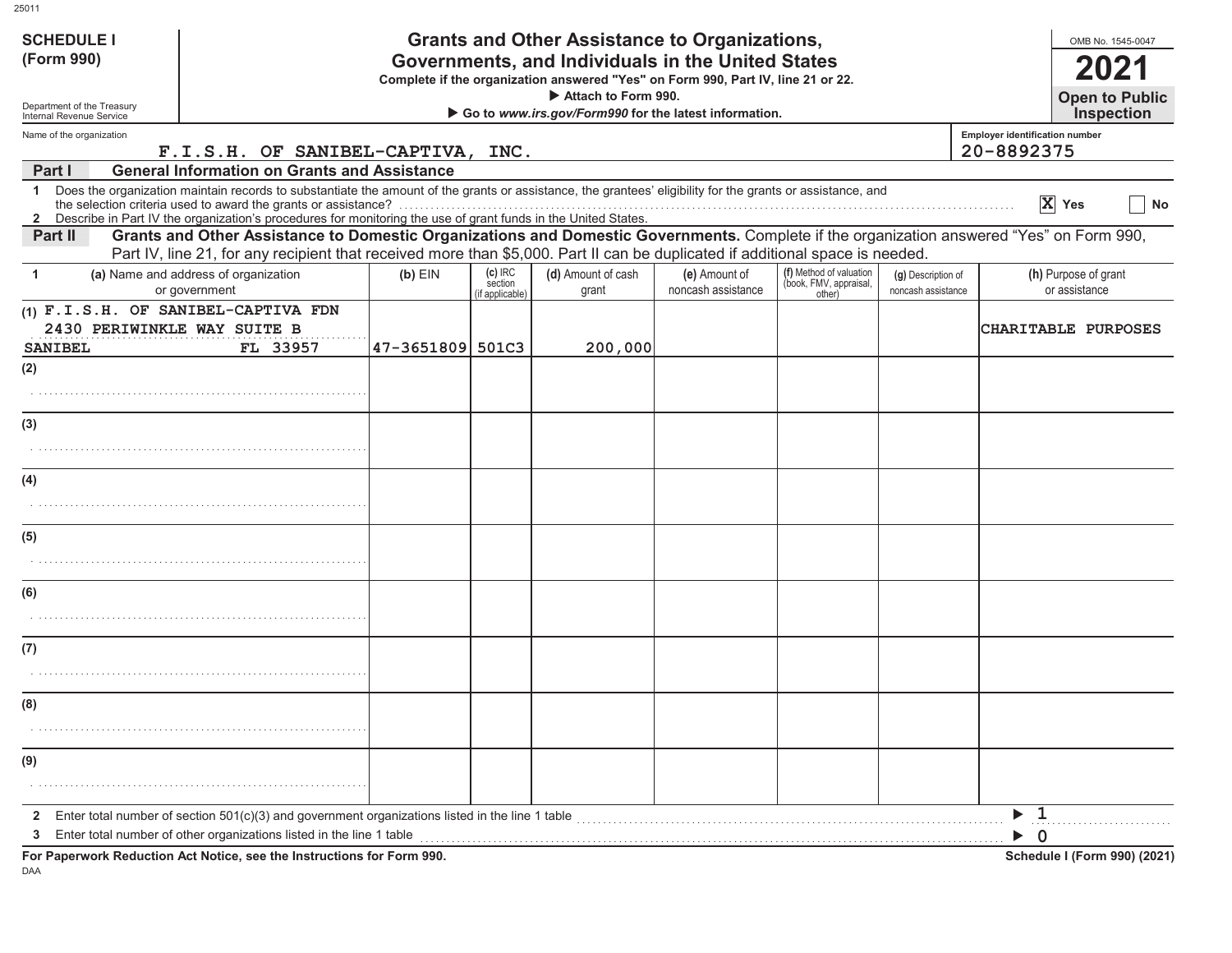### Schedule I (Form 990) (2021) Page **2 F.I.S.H. OF SANIBEL-CAPTIVA, INC. 20-8892375**

| r art in can bo auphoated in additional opace to nooacd<br>(a) Type of grant or assistance                                                                        | (b) Number of<br>recipients | (c) Amount of<br>cash grant | (d) Amount of<br>noncash assistance | (e) Method of valuation (book,<br>FMV, appraisal, other) | (f) Description of noncash assistance |
|-------------------------------------------------------------------------------------------------------------------------------------------------------------------|-----------------------------|-----------------------------|-------------------------------------|----------------------------------------------------------|---------------------------------------|
| 1 EDUCATION ASSISTANCE                                                                                                                                            | 31                          | 29,585                      |                                     |                                                          |                                       |
| 2 FOOD ASSISTANCE-DELIVERY                                                                                                                                        | 71                          |                             | 37,940                              | <b>FMV</b>                                               | PREPARED MEALS                        |
| 3 FOOD ASSISTANCE-PANTRY                                                                                                                                          | 1791                        |                             | 450,214                             | \$1.80/LB                                                | <b>FOOD</b>                           |
| 4 FOOD ASSISTANCE-STUDENTS                                                                                                                                        | 840                         |                             | 84,113                              | <b>FMV</b>                                               | FOOD                                  |
| 5 FUNERAL ASSISTANCE                                                                                                                                              | $\overline{\mathbf{2}}$     | 19,041                      |                                     |                                                          |                                       |
| 6 HOLIDAY MEALS                                                                                                                                                   | 914                         |                             | 40,112                              | <b>FMV</b>                                               | PREPARED MEALS                        |
| 7 HOUSING ASSISTANCE<br>Supplemental Information. Provide the information required in Part I, line 2; Part III, column (b); and any other additional information. | 38                          | 82,736                      |                                     |                                                          |                                       |
| Part IV                                                                                                                                                           |                             |                             |                                     |                                                          |                                       |
| PART I, LINE 2 - PROCEDURES FOR MONITORING THE USE OF GRANT FUNDS                                                                                                 |                             |                             |                                     |                                                          |                                       |
| FINANCIAL ASSISTANCE IS PROVIDED TO RECIPIENTS THROUGH AN APPLICATION                                                                                             |                             |                             |                                     |                                                          |                                       |
| PROCESS. THE ORGANIZATION MAINTAINS A DATABASE TO MANAGE AND MONITOR THE                                                                                          |                             |                             |                                     |                                                          |                                       |
| FINANCIAL ASSISTANCE PROVIDED TO RECIPIENTS.                                                                                                                      |                             |                             |                                     |                                                          |                                       |
|                                                                                                                                                                   |                             |                             |                                     |                                                          |                                       |
|                                                                                                                                                                   |                             |                             |                                     |                                                          |                                       |
|                                                                                                                                                                   |                             |                             |                                     |                                                          |                                       |
|                                                                                                                                                                   |                             |                             |                                     |                                                          |                                       |
|                                                                                                                                                                   |                             |                             |                                     |                                                          |                                       |
|                                                                                                                                                                   |                             |                             |                                     |                                                          |                                       |
|                                                                                                                                                                   |                             |                             |                                     |                                                          |                                       |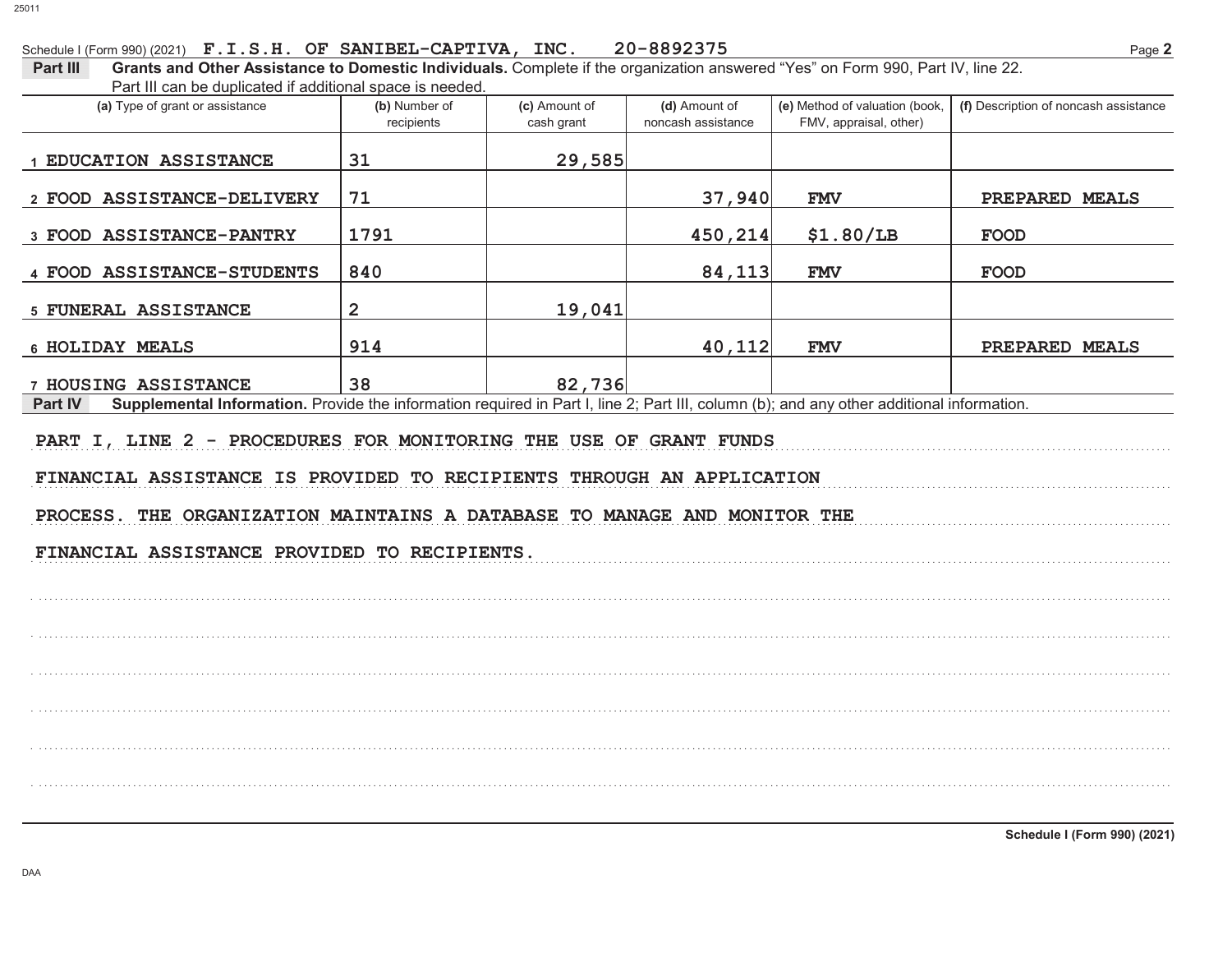#### 20-8892375 Schedule I (Form 990) (2021) F.I.S.H. OF SANIBEL-CAPTIVA, INC.

#### Grants and Other Assistance to Domestic Individuals. Complete if the organization answered "Yes" on Form 990, Part IV, line 22. Part III

Part III can be duplicated if additional space is needed.

| (a) Type of grant or assistance                                                                                                                      | (b) Number of<br>recipients | (c) Amount of<br>cash grant | (d) Amount of<br>noncash assistance | (e) Method of valuation (book,<br>FMV, appraisal, other) | (f) Description of noncash assistance |
|------------------------------------------------------------------------------------------------------------------------------------------------------|-----------------------------|-----------------------------|-------------------------------------|----------------------------------------------------------|---------------------------------------|
| 1 MEDICAL/DENTAL ASSISTANCE                                                                                                                          | 34                          | 43,453                      |                                     |                                                          |                                       |
| 2 OTHER                                                                                                                                              | 35                          | 27,896                      |                                     |                                                          |                                       |
| $\mathbf{3}$                                                                                                                                         |                             |                             |                                     |                                                          |                                       |
| 4                                                                                                                                                    |                             |                             |                                     |                                                          |                                       |
| 5                                                                                                                                                    |                             |                             |                                     |                                                          |                                       |
| 6                                                                                                                                                    |                             |                             |                                     |                                                          |                                       |
| $\overline{7}$                                                                                                                                       |                             |                             |                                     |                                                          |                                       |
| Part IV<br>Supplemental Information. Provide the information required in Part I, line 2; Part III, column (b); and any other additional information. |                             |                             |                                     |                                                          |                                       |
|                                                                                                                                                      |                             |                             |                                     |                                                          |                                       |
|                                                                                                                                                      |                             |                             |                                     |                                                          |                                       |
|                                                                                                                                                      |                             |                             |                                     |                                                          |                                       |
|                                                                                                                                                      |                             |                             |                                     |                                                          |                                       |
|                                                                                                                                                      |                             |                             |                                     |                                                          |                                       |
|                                                                                                                                                      |                             |                             |                                     |                                                          |                                       |
|                                                                                                                                                      |                             |                             |                                     |                                                          |                                       |
|                                                                                                                                                      |                             |                             |                                     |                                                          |                                       |
|                                                                                                                                                      |                             |                             |                                     |                                                          |                                       |
|                                                                                                                                                      |                             |                             |                                     |                                                          |                                       |

Page 2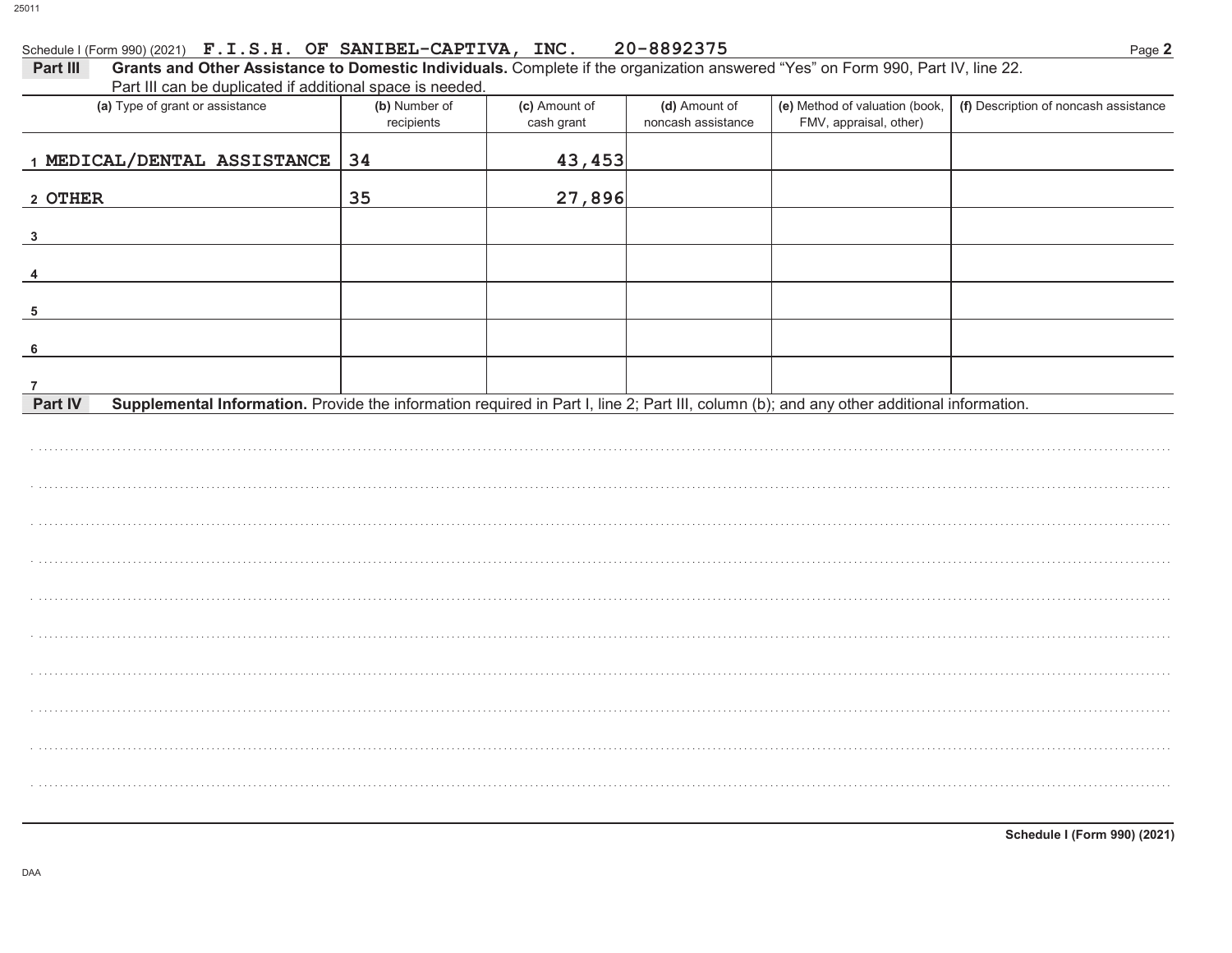| 25011  |                                                                                                                    |                               |                                                        |                                                                                    |                          |                                                              |             |    |
|--------|--------------------------------------------------------------------------------------------------------------------|-------------------------------|--------------------------------------------------------|------------------------------------------------------------------------------------|--------------------------|--------------------------------------------------------------|-------------|----|
|        | <b>SCHEDULE M</b>                                                                                                  |                               |                                                        | <b>Noncash Contributions</b>                                                       |                          | OMB No. 1545-0074                                            |             |    |
|        | (Form 990)                                                                                                         |                               |                                                        | Complete if the organizations answered "Yes" on Form 990, Part IV, lines 29 or 30. |                          | 2021                                                         |             |    |
|        | Department of the Treasury<br><b>Internal Revenue Service</b>                                                      | Attach to Form 990.           |                                                        | Go to www.irs.gov/Form990 for instructions and the latest information.             |                          | <b>Open To Public</b><br><b>Inspection</b>                   |             |    |
|        | Name of the organization                                                                                           |                               |                                                        |                                                                                    |                          | <b>Employer identification number</b>                        |             |    |
|        | F.I.S.H.                                                                                                           |                               | OF SANIBEL-CAPTIVA, INC.                               |                                                                                    |                          | 20-8892375                                                   |             |    |
|        | <b>Types of Property</b><br>Part I                                                                                 |                               |                                                        |                                                                                    |                          |                                                              |             |    |
|        |                                                                                                                    | (a)<br>Check if<br>applicable | (b)<br>Number of contributions or<br>items contributed | (c)<br>Noncash contribution<br>amounts reported on                                 |                          | (d)<br>Method of determining<br>noncash contribution amounts |             |    |
|        |                                                                                                                    |                               |                                                        | Form 990, Part VIII, line 1g                                                       |                          |                                                              |             |    |
| 1<br>2 | Art — Works of art <i></i>                                                                                         |                               |                                                        |                                                                                    |                          |                                                              |             |    |
| 3      | Art - Historical treasures<br>Art - Fractional interests                                                           |                               |                                                        |                                                                                    |                          |                                                              |             |    |
| 4      | Books and publications                                                                                             |                               |                                                        |                                                                                    |                          |                                                              |             |    |
| 5      | Clothing and household                                                                                             |                               |                                                        |                                                                                    |                          |                                                              |             |    |
|        |                                                                                                                    |                               |                                                        |                                                                                    |                          |                                                              |             |    |
| 6      | Cars and other vehicles                                                                                            |                               |                                                        |                                                                                    |                          |                                                              |             |    |
| 7      | Boats and planes                                                                                                   |                               |                                                        |                                                                                    |                          |                                                              |             |    |
| 8      | Intellectual property                                                                                              |                               |                                                        |                                                                                    |                          |                                                              |             |    |
| 9      | Securities - Publicly traded                                                                                       | X                             | 5                                                      | 913,206                                                                            | <b>FAIR MARKET VALUE</b> |                                                              |             |    |
| 10     | Securities - Closely held stock                                                                                    |                               |                                                        |                                                                                    |                          |                                                              |             |    |
| 11     | Securities - Partnership, LLC,                                                                                     |                               |                                                        |                                                                                    |                          |                                                              |             |    |
|        | or trust interests<br>                                                                                             |                               |                                                        |                                                                                    |                          |                                                              |             |    |
| 12     | Securities — Miscellaneous [11111]                                                                                 |                               |                                                        |                                                                                    |                          |                                                              |             |    |
| 13     | Qualified conservation                                                                                             |                               |                                                        |                                                                                    |                          |                                                              |             |    |
|        | contribution - Historic                                                                                            |                               |                                                        |                                                                                    |                          |                                                              |             |    |
|        |                                                                                                                    |                               |                                                        |                                                                                    |                          |                                                              |             |    |
| 14     | Qualified conservation                                                                                             |                               |                                                        |                                                                                    |                          |                                                              |             |    |
|        | contribution - Other                                                                                               |                               |                                                        |                                                                                    |                          |                                                              |             |    |
| 15     | Real estate - Residential                                                                                          |                               |                                                        |                                                                                    |                          |                                                              |             |    |
| 16     | Real estate - Commercial                                                                                           |                               |                                                        |                                                                                    |                          |                                                              |             |    |
| 17     | Real estate - Other                                                                                                |                               |                                                        |                                                                                    |                          |                                                              |             |    |
| 18     |                                                                                                                    |                               |                                                        |                                                                                    |                          |                                                              |             |    |
| 19     |                                                                                                                    | $\mathbf x$                   | 1                                                      | 269,196                                                                            | FOOD BANK PRICE PER LB.  |                                                              |             |    |
| 20     | Drugs and medical supplies                                                                                         |                               |                                                        |                                                                                    |                          |                                                              |             |    |
| 21     | Taxidermy                                                                                                          |                               |                                                        |                                                                                    |                          |                                                              |             |    |
| 22     | Historical artifacts [111] Historical artifacts                                                                    |                               |                                                        |                                                                                    |                          |                                                              |             |    |
| 23     | Scientific specimens                                                                                               |                               |                                                        |                                                                                    |                          |                                                              |             |    |
| 24     | Archeological artifacts                                                                                            |                               |                                                        |                                                                                    |                          |                                                              |             |    |
| 25     | Other C AUCTION ITEMS                                                                                              | X                             | $\overline{2}$                                         | $5,390$ COST                                                                       |                          |                                                              |             |    |
| 26     |                                                                                                                    |                               |                                                        |                                                                                    |                          |                                                              |             |    |
| 27     | Other $\blacktriangleright$ (                                                                                      |                               |                                                        |                                                                                    |                          |                                                              |             |    |
| 28     | Other $\blacktriangleright$ (                                                                                      |                               |                                                        |                                                                                    |                          |                                                              |             |    |
| 29     | Number of Forms 8283 received by the organization during the tax year for contributions for                        |                               |                                                        |                                                                                    |                          |                                                              |             |    |
|        | which the organization completed Form 8283, Part V, Donee Acknowledgement                                          |                               |                                                        |                                                                                    | 29                       |                                                              |             |    |
|        |                                                                                                                    |                               |                                                        |                                                                                    |                          |                                                              | Yes         | No |
| 30a    | During the year, did the organization receive by contribution any property reported in Part I, lines 1 through     |                               |                                                        |                                                                                    |                          |                                                              |             |    |
|        | 28, that it must hold for at least three years from the date of the initial contribution, and which isn't required |                               |                                                        |                                                                                    |                          |                                                              |             |    |
|        | to be used for exempt purposes for the entire holding period?                                                      |                               |                                                        |                                                                                    |                          | 30a                                                          |             | X  |
| b      | If "Yes," describe the arrangement in Part II.                                                                     |                               |                                                        |                                                                                    |                          |                                                              |             |    |
| 31     | Does the organization have a gift acceptance policy that requires the review of any nonstandard                    |                               |                                                        |                                                                                    |                          |                                                              |             |    |
|        | contributions?                                                                                                     |                               |                                                        |                                                                                    |                          | 31                                                           | $\mathbf X$ |    |
| 32a    | Does the organization hire or use third parties or related organizations to solicit, process, or sell noncash      |                               |                                                        |                                                                                    |                          |                                                              |             |    |
|        | contributions?                                                                                                     |                               |                                                        |                                                                                    |                          | 32a                                                          |             | X. |
| b      | If "Yes," describe in Part II.                                                                                     |                               |                                                        |                                                                                    |                          |                                                              |             |    |
| 33     | If the organization didn't report an amount in column (c) for a type of property for which column (a) is checked,  |                               |                                                        |                                                                                    |                          |                                                              |             |    |
|        | describe in Part II.                                                                                               |                               |                                                        |                                                                                    |                          |                                                              |             |    |

**For Paperwork Reduction Act Notice, see the Instructions for Form 990. Schedule M (Form 990) 2021**

DAA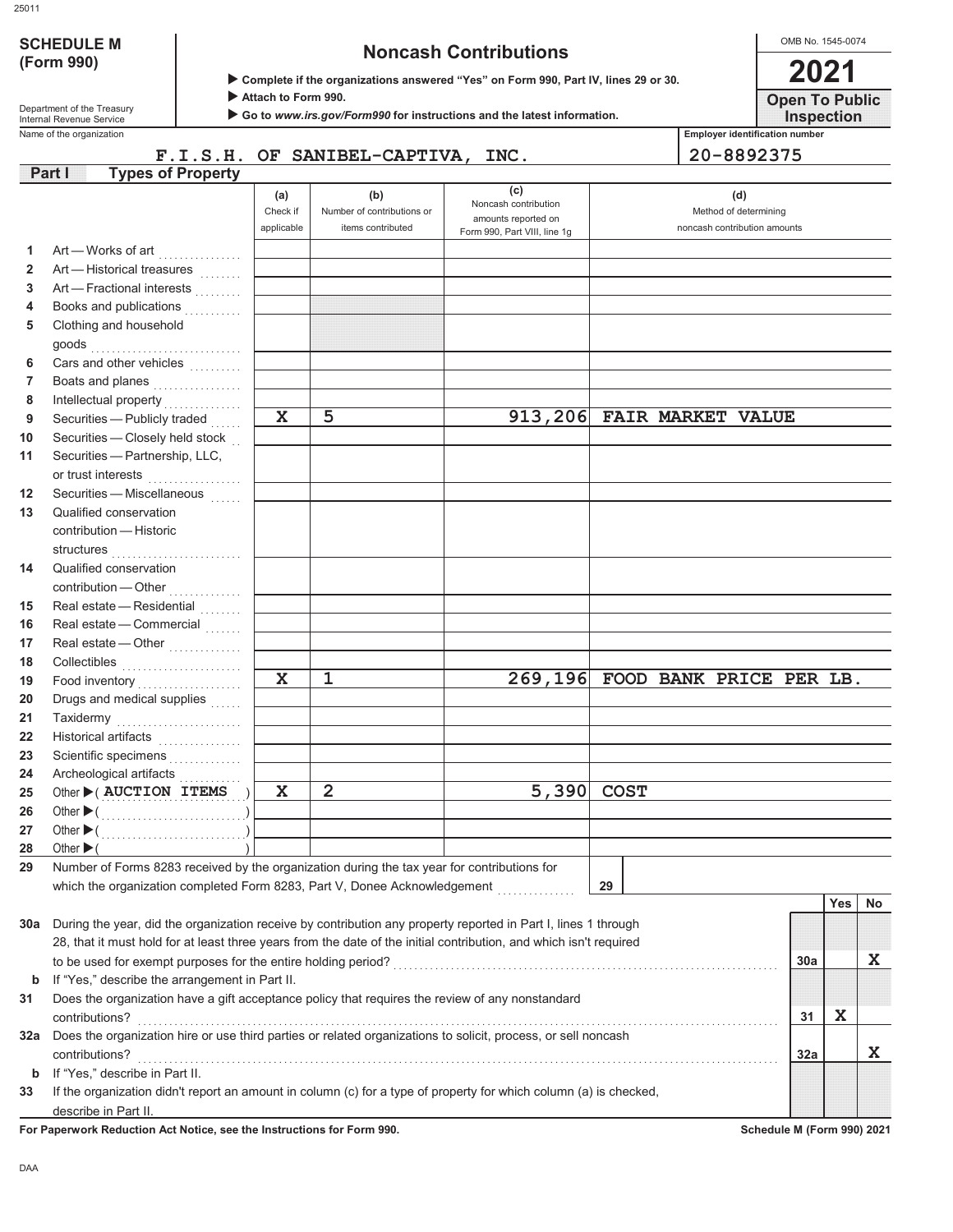| Part II | Schedule M (Form 990) 2021 F.I.S.H. OF SANIBEL-CAPTIVA, INC.<br>Supplemental Information. Provide the information required by Part I, lines 30b, 32b, and 33, and whether<br>the organization is reporting in Part I, column (b), the number of contributions, the number of items received,<br>or a combination of both. Also complete this part for any additional information. |  | 20-8892375 | Page 2 |
|---------|-----------------------------------------------------------------------------------------------------------------------------------------------------------------------------------------------------------------------------------------------------------------------------------------------------------------------------------------------------------------------------------|--|------------|--------|
|         |                                                                                                                                                                                                                                                                                                                                                                                   |  |            |        |
|         |                                                                                                                                                                                                                                                                                                                                                                                   |  |            |        |
|         |                                                                                                                                                                                                                                                                                                                                                                                   |  |            |        |
|         |                                                                                                                                                                                                                                                                                                                                                                                   |  |            |        |
|         |                                                                                                                                                                                                                                                                                                                                                                                   |  |            |        |
|         |                                                                                                                                                                                                                                                                                                                                                                                   |  |            |        |
|         |                                                                                                                                                                                                                                                                                                                                                                                   |  |            |        |
|         |                                                                                                                                                                                                                                                                                                                                                                                   |  |            |        |
|         |                                                                                                                                                                                                                                                                                                                                                                                   |  |            |        |
|         |                                                                                                                                                                                                                                                                                                                                                                                   |  |            |        |
|         |                                                                                                                                                                                                                                                                                                                                                                                   |  |            |        |
|         |                                                                                                                                                                                                                                                                                                                                                                                   |  |            |        |
|         |                                                                                                                                                                                                                                                                                                                                                                                   |  |            |        |
|         |                                                                                                                                                                                                                                                                                                                                                                                   |  |            |        |
|         |                                                                                                                                                                                                                                                                                                                                                                                   |  |            |        |
|         |                                                                                                                                                                                                                                                                                                                                                                                   |  |            |        |
|         |                                                                                                                                                                                                                                                                                                                                                                                   |  |            |        |
|         |                                                                                                                                                                                                                                                                                                                                                                                   |  |            |        |
|         |                                                                                                                                                                                                                                                                                                                                                                                   |  |            |        |
|         |                                                                                                                                                                                                                                                                                                                                                                                   |  |            |        |
|         |                                                                                                                                                                                                                                                                                                                                                                                   |  |            |        |
|         |                                                                                                                                                                                                                                                                                                                                                                                   |  |            |        |
|         |                                                                                                                                                                                                                                                                                                                                                                                   |  |            |        |
|         |                                                                                                                                                                                                                                                                                                                                                                                   |  |            |        |
|         |                                                                                                                                                                                                                                                                                                                                                                                   |  |            |        |
|         |                                                                                                                                                                                                                                                                                                                                                                                   |  |            |        |
|         |                                                                                                                                                                                                                                                                                                                                                                                   |  |            |        |
|         |                                                                                                                                                                                                                                                                                                                                                                                   |  |            |        |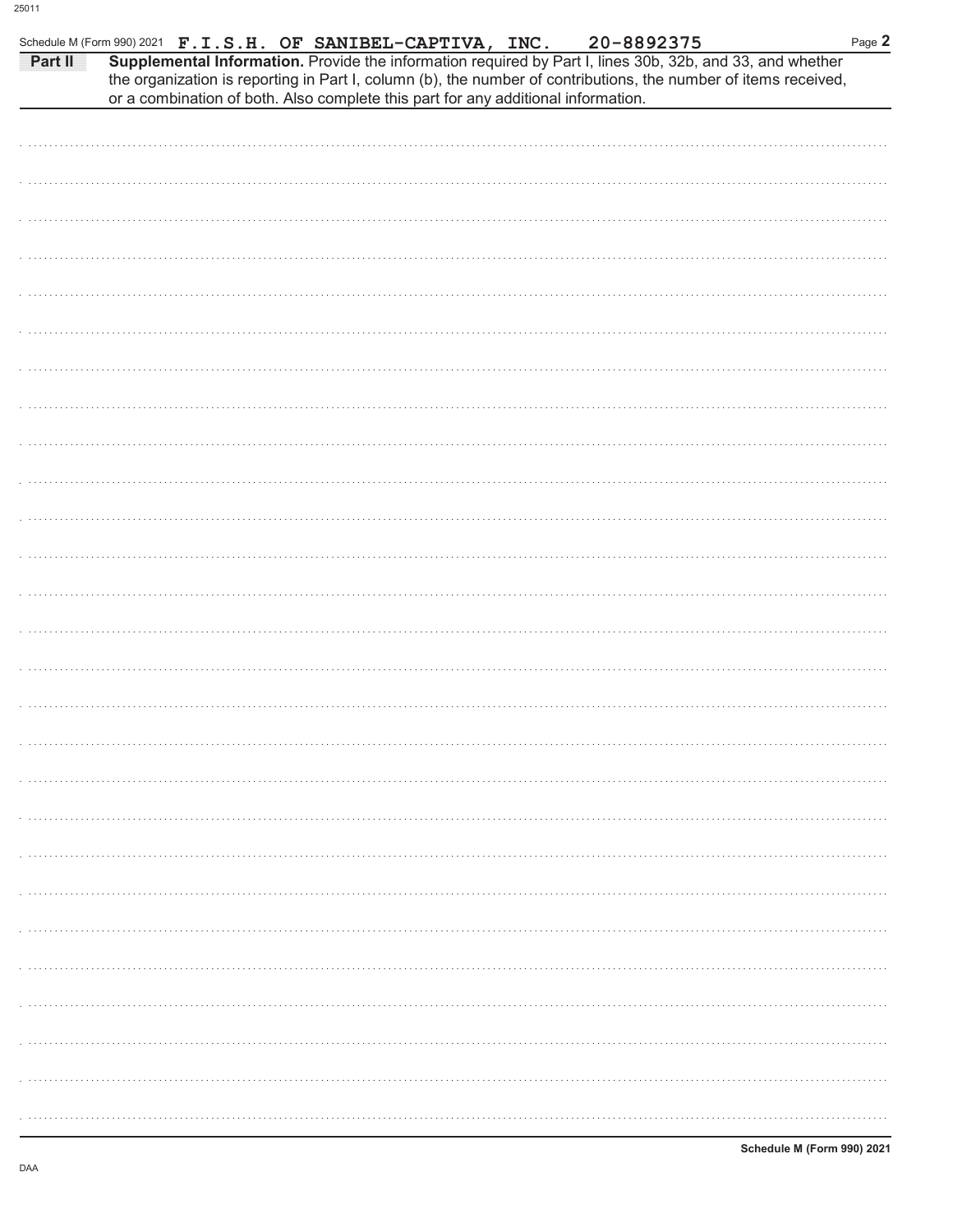**Form 990 or 990-EZ or to provide any additional information.** Name of the organization **Employer identification number Employer identification number** Internal Revenue Service Department of the Treasury OMB No. 1545-0047 **(Form 990) Complete to provide information for responses to specific questions on SCHEDULE O Supplemental Information to Form 990 or 990-EZ 2021 Open to Public Inspection** FORM 990, PART III, LINE 4A - FIRST ACCOMPLISHMENT A HUMAN SERVICES ORGANIZATION FOCUSED ON 'NEIGHBORS HELPING NEIGHBORS' WITH A VISION TO CREATE COMMUNITIES WHERE ALL PEOPLE HAVE THE SUPPORT THEY NEED . . . . . . . . . . . . . . . . . . . . . . . . . . . . . . . . . . . . . . . . . . . . . . . . . . . . . . . . . . . . . . . . . . . . . . . . . . . . . . . . . . . . . . . . . . . . . . . . . . . . . . . . . . . . . . . . . . . . . . . . . . . . . . . . . . . . . . . . . . . . . . . . . . . . . . . . . . . . . . . . . . . . . . FOOD PROGRAMS - THE FOOD PANTRY PROVIDES NUTRITIOUS, SUPPLEMENTAL GROCERIES FROM THE WALK-IN CENTER, FIVE DAYS A WEEK, ALLOWING COMMUNITY MEMBERS TO SHOP FOR THE RESOURCES THEY NEED. IN 2020, FISH DISTRIBUTED 258,980 POUNDS OF FOOD THROUGH 5,967 VISITORS TO THE FOOD PANTRY, AND 825 FAMILIES WERE SERVED EQUATING TO 213, 316 MEALS. THE MEALS-BY-FISH PROGRAM PROVIDES HOT, FRESH MEALS THROUGH DELIVERY FOR COMMUNITY MEMBERS WHO HAVE MOBILITY CONSTRAINTS. IN 2021, VOLUNTEERS DELIVERED 5,090 MEALS. THE BACKPACK PROGRAM PROVIDES CHILDREN WITH NUTRITIOUS FOODS AND SNACKS TO SUSTAIN THEM OVER THE WEEKENDS AND SCHOOL BREAKS. IN 2021, STUDENTS RECEIVED 4,294 BACKPACKS OF FOOD. FISH ALSO PROVIDES BASKETS WITH ALL THE FIXINGS FOR EASTER, THANKSGIVING AND CHRISTMAS MEALS. DURING 2021, 562 BASKETS WERE . . . . . . . . . . . . . . . . . . . . . . . . . . . . . . . . . . . . . . . . . . . . . . . . . . . . . . . . . . . . . . . . . . . . . . . . . . . . . . . . . . . . . . . . . . . . . . . . . . . . . . . . . . . . . . . . . . . . . . . . . . . . . . . . . . . . . . . . . . . . . . . . . . . . . . . . . . . . . . . . . . . . . . EDUCATION PROGRAMS - FISH EMPOWERS PEOPLE THROUGH EDUCATION AND CORRECTEDNESS. THE ADULT EDUCATION SCHOLARSHIP PROGRAM ENCOURAGES COMMUNITY MEMBERS TO CONTINUE THEIR EDUCATION, SEEK ADDITIONAL JOB TRAINING OR ATTAIN PROFESSIONAL CERTIFICATIONS IN ORDER TO MOVE FORWARD IN THEIR CAREERS OR SHIFT GEARS INTO A FIELD THEY'RE NOT CURRENTLY IN. FISH OFFERS SCHOLARSHIPS Attach to Form 990 or Form 990-EZ. ▶ Go to *www.irs.gov/Form990* for the latest information. **F.I.S.H. OF SANIBEL-CAPTIVA, INC. 20-8892375 TO THRIVE. DISTRIBUTED.**

FOR AFTERSCHOOL CARE, SUMMER CAMP AND SUPPLEMENTAL EDUCATIONAL

OPPORTUNITIES THROUGHOUT THE YEAR TO PROVIDE STUDENTS A SAFE AND ENRICHING PROGRAM OUTSIDE OF SCHOOL. FISH ALSO PROVIDES COMMUNITY EDUCATION THROUGH MONTHLY WORKSHOPS ON TOPICS RANGING FROM MENTAL HEALTH, FINANCIAL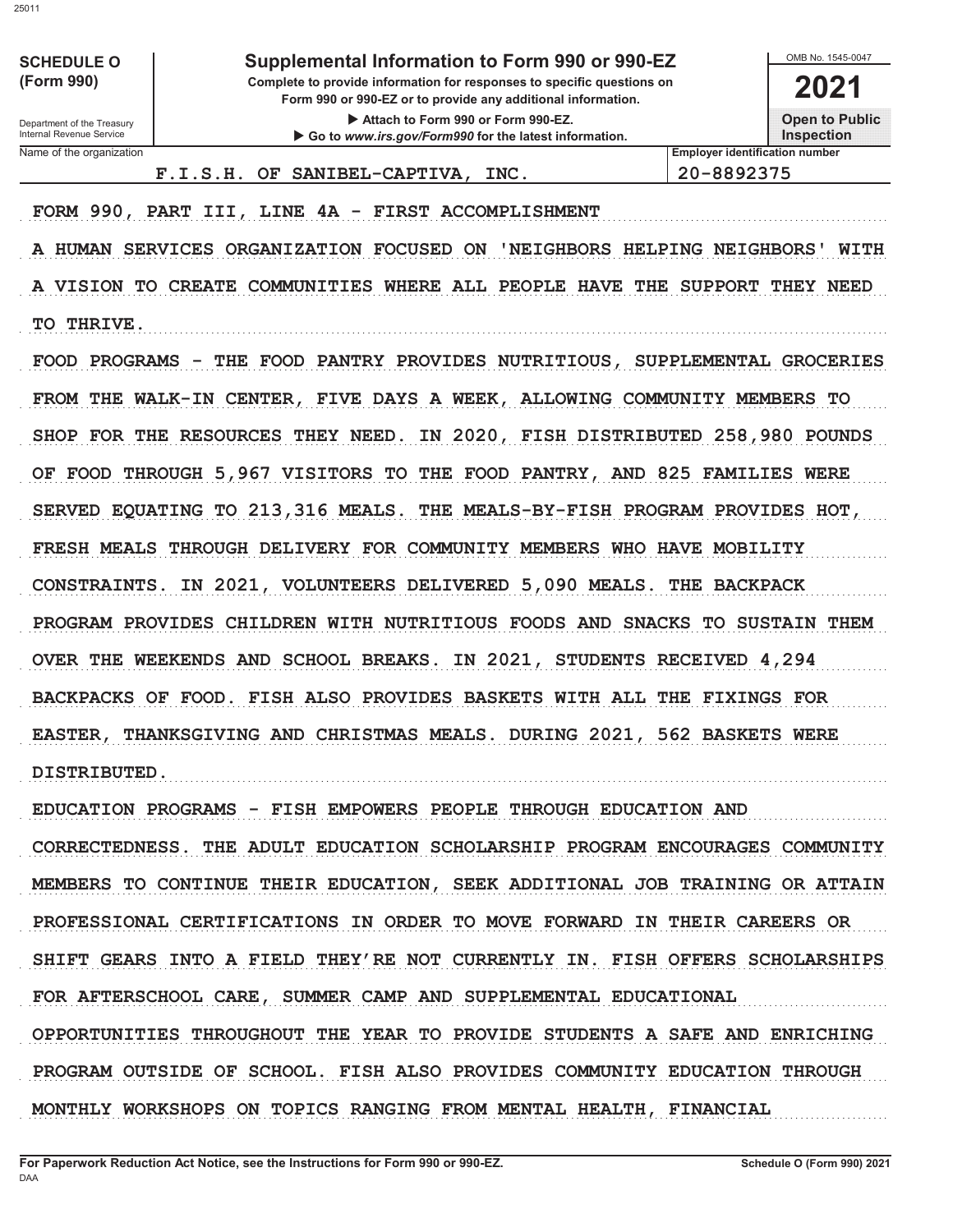| Schedule O (Form 990) 2021                                                          | Page 2                                              |
|-------------------------------------------------------------------------------------|-----------------------------------------------------|
| Name of the organization<br>F.I.S.H. OF SANIBEL-CAPTIVA, INC.                       | <b>Employer identification number</b><br>20-8892375 |
| MANAGEMENT AND THE AGING PROCESS TO HANDS-ON CLASSES LIKE COOKING AND<br>NUTRITION. |                                                     |
| COMMUNITY OUTREACH PROGRAMS - FISH IS KEENLY FOCUSED ON ISSUES PERTAINING           |                                                     |
| TO THE SENIOR POPULATION ON THE ISLANDS, INCLUDING ISOLATION AND                    |                                                     |
| LONELINESS. THROUGH A VARIETY OF PROGRAMS, THE GOAL IS FOR ISLANDERS TO             |                                                     |
| REMAIN HEALTHY, INDEPENDENT, ENGAGED AS THEY AGE AND TO AGE IN A PLACE WITH         |                                                     |
| DIGNITY. FISH VOLUNTEERS ENRICH THE LIVES OF MANY THROUGH PERSONAL                  |                                                     |
| CONNECTIONS, VISITS, AND DAILY REASSURANCE CALLS. THE FRIENDLY FACES                |                                                     |
| LUNCHEON HELD ONCE A MONTH PROVIDES A SOCIAL EVENT WITH A THEME, GAMES AND          |                                                     |
| PRIZESS AND SOCIALIZATION WHILE ENJOYING A DELICIOUS MEAL. THE HURRICANE            |                                                     |
| PROGRAM PROVIDES COMMUNITY MEMBERS WITH A COMPREHENSIVE INFORMATION PACKET          |                                                     |
| SPECIFIC TO THE NEEDS OF ISLANDERS DURING HURRICANE SEASON. EACH PACKET             |                                                     |
| INCLUDES INFORMATION ON SHELTERS, EVACUATION, PREPARATION, PETS DURING A            |                                                     |
| STORM, APPLICATIONS FOR SPECIAL NEEDS SHELTERS AND CITY OF SANIBEL RE-ENTRY         |                                                     |
| PASSES, AND MORE. FISH ALSO PROVIDES NON-EMERGENCY TRANSPORTATION FOR               |                                                     |
| INDIVIDUALS NEEDING TRANSPORTATION FOR ON-ISLAND ERRANDS, SUCH AS NON-              |                                                     |
| EMERGENT MEDICAL, DENTAL, CHURCH, SHOPPING, BANKING OR OFF-ISLAND MEDICAL           |                                                     |
| APPOINTMENTS BY FISH VOLUNTEER DRIVERS. DUE TO COVID-19 RESTRICTIONS, THE           |                                                     |
| TRANSPORTATION SERVICES WERE NOT AVAILABLE FOR MOST OF 2021.                        |                                                     |
| HELPING HANDS & FINANCIAL ASSISTANCE - THE KEY TO NAVIGATING ANY CRISIS IS          |                                                     |
| HAVING SUPPORT AND A PLAN AND THE HELPING HANDS PROGRAM OFFERS BOTH.                |                                                     |
| COMMUNITY MEMBERS IN A FINANCIAL CRISIS MAY APPLY FOR ASSISTANCE THROUGH            |                                                     |
| THE SOCIAL SERVICES DEPARTMENT TO HELP WITH ESSENTIAL COSTS SUCH AS RENT,           |                                                     |
| UTILITIES, MEDICAL BILLS AND OTHER THROUGH THE EMERGENCY FINANCIAL                  |                                                     |
| ASSISTANCE PROGRAM. IN 2021, FISH PROVIDED FINANCIAL ASSISTANCE ON 847              |                                                     |
| OCCASIONS TO THOSE IN NEED.                                                         |                                                     |

PAGE 1 OF 3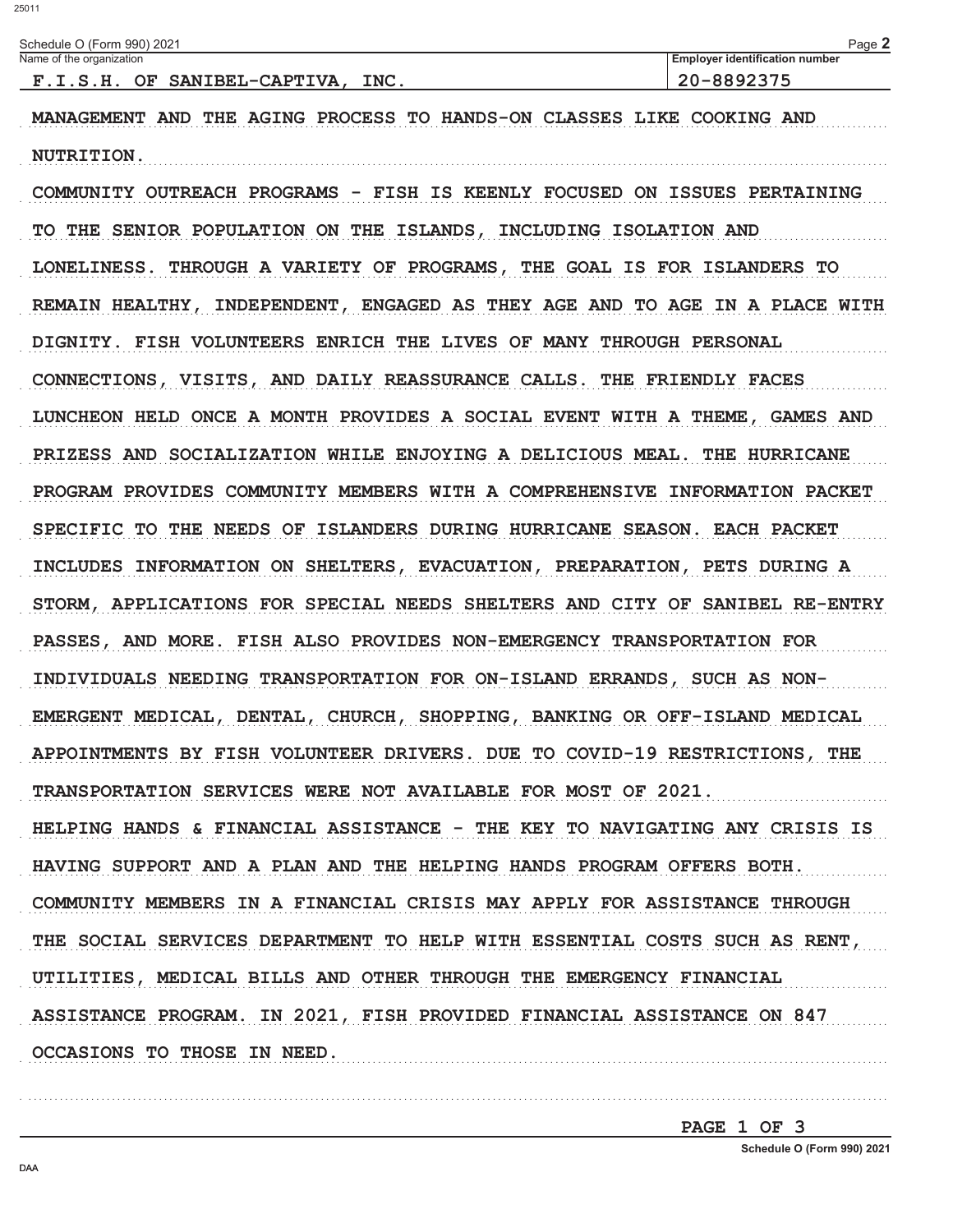| Schedule O (Form 990) 2021<br>Name of the organization                      | Page 2<br><b>Employer identification number</b> |
|-----------------------------------------------------------------------------|-------------------------------------------------|
| F.I.S.H. OF SANIBEL-CAPTIVA, INC.                                           | 20-8892375                                      |
| FORM 990, PART VI, LINE 6 - CLASSES OF MEMBERS OR STOCKHOLDERS              |                                                 |
| MEMBERS OF THE ORGANIZATION INCLUDE EACH MEMBER OF THE BOARD OF DIRECTORS   |                                                 |
| AND EACH ACTIVE VOLUNTEER THAT IS LISTED ON THE VOLUNTEER ROSTER MAINTAINED |                                                 |
| BY THE SECRETARY OF THE CORPORATION.                                        |                                                 |
|                                                                             |                                                 |
| FORM 990, PART VI, LINE 7A - ELECTION OF MEMBERS AND THEIR RIGHTS           |                                                 |
| THE ORGANIZATION'S MEMBERS ELECT EACH MEMBER OF THE BOARD OF DIRECTORS.     |                                                 |
| FORM 990, PART VI, LINE 11B - ORGANIZATION'S PROCESS TO REVIEW FORM 990     |                                                 |
| THE FORM 990 IS REVIEWED BY MANAGEMENT AND THE PRESIDENT & CEO WITH THE CPA |                                                 |
| AND IS THEN FORWARDED TO THE BOARD OF DIRECTORS FOR COMMENT BEFORE FILING.  |                                                 |
|                                                                             |                                                 |
| FORM 990, PART VI, LINE 12C - ENFORCEMENT OF CONFLICTS POLICY               |                                                 |
| EACH MEMBER OF THE BOARD OF DIRECTORS IS REQUIRED TO SIGN THE CONFLICT OF   |                                                 |
| INTEREST POLICY. ON AN ANNUAL BASIS, EACH MEMBER DISCLOSES ALL FORMAL       |                                                 |
| AFFILIATIONS WITH OTHER NONPROFIT OR FOR-PROFIT ORGANIZATIONS TO THE        |                                                 |
| PRESIDENT & CEO                                                             |                                                 |
|                                                                             |                                                 |
| FORM 990, PART VI, LINE 15A - COMPENSATION PROCESS FOR TOP OFFICIAL         |                                                 |
| THE PRESIDENT & CEO AND TREASURER MEET ANNUALLY TO DETERMINE THE            |                                                 |
| COMPENSATION OF THE EXECUTIVE DIRECTOR.                                     |                                                 |
| FORM 990, PART VI, LINE 15B - COMPENSATION PROCESS FOR OFFICERS             |                                                 |
| THE PRESIDENT & CEO, TREASURER, AND EXECUTIVE DIRECTOR MEET ANNUALLY TO     |                                                 |
| DETERMINE THE COMPENSATION OF ALL OTHER POSITIONS.                          |                                                 |
|                                                                             |                                                 |
| FORM 990, PART VI, LINE 19 - GOVERNING DOCUMENTS DISCLOSURE EXPLANATION     |                                                 |
|                                                                             | PAGE 2 OF 3                                     |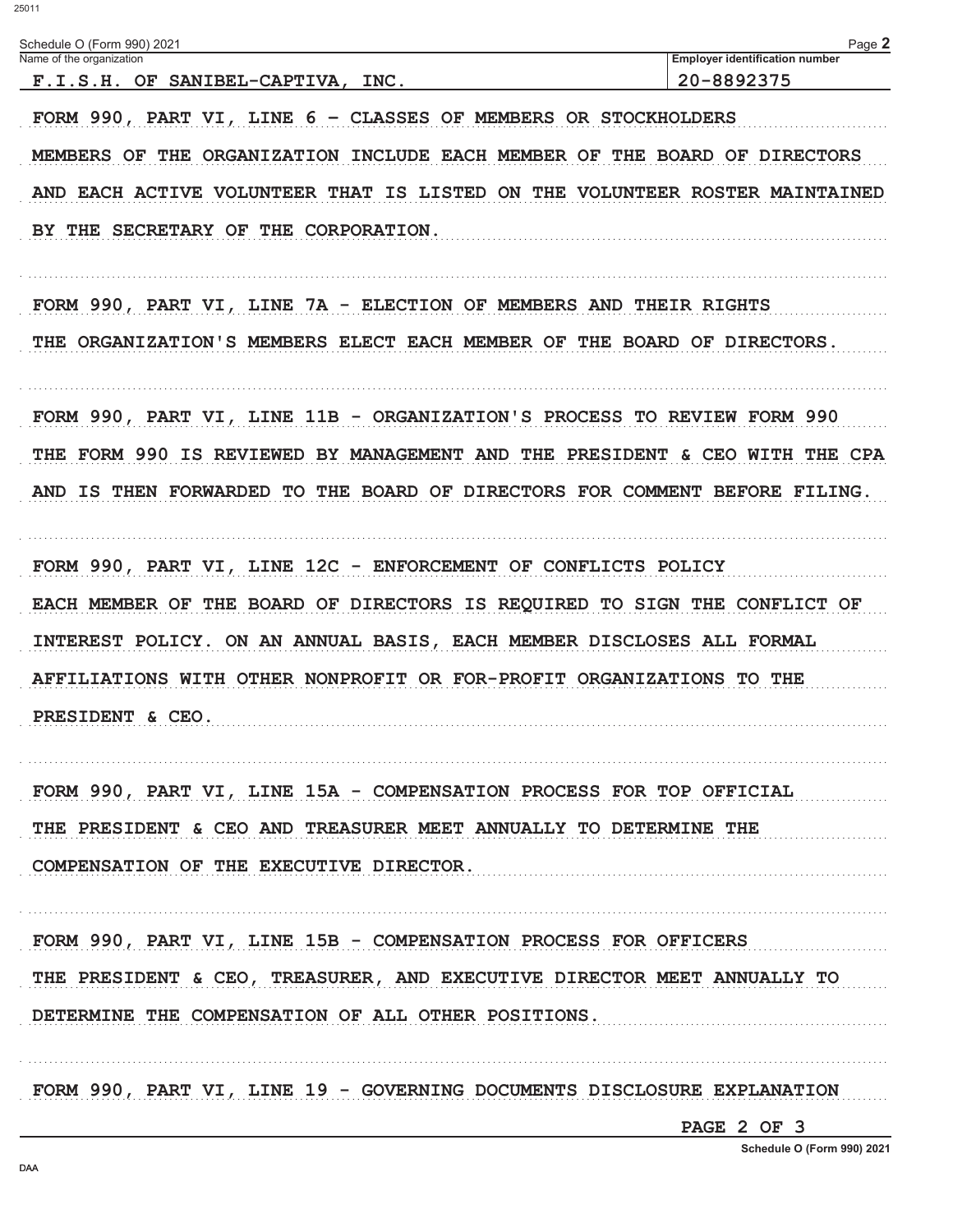| Schedule O (Form 990) 2021<br>Name of the organization              | Page 2<br><b>Employer identification number</b> |
|---------------------------------------------------------------------|-------------------------------------------------|
| F.I.S.H. OF SANIBEL-CAPTIVA, INC.                                   | 20-8892375                                      |
| GOVERNING DOCUMENTS ARE AVAILABLE UPON REQUEST.                     |                                                 |
|                                                                     |                                                 |
| FORM 990, PART XI, LINE 9 - OTHER CHANGES IN NET ASSETS EXPLANATION |                                                 |
| ROUNDING                                                            | .\$<br>$\mathbf{1}$                             |
|                                                                     |                                                 |
|                                                                     |                                                 |
|                                                                     |                                                 |
|                                                                     |                                                 |
|                                                                     |                                                 |
|                                                                     |                                                 |
|                                                                     |                                                 |
|                                                                     |                                                 |
|                                                                     |                                                 |
|                                                                     |                                                 |
|                                                                     |                                                 |
|                                                                     |                                                 |
|                                                                     |                                                 |
|                                                                     |                                                 |
|                                                                     |                                                 |
|                                                                     |                                                 |
|                                                                     |                                                 |
|                                                                     |                                                 |
|                                                                     |                                                 |
|                                                                     |                                                 |
|                                                                     |                                                 |
|                                                                     |                                                 |
|                                                                     | PAGE 3 OF 3                                     |

| Schedule O (Form 990) 2021 |  |  |
|----------------------------|--|--|
|----------------------------|--|--|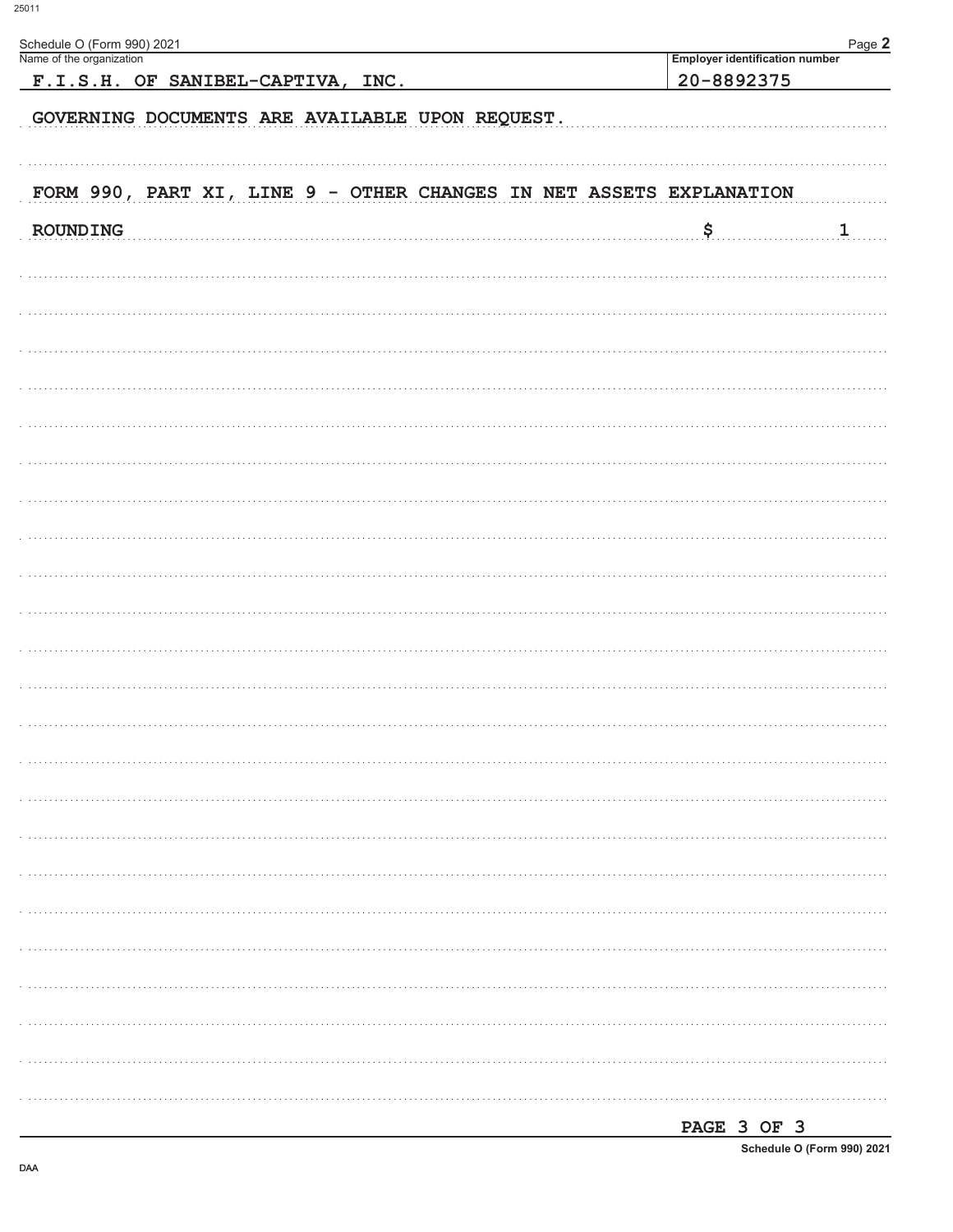| 25011             |  |
|-------------------|--|
| <b>SCHEDULE R</b> |  |

## **(Form 990) Related Organizations and Unrelated Partnerships**

▶ Complete if the organization answered "Yes" on Form 990, Part IV, line 33, 34, 35b, 36, or 37.

▶ Attach to Form 990.

▶ Go to *www.irs.gov/Form990* for instructions and the latest information.

OMB No. 1545-0047

**Open to Public Inspection**

**2021**

#### Department of the Treasury Internal Revenue ServiceName of the organization

**Employer identification number**

**F.I.S.H. OF SANIBEL-CAPTIVA, INC. 20-8892375**

#### **Part IIdentification of Disregarded Entities.** Complete if the organization answered "Yes" on Form 990, Part IV, line 33.

| (a)<br>Name, address, and EIN (if applicable) of disregarded entity                                                                                                                                                           | (b)<br>Primary activity | (c)<br>Legal domicile (state<br>or foreign country) |                                   | Total income | (d)                                                       | (e)<br>End-of-year assets           | (f)<br>Direct controlling<br>entity |                                                         |
|-------------------------------------------------------------------------------------------------------------------------------------------------------------------------------------------------------------------------------|-------------------------|-----------------------------------------------------|-----------------------------------|--------------|-----------------------------------------------------------|-------------------------------------|-------------------------------------|---------------------------------------------------------|
| (1)                                                                                                                                                                                                                           |                         |                                                     |                                   |              |                                                           |                                     |                                     |                                                         |
| (2)                                                                                                                                                                                                                           |                         |                                                     |                                   |              |                                                           |                                     |                                     |                                                         |
| (3)                                                                                                                                                                                                                           |                         |                                                     |                                   |              |                                                           |                                     |                                     |                                                         |
| (4)                                                                                                                                                                                                                           |                         |                                                     |                                   |              |                                                           |                                     |                                     |                                                         |
| (5)                                                                                                                                                                                                                           |                         |                                                     |                                   |              |                                                           |                                     |                                     |                                                         |
| Identification of Related Tax-Exempt Organizations. Complete if the organization answered "Yes" on Form 990, Part IV, line 34, because it had<br>one or more related tax-exempt organizations during the tax year.<br>Part II |                         |                                                     |                                   |              |                                                           |                                     |                                     |                                                         |
| (a)<br>Name, address, and EIN of related organization                                                                                                                                                                         | (b)<br>Primary activity | (c)<br>Legal domicile (state<br>or foreign country) | (d)<br><b>Exempt Code section</b> |              | (e)<br>Public charity status<br>(if section $501(c)(3)$ ) | (f)<br>Direct controlling<br>entity | Yes                                 | $(g)$<br>Section 512(b)(13)<br>controlled entity?<br>No |
| (1) FISH OF SANIBEL-CAPTIVA FOUNDATION<br>2430 PERIWINKLE WAY SUITE B<br>47-3651809<br>FL 33957<br><b>SANIBEL</b>                                                                                                             | <b>CHARITABLE</b>       | FL                                                  | 501C                              |              | 7                                                         | N/A                                 |                                     | X                                                       |
| (2)                                                                                                                                                                                                                           |                         |                                                     |                                   |              |                                                           |                                     |                                     |                                                         |
| (3)                                                                                                                                                                                                                           |                         |                                                     |                                   |              |                                                           |                                     |                                     |                                                         |
| (4)                                                                                                                                                                                                                           |                         |                                                     |                                   |              |                                                           |                                     |                                     |                                                         |
| (5)                                                                                                                                                                                                                           |                         |                                                     |                                   |              |                                                           |                                     |                                     |                                                         |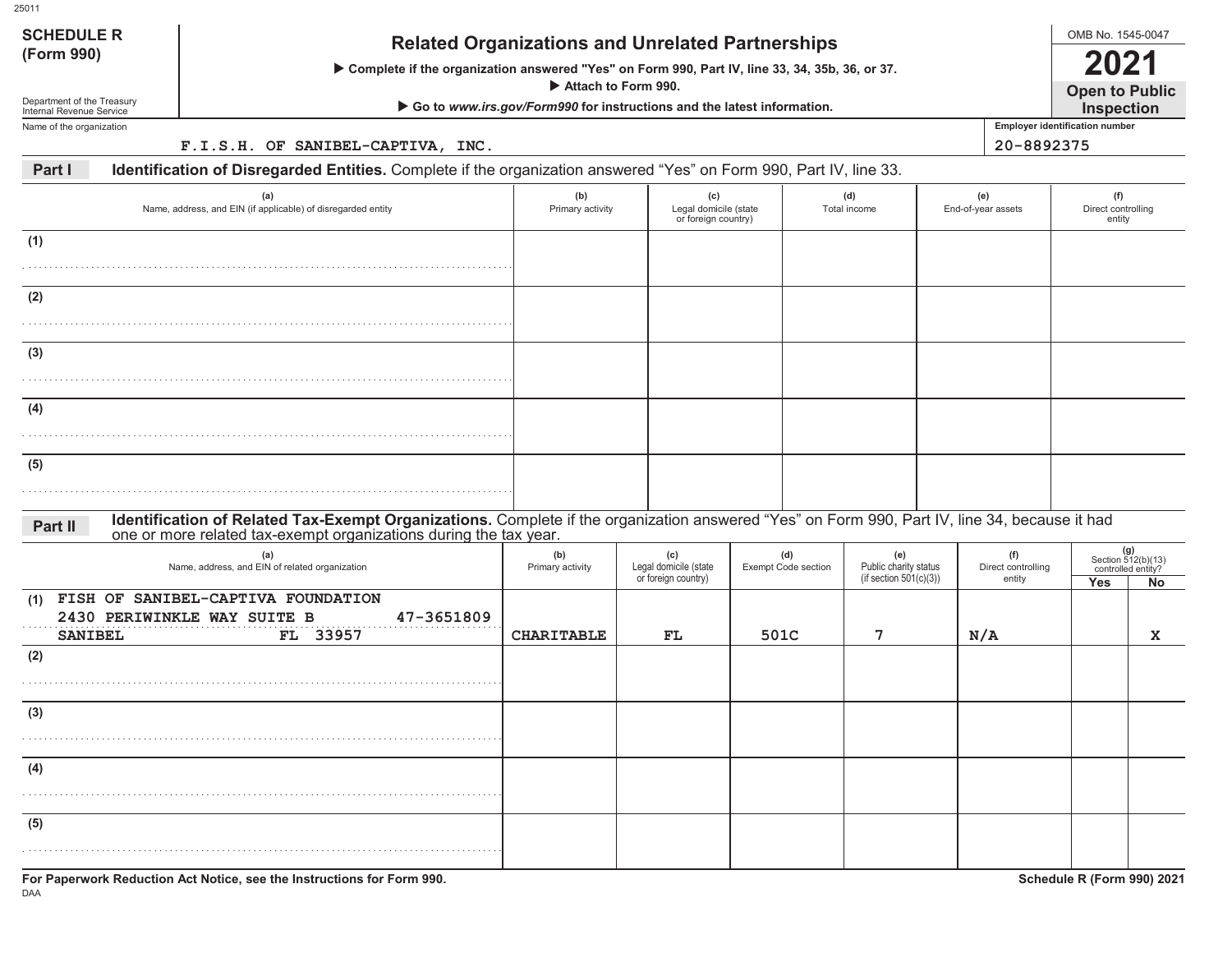#### $S$ chedule R (Form 990) 2021  $\;$  **F** . <code>I.S.H. OF SANIBEL-CAPTIVA, INC. 20-8892375  $\;$ </code>

| Part III | $\frac{1}{2}$ . The state is the state of $\frac{1}{2}$ . The state is the state of $\frac{1}{2}$<br>Identification of Related Organizations Taxable as a Partnership. Complete if the organization answered "Yes" on Form 990, Part IV, line 34,<br>because it had one or more related organizations treated as a partnership during the tax year. |                         |                                                              |                                                        |                                                                                                         |                                                        |                                        |                                         |  |                                       |                                                                         |        |                                           | <u>. ugu</u>                                          |
|----------|-----------------------------------------------------------------------------------------------------------------------------------------------------------------------------------------------------------------------------------------------------------------------------------------------------------------------------------------------------|-------------------------|--------------------------------------------------------------|--------------------------------------------------------|---------------------------------------------------------------------------------------------------------|--------------------------------------------------------|----------------------------------------|-----------------------------------------|--|---------------------------------------|-------------------------------------------------------------------------|--------|-------------------------------------------|-------------------------------------------------------|
|          | (a)<br>Name, address, and EIN of<br>related organization                                                                                                                                                                                                                                                                                            | (b)<br>Primary activity | (c)<br>Legal<br>domicile<br>(state or<br>foreign<br>country) | (d)<br>Direct controlling<br>entity                    | (e)<br>Predominant<br>income (related,<br>unrelated,<br>excluded from<br>tax under<br>sections 512-514) | (f)<br>Share of total<br>income                        | (g)<br>Share of end-of-<br>year assets | (h)<br>Dispro-<br>portionate<br>alloc.? |  |                                       | (i)<br>Code V-UBI<br>amount in box 20<br>of Schedule K-1<br>(Form 1065) |        | (j)<br>General or<br>managing<br>partner? | (k)<br>Percentage<br>ownership                        |
| (1)      |                                                                                                                                                                                                                                                                                                                                                     |                         |                                                              |                                                        |                                                                                                         |                                                        |                                        |                                         |  | Yes No                                |                                                                         | Yes No |                                           |                                                       |
|          |                                                                                                                                                                                                                                                                                                                                                     |                         |                                                              |                                                        |                                                                                                         |                                                        |                                        |                                         |  |                                       |                                                                         |        |                                           |                                                       |
| (2)      |                                                                                                                                                                                                                                                                                                                                                     |                         |                                                              |                                                        |                                                                                                         |                                                        |                                        |                                         |  |                                       |                                                                         |        |                                           |                                                       |
|          |                                                                                                                                                                                                                                                                                                                                                     |                         |                                                              |                                                        |                                                                                                         |                                                        |                                        |                                         |  |                                       |                                                                         |        |                                           |                                                       |
| (3)      |                                                                                                                                                                                                                                                                                                                                                     |                         |                                                              |                                                        |                                                                                                         |                                                        |                                        |                                         |  |                                       |                                                                         |        |                                           |                                                       |
|          |                                                                                                                                                                                                                                                                                                                                                     |                         |                                                              |                                                        |                                                                                                         |                                                        |                                        |                                         |  |                                       |                                                                         |        |                                           |                                                       |
| (4)      |                                                                                                                                                                                                                                                                                                                                                     |                         |                                                              |                                                        |                                                                                                         |                                                        |                                        |                                         |  |                                       |                                                                         |        |                                           |                                                       |
|          |                                                                                                                                                                                                                                                                                                                                                     |                         |                                                              |                                                        |                                                                                                         |                                                        |                                        |                                         |  |                                       |                                                                         |        |                                           |                                                       |
| Part IV  | Identification of Related Organizations Taxable as a Corporation or Trust. Complete if the organization answered "Yes" on Form 990, Part IV,<br>line 34, because it had one or more related organizations treated as a corporation or trust during the tax year.                                                                                    |                         |                                                              |                                                        |                                                                                                         |                                                        |                                        |                                         |  |                                       |                                                                         |        |                                           |                                                       |
|          | (a)<br>Name, address, and EIN of related organization                                                                                                                                                                                                                                                                                               | (b)<br>Primary activity |                                                              | (c)<br>Legal domicile<br>(state or<br>foreign country) | (d)<br>Direct controlling<br>entity                                                                     | (e)<br>Type of entity<br>(C corp, S corp,<br>or trust) | (f)<br>Share of total<br>income        |                                         |  | (g)<br>Share of<br>end-of-year assets | (h)<br>Percentage<br>ownership                                          |        |                                           | (i)<br>Section<br>512(b)(13)<br>controlled<br>entity? |
| (1)      |                                                                                                                                                                                                                                                                                                                                                     |                         |                                                              |                                                        |                                                                                                         |                                                        |                                        |                                         |  |                                       |                                                                         |        |                                           | No<br>Yes                                             |
|          |                                                                                                                                                                                                                                                                                                                                                     |                         |                                                              |                                                        |                                                                                                         |                                                        |                                        |                                         |  |                                       |                                                                         |        |                                           |                                                       |
| (2)      |                                                                                                                                                                                                                                                                                                                                                     |                         |                                                              |                                                        |                                                                                                         |                                                        |                                        |                                         |  |                                       |                                                                         |        |                                           |                                                       |
|          |                                                                                                                                                                                                                                                                                                                                                     |                         |                                                              |                                                        |                                                                                                         |                                                        |                                        |                                         |  |                                       |                                                                         |        |                                           |                                                       |
| (3)      |                                                                                                                                                                                                                                                                                                                                                     |                         |                                                              |                                                        |                                                                                                         |                                                        |                                        |                                         |  |                                       |                                                                         |        |                                           |                                                       |
|          |                                                                                                                                                                                                                                                                                                                                                     |                         |                                                              |                                                        |                                                                                                         |                                                        |                                        |                                         |  |                                       |                                                                         |        |                                           |                                                       |
| (4)      |                                                                                                                                                                                                                                                                                                                                                     |                         |                                                              |                                                        |                                                                                                         |                                                        |                                        |                                         |  |                                       |                                                                         |        |                                           |                                                       |
|          |                                                                                                                                                                                                                                                                                                                                                     |                         |                                                              |                                                        |                                                                                                         |                                                        |                                        |                                         |  |                                       |                                                                         |        |                                           |                                                       |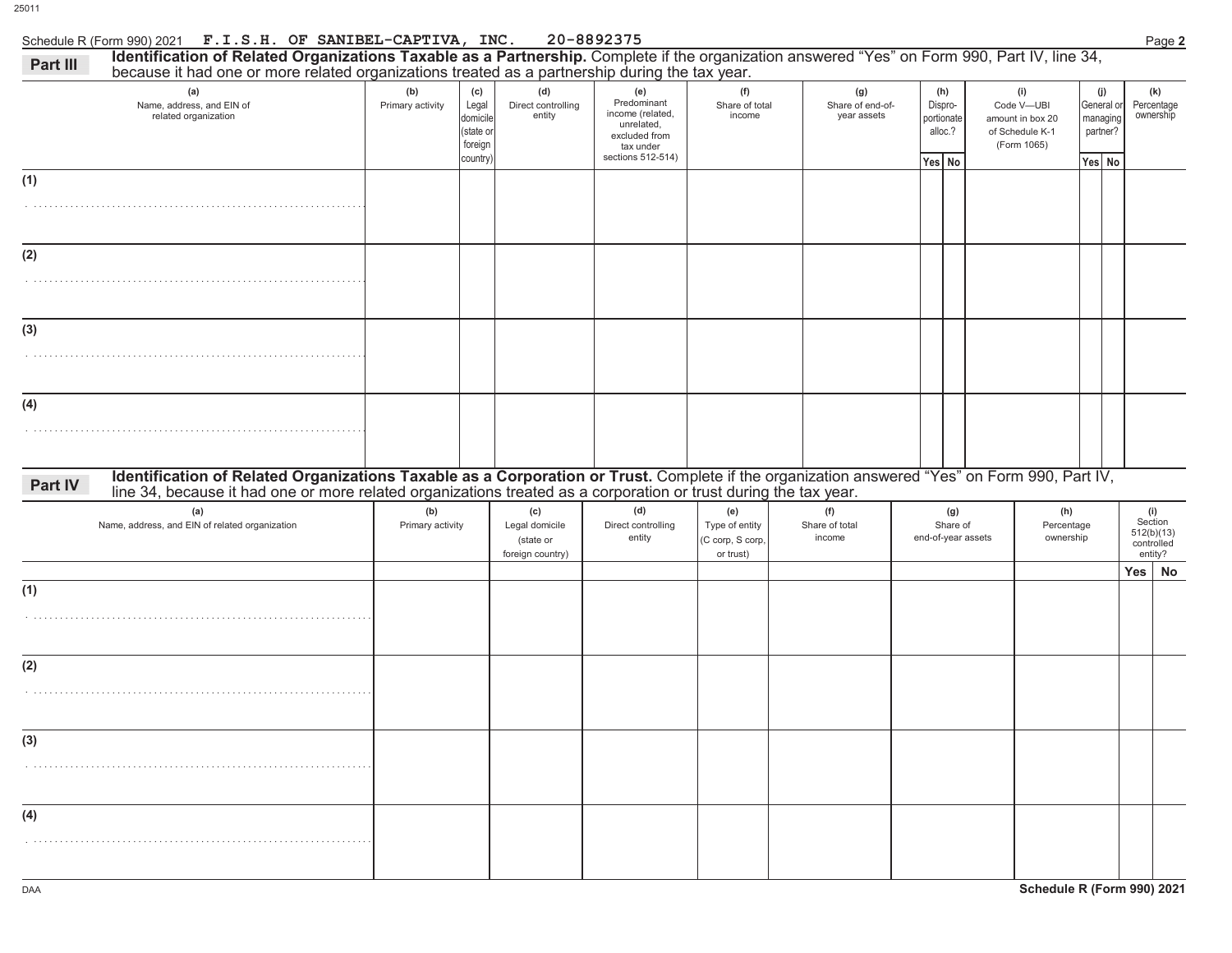#### Schedule R (Form 990) 2021 Page **3 F.I.S.H. OF SANIBEL-CAPTIVA, INC. 20-8892375**

#### **Part V Transactions With Related Organizations.** Complete if the organization answered "Yes" on Form 990, Part IV, line 34, 35b, or 36. **Note:** Complete line 1 if any entity is listed in Parts II, III, or IV of this schedule. **1** During the tax year, did the organization engage in any of the following transactions with one or more related organizations listed in Parts II–IV? **a** Receipt of **(i)** interest, **(ii)** annuities, **(iii)** royalties, or **(iv)** rent from a controlled entity . . . . . . . . . . . . . . . . . . . . . . . . . . . . . . . . . . . . . . . . . . . . . . . . . . . . . . . . . . . . . . . . . . . . . . . . . . . . . . . . . . . . . . . . . . . . . . . . . . . . . . . . . .**b** Gift, grant, or capital contribution to related organization(s) . . . . . . . . . . . . . . . . . . . . . . . . . . . . . . . . . . . . . . . . . . . . . . . . . . . . . . . . . . . . . . . . . . . . . . . . . . . . . . . . . . . . . . . . . . . . . . . . . . . . . . . . . . . . . . . . . . . . . . . . . . . . . . . . . . . . .**c d** Loans or loan guarantees to or for related organization(s) . . . . . . . . . . . . . . . . . . . . . . . . . . . . . . . . . . . . . . . . . . . . . . . . . . . . . . . . . . . . . . . . . . . . . . . . . . . . . . . . . . . . . . . . . . . . . . . . . . . . . . . . . . . . . . . . . . . . . . . . . . . . . . . . . . . . . .**e** Loans or loan guarantees by related organization(s) . . . . . . . . . . . . . . . . . . . . . . . . . . . . . . . . . . . . . . . . . . . . . . . . . . . . . . . . . . . . . . . . . . . . . . . . . . . . . . . . . . . . . . . . . . . . . . . . . . . . . . . . . . . . . . . . . . . . . . . . . . . . . . . . . . . . . . . . . . . .**f** Dividends from related organization(s) . . . . . . . . . . . . . . . . . . . . . . . . . . . . . . . . . . . . . . . . . . . . . . . . . . . . . . . . . . . . . . . . . . . . . . . . . . . . . . . . . . . . . . . . . . . . . . . . . . . . . . . . . . . . . . . . . . . . . . . . . . . . . . . . . . . . . . . . . . . . . . . . . . . . . . . . . . . . ${\sf g}$  . Sale of assets to related organization(s) we conserve a conserve a conserve a conserve a conserve a conserve a conserve a conserve a conserve a conserve a conserve a conserve a conserve a conserve a conserve a co **h i** Exchange of assets with related organization(s) . . . . . . . . . . . . . . . . . . . . . . . . . . . . . . . . . . . . . . . . . . . . . . . . . . . . . . . . . . . . . . . . . . . . . . . . . . . . . . . . . . . . . . . . . . . . . . . . . . . . . . . . . . . . . . . . . . . . . . . . . . . . . . . . . . . . . . . . . . . . . . . . .**j k** Lease of facilities, equipment, or other assets from related organization(s) . . . . . . . . . . . . . . . . . . . . . . . . . . . . . . . . . . . . . . . . . . . . . . . . . . . . . . . . . . . . . . . . . . . . . . . . . . . . . . . . . . . . . . . . . . . . . . . . . . . . . . . . . . . . . . . . . . . . . Performance of services or membership or fundraising solicitations for related organization(s) . . . . . . . . . . . . . . . . . . . . . . . . . . . . . . . . . . . . . . . . . . . . . . . . . . . . . . . . . . . . . . . . . . . . . . . . . . . . . . . . . . . . . . . . . . . . . . . . **m** Performance of services or membership or fundraising solicitations by related organization(s) . . . . . . . . . . . . . . . . . . . . . . . . . . . . . . . . . . . . . . . . . . . . . . . . . . . . . . . . . . . . . . . . . . . . . . . . . . . . . . . . . . . . . . . . . . . . . . . . .**n** Sharing of facilities, equipment, mailing lists, or other assets with related organization(s) **o p** Reimbursement paid to related organization(s) for expenses  $\bm{{\mathsf{q}}}$  . Reimbursement paid by related organization(s) for expenses we conserve the conserver and conserve the conserver and conserver and conserver and conserver and conserver and conserver and conserver and conserv **s** Other transfer of cash or property from related organization(s) . . . . . . . . . . . . . . . . . . . . . . . . . . . . . . . . . . . . . . . . . . . . . . . . . . . . . . . . . . . . . . . . . . . . . . . . . . . . . . . . . . . . . . . . . . . . . . . . . . . . . . . . . . . . . . . . . . . . . . . . . . . . . . . . . . Gift, grant, or capital contribution from related organization(s) . . . . . . . . . . . . . . . . . . . . . . . . . . . . . . . . . . . . . . . . . . . . . . . . . . . . . . . . . . . . . . . . . . . . . . . . . . . . . . . . . . . . . . . . . . . . . . . . . . . . . . . . . . . . . . . . . . . . . . . . . . . . . . . . . . Purchase of assets from related organization(s) . . . . . . . . . . . . . . . . . . . . . . . . . . . . . . . . . . . . . . . . . . . . . . . . . . . . . . . . . . . . . . . . . . . . . . . . . . . . . . . . . . . . . . . . . . . . . . . . . . . . . . . . . . . . . . . . . . . . . . . . . . . . . . . . . . . . . . . . . . . . . . . . . Lease of facilities, equipment, or other assets to related organization(s) . . . . . . . . . . . . . . . . . . . . . . . . . . . . . . . . . . . . . . . . . . . . . . . . . . . . . . . . . . . . . . . . . . . . . . . . . . . . . . . . . . . . . . . . . . . . . . . . . . . . . . . . . . . . . . . . . . . . . . . . . . . . . . . . . . . . . . . . . . . . . . . . . . . . . . . . . . . . . . . . . . . . . . . . . . . . . . . . . . . . . . . . . . . . . . . . . . . . . . . . . . . . . . . . . . . . . . . . . . . . . .Sharing of paid employees with related organization(s) . . . . . . . . . . . . . . . . . . . . . . . . . . . . . . . . . . . . . . . . . . . . . . . . . . . . . . . . . . . . . . . . . . . . . . . . . . . . . . . . . . . . . . . . . . . . . . . . . . . . . . . . . . . . . . . . . . . . . . . . . . . . . . . . . . . . . . . . . $\begin{minipage}{0.9\linewidth} \begin{tabular}{l} \hline \textbf{1} & \textbf{2} & \textbf{3} & \textbf{4} & \textbf{5} & \textbf{5} & \textbf{6} & \textbf{6} & \textbf{7} & \textbf{8} & \textbf{9} & \textbf{10} & \textbf{10} & \textbf{10} & \textbf{10} & \textbf{10} & \textbf{10} & \textbf{10} & \textbf{10} & \textbf{10} & \textbf{10} & \textbf{10} & \textbf{10} & \textbf{10} & \textbf{10} & \textbf{10}$ Other transfer of cash or property to related organization(s) **r1a1b1c1d1e1f1g 1h1i1j 1k1l1m1n1o1p 1q 1sYes No2** If the answer to any of the above is "Yes," see the instructions for information on who must complete this line, including covered relationships and transaction thresholds. **1r XXXXXXXXXXXXXXXXXXX**

|     | (a)<br>Name of related organization | (b)<br>Transaction<br>type (a-s) | (c)<br>Amount involved | (d)<br>Method of determining amount involved |
|-----|-------------------------------------|----------------------------------|------------------------|----------------------------------------------|
| (1) | FISH OF SANIBEL-CAPTIVA FOUNDATION  | L                                | 1,187                  | <b>COST</b>                                  |
| (2) | FISH OF SANIBEL-CAPTIVA FOUNDATION  | O                                | 750                    | <b>COST</b>                                  |
| (3) | FISH OF SANIBEL-CAPTIVA FOUNDATION  | B                                | 200,000                | <b>CASH VALUE</b>                            |
| (4) | FISH OF SANIBEL-CAPTIVA FOUNDATION  | $\mathbf{C}$                     | 22,313                 | <b>CASH VALUE</b>                            |
| (5) |                                     |                                  |                        |                                              |
| (6) |                                     |                                  |                        |                                              |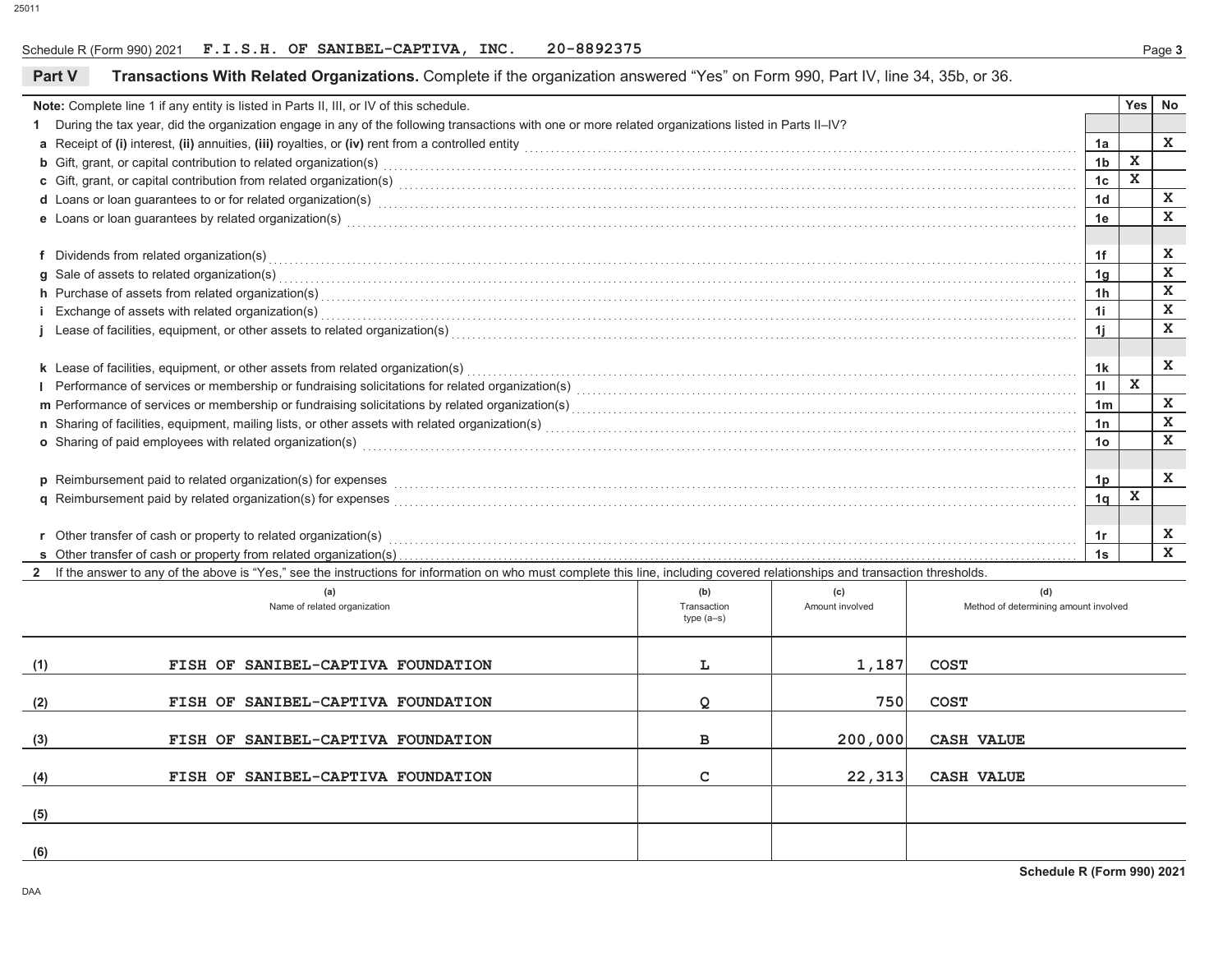#### **Part VI Unrelated Organizations Taxable as a Partnership.** Complete if the organization answered "Yes" on Form 990, Part IV, line 37.

Provide the following information for each entity taxed as a partnership through which the organization conducted more than five percent of its activities (measured by total assets or gross revenue) that was not a related organization. See instructions regarding exclusion for certain investment partnerships.

| (a)<br>Name, address, and EIN of entity | (b)<br>(c)<br>Primary activity<br>Legal<br>${\tt domicile}$<br>(state or<br>foreign |          | (f)<br>(d)<br>(e)<br>Predominant<br>Are all partners<br>Share of<br>total income<br>income (related,<br>section<br>unrelated, excluded<br>501(c)(3)<br>from tax under<br>organizations? |     | (g)<br>Share of<br>end-of-year<br>assets | (h)<br>Disproportionate<br>allocations? |     | (i)<br>Code V-UBI<br>amount in box 20<br>of Schedule K-1<br>(Form 1065) | managing | (j)<br>General or<br>partner? | (k)<br>Percentage<br>ownership |  |
|-----------------------------------------|-------------------------------------------------------------------------------------|----------|-----------------------------------------------------------------------------------------------------------------------------------------------------------------------------------------|-----|------------------------------------------|-----------------------------------------|-----|-------------------------------------------------------------------------|----------|-------------------------------|--------------------------------|--|
|                                         |                                                                                     | country) | sections 512-514)                                                                                                                                                                       | Yes | No                                       |                                         | Yes | <b>No</b>                                                               |          | Yes                           | No                             |  |
| (1)<br>.                                |                                                                                     |          |                                                                                                                                                                                         |     |                                          |                                         |     |                                                                         |          |                               |                                |  |
| (2)                                     |                                                                                     |          |                                                                                                                                                                                         |     |                                          |                                         |     |                                                                         |          |                               |                                |  |
| (3)                                     |                                                                                     |          |                                                                                                                                                                                         |     |                                          |                                         |     |                                                                         |          |                               |                                |  |
| (4)                                     |                                                                                     |          |                                                                                                                                                                                         |     |                                          |                                         |     |                                                                         |          |                               |                                |  |
| (5)                                     |                                                                                     |          |                                                                                                                                                                                         |     |                                          |                                         |     |                                                                         |          |                               |                                |  |
| (6)                                     |                                                                                     |          |                                                                                                                                                                                         |     |                                          |                                         |     |                                                                         |          |                               |                                |  |
| (7)                                     |                                                                                     |          |                                                                                                                                                                                         |     |                                          |                                         |     |                                                                         |          |                               |                                |  |
| (8)                                     |                                                                                     |          |                                                                                                                                                                                         |     |                                          |                                         |     |                                                                         |          |                               |                                |  |
| (9)                                     |                                                                                     |          |                                                                                                                                                                                         |     |                                          |                                         |     |                                                                         |          |                               |                                |  |
| (10)<br>1.1.1.1.1.1                     |                                                                                     |          |                                                                                                                                                                                         |     |                                          |                                         |     |                                                                         |          |                               |                                |  |
| (11)                                    |                                                                                     |          |                                                                                                                                                                                         |     |                                          |                                         |     |                                                                         |          |                               |                                |  |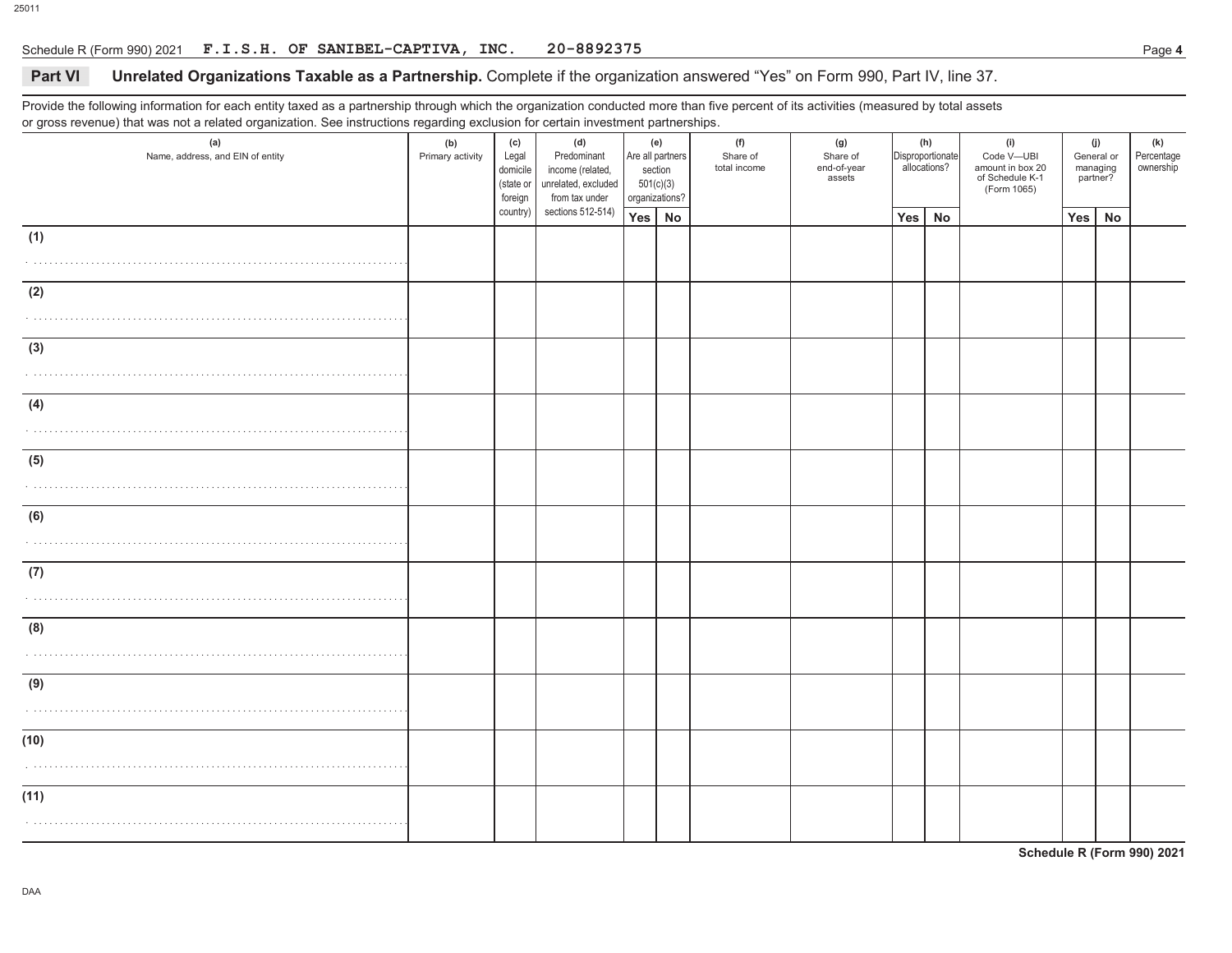|                          | Schedule R (Form 990) 2021 $\mathbf{F}.\mathbf{I}.\mathbf{S}.\mathbf{H}.\mathbf{OF}$ SANIBEL-CAPTIVA, INC. 20-8892375 |  |  |
|--------------------------|-----------------------------------------------------------------------------------------------------------------------|--|--|
| Sunnlomontal Information |                                                                                                                       |  |  |

| Part VII | Supplemental Information.<br>Provide additional information for responses to questions on Schedule R. See instructions. |
|----------|-------------------------------------------------------------------------------------------------------------------------|
|          |                                                                                                                         |
|          |                                                                                                                         |
|          |                                                                                                                         |
|          |                                                                                                                         |
|          |                                                                                                                         |
|          |                                                                                                                         |
|          |                                                                                                                         |
|          |                                                                                                                         |
|          |                                                                                                                         |
|          |                                                                                                                         |
|          |                                                                                                                         |
|          |                                                                                                                         |
|          |                                                                                                                         |
|          |                                                                                                                         |
|          |                                                                                                                         |
|          |                                                                                                                         |
|          |                                                                                                                         |
|          |                                                                                                                         |
|          |                                                                                                                         |
|          |                                                                                                                         |
|          |                                                                                                                         |
|          |                                                                                                                         |
|          |                                                                                                                         |
|          |                                                                                                                         |
|          |                                                                                                                         |
|          |                                                                                                                         |
|          |                                                                                                                         |
|          |                                                                                                                         |
|          |                                                                                                                         |
|          |                                                                                                                         |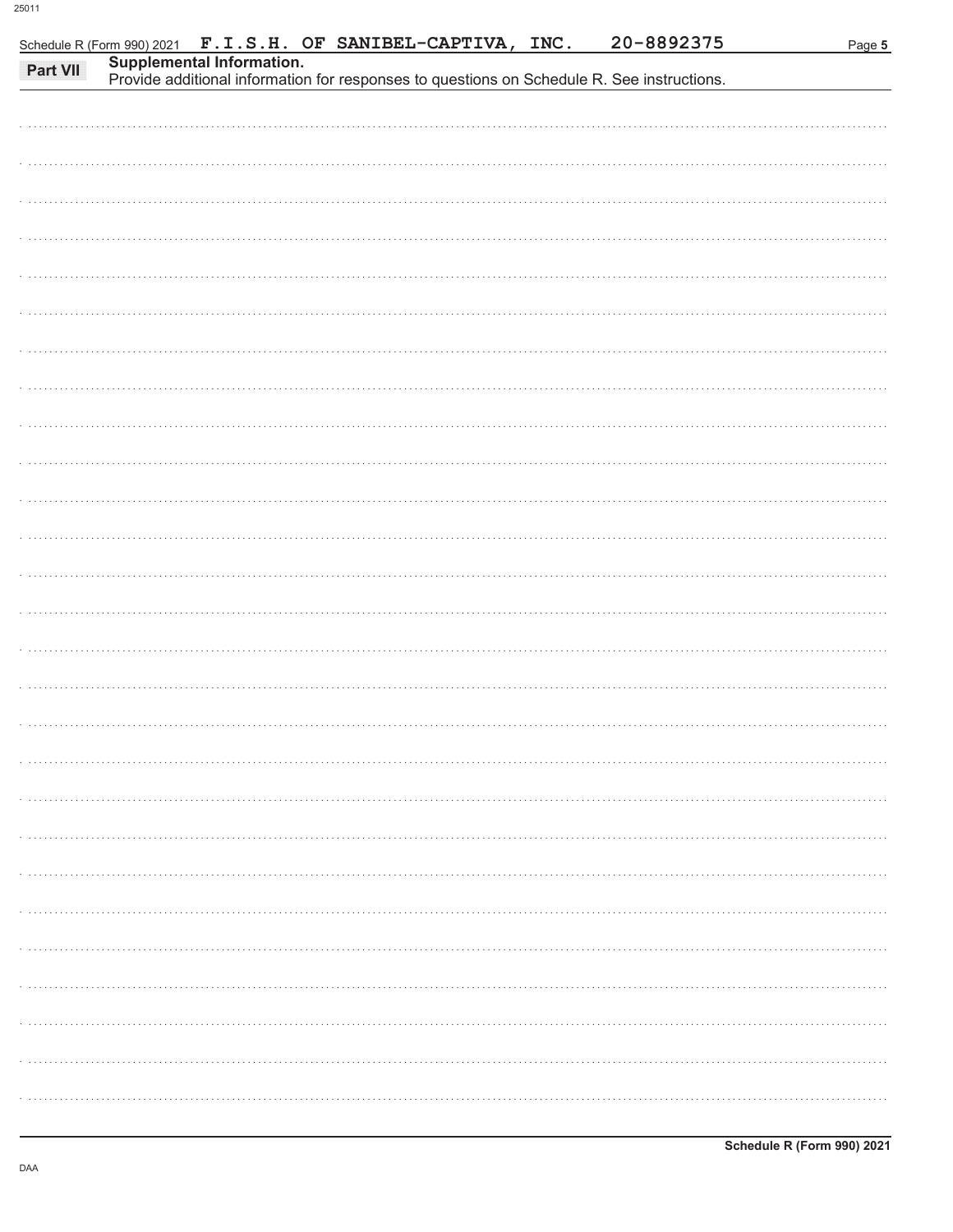| ٠<br>٠ |  |
|--------|--|

| Form 990 | <b>Event Income and Deduction Worksheet</b><br>Description GO F.I.S.H. GALA | 2021                                                |
|----------|-----------------------------------------------------------------------------|-----------------------------------------------------|
| Name     | F.I.S.H. OF SANIBEL-CAPTIVA, INC.                                           | <b>Taxpayer Identification Number</b><br>20-8892375 |

Use this worksheet to verify data entered for a specific activity on your form 990/990EZ

#### **Income & Expense Summary:**

|                                                              | 504,607 |
|--------------------------------------------------------------|---------|
| 7. Total revenue. Add lines 1 through 6 7.                   | 504,607 |
|                                                              |         |
|                                                              |         |
|                                                              |         |
|                                                              |         |
| 12. Depreciation Expense 12.                                 |         |
|                                                              |         |
| 14. Fundraising Expense  14.                                 | 6,958   |
| <b>15. Total expenses.</b> Add lines 8 through 14 <b>15.</b> | 6,958   |
| 16. Net Income/Loss. Line 7 minus Line 1516.                 | 497,649 |
|                                                              |         |

#### **Expense Details - Cost of Goods Sold:**

#### **Expense Details - Employment Expense:**

#### **Expense Details - Fees for Services:**

### **Information is indicated for use on Form 990-T, Schedule A:**

| Schedule A, UBIT Activity Code        | Sea # |
|---------------------------------------|-------|
| Part V, Debt Financing                |       |
| Part VI, Controlled Org Income        |       |
| Part VII, Investments for C(7)(9)(17) |       |
| Part VIII, Exploited Activities       |       |
| Part IX, Advertising Income           |       |

| Part IX, Advertising Income |  |  |  |
|-----------------------------|--|--|--|
|-----------------------------|--|--|--|

#### **Expense Details - Indirect Expense:**

| Total Indirect Expense <b>Manual Accord Contract Property</b> |
|---------------------------------------------------------------|

#### **Expense Details - Depreciation Expense:**

#### **Expense Details - Exempt Activity Expense:**

| Repairs and Maintenance                                         |
|-----------------------------------------------------------------|
| <b>Bad debts</b>                                                |
| Taxes/licenses                                                  |
| Charitable contributions                                        |
| Dividend recd deductions                                        |
| Readership costs                                                |
| Other expenses                                                  |
| Total Exempt Activity Expense <b>Fig. 100 Contract Property</b> |
|                                                                 |

#### **Expense Details - Fundraising Expense:**

| Cash prizes                                                                                                                                                                                                                      |       |
|----------------------------------------------------------------------------------------------------------------------------------------------------------------------------------------------------------------------------------|-------|
| Non-cash prizes                                                                                                                                                                                                                  |       |
| Rent and facility costs<br>in the cost and the cost of the cost of the cost of the cost of the cost of the cost of the cost of the cost of the cost of the cost of the cost of the cost of the cost of the cost of the cost of t |       |
| Food & beverages (Part II only)                                                                                                                                                                                                  |       |
| Entertainment (Part II only)<br>expressive extension of the contract of the contract of the contract of the contract of the contract of the contract of the contract of the contract of the contract of the contract of the cont |       |
| Other direct expenses                                                                                                                                                                                                            | 6,958 |
| <b>Total Fundraising Expense</b>                                                                                                                                                                                                 | 6,958 |

#### **Allocation of Expense to Program Service Accomplishments:**

| First        |
|--------------|
| Second       |
| <b>Third</b> |
| All other    |
|              |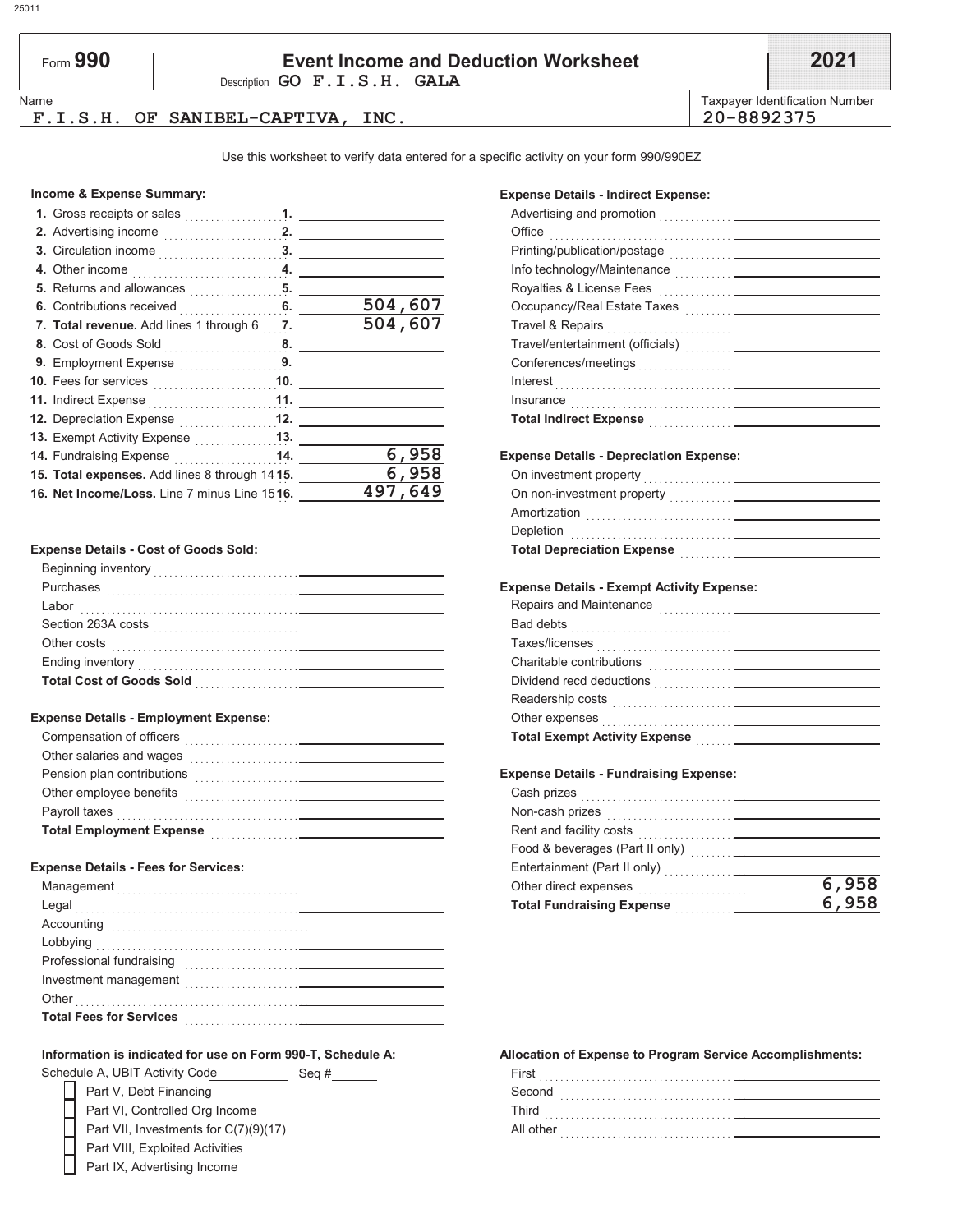| Form 990                                     | <b>Event Income and Deduction Worksheet</b><br>Description 10K RACE                                                                                                                                                            |        |                                                                                                                                                                                                                                      | 2021                           |  |
|----------------------------------------------|--------------------------------------------------------------------------------------------------------------------------------------------------------------------------------------------------------------------------------|--------|--------------------------------------------------------------------------------------------------------------------------------------------------------------------------------------------------------------------------------------|--------------------------------|--|
| Name                                         |                                                                                                                                                                                                                                |        |                                                                                                                                                                                                                                      | Taxpayer Identification Number |  |
|                                              | F.I.S.H. OF SANIBEL-CAPTIVA, INC.                                                                                                                                                                                              |        |                                                                                                                                                                                                                                      | 20-8892375                     |  |
|                                              |                                                                                                                                                                                                                                |        | Use this worksheet to verify data entered for a specific activity on your form 990/990EZ                                                                                                                                             |                                |  |
| Income & Expense Summary:                    |                                                                                                                                                                                                                                |        | <b>Expense Details - Indirect Expense:</b>                                                                                                                                                                                           |                                |  |
|                                              |                                                                                                                                                                                                                                | 2,970  |                                                                                                                                                                                                                                      |                                |  |
|                                              |                                                                                                                                                                                                                                |        |                                                                                                                                                                                                                                      |                                |  |
|                                              |                                                                                                                                                                                                                                |        |                                                                                                                                                                                                                                      |                                |  |
|                                              |                                                                                                                                                                                                                                |        |                                                                                                                                                                                                                                      |                                |  |
|                                              |                                                                                                                                                                                                                                |        |                                                                                                                                                                                                                                      |                                |  |
| 6. Contributions received                    | 6. $\qquad \qquad$                                                                                                                                                                                                             | 43,280 |                                                                                                                                                                                                                                      |                                |  |
|                                              |                                                                                                                                                                                                                                |        |                                                                                                                                                                                                                                      |                                |  |
|                                              |                                                                                                                                                                                                                                |        |                                                                                                                                                                                                                                      |                                |  |
|                                              |                                                                                                                                                                                                                                |        |                                                                                                                                                                                                                                      |                                |  |
|                                              |                                                                                                                                                                                                                                |        |                                                                                                                                                                                                                                      |                                |  |
|                                              |                                                                                                                                                                                                                                |        |                                                                                                                                                                                                                                      |                                |  |
|                                              |                                                                                                                                                                                                                                |        |                                                                                                                                                                                                                                      |                                |  |
|                                              |                                                                                                                                                                                                                                |        | Total Indirect Expense [11] March 1999 March 1999 March 1999 March 1999 March 1999 March 1999 March 1999 March 1999                                                                                                                  |                                |  |
|                                              |                                                                                                                                                                                                                                |        |                                                                                                                                                                                                                                      |                                |  |
|                                              |                                                                                                                                                                                                                                | 6,420  | <b>Expense Details - Depreciation Expense:</b>                                                                                                                                                                                       |                                |  |
|                                              | 15. Total expenses. Add lines 8 through 1415.                                                                                                                                                                                  | 6,420  | On investment property <b>container and the contract of the contract of the contract of the contract of the contract of the contract of the contract of the contract of the contract of the contract of the contract of the cont</b> |                                |  |
|                                              | 16. Net Income/Loss. Line 7 minus Line 1516.                                                                                                                                                                                   | 39,830 |                                                                                                                                                                                                                                      |                                |  |
|                                              |                                                                                                                                                                                                                                |        |                                                                                                                                                                                                                                      |                                |  |
|                                              |                                                                                                                                                                                                                                |        |                                                                                                                                                                                                                                      |                                |  |
| <b>Expense Details - Cost of Goods Sold:</b> |                                                                                                                                                                                                                                |        | Total Depreciation Expense Manual According to the United States of the United States and District Order                                                                                                                             |                                |  |
|                                              | Beginning inventory electron and the control of the control of the control of the control of the control of the control of the control of the control of the control of the control of the control of the control of the contr |        |                                                                                                                                                                                                                                      |                                |  |
|                                              |                                                                                                                                                                                                                                |        | <b>Expense Details - Exempt Activity Expense:</b>                                                                                                                                                                                    |                                |  |
|                                              |                                                                                                                                                                                                                                |        |                                                                                                                                                                                                                                      |                                |  |
|                                              |                                                                                                                                                                                                                                |        |                                                                                                                                                                                                                                      |                                |  |
|                                              | Other costs <u>contains and a series of the series of the series of the series of the series of the series of</u>                                                                                                              |        |                                                                                                                                                                                                                                      |                                |  |
|                                              |                                                                                                                                                                                                                                |        |                                                                                                                                                                                                                                      |                                |  |
|                                              |                                                                                                                                                                                                                                |        |                                                                                                                                                                                                                                      |                                |  |
|                                              |                                                                                                                                                                                                                                |        |                                                                                                                                                                                                                                      |                                |  |
| <b>Expense Details - Employment Expense:</b> |                                                                                                                                                                                                                                |        |                                                                                                                                                                                                                                      |                                |  |
|                                              |                                                                                                                                                                                                                                |        | Total Exempt Activity Expense <b>Constant Control</b>                                                                                                                                                                                |                                |  |
|                                              |                                                                                                                                                                                                                                |        |                                                                                                                                                                                                                                      |                                |  |
|                                              |                                                                                                                                                                                                                                |        | <b>Expense Details - Fundraising Expense:</b>                                                                                                                                                                                        |                                |  |
|                                              |                                                                                                                                                                                                                                |        |                                                                                                                                                                                                                                      |                                |  |
|                                              |                                                                                                                                                                                                                                |        | Cash prizes <b>contract the contract of the contract of the contract of the contract of the contract of the contract of the contract of the contract of the contract of the contract of the contract of the contract of the cont</b> |                                |  |
|                                              |                                                                                                                                                                                                                                |        |                                                                                                                                                                                                                                      |                                |  |
|                                              |                                                                                                                                                                                                                                |        |                                                                                                                                                                                                                                      |                                |  |
|                                              |                                                                                                                                                                                                                                |        |                                                                                                                                                                                                                                      |                                |  |
| <b>Expense Details - Fees for Services:</b>  |                                                                                                                                                                                                                                |        | Entertainment (Part II only)                                                                                                                                                                                                         | 6,420                          |  |
|                                              |                                                                                                                                                                                                                                |        | Other direct expenses<br>Total Fundraising Expense Material Account                                                                                                                                                                  | 6,420                          |  |
|                                              |                                                                                                                                                                                                                                |        |                                                                                                                                                                                                                                      |                                |  |

**Information is indicated for use on Form 990-T, Schedule A:**

**Total Fees for Services** . . . . . . . . . . . . . . . . . . . . . . . .

Other . . . . . . . . . . . . . . . . . . . . . . . . . . . . . . . . . . . . . . . . . . . . . Investment management . . . . . . . . . . . . . . . . . . . . . . . .

Professional fundraising . . . . . . . . . . . . . . . . . . . . . . . .

| Schedule A, UBIT Activity Code        | Seq # |
|---------------------------------------|-------|
| Part V, Debt Financing                |       |
| Part VI, Controlled Org Income        |       |
| Part VII, Investments for C(7)(9)(17) |       |
| Part VIII, Exploited Activities       |       |

| Part IX, Advertising Income |  |
|-----------------------------|--|

**Allocation of Expense to Program Service Accomplishments:**

| First     |  |
|-----------|--|
| Second    |  |
| Third     |  |
| All other |  |
|           |  |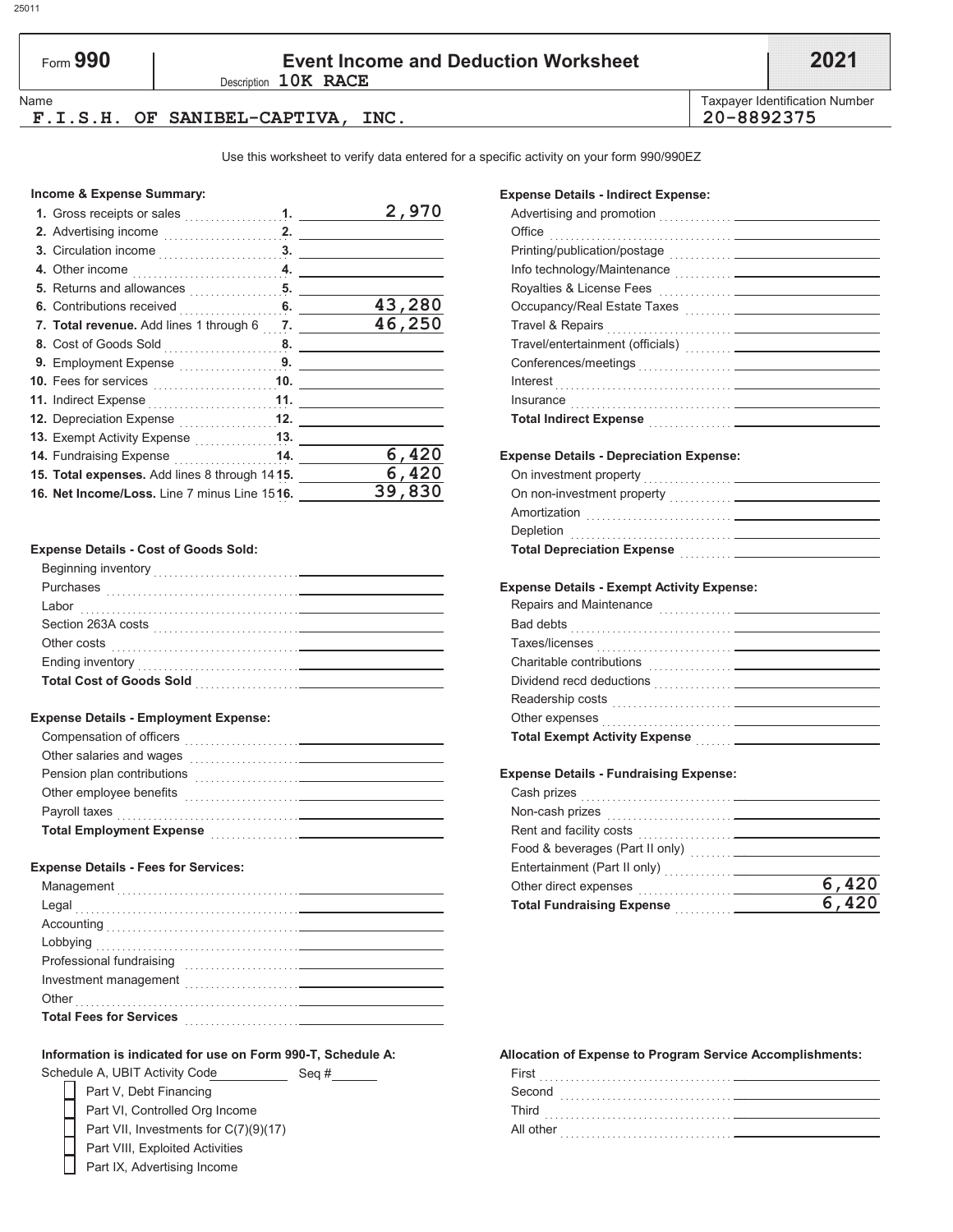| $\sim$<br>۰.<br>× |  |
|-------------------|--|
|                   |  |

| nrm |  |
|-----|--|
|     |  |

## Description **ANNIVERSARY AUCTION** Form **990 Event Income and Deduction Worksheet 2021**

## **F.I.S.H. OF SANIBEL-CAPTIVA, INC. 20-8892375**

Use this worksheet to verify data entered for a specific activity on your form 990/990EZ

#### **Income & Expense Summary:**

|                                                              | 8,490 |
|--------------------------------------------------------------|-------|
| 7. Total revenue. Add lines 1 through 6 7.                   | 8,490 |
|                                                              |       |
| 9. Employment Expense 9. ___________                         |       |
|                                                              |       |
|                                                              |       |
| 12. Depreciation Expense 12.                                 |       |
| 13. Exempt Activity Expense 13.                              |       |
|                                                              | 6,655 |
| <b>15. Total expenses.</b> Add lines 8 through 14 <b>15.</b> | 6,655 |
| 16. Net Income/Loss. Line 7 minus Line 1516.                 | 1,835 |
|                                                              |       |

#### **Expense Details - Cost of Goods Sold:**

| Beginning inventory             |  |
|---------------------------------|--|
| Purchases                       |  |
| Labor                           |  |
| Section 263A costs              |  |
| Other costs                     |  |
|                                 |  |
| <b>Total Cost of Goods Sold</b> |  |
|                                 |  |

#### **Expense Details - Employment Expense:**

| Compensation of officers        |  |
|---------------------------------|--|
| Other salaries and wages        |  |
| Pension plan contributions      |  |
| Other employee benefits         |  |
| Payroll taxes                   |  |
| <b>Total Employment Expense</b> |  |
|                                 |  |

#### **Expense Details - Fees for Services:**

| Management                     |  |
|--------------------------------|--|
| Legal                          |  |
| Accounting                     |  |
|                                |  |
| Professional fundraising       |  |
| Investment management          |  |
| Other                          |  |
| <b>Total Fees for Services</b> |  |

#### **Information is indicated for use on Form 990-T, Schedule A:**

| Schedule A, UBIT Activity Code        | Seq# |
|---------------------------------------|------|
| Part V, Debt Financing                |      |
| Part VI, Controlled Org Income        |      |
| Part VII, Investments for C(7)(9)(17) |      |
| Part VIII, Exploited Activities       |      |
| Part IX, Advertising Income           |      |

|  | Part IX, Advertising Income |  |
|--|-----------------------------|--|
|  |                             |  |

#### **Expense Details - Indirect Expense:**

| Office                                                                                                                                                                                                                        |  |
|-------------------------------------------------------------------------------------------------------------------------------------------------------------------------------------------------------------------------------|--|
|                                                                                                                                                                                                                               |  |
| Info technology/Maintenance contains a series of the contact of the series of the series of the series of the series of the series of the series of the series of the series of the series of the series of the series of the |  |
|                                                                                                                                                                                                                               |  |
|                                                                                                                                                                                                                               |  |
|                                                                                                                                                                                                                               |  |
|                                                                                                                                                                                                                               |  |
|                                                                                                                                                                                                                               |  |
|                                                                                                                                                                                                                               |  |
|                                                                                                                                                                                                                               |  |
|                                                                                                                                                                                                                               |  |

#### **Expense Details - Depreciation Expense:**

| On non-investment property <b>contained a material container and property</b> |  |
|-------------------------------------------------------------------------------|--|
| Amortization                                                                  |  |
| Depletion                                                                     |  |
| <b>Total Depreciation Expense</b>                                             |  |

#### **Expense Details - Exempt Activity Expense:**

| Repairs and Maintenance                                 |  |
|---------------------------------------------------------|--|
| <b>Bad debts</b>                                        |  |
| Taxes/licenses                                          |  |
| Charitable contributions                                |  |
| Dividend recd deductions                                |  |
| Readership costs                                        |  |
| Other expenses                                          |  |
| Total Exempt Activity Expense <b>Fig. 100 Fig. 2016</b> |  |
|                                                         |  |

#### **Expense Details - Fundraising Expense:**

| Cash prizes                                                                                                                                                                                                                      |       |
|----------------------------------------------------------------------------------------------------------------------------------------------------------------------------------------------------------------------------------|-------|
| Non-cash prizes                                                                                                                                                                                                                  |       |
| Rent and facility costs<br>in the contract of the contract of the contract of the contract of the contract of the contract of the contract of the contract of the contract of the contract of the contract of the contract of th |       |
| Food & beverages (Part II only) [100] [100] [100] [100] [100] [100] [100] [100] [100] [100] [100] [100] [100] [100] [100] [100] [100] [100] [100] [100] [100] [100] [100] [100] [100] [100] [100] [100] [100] [100] [100] [100   |       |
| Entertainment (Part II only)<br>expressive production of the contract of the contract of the contract of the contract of the contract of the contract of the contract of the contract of the contract of the contract of the con |       |
| Other direct expenses<br>. <u>.</u>                                                                                                                                                                                              | 6,655 |
| <b>Total Fundraising Expense</b>                                                                                                                                                                                                 | 6,655 |
|                                                                                                                                                                                                                                  |       |

#### **Allocation of Expense to Program Service Accomplishments:**

| First        |
|--------------|
| Second<br>.  |
| <b>Third</b> |
| All other    |
|              |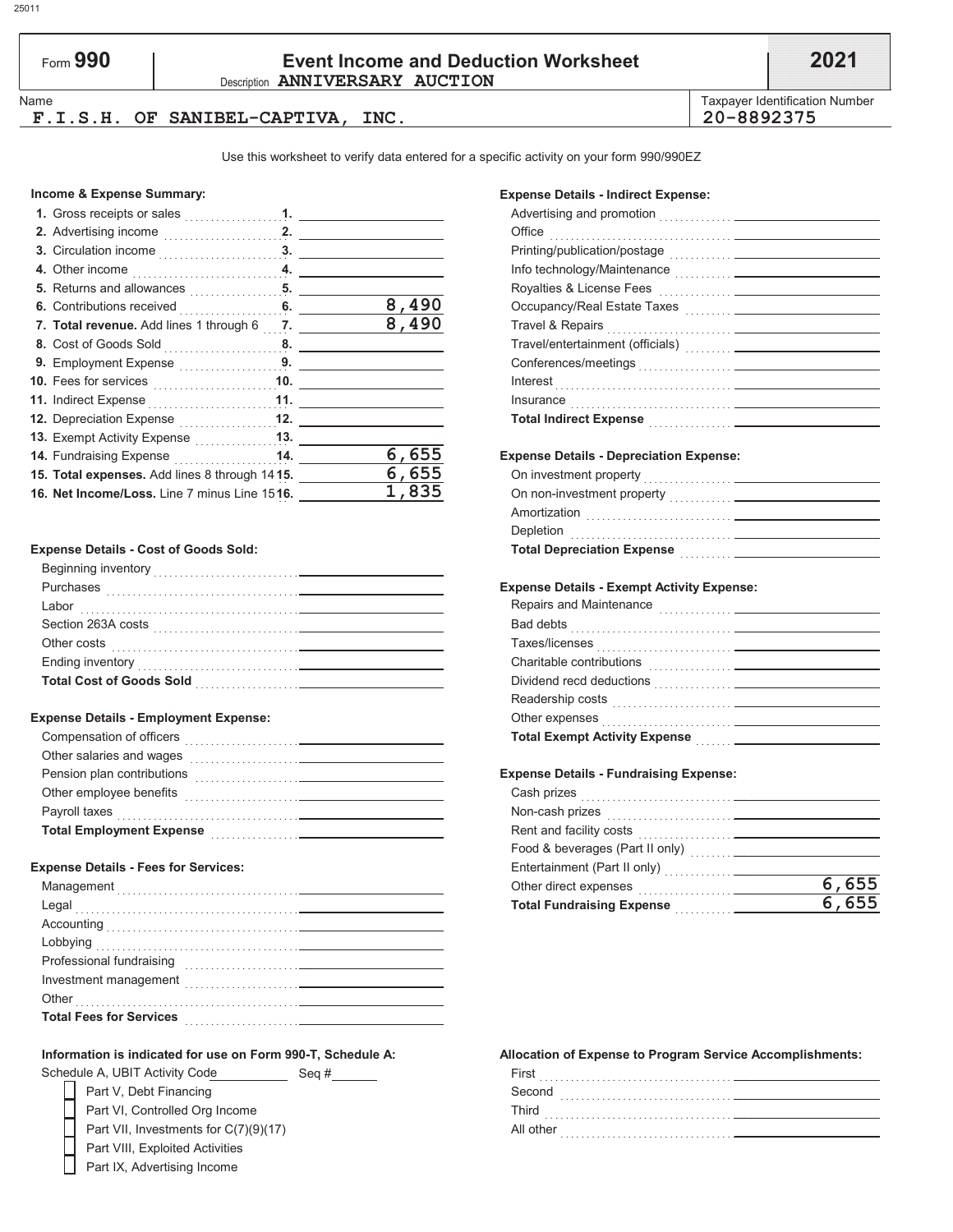$\Gamma$ 

| $F_{\text{form}}$ 990/990PF | <b>Rent Income and Deduction Worksheet</b><br>Description <b>RESTAURANT LEASE</b> | 2021                                                |
|-----------------------------|-----------------------------------------------------------------------------------|-----------------------------------------------------|
| Name                        | F.I.S.H. OF SANIBEL-CAPTIVA, INC.                                                 | <b>Taxpayer Identification Number</b><br>20-8892375 |

Use this summary worksheet to verify data entered for a specific activity for your rental information

| <b>1.</b> Gross rents                       |  |
|---------------------------------------------|--|
| Expenses (see details on worksheets below): |  |
| 2. Fees for services                        |  |
| <b>3. Depreciation Expense</b>              |  |
| 4. Direct Expense                           |  |
| 5. Total expenses. Add lines 8 through 12   |  |
| 6. Net Income/Loss. Line 7 minus Line 13    |  |

#### **Expense Details - Fees for Services:**

| Legal                               |  |
|-------------------------------------|--|
| Commissions                         |  |
| ำemen.                              |  |
| Other Professional Fees             |  |
| <b>Total Fees for Services</b><br>. |  |

#### **Expense Details - Depreciation Expense:**

| On non-investment property<br>.        |  |
|----------------------------------------|--|
| On investment property                 |  |
| ∖mortizatior<br>.                      |  |
|                                        |  |
| <b>Total Depreciation Expense</b><br>. |  |

#### **Expense Details - Direct Expense:**

| Interes                     |     |
|-----------------------------|-----|
| Taxes/licenses              | 626 |
| Occupancy Expenses          |     |
| Repairs & Maintenance       |     |
| Travel/conferences/meetings |     |
| Printing & Publication      |     |
| Advertising                 |     |
| Insurance                   |     |
| <b>Utilities</b>            |     |
| Supplies                    |     |
| Other expenses              |     |
| <b>Total Direct Expense</b> |     |

Information is indicated for use on Form 990-T, Schedule A: Schedule A, UBIT Activity Code 531120 Seq # 1

| á<br>H |
|--------|
| í<br>H |
| á<br>н |
| i      |
|        |

art IV, Rent Income art V, Debt Financing art VI, Controlled Org Income art VII, Investments for C(7)(9)(17)

| <b>Expense Allocation to Program Service Accomplishments for 990/990EZ:</b> |
|-----------------------------------------------------------------------------|
|                                                                             |

| <b>FIRST</b> |  |
|--------------|--|
| Second<br>.  |  |
| Third        |  |
| All other    |  |